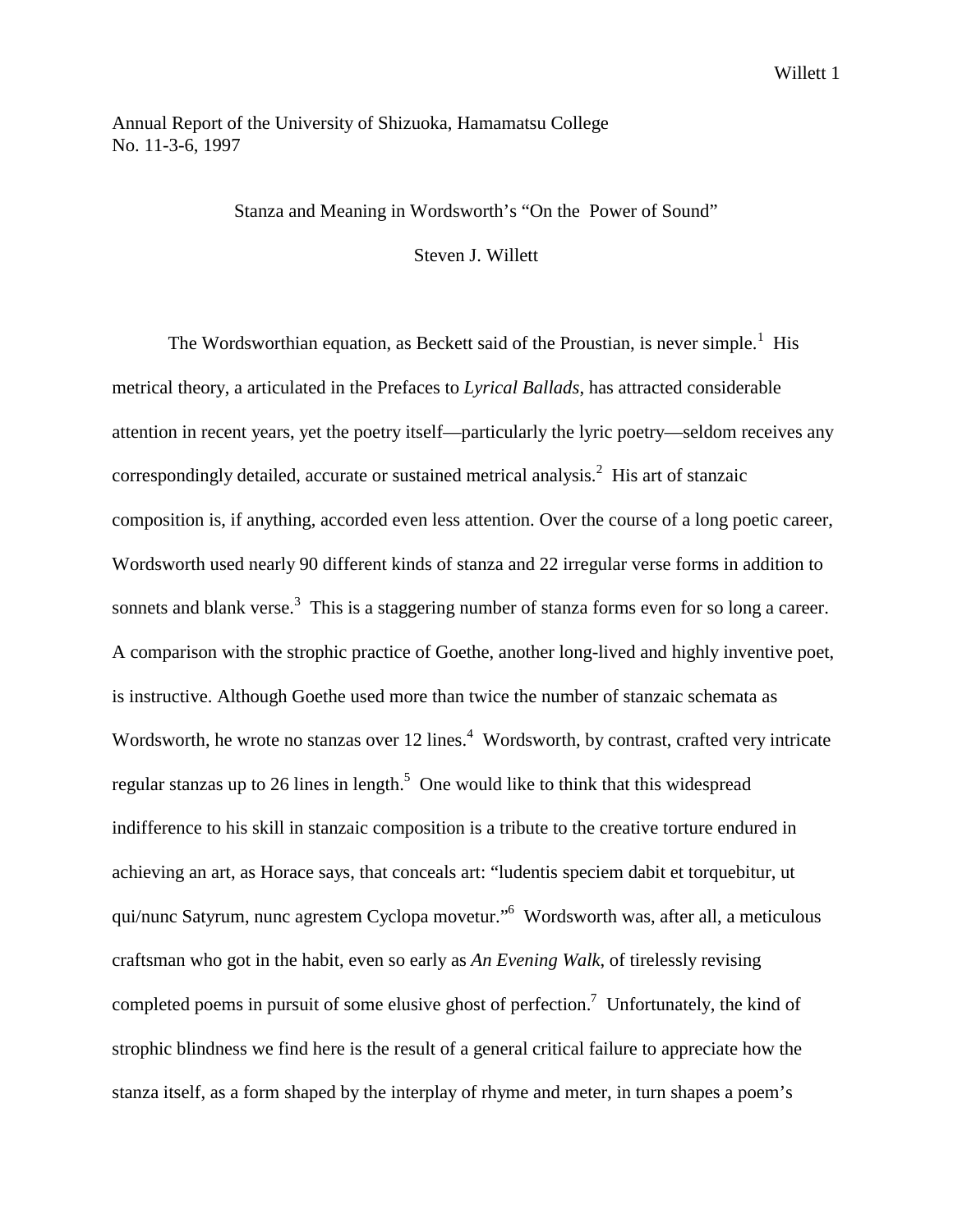structure and meaning. Ernst Häublein makes substantially the same point in the conclusion to his deceptively short but important book *The Stanza*. 8 There he notes that prosodic analysis and critical analysis both tend to neglect the stanza, the former by pursuing the skeleton of metrical patterns to the exclusion of virtually everything else and the latter by analyzing form—or more typically these days "text," "discourse" or "narrative"—without regard for the stanza as an aspect of meaning. Regular stanzaic composition, however, "inevitably poses problems of meaning" we can only solve by closing this artificial gap between prosody and structural poetics.

Häublein's pioneering work demonstrates the role of the stanza as a container for various logical, emotional and semantic stimuli (as he likes to call them) that collectively determine the type of stanzaic progression we find in a given poem and therefore its overall poetic structure. I should like to extend his analysis beyond the fairly simple and brief examples he gives from Donne, Herbert, Blake, Tennyson and Moore to a major work by Wordsworth, who is unrivaled at his technical best in the skill with which he exploits the interaction of meter and rhyme to reinforce, or even create, a cascade of stimuli that produce a nearly seamless stanzaic progression. Despite the cautionary words at the end of *The Stanza*, Häublein focuses on logical and semantic stimuli to the virtual exclusion of the contribution meter and rhyme make to stanza dynamics. I would like to rectify this. My test case will be "On the Power of Sound," an ode written in 1828–1829 during the poet's so-called period of decline and first published in 1835. I have selected it for three reasons. First, it employs a complex sixteen-line stanza that is unique among Wordsworth's long poems in not being created on the model of a cento by combining shorter, identifiable stanza forms.<sup>9</sup> The implication is that he developed this stanza for a unique purpose. Can we in fact demonstrate that? Second, Wordsworth ranked the poem quite high in his corpus.<sup>10</sup> Modern critics have not, however, accepted his ranking and have evaded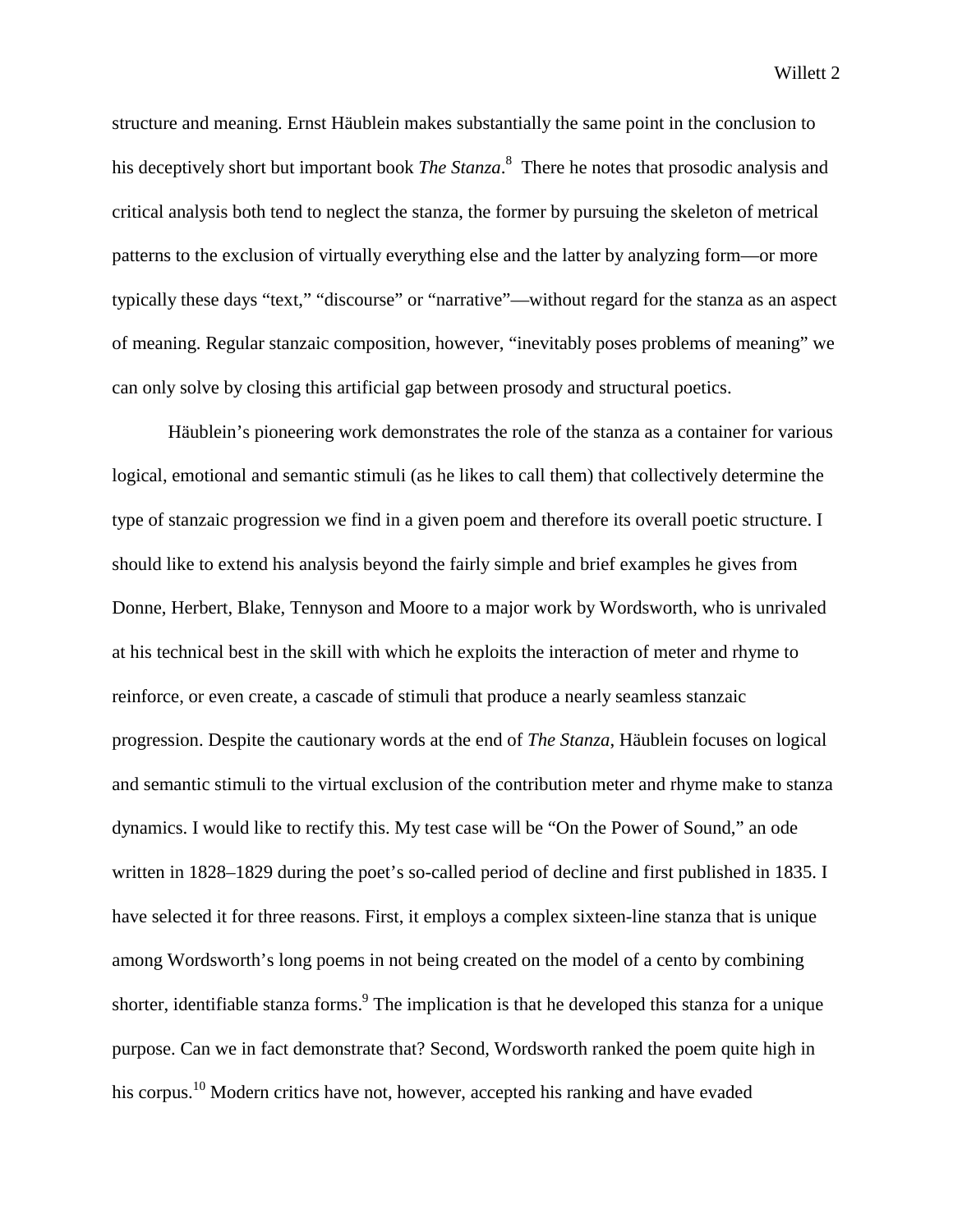Wordsworth's estimation by largely ignoring the poem.<sup>11</sup> A reassessment seems to be in order. Third, the poem is outside the canon of current romantic studies. That has kept familiarity from corroding freshness of critical perception. Familiarity with a text, as critics insufficiently realize, is a very dangerous impression. Mere linguistic "familiarity" can easily mislead us into thinking we possess aesthetic "familiarity"; or a distaste for some familiar genre, say paraenetic literature, can induce us to look right through a great meditation like the "Ode to Duty," which Stephen Gill asserts "is no one's favorite poem,"12 and see nothing but an austere cliché on the other side. Something like this has, it seems to me, been the fate of "On the Power of Sound."

In the following discussion, I undertake to do three things. First I present a detailed analysis of the stanza's interlocking scheme of rhyme and meter based on its origin in an earlier uncompleted poem. Then I turn to the more difficult task of showing how the logical relations between the stanzas determine the poem's structure. Finally I conclude with a closer look at Wordsworth's metrical practice in the ode, emphasizing the contribution of rhythm to the architectonics of the stanza. In a coda, I consider some problems of poetic form and familiarity suggested by Heidegger's *Der Ursprung des Kunstwerkes*.

If all this sounds like pure poetic formalism, it is—and unapologetically is. We need more formalism, not less, as the critical blindness to Wordsworth's stanzaic art makes all too clear. In a recent essay, Peter Brooks stressed the priority of poetics to exegesis, and its crucial importance to the critic, in language with a strong religious coloration:

> The critic needs the self-imposition of the formalist askesis because this alone can assure the critic that the act of interpretation has been submitted to an otherness, that is not simply an assimilation of the object of study. The realm of the aesthetic needs to be respected, by an imperative that is nearly ethical. It's not that the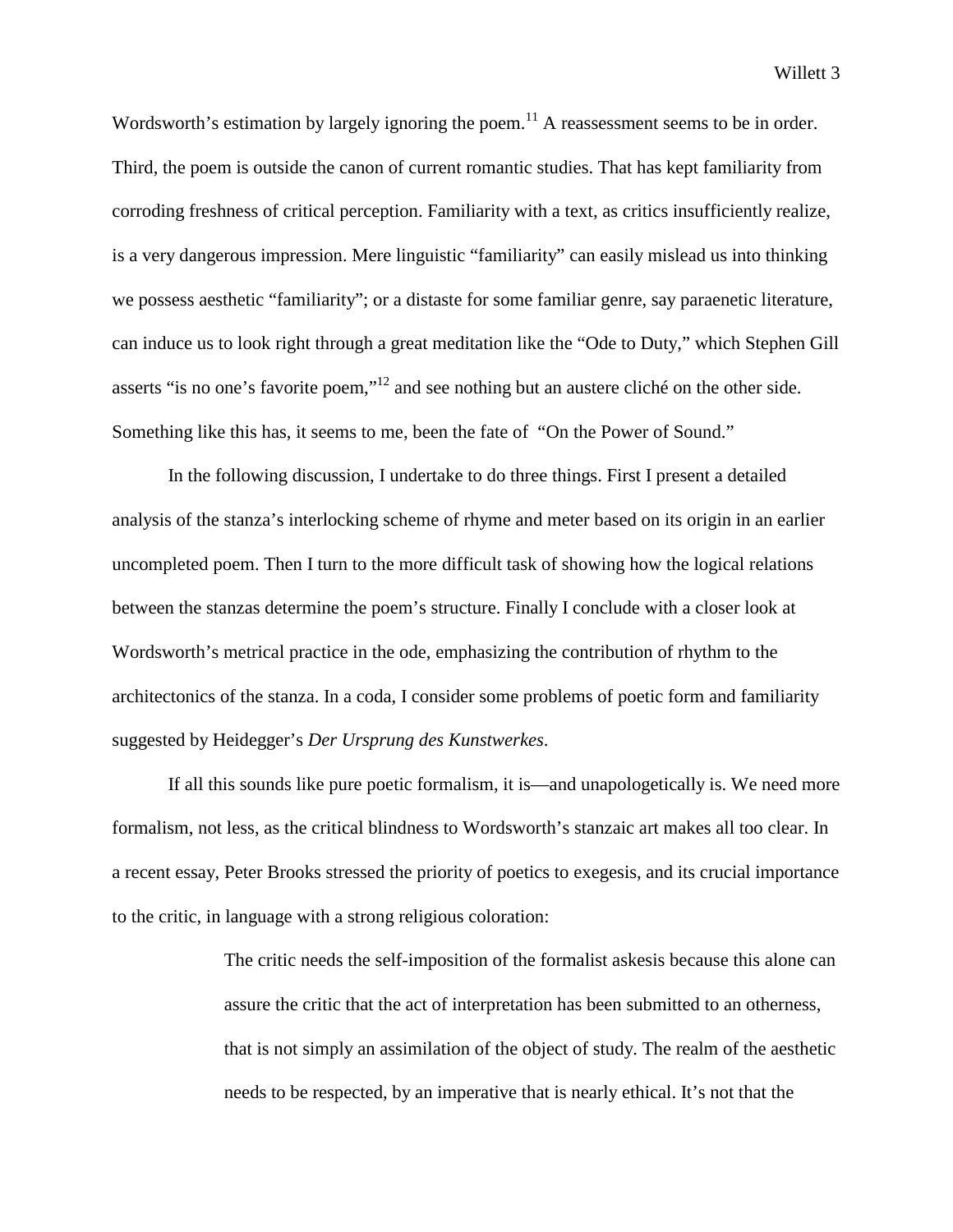aesthetic is the realm of a secular scripture, that poetry has taken the place of a failed theodicy, or that critics are celebrants at the high altar of a cult of beauty isolated from history and politics. It is rather that personality must be tempered by the discipline of the impersonal that comes in the creation of form.<sup>13</sup>

This precisely summarizes the situation: created form is, always and inescapably, the aesthetic Other. And just as we must temper steel to make it hold an edge, so we must temper personality, with all its vagaries of personal imagination, on impersonal form to make it hold a critical edge. Poetics is not only prior to exegetics, it is the only secure way to exegetics.

1

The stanza that Wordsworth created for "On the Power of Sound" is a marvel of internal balance and harmony: balance of proportions that prevents it from ever seeming heavy or inert, and harmony that restrains complex, often conflicting and jarring, rhetorical thrusts from shattering the hard-won form. Let's examine the process by which he drew this intricate form from simpler and cruder materials lacking any potential for development.

 Brennan O'Donnell notes that the stanza grew out of Wordsworth's work on "The Triad" in 1828, but doesn't trace its evolution in any detail.<sup>14</sup> The 16-line stanza form as we have it now emerged from a reworking of 16 lines in one of two passages originally written for "The Triad" and then rejected.<sup>15</sup> "The Triad" itself, with the exception of these ultimately rejected lines, is a tissue of the language never spoken by real men in any state of vivid excitement and, as Sara Coleridge (herself one of the three girls, along with Edith May Southey and Dora Wordsworth, who are its subjects) wrote, contains no truth as a whole, but only "bits of truth, glazed and magnified."16 And yet Wordsworth, the indefatigable reviser, saw in these lines the germ of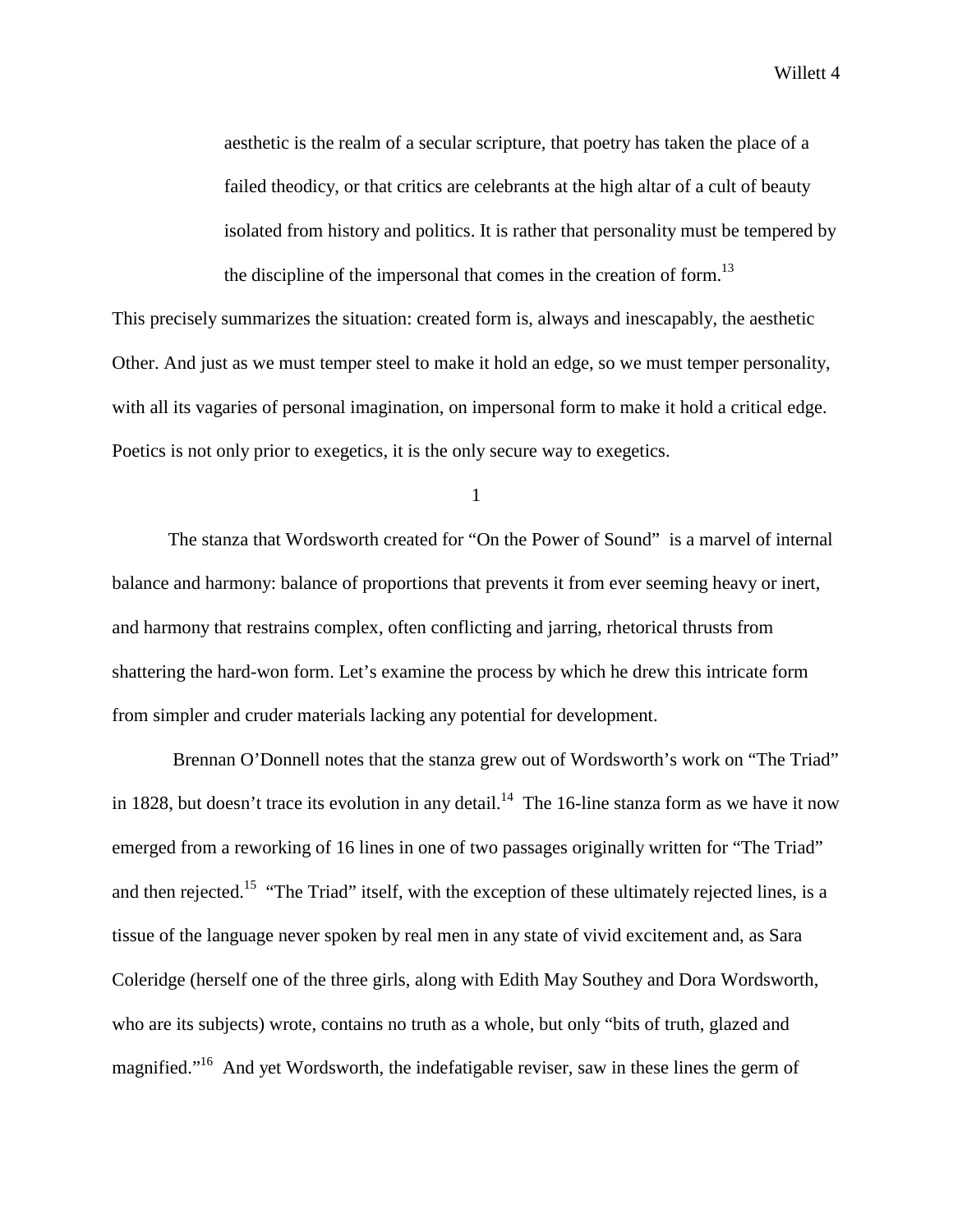something that, once impressed with a unique form, had the power to unfold his thought with an almost living thematic momentum.

Despite the absence of the Cornell Wordsworth volume covering this period, we can reconstruct the development process with reasonable accuracy. Here are the 16 lines whose rough material were the starting point for the "Power of Sound" stanza:

| The Heavens, whose aspect makes our mind as still | a <sub>5</sub> |
|---------------------------------------------------|----------------|
| As they themselves appear to be,                  | $b_4$          |
| Innumerable voices fill                           | $a_4$          |
| With everlasting harmony;                         | $b_4$          |
| The towering headlands crowned with mist,         | C <sub>4</sub> |
| Their feet among the billows, know                | $d_4$          |
| That Ocean is a might harmonist.                  | c <sub>5</sub> |
| Thy pinions universal Air,                        | $e_4$          |
| For ever sweeping to and fro                      | $d_4$          |
| Are delegates of harmony and bear                 | e <sub>5</sub> |
| Accents that cheer the seasons in their round—    | $f_5$          |
| Even winter loves a dirgelike sound;              | $f_4$          |
| There is a world of spirit                        | $g_{-4}$       |
| Whose motions by fit music are controlled,        | $h_5$          |
| And glorious is their privilege who merit         | $g_{-5}$       |
| Initiation in that mystery old. <sup>17</sup>     | $h_5$          |

Wordsworth had originally intended to insert them at what is now line 80 of the poem. His attention may have been drawn back to this passage by the magnificent description of the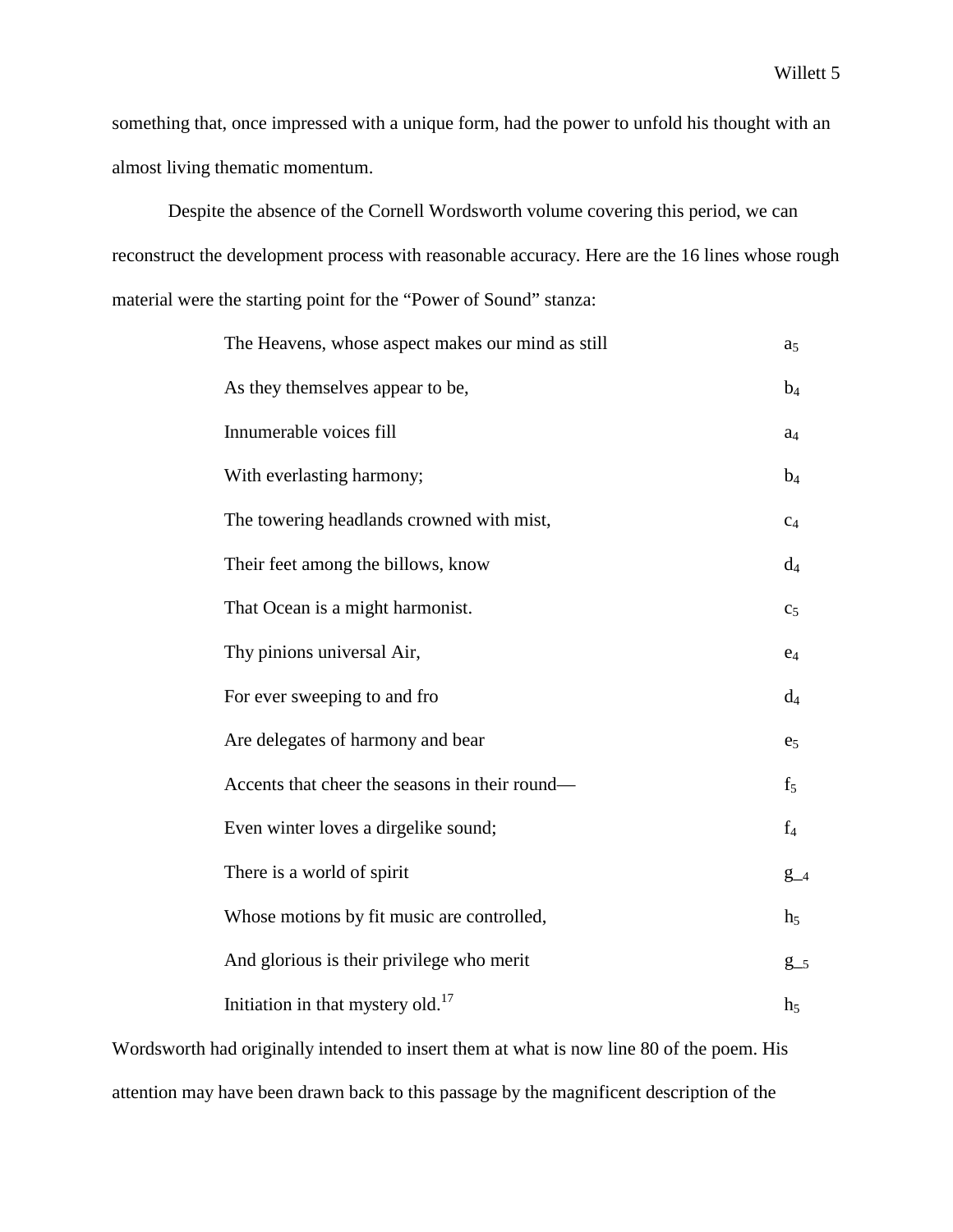towering headlands, a description whose severe and haunting music reminds me of the cuckoo's song "Breaking the silence of the seas/Among the farthest Hebrides" in "The Solitary Reaper." Certainly the lines of the other rejected passage, like virtually all of "The Triad," are an exercise in the artificial poetic diction that Wordsworth had attacked so strongly in the Preface to *Lyrical Ballads* nearly 30 years earlier.<sup>18</sup> These 16 lines, and these alone, contain the only poetic ore in the whole venture. Whatever first attracted him to the passage, he reshaped it by three relatively simple changes that produced a completely new stanza.

(1) He probably started by moving the last four lines, which form a regular heroic stanza except for the first tetrameter  $(g_{4}h_{5}g_{5}h_{5})^{19}$ , to the head of the passage. His initial motive may have been to shift the quatrain, containing the core of his Pythagorean number theory, to the start where it could lead more naturally into the description of the innumerable voices of nature. Left at the end of the stanza it would have proven highly anticlimactic—dangling there in search of context or illustration. A further motive for the change may have been to provide the embryonic stanza with a more distinct closure by ending it with a couplet  $(f_5f_4)$ . That, at any rate, is the exact effect of moving the quatrain from the end to the beginning.

(2) Whether he revised the quatrain before or after repositioning it, Wordsworth introduced two subtle new changes we shall discuss in more detail later: he shortened the new first line to a trimeter and decided to continue the feminine rhymes of the first and third lines (the original  $g_{-4}$  and  $g_{-5}$ ) all the way through the poem. That is, he took an accident of the original passage and made it a set feature of the stanza. What, in brief, are the reasons for these two modifications? The answer is, I think, lies in the tetrameter line that now ends all but the last stanza. (a) The opening trimeter glides lightly and gracefully into each succeeding stanza out of the preceding tetrameter, the lightness of its opening enhanced by feminine rhyme. That this is its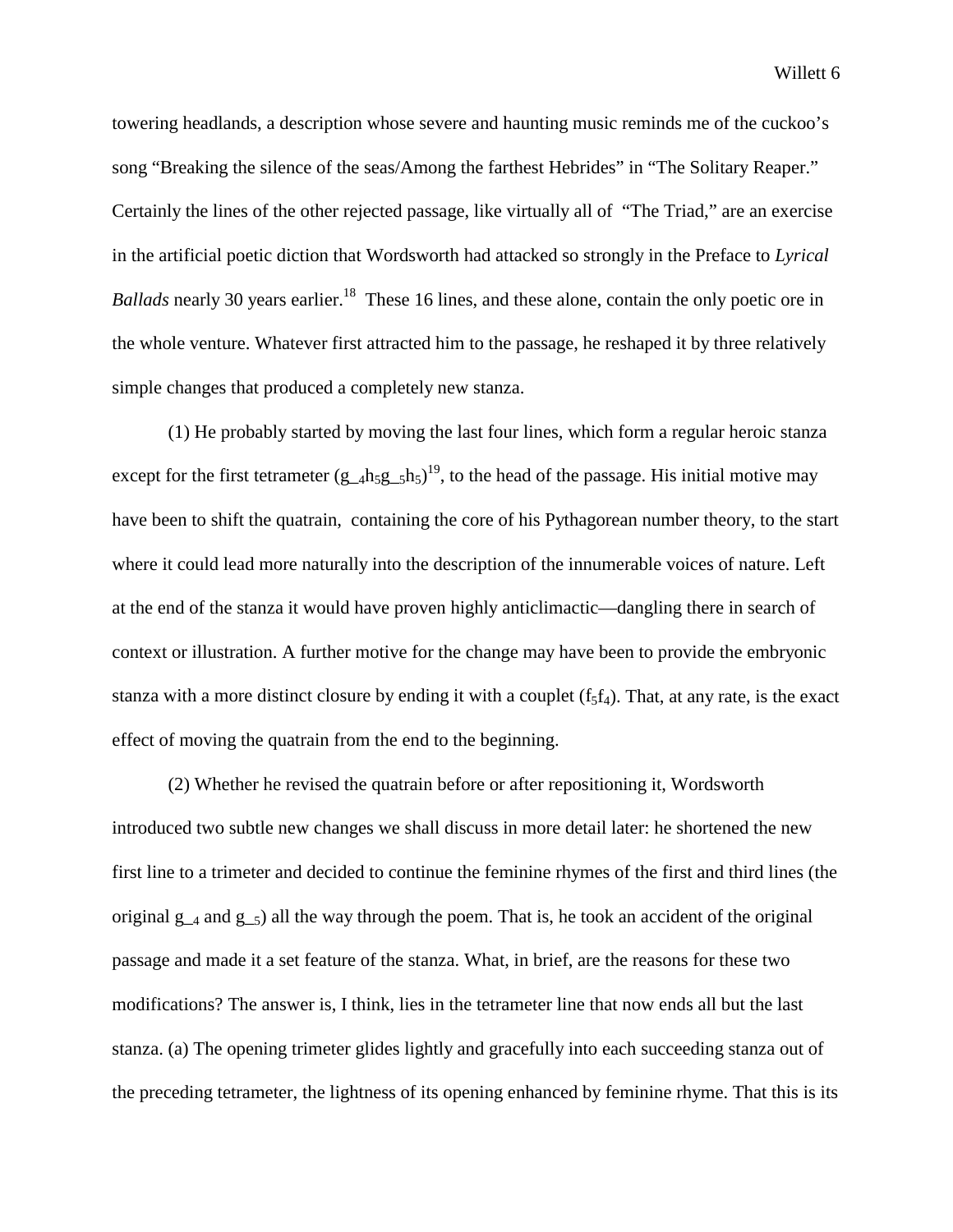function is shown by the rarity of initial metrical variations: they occur only in IV:1 (trochaic inversion) and III.1 (initial beat, sometimes called a "spondaic substitution"). (b) The tetrameter at the end of stanzas I - XIII, on the other hand, slightly mitigates the closure effected by the couplet. Throughout the history of English accentual-syllabic verse, couplets have provided a distinct method for closing or rounding off the stanza. Shortening the second line of the couplet by two syllables just perceptibly softens the closure, providing a more fluid transition to the next stanza. That this is its function is shown by the expansion of the last line of the poem (XIV:16) into a pentameter to provide a full rhythmic stop.

(3) The final alteration in the original passage is, in some respects, the most refined and interesting of the set. Wordsworth transformed line 9 from an iambic tetrameter to a headless tetrameter or, in more technical parlance, a trochaic tetrameter catalectic, by canceling the "For" in "For ever sweeping to and fro." He then incorporated the new meter, without any variation, as a set feature of the stanza.<sup>20</sup> The intrusion of a single line of falling rhythm into the second half of each stanza is quite unexpected. It can easily go unnoticed unless one reads the poems with attention to rhythm. Now why did he do this? If you compare the stanza structures of the original passage and its final modification below, the answer should become partially clear.

| "The Triad" Passage | "On the Power of Sound" Stanza |
|---------------------|--------------------------------|
|                     |                                |
| a <sub>5</sub>      | $a_{3}$                        |
| $b_4$               | b <sub>5</sub>                 |
| a <sub>4</sub>      | $a_{-5}$                       |
| $b_4$               | b <sub>5</sub>                 |
|                     | C <sub>5</sub>                 |
| C <sub>4</sub>      | $d_4$                          |
| $d_4$               | C <sub>4</sub>                 |
| c <sub>5</sub>      | $d_4$                          |
| $e_4$               |                                |
|                     |                                |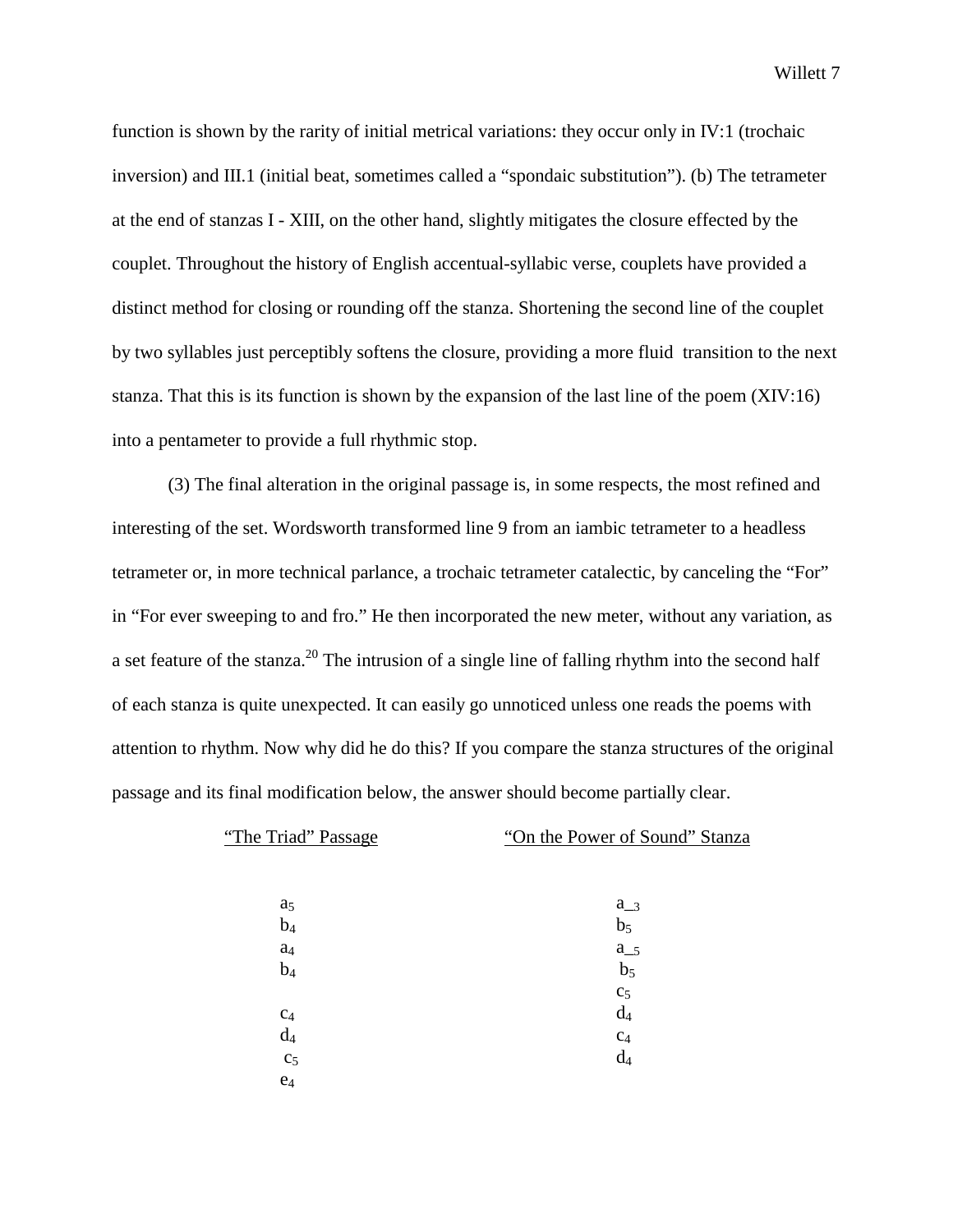| $d_5$          | $e_4$              |
|----------------|--------------------|
| e <sub>5</sub> | $f_4$              |
| f <sub>5</sub> | e <sub>5</sub>     |
| $f_4$          | g <sub>4</sub>     |
|                | (BoBoBoB)<br>$f_4$ |
| $g_{-4}$       |                    |
| h <sub>5</sub> | g <sub>5</sub>     |
| $g_{-5}$       | (Triplet)<br>$h_5$ |
| h <sub>5</sub> | $\mathbf{h}_4$     |
|                |                    |

The interlocking rhymes on "f" and "g" help bind the last eight lines together into a unit, but the final couplet, like all final couplets in repeating stanzaic structures, has a tendency to become the repository of flat summaries, padded repetitions or dull gnomic caps unless handled very carefully. Exactly how difficult it is to handle a final couplet can be seen in Shakespeare's sonnets, where the couplet often sits uselessly at the end of the sonnet wagging its summary tail at the sestet. Wordsworth's solution, as a greater stanzaic poet than Shakespeare ever attempted to be, or perhaps could have been, is to group the last three lines into a distinct subsection that prevents the couplet from detaching itself as a separate entity from the stanza. He does this by avoiding full stops at the end of line 12, so it often enjambs quite strongly with line 13, and then using line 13 as a trochaic bridge to the triplet.<sup>21</sup> The sudden shift from rising to falling meter in line 13 emphasizes its function as a transition quite effectively, while terminal punctuation further isolates the last three lines. Line 13 ends 10 times with full (":" and ";") or partial stops (","), stops that bring the falling meter to a clear terminus and thus prepare us for the stanzaic climax to follow.<sup>22</sup> This climax, if that isn't too strong a word, often consists of an intense image or (more frequently) a series of icon-like symbols charged with the thematic emotions developed in the preceding five lines. I say the preceding five lines and not the preceding 13 lines, because Wordsworth has articulated the stanza into two distinct eight-line sections. The stanza does not function, thus, as a simple 16-line container of meaning that moves linearly, and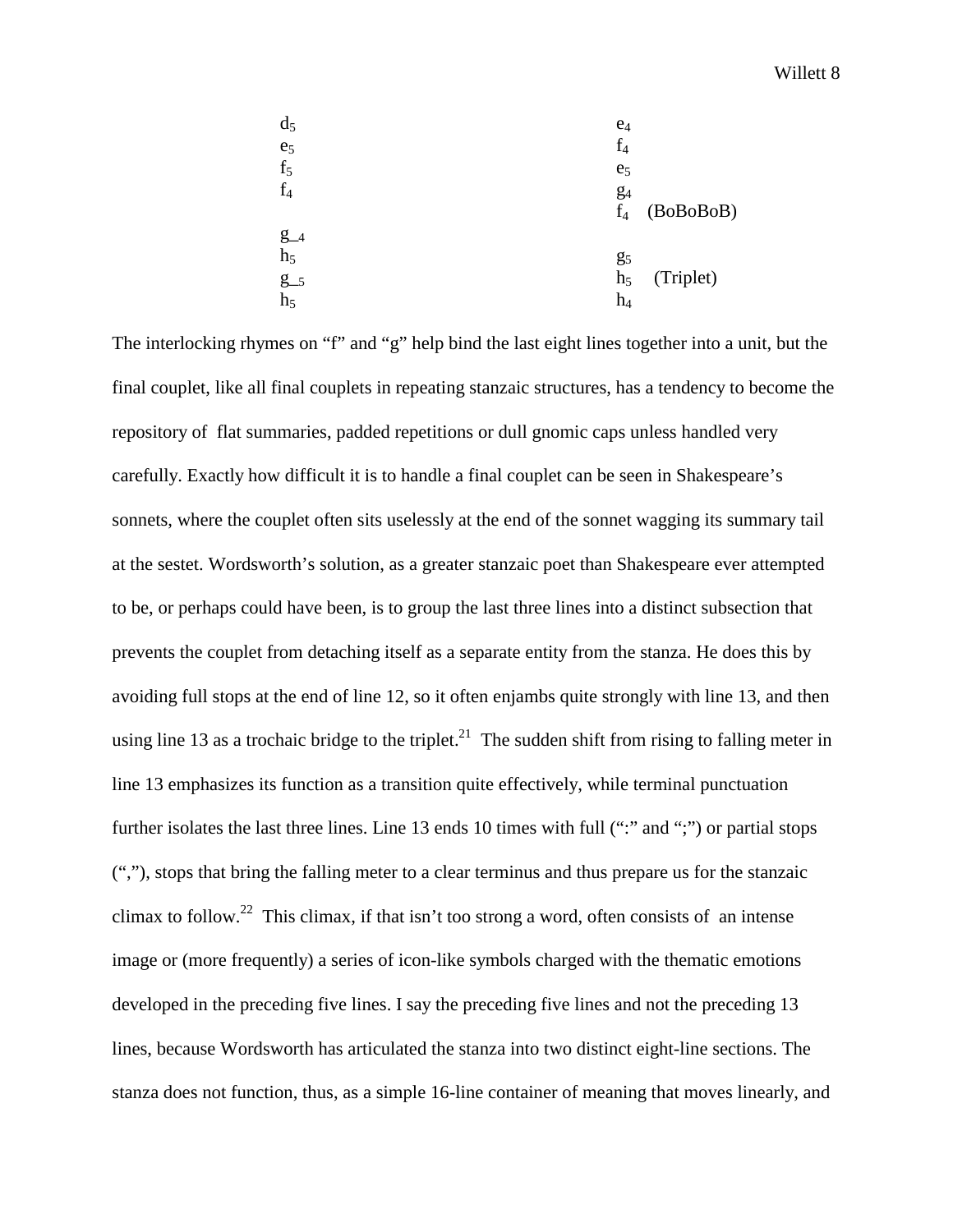smoothly, from beginning to end. Let's now step back and take an overview of the structure Wordsworth created.

By shifting the last quatrain of "The Triad" passage to the start of the stanza, Wordsworth generated a pair of cross-rhymed quatrains. Although the meter varies from the opening trimeter line to tetrameter and pentameter lines, the separate identity of the two quatrains is clearly defined by their rhyme and their punctuation: both the first and second quatrains are end-stopped 12 of 14 times, with the punctuation at the end of line eight particularly strong (eight periods, three semicolons and an exclamation mark). Unlike line four, line eight never ends with lighter commas. The result is to divide the stanza into two eight-line sections, the first comprising two quatrains and the second comprising two assymetrical subsections of five  $(e_4f_4e_5g_4f_4)$  and three  $(g_5h_5h_4)$  lines respectively. Each half nominally contains 35 metrical beats. Wordsworth does introduce hypermetrical lines at several points and deploys an exceptionally wide range of variations, some quite extreme, but the sum of these variations changes the total number of metrical beats only in stanzas VIII and XI.<sup>23</sup>

Rhyme and punctuation may thus segment, but the counterpoint of meter to rhyme, the use of different meters with the same rhymes, significantly blurs the segmentation.<sup>24</sup> Only two pairs of lines rhyme with the same meter in each stanaz: 2:4 and 6:8, pentameter and tetrameter respectively. Both occupy the same relative position in their quatrains. The short trimeter opening leads to a run of four pentameter lines  $(2-5: b_{5}a_{5}b_{5}c_{5})$  that carry us over into the second quatrain by a kind of rhythmic continuity, thereby helping to integrate the two. In a like way, a run of five tetrameter lines carries us over the strongly end-stopped line eight into the heart of the following five-line subsection  $(6-10: d_4c_4d_4e_4f_4)$ . And, finally, the interlocking rhymes on "f" and "g"connect the two assymetrical subsections. When we read the poem, then, two structural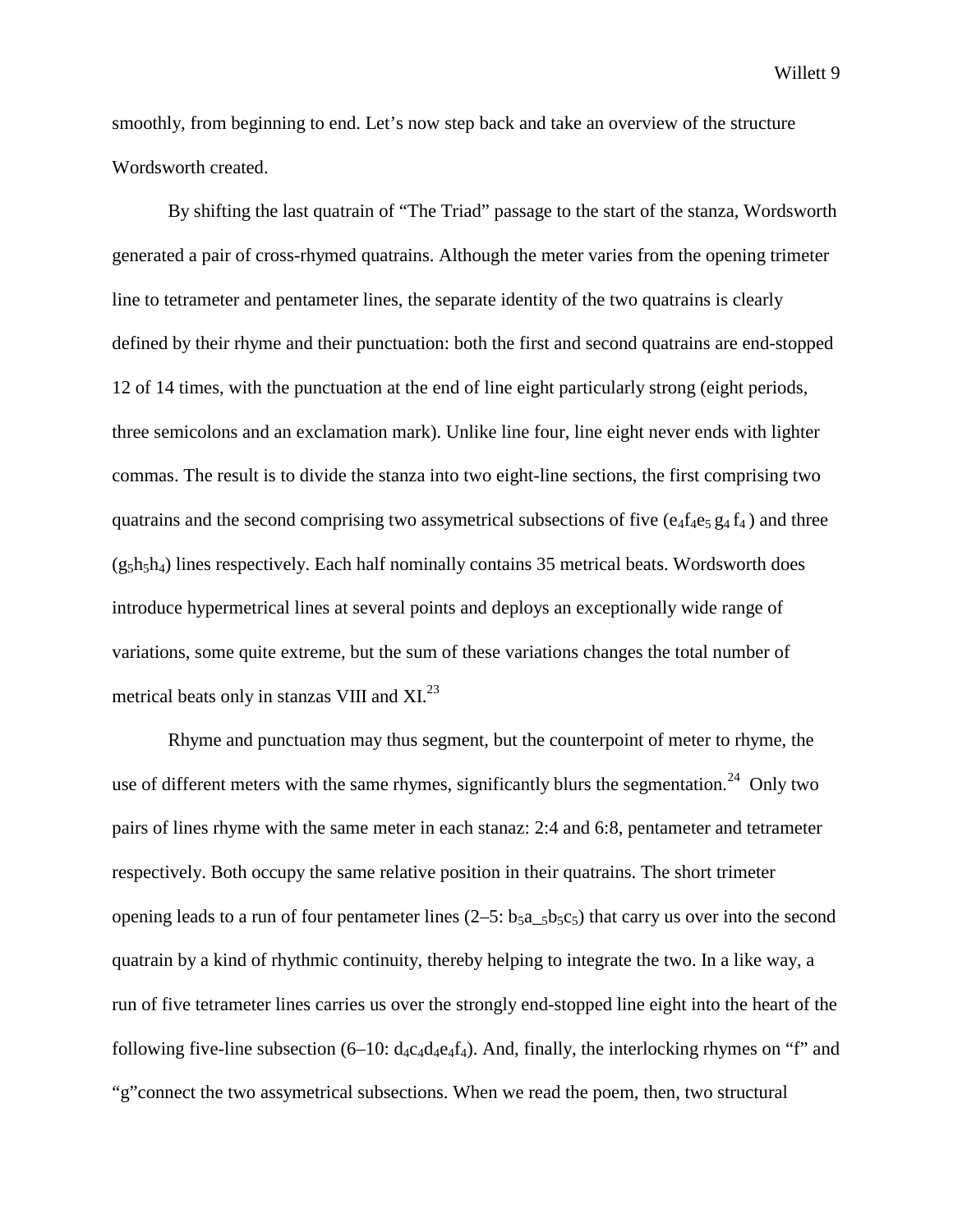principles are acting together simultaneously: (1) the cross-rhymes and punctuation of the first half partition it into two quatrains and sever it cleanly from the second half, where the same factors also partition it into two asymmetrical subsections, but (2) the two arches of identical meter in counterpoint provide an integrative movement, partial and uncoercive, to unify both halves of the stanza just below the level of our awareness. I use the word "movement" here precisely. Rhythmic correspondence, like rhyme, is only experienced retroactively as we move in time through a poem; the poem only exists as lived experience in time.<sup>25</sup> All other representations of the poem, whether theoretical abstractions or visual schemata employed to clarify structure, are models and must not be confused with the poem itself. We in fact never talk about poems at all, only about static simulacra of our temporal experience.

The division of the stanza into two equal sections doesn't look accidental, and isn't. Wordsworth exploits the internal architecture rather like a sonnet.<sup>26</sup> The first eight lines constitute the "octave," and the second eight lines a kind of expanded "sestet." There is always, with the exception of stanzas VII and XIII, where enjambment at the end of the second quatrain permits the content to flow into the second half, a turn between the two divisions—a distinct shift in tone, emphasis, content or imagery. The shift is marked by contrastive conjunctions, rhetorical questions (which occur only in the second half of the stanza) and imperatives.<sup>27</sup> As a master of the sonnet form and the creator of 517 sonnets, Wordsworth clearly understood and relished this structural technique. But he risked an obvious danger by using the technique in a bipartite stanza form. The sonnet's structural identity, as Paul Fussell, Jr. has pointed out, lies in its imbalance, where a weightier octave stands in a dynamic relationship to a lighter sestet.<sup>28</sup> Wordsworth avoids the danger of a stark medial division by means of the two metrical arches (particularly the second) I mentioned above. The dual quatrains feel, with their conspicuously clear and delimited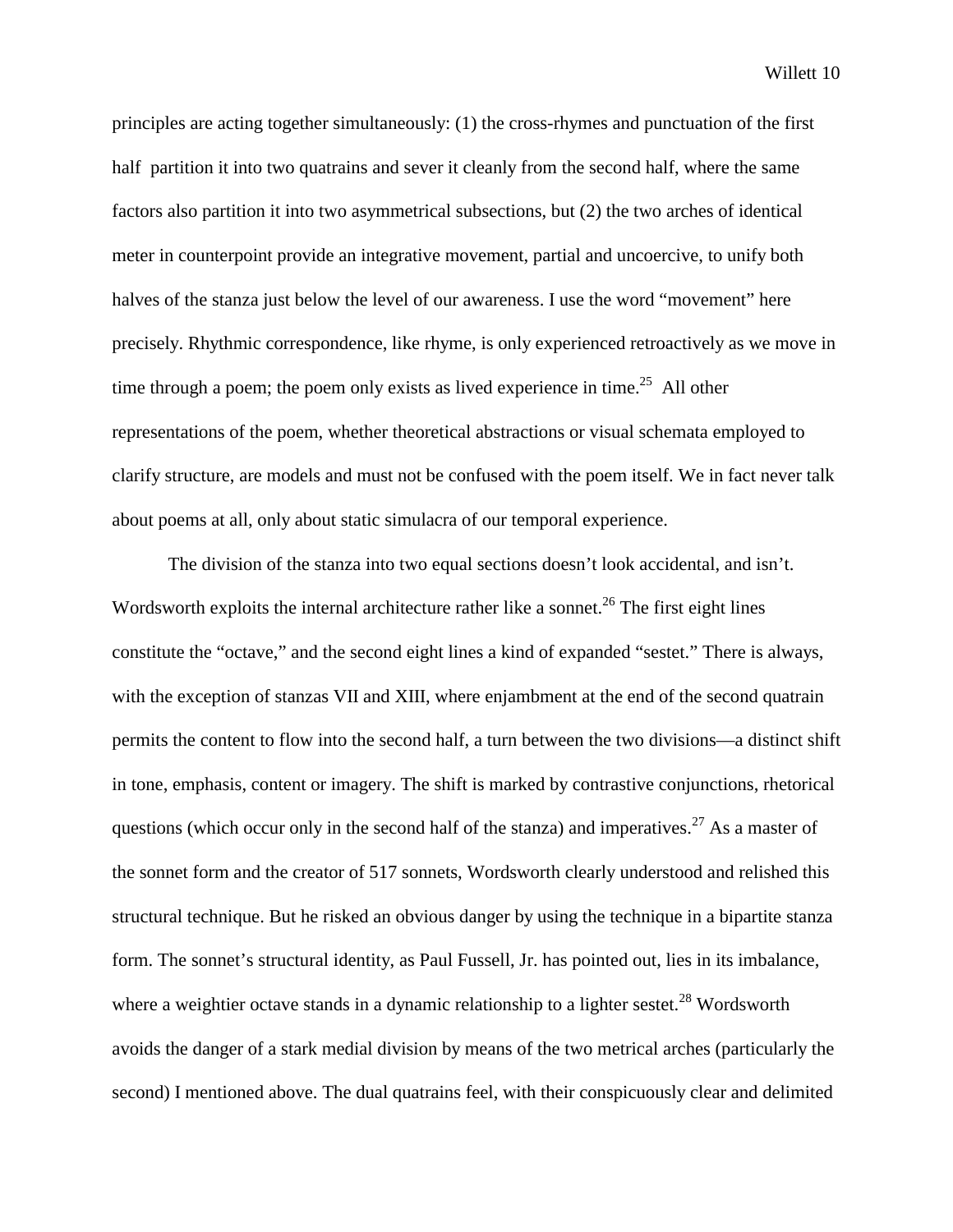form, like an octave that is preparing us for the traditional turn in a sestet. The turn does come as expected, but the rhythmic movement of those two sequences of metrically identical lines conducts us over, and thus moderates the sharpness of, the shift. We experience something like a turn, and we also experience something like a sestet—a floating sestet. The five-line subsection  $(e<sub>4</sub>f<sub>4</sub>e<sub>5</sub> g<sub>4</sub>f<sub>4</sub>)$ , ending unequivocably with its trochaic tetrameter bridge, has a rhyme scheme that is identical to one Wordsworth occasionally used in the sestet of his sonnets (cdcede) if we include the "g" rhyme from the first line of the triplet  $(e_4f_4e_5g_4f_4g_5)^{29}$ . The rhyme scheme in the second half of the stanza, taken by itself, defines (1) a variant sestet and (2) a couplet; syntax and punctuation, however, define (1) a five-line truncated sestet and (2) a triplet. The first rhyme of the triplet completes the sestet with metrical counterpoint  $(g_4:g_5)$ , but we only vaguely sense the completion because it occurs in a separate structural element. We equally don't sense a crudely reductive couplet tacked onto the sestet as an afterthought because it is absored into the triplet.<sup>30</sup> The triplet gives Wordsworth great flexibility. He can use it to concentrate pictorial imagery and symbols, to foreground moments of dramatic intensity or to list generalizations and abstractions without the pressure for aphoristic simplification. The best way to make all of this clear is to look concretely at the internal dynamics of a particular stanza. I would like to use stanza IX for this purpose.

Stanzas VII - X constitute a unified mythical sequence concerning the origin of music and its effects. Stanza VII deals with the psychological power of music as evidence of its divine origin, stanza VIII with Orpheus, stanza IX with Arion and the first half of stanza X with the triumphal procession of Dionysius. Myth is suddenly shattered in the second half of stanza X by the strange intrusion of the poet, who addresses the reader in his own voice and commands those who are weary of truth-telling myth, as no doubt many modern readers are weary, to hear another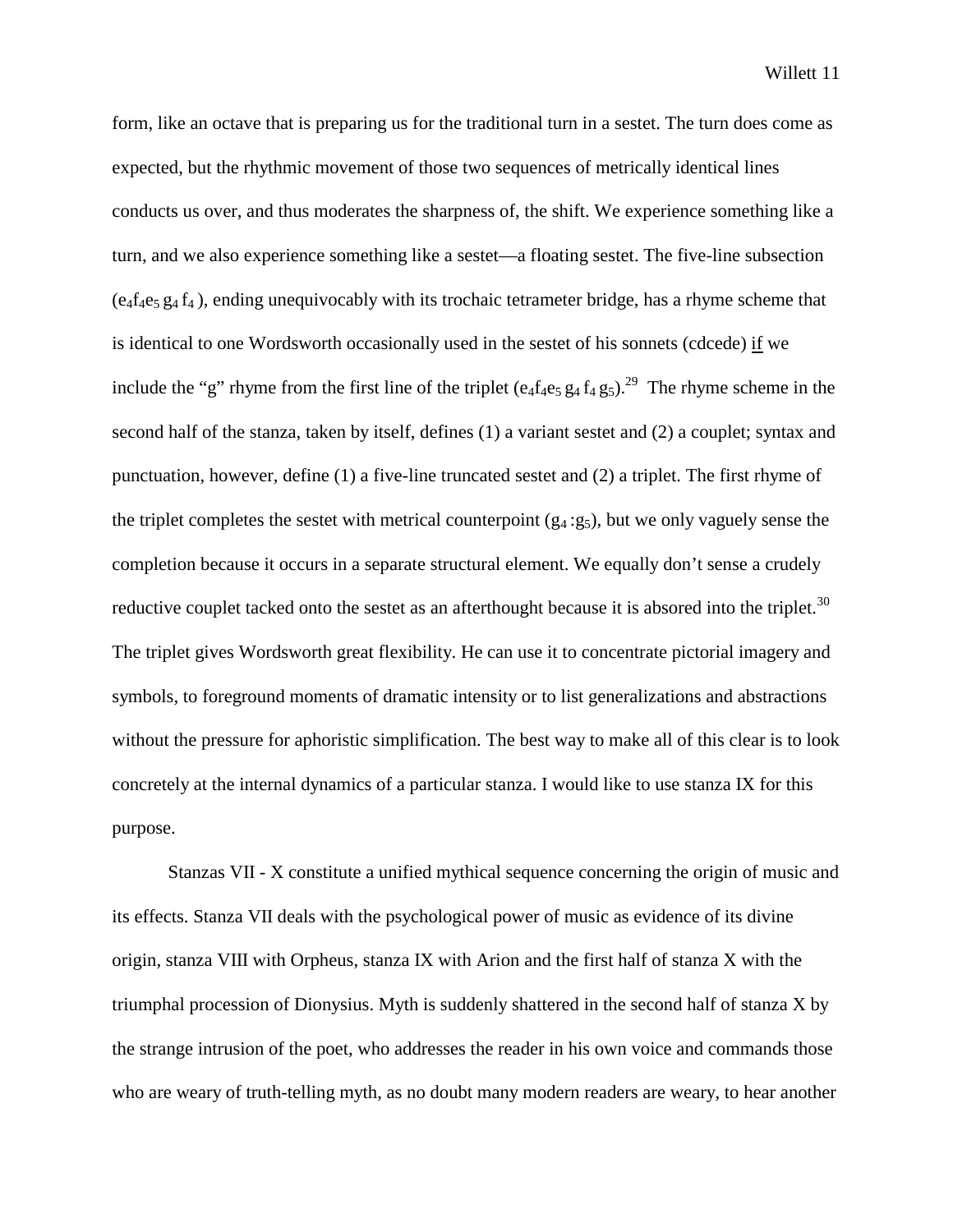and altogether different sort of truth, that "The little sprinkling of cold earth that fell/Echoed from the coffin-lid." Here is stanza IX in its entirety:

> The Gift to king Amphion that walled a city with its melody Was for belief no dream:—thy skill, Arion! Could humanise the creatures of the sea, Where men were monsters. A last grace he craves, Leave for one chant;—the dulcet sound Steals from the deck o'er willing waves, And listening dolphins gather round. Self-cast, as with a desperate course, Mid that strange audience, he bestrides A proud One docile as a managed horse; And singing, while the accordant hand Sweeps his harp, the Master rides; So shall he touch at length a friendly strand, And he, with his preserver, shine starbright In memory, through silent night. (129–44)

The brief allusion to Amphion, son of Zeus and Antiope, whose lyre charmed masonry into the walls of Thebes, serves as a priamel or foil for the power of Arion's lyre to achieve the more remarkable feat of charming creatures of the sea into humanity.<sup>31</sup> Wordsworth omits all background narration, and presents only two notational, almost nonpictorial moments from the myth: Arion's last wish to sing before leaping into the sea (lines 133–36) and his rescue by one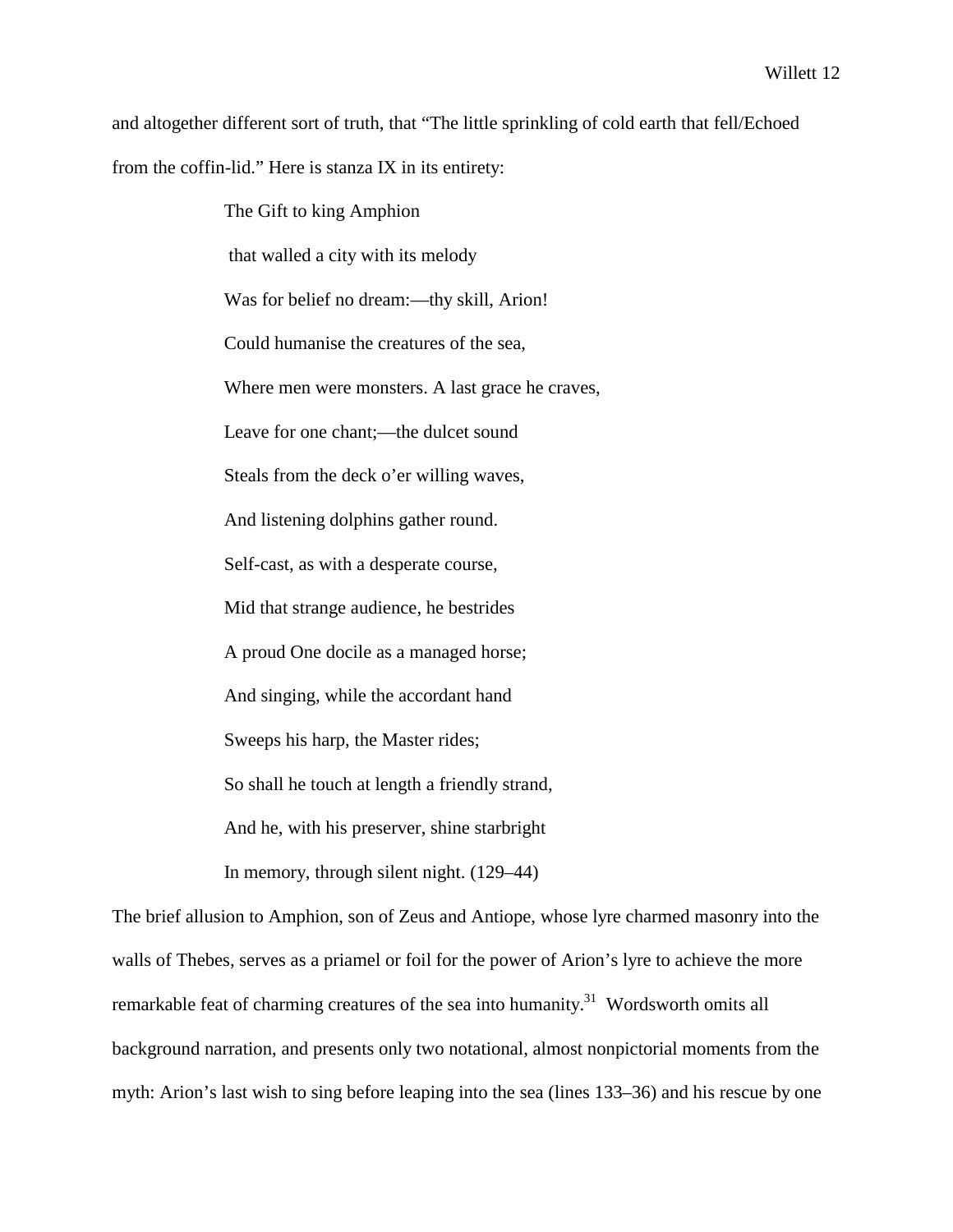of the enchanted dolphin audience (lines 137–41). He uses the triplet (lines 142–44) to fashion a kind of Ovidian conclusion with the apotheosis of Arion and his preserver. The first moment springs with an abrupt asyndeton from the very syntax of Amphion's melody, which "Was for belief no dream," at the end of line 131. We are, Wordsworth says directly, in the belief system of myth.<sup>32</sup> He pulls the illustrative scene before us as if he stood there in person, rather like the puppet master in Bunraku, who stands in full view behind the puppet he manipulates and yet is not there by dramatic convention. The exclamation point after "Arion" is a false stop, serving more like Italics to emphasize the name. But the slight impediment it gives the meter seems to release the following antithesis between humanized creatures and bestialized men with even greater point. The syntax that starts with Amphion, pauses briefly on the name Arion and then runs on without break to the middle of line 133 tends to mask the bare bones of the quatrain skeleton. The actual narrative begins near the middle of line 133 with an implied offbeat, whose effect is to isolate the narrative from the preceding moral.<sup>33</sup> This metrical variation, one of the strongest available in accentual-syllabic verse, heightens the syntactical break and makes us feel the first eight lines less as a double quatrain than as a five-line unit and a three-line unit that overlap in line 133. The initial inversions in the next two lines (134–35), both involving verb phrases, occur in tetrameter lines where their effect is more pronounced and, consequently, more distracting from the quatrain structure:

Thy skill, Arion!

# o B o B o

Could humanise the creatures of the sea,

o B o B o B o ~B o B

Where men were monsters. A last grace he craves,

o B o B " ^ o B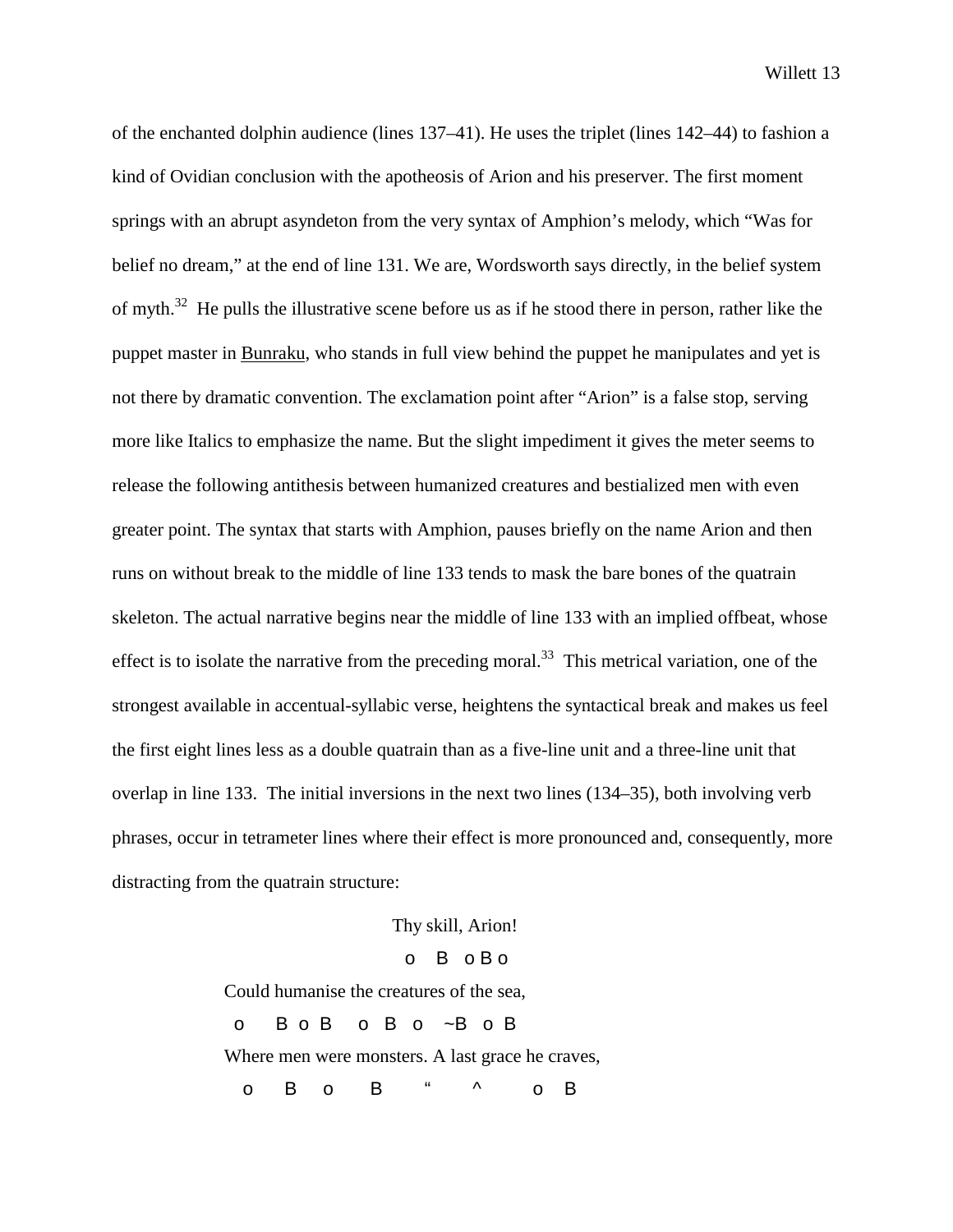Leave for one chant;—the dulcet sound B " B o B o B Steals from the deck o'er willing waves, B " B o Bo B And listening dolphins gather round. (131–136) o B o B o B o B

The rhetorical reinforcement of these inversions extends half way through the lines, leaving their second halves markedly subdued though not detached. The effect of the strong medial pauses and the metrical variations in lines 133–35 is almost cinematic: three short half-line "cuts" (133–34) introduce the sound of Arion's lyre as it steals furtively from the deck over one last inversion and out into a full unstopped line (135). The second movement, Arion's rescue, is embedded in the complex second half of the stanza. Lines 137–44 form one long sentence articulated by the trochaic line (141) into two unequal parts. The semicolon at the end of line 139 is barely noticed, and the following conjunction resumes the narrative impetus with only a slight halt. Moderate enjambment at the end of line 140 between subject ("while the accordant hand") and predicate ("Sweeps his harp") gathers this brief, kinetic sketch to a stop in the falling rhythm of line141. I called this line a bridge earlier, and now its function can be more easily appreciated. It guides our attention by the sudden metrical shift from thematic exposition to stanzaic closure. The closure is effected by (1) concentrating the exposition into a climactic image (as here, III, V, VIII and XII) or by (2) introducing two-item symbols or icons (I, II and X), contrastive images (IV and VI), epigrammatic summaries (VII, XI and XIII) or an unqualified assertion implying a sense of complete finality (*Letztenendlichkiet*) beyond which the poem simply cannot go (XIV). This last, of course, is the traditional poetic closure. The bridge here directs us from a lively but pictorially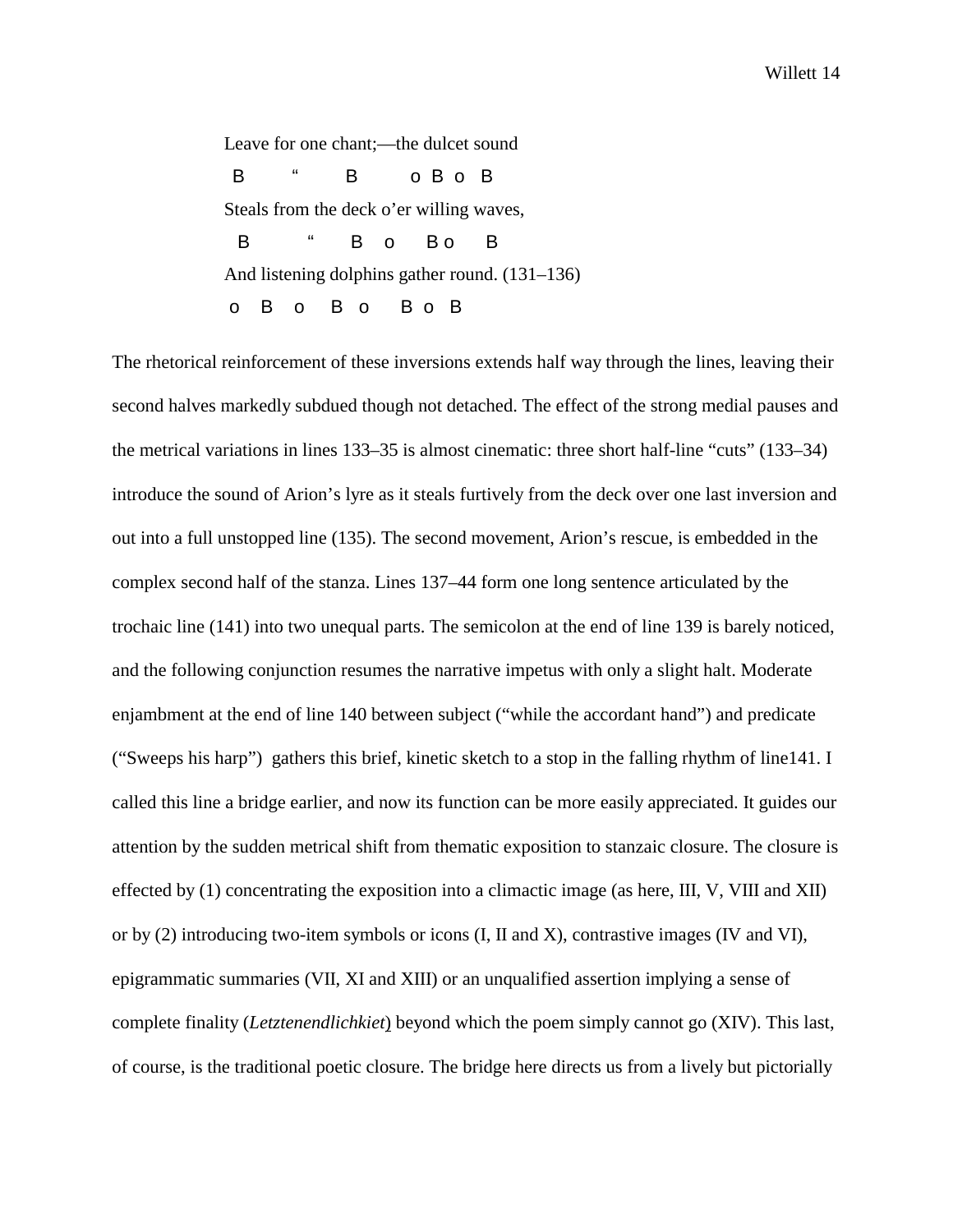schematic—even dull—description of Arion on the dolphin's back, singing his way to safety, to their resurrection in motionless, starbright memory:

So shall he touch at length a friendly strand,

o B o B o B o B o B

And he, with his preserver, shine starbright

o B o B o B o B o B

In memory, through silent night.

o B o B o B o B

The luminous calm of a starlit night is made almost palpable by the unusual stress on the second syllable of "starbright" and by the unexpected elision of "the" before "silent night." In the first case, Wordsworth has apparently remembered Milton's description of Satan on his return to Pandaemonium (*PL* X.450), where the stress is also on the second syllable: "And shape Starrbright appeerd, or brighter, clad."<sup>34</sup> In the second case, elimination of the definite article throws redoubled stress on "silent." The elision seems even more pronounced due to the secondary stress on "memory," a word often contracted to maintain syllable count but here used as a trisyllable with a full metrical beat on the last syllable. That unexpected beat, isolated by the ensuing pause, forces the rhythmic flow to start anew with the light offbeat on "through" that delivers the emphatic beat on "silent." And it hardly needs saying that the alliteration on "s" and the assonance on "i" in "shine" and "silent" both contribute to the same impression of starlight flooding silent memory.

The thematic shift in stanza XI, signalled by the demotion on "Self" in "Self-cast," is admittedly not very sharp. It separates Arion's song to the listening dolphins from his rescure by "a proud One." But we need only turn back to stanza VIII or forward to stanza X to see strong examples of it. In stanza VIII, the first eight lines summon up an abstract meditation on Orphean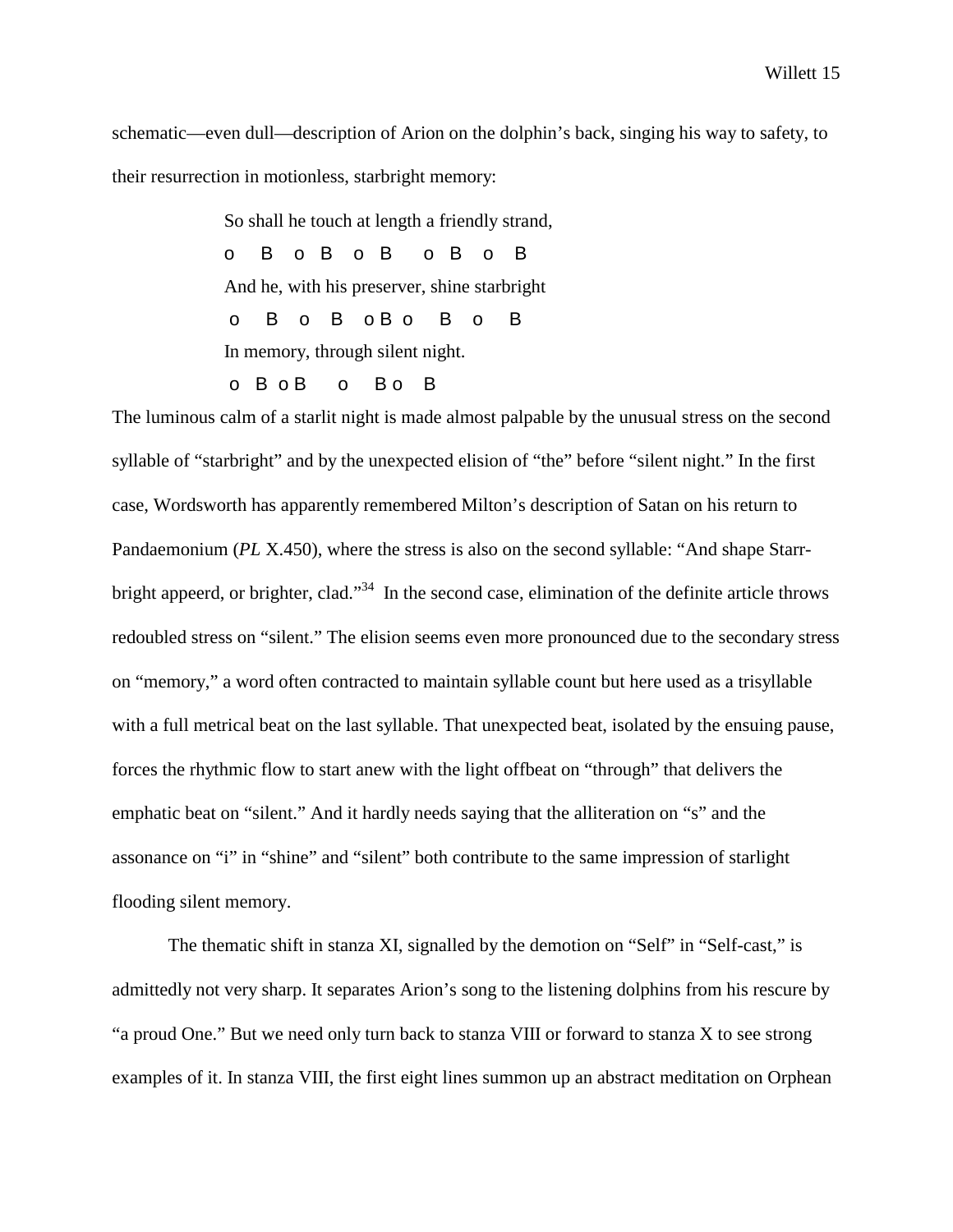music that ends by characterizing it as a "tutored passion" that induces pathos: "And voice and shell drew forth a tear/Softer than Nature's self could mould" (VIII.119–20). The second eight lines immediately amend the characterization by loading the musical imagination of that early age with some very heavy luggage and launching it on a rugged flight through all the extremes of sorrow and joy:

> Yet *strenuous* was the infant Age: o B o ~B o B o B Art, daring because souls could feel,  $*$  B "  $\land$  0 B Stirred nowhere but an urgent equipage \* B o ~B o B o B o B Of rapt imagination sped her march o B o B o B o B o B Through the realms of woe and weal. (121–25) B O B O B O B

In case we might miss the point, Wordsworth Italicizes the word "strenuous." But he also makes his point by distorting the normal rhythmic movement with some of his harshest variations. Line 122 begins with a demoted beat, in itself not particularly jarring, but then proceeds to an implied offbeat with stress final pairing. Positioned near the demotion in a tetrameter line, however, the implied offbeat is exceptionally disruptive. The next line also begins with a demotion, followed by a promotion on "but" and ends with an uncomfortably strong beat on the third, and rhyming, syllable of "equipage." Shakespeare used the same word in rhyme position in one of his sonnets (xxxii.12), where it stands out less prominently in a longer line without any metrical variations. In stanza X, by contrast, we not only have a distinct turn but the most powerful example of a *Stimmungsbruch*, a rupture of mood, in all of Wordsworth's poetry.<sup>35</sup> At the end of the first half,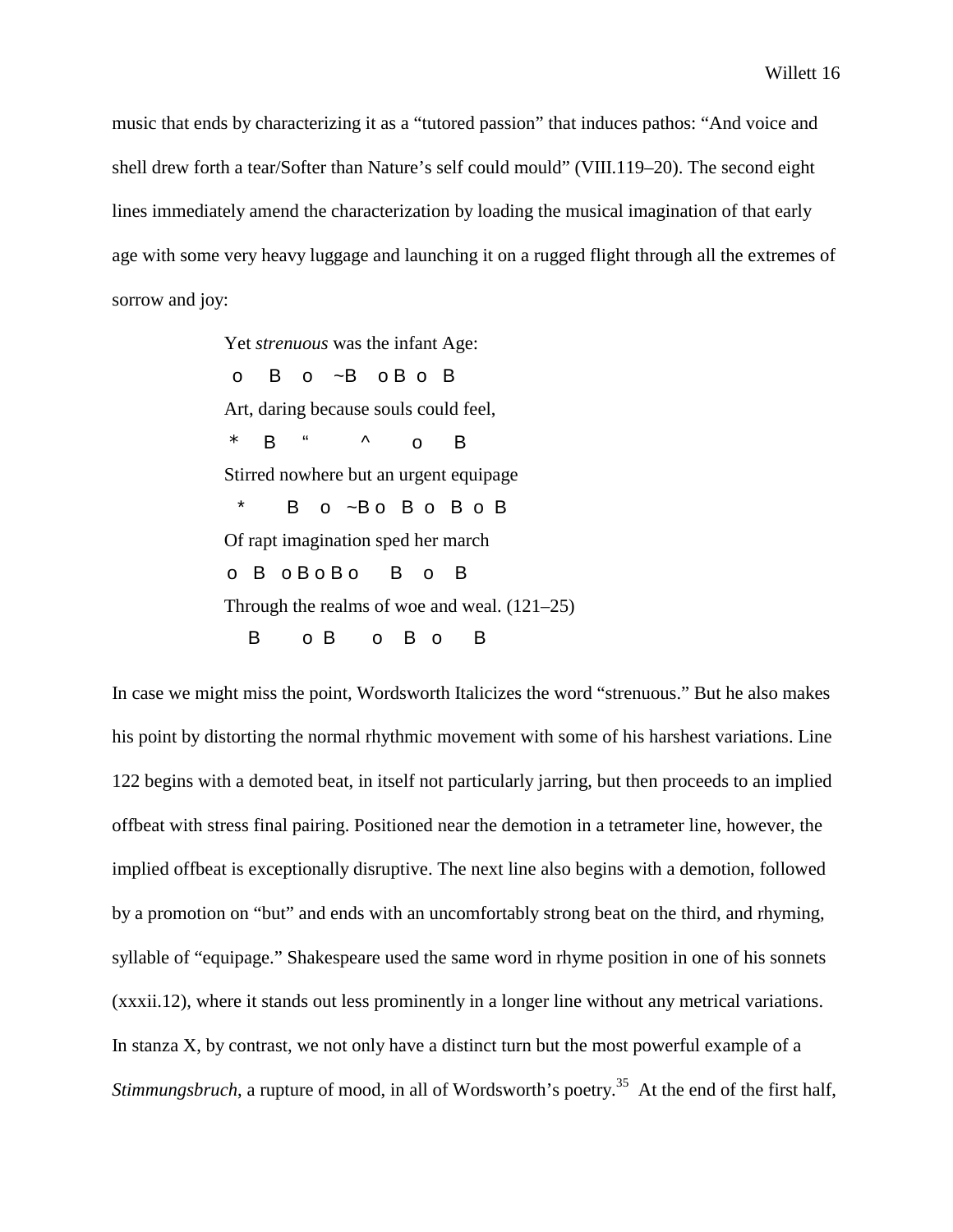Silenus is swaying tipsily this way and that in Dionysius' raucous procession. Suddenly the mythical backdrop falls and death, in a rattle of cold earth echoing on the coffin lid, looms over us in lines of unsparing asperity:

> To life, to *life* give back thine ear: Ye who are longing to be rid Of fable, though to truth subservient, hear The little sprinkling of cold earth that fell Echoed from the coffin-lid; The convict's summons in the steeple's knell;

"The vain distress-gun", from a leeward shore,

Repeated—heard, and heard no more! (153–60).

If it weren't anachronistic, one could call this quintessentially postmodern in its sudden devolution from low to high style, from mythic narrative to authorial voice, from crude comedy to Sophoclean tragedy. Across the bridge in line 157 we pass to stark and unrelieved images: the criminal's summons to execution and the useless report of the distress gun from the sinking ship, both of which seem to fill all space with endless repetition. Once again Wordsworth uses metrical variations to heighten emotion. The initial inversion in line 154 underscores the rough treatment the poet intends to give those impatient with myth and perhaps longing for a modern myth of sentimental comfort, while the implied offbeat in line 156 invests "sprinkling" with a referent and a feeling quite different from those we normally associate with it:

- (1) Ye who are longing to be rid (154) B " B
	- (2) The little sprinkling of cold earth that fell. (156) o B o B " \*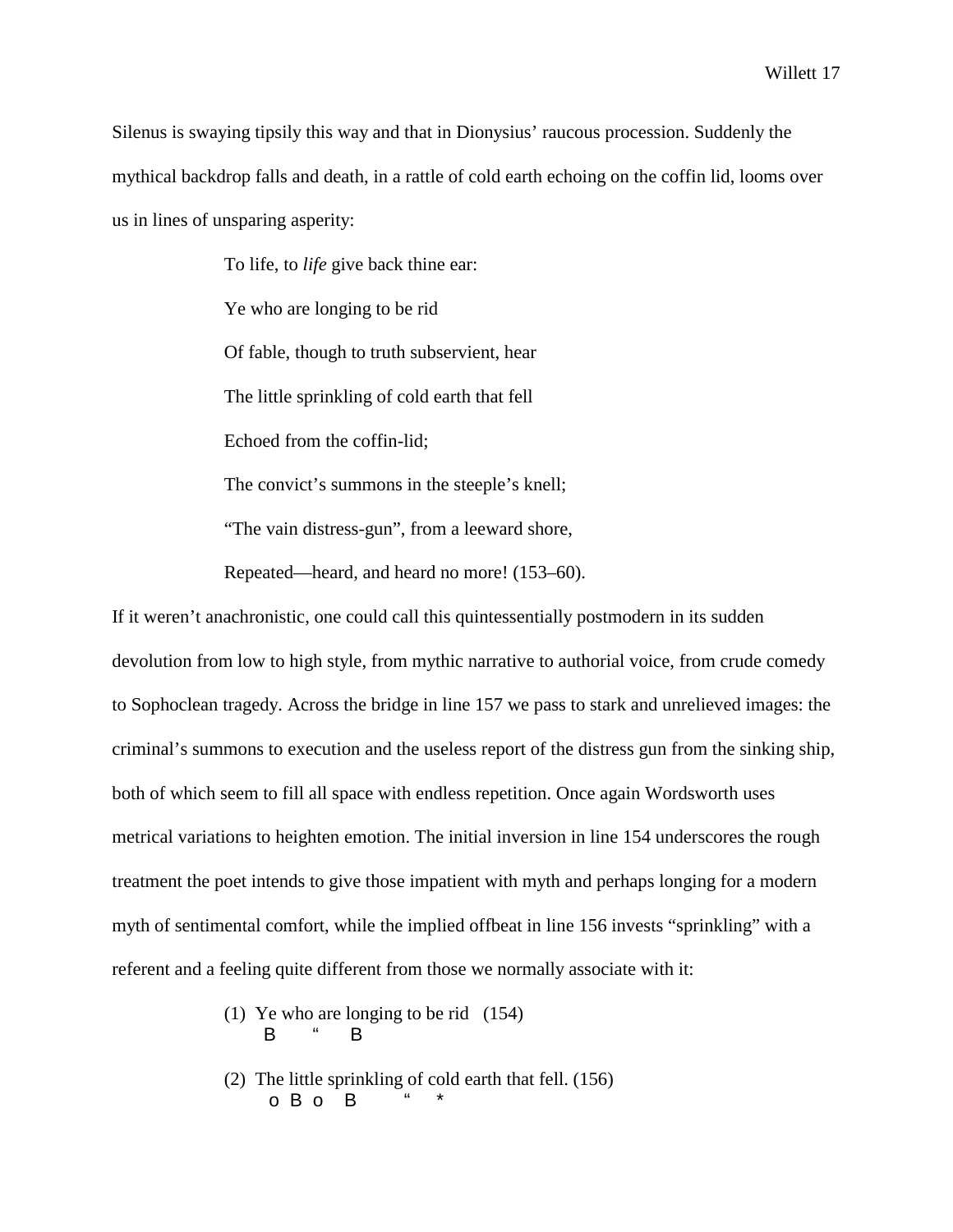The sounds of the steeple bell and the distress gun in the triplet expand by a kind of metrical amplification from the "little sprinkling" of earth, whose echo sounds at first so transient in the tight falling meter of the bridge, like a brief fall of cold rain, into finality.

It would be very difficult to find, in all English stanzaic poetry, a structure of such intricacy and expressive possibilities. It provides a perfect mesh of rhyme-shaped substructures and heterometrical counterpoint. Each stanza offers a dynamic, sonnet-like contrast between its two halves that never becomes symmetrically rigid due to (1) the metrical continuity between each half and (2) the asymmetry in the second half created by the engrafted trochee. Stanzaic closure rounds off each structure in a formally satisfying way without letting the poem, as I shall show next, break into disconnected and mobile units. Given the unpromising material he drew it from by modifications of great elegance and simplicity, the accomplishment is all the more amazing.<sup>36</sup>

2

We experience the structure of a regular stanzaic poem as a dual rhythm that unfolds in reading time. The first rhythm is intrastanzaic. (a) It is a composite movement of meter and inner strophic form. Unlike stichic or distichic poetry, we progress through a stanza by reading lines that impose a certain tempo on us depending on their meter, length, rhyme and syntactical organization. The rhyme scheme in particular can, as we have seen, segment the stanza into substructures that sometimes resemble the metrical periods of classical Greek poetry.<sup>37</sup> Because end rhyme has such a powerful capacity to shape relationships between sections of the stanza, it has been called a "vertical metaphor" by analogy with the "horizontal metaphor" of meter.<sup>38</sup> We not only perceive intrastanzaic movement as a counterpoint of "horizontal" meter playing against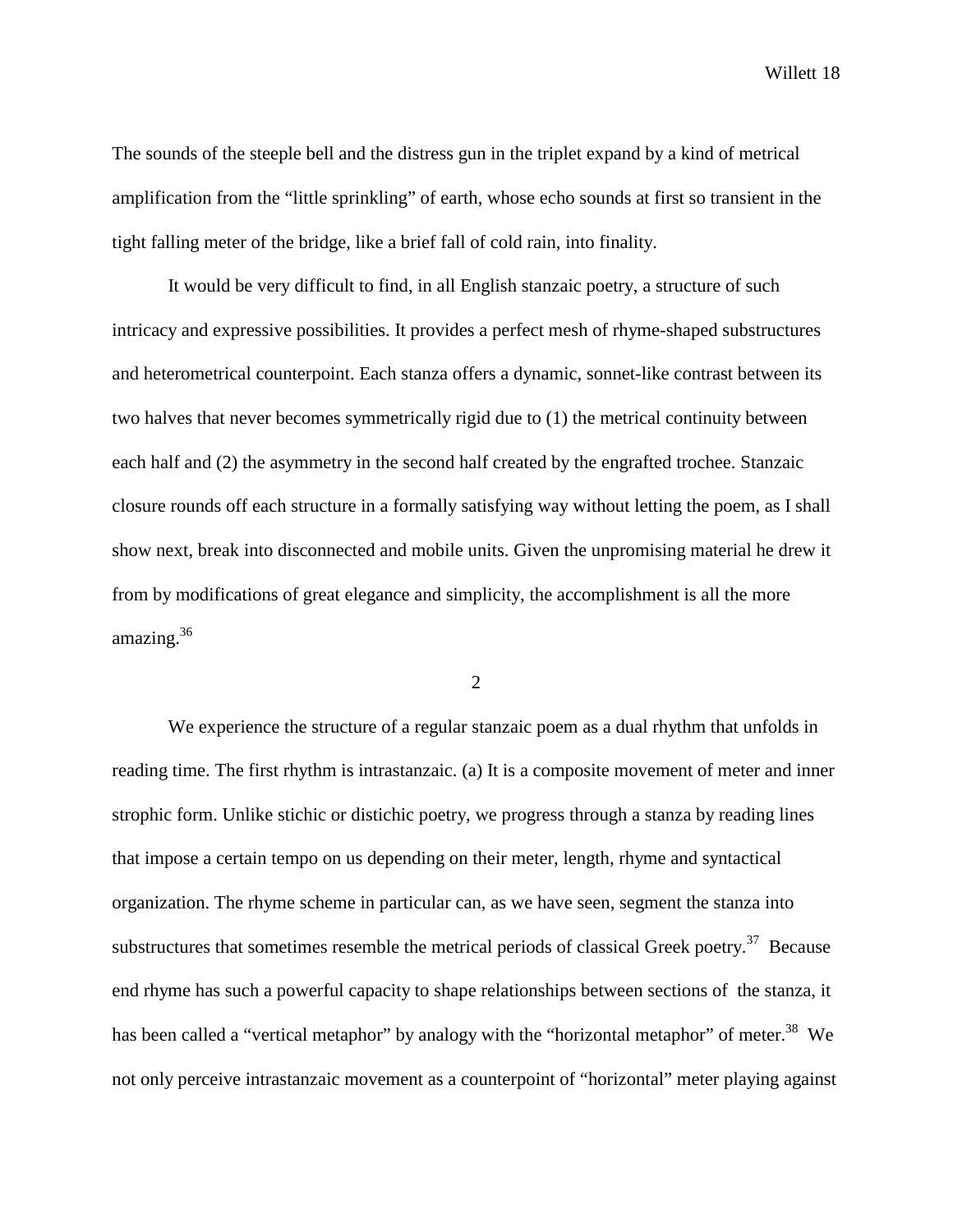"vertical" rhyme, we also perceive it as a dynamic variation of opening and closing devices (apostrophes, initial or final questions, variations in tone, repetitions, catalogues and rhetorical tropes) designed to impart a unified impetus to each new stanza. The sum of all these aesthetic stimuli is our sense of each stanza as a *repetitive* unit of meaning that yet possesses its own specific *inertia*. 39 The second rhythm is interstanzaic. (b) It is a progression of stanzas that trace out the poem's contour as they follow a unique evolutionary course and finally coalesce into an achieved form that never quite seems to stop developing no matter how strongly closure may terminate the movement. Like Goethe's Dämon in "Urworte. Orphisch," the stanza is "Geprägte Form, die lebend sich entwickelt" and seems to continue moving with a sort of ghostly momentum in the mind.

Häublein has identified two types of interstanzaic progression: *ex posteriori* or light stimulus progression and *a priori* or strong stimulus progression.<sup>40</sup> The difference between the two types depends on the logical relationships that obtain between the stanzas. Light stimulus progression occurs when one stanza contains no clues as to the logical direction of the next one, forcing us to discover the connection retrospectively. The logical stages fall into separate stanzaic units, and we realize each stage *ex posteriori*. The evolutionary stimulus driving each stanza forward is therefore light. (It makes no difference, of course, whether the stanzas are syntactically closed or linked so long as they are *logically* closed.) Strong stimulus progression occurs when one stanza points directly ahead and determines the logical direction of the next, permitting us to predict the connection in advance. The logical stages extend over more than one stanza, and we realize each stage *a priori*. The evolutionary stimulus driving each stanza forward is therefore strong.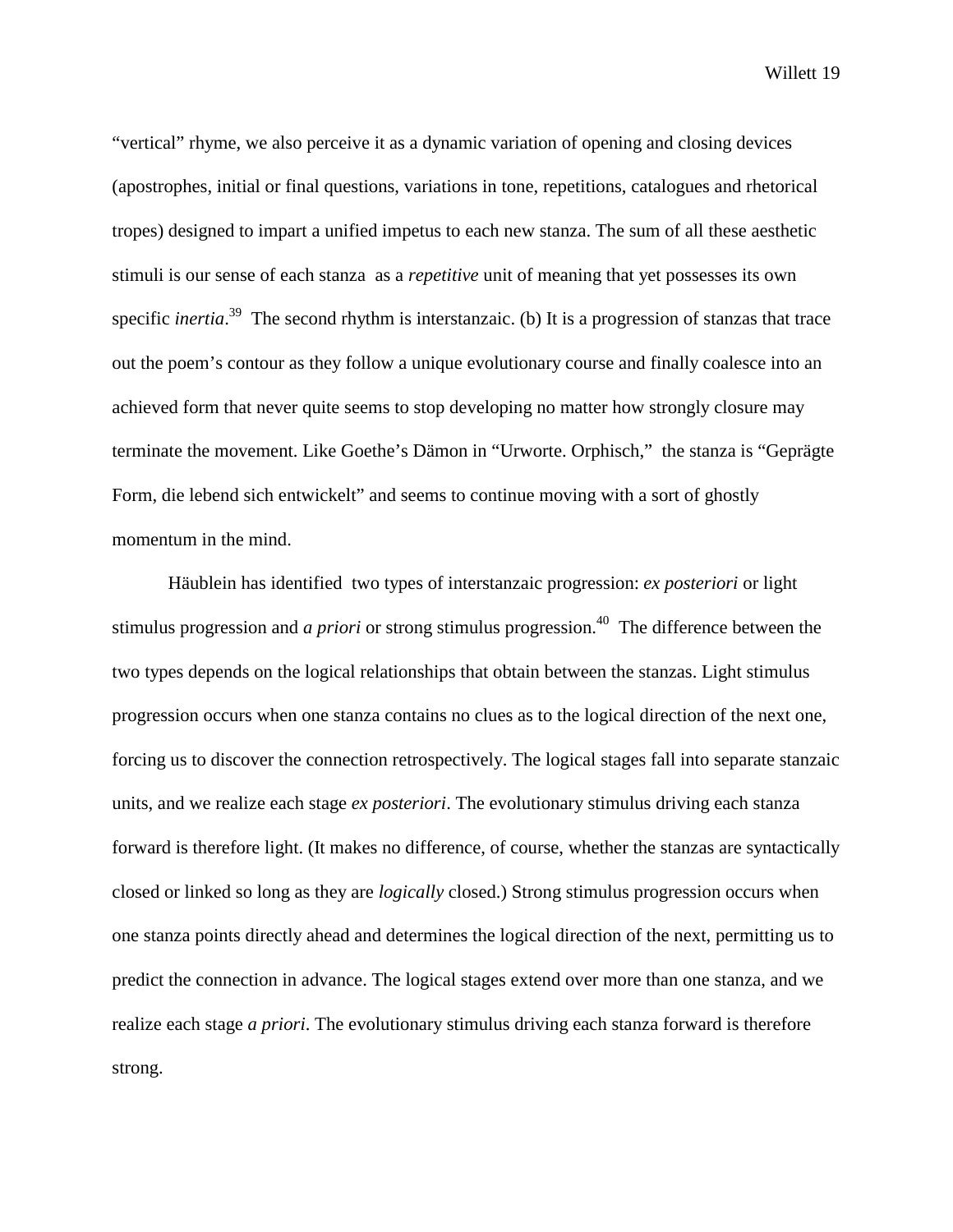Clearly, then, the experience of reading a stanzaic poem is extremely complex, as intraand-interstanzaic rhythms overlap in a fluctuating cycle from one stanza to the next. I shall return again to the issue of rhythmic time in my conclusion. For now we need only focus on the general distinction between light and strong stimulus progression as it applies to "On the Power of Sound."

Even a cursory look at the poem would suggest that it exhibits light stimulus or *ex posteriori* stanzaic progression. Stanzas I - XIII all end with full syntactical stops. There are thus no run-on stanzas to provide a strong stimulus connection. In addition, Wordsworth avoids any use of the other common techniques to create *a priori* links.<sup>41</sup> The reason for this should be selfevident from the internal structure of the stanza. That structure is expressly designed to apportion the thematic content of each stanza into regular subsections that are demarked by rhyme, line length, meter and punctuation. Any technique that opened up the stanza, so logic or syntax could spill over from one to the other, would vitiate the whole purpose of its organization. The inner dynamic of contrasts and transitions that Wordsworth took such trouble to create by recasting "The Triad" passage would be lost, or at best severely attenuated, if the logical flow swept the reader across stanza boundaries. The avoidance of light stimulus progression is also important due to the sheer length of the stanza. Long stanzas have less of an easily perceived shape than short ones. We need the full sense pause at the end of a long stanza to give us a resting point before the next one begins to evolve. The meaning of "stanza," after all, is "room," "house" or "resting place." So great a stanzaic poet as Horace took care to put a sense pause after the majority of his four-line Alcaics (58 exceptions out of 280) and Sapphics (8 exceptions out of 179) to prevent loss of strophic integrity even in such short forms.<sup>42</sup> Twentieth century poets have largely abandoned stanzaic poetry with their abandonment of accentual-syllabic verse,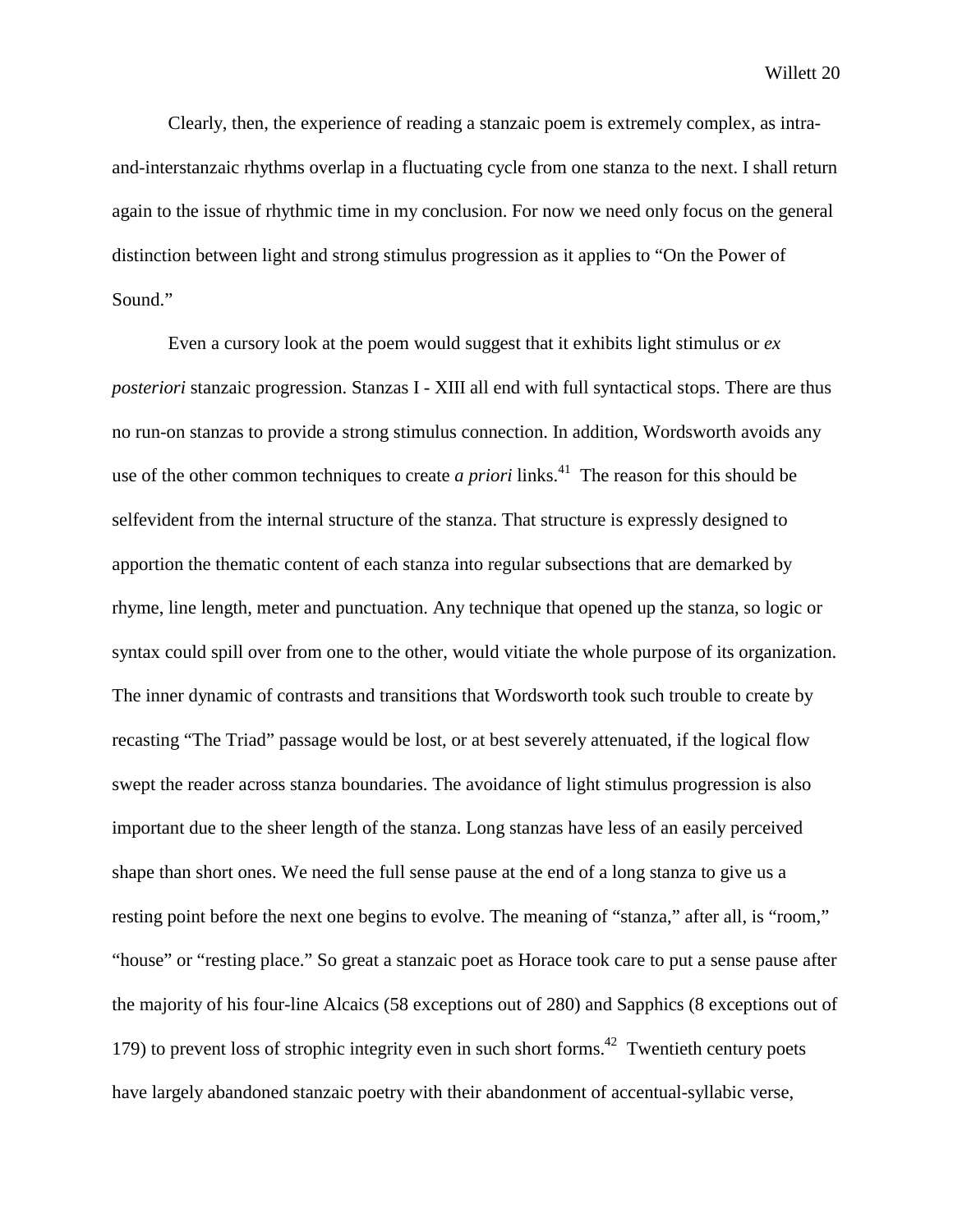Yeats being the most notable exception, but when they do use the form they tend to show a disregard for stanzaic unity by excessive *a priori* linkage. This is a tendency that has been underway since about 1800, and we are now so accustomed to it that a taste for clearly defined stanzaic contours has almost atrophied. The refusal of most critics to second Wordsworth's judgment about the poem may in fact stem from the atrophy of their sensitivity to intricate, carefully wrought and delimited stanza forms.

The key to Wordsworth's handling of light stimulus progression lies in the structure of the stanza itself. He uses logical suggestions, trains of thought and imagery developed in the second eight-line section of the stanza—most frequently in the final three-line triplet—to generate a continuous retrospective evolution in the poem's subject. The connections are so subtle, in fact, that some stanzas almost seem mobile, that is, they seem to lack any stimulus to indicate sequence and could easily be shuffled about without loss of effect. Before we examine the connective links in detail, I want to lay out the thematic plan of "On the Power of Sound." This is important because both the title and the headnotes raise false expectations about its focus.

The general structure of the poem is fairly clear. It falls into three parts of six, four and four stanzas respectively.

The first part (stanzas I-VI) exhibits a simple ring composition. It begins with an apostrophe to the ear as a spiritual organ in communion with sound and closes with another apostophe to the ear, now called the "Regent of sound" (VI.82), as a portal for psychologically and socially restorative music that will heal neurosis, soothe suffering virtue, stop suicide and harmonize all thought "Ere martyr burns, or patriot bleeds" (VI.89–96). How did we get from sound to musical hygiene? Very simply. Wordsworth's real interest was not in sound but in sound organized: music. Although his headnote says that the first six stanzas detail the "Sources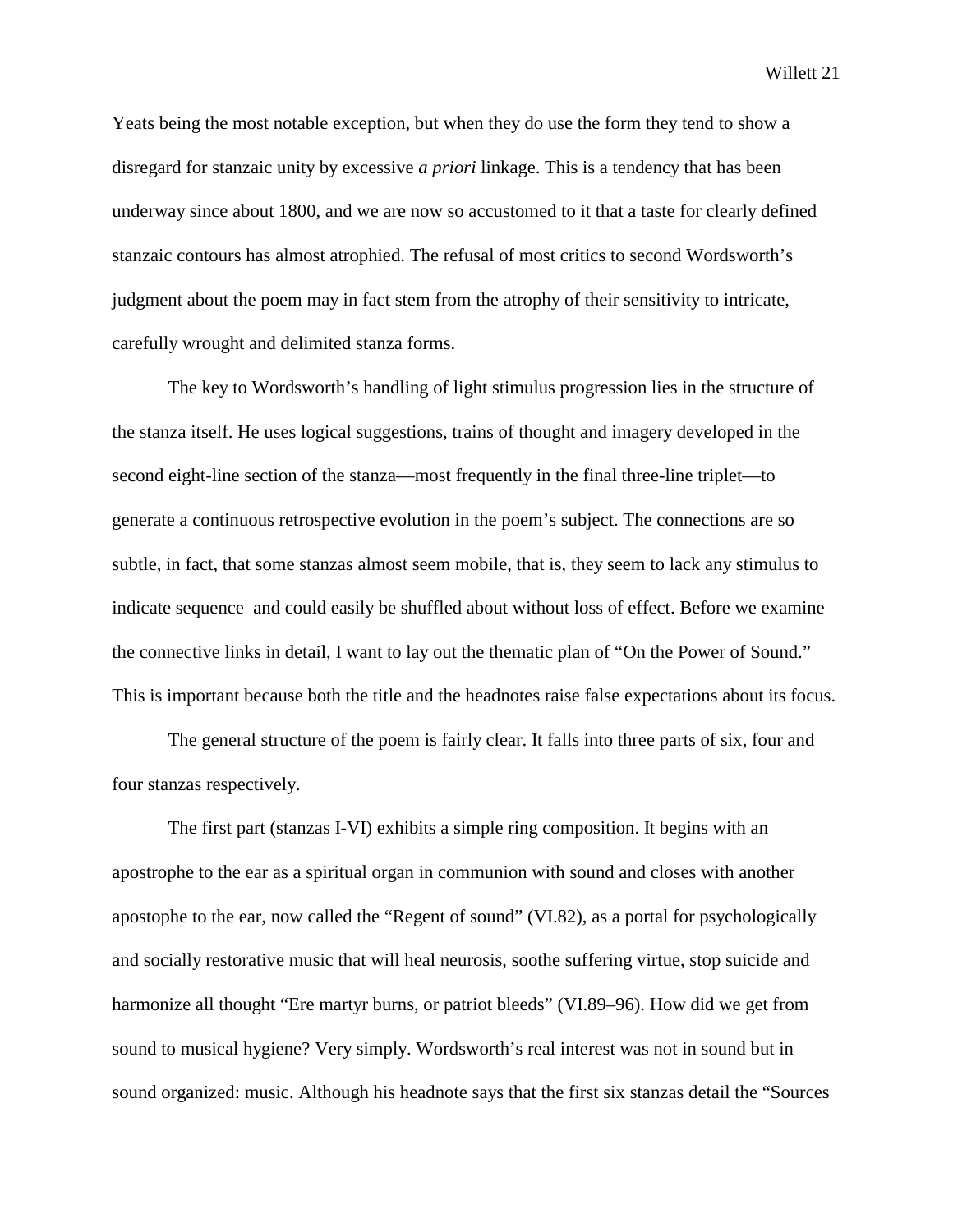and effects of those sounds" the ear perceives, they mostly describe music. Only stanza II, with its rushing streams, roaring lion and shouting cuckoo is about sound per se. The first eight lines of stanza III shift to artificial echoes—echoes of hound and horn, bell and bridal music (III.36– 40)—before making the decisive break with sound as a theme in the second half. Suddenly Wordsworth intrudes as expositor (which he will do even more violently in X.153–160) and with the poetic equivalent of a cinematic zoom sweeps us high over a cove filled with singing milkmaids:

> Then, or far earlier, let us rove Where mists are breaking up or gone, And from aloft look down into a cove Besprinkled with a careless quire, Happy milk-maids, one by one Scattering a ditty each to her desire, A liquid concert matchless by nice Art, A stream as if from one full heart. (III.41–48)

Wordsworth is not merely sharing his response to a charming scene with us. He has enjoined it on us. Even the short aside in line 41, that we ought to have turned from echoes to song *far earlier*, adds greater urgency to his coercion. We have perforce become the audience, he the expositor and the singing from a distant cove below the subject of a reflexive drama that the poet makes us experience.<sup>43</sup> In this drama, the depth of our imagined experience is a measure of his own response. What touches his ear touches our ear and we, therefore, universalize the singing from our high prospect almost as if we are the eye of a camera transforming sound to sight by some poetic synaesthesia. From line 41 to the end of the poem music, not sound, is the center of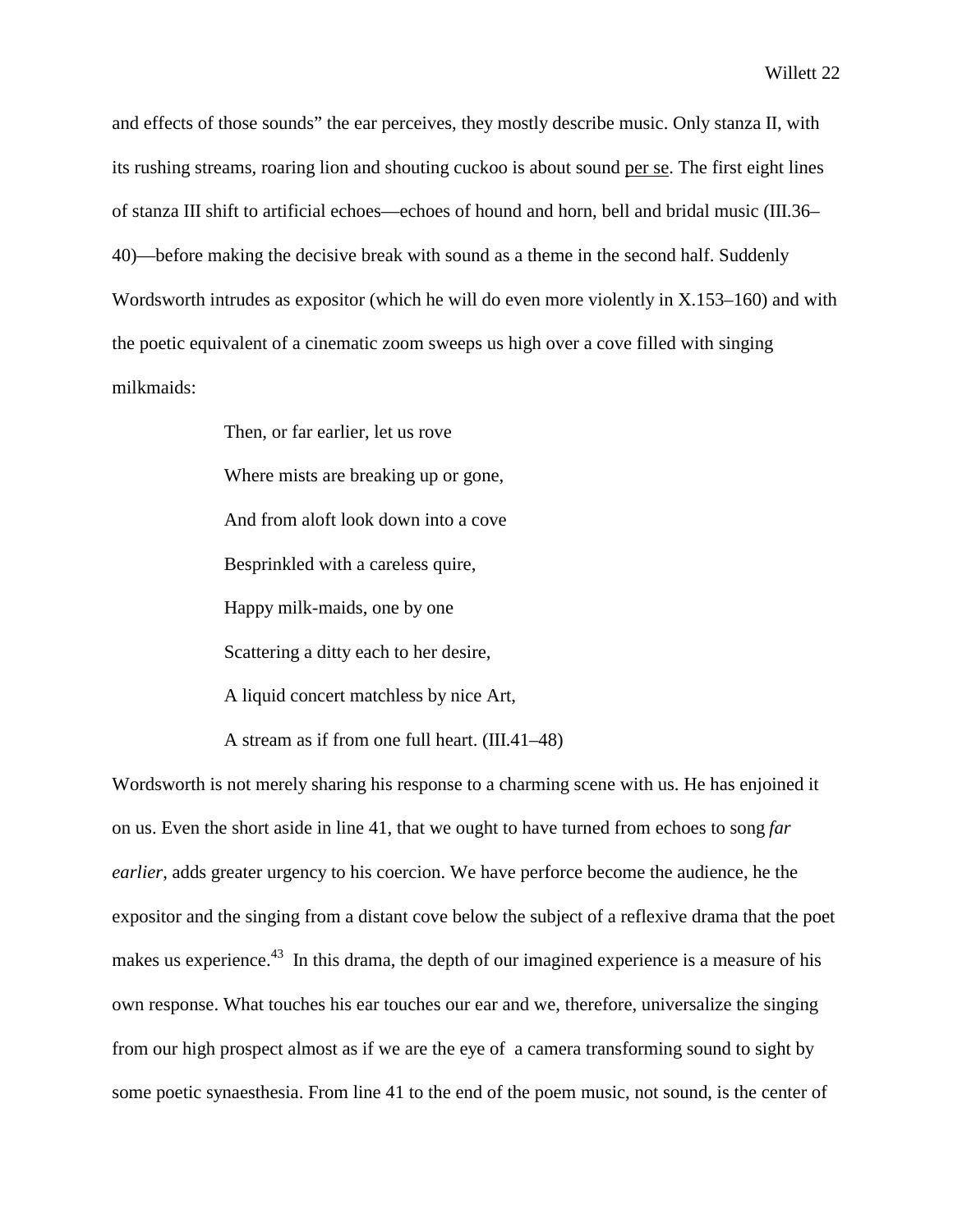Wordsworth's attention. Stanza IV deals with the ability of song to solace suffering or toil, stanza V with the emotional effects of martial and amatory music and stanza VI with the hope that the ear will be a passageway not for "the cozenage of sense" (VI.85) but for iatric melody.<sup>44</sup> Ring composition and the extensive use of imperatives in the second half of stanza VI ("But lead," "Soothe," "stay" and "Knit") mark the end of the first part.

The second part (stanzas VII-X) contains a series of mythic illustrations on the theme of music as a divine power. That power is introduced in stanza VII with a simile: as conscience strikes the guilty, so music insinuates itself into "the dull idiot's brain" and unleashes reason "By concords winding with a sway/Terrible for sense and soul!" (VII. 105–06). Surely then it is an art, as the bridge in line 109 claims, "Lodged above the starry pole." And the triplet draws the expected conclusion with a train of abstractions in which wisdom, beauty, truth, order and endless youth parade in gnomic order. That divine art is then illustrated by the myths of Orpheus, Arion and Dionysius in stanzas VIII-X.152 respectively. The imperious command to hear the little sprinkling of cold earth that rattles off the coffin brings the second part to an end with the shattering of myth as ultimately insufficient. Myth may offer a an enticing suggestion of vague meaning, an opulence of antique sentiment, but that is ultimately a deception: it only serves to conceal "the heavy and weary weight/Of all this unintelligible world" behind a charming facade of trivial narrative and imagery. It no longer has the ability to compact collective experience into a timeless form that can release that experience back into society at an unconscious level. That's why modern writers use myth merely as an internal scaffolding for an external narrative, a narrative that virtually absorbs and digests it. If we now look back to the start of "On the Power of Sound" from this point, the first six stanzas present music as a social force and the next four stanzas then instantiate it as a divine art by myth. But myth suddenly collapses into reality.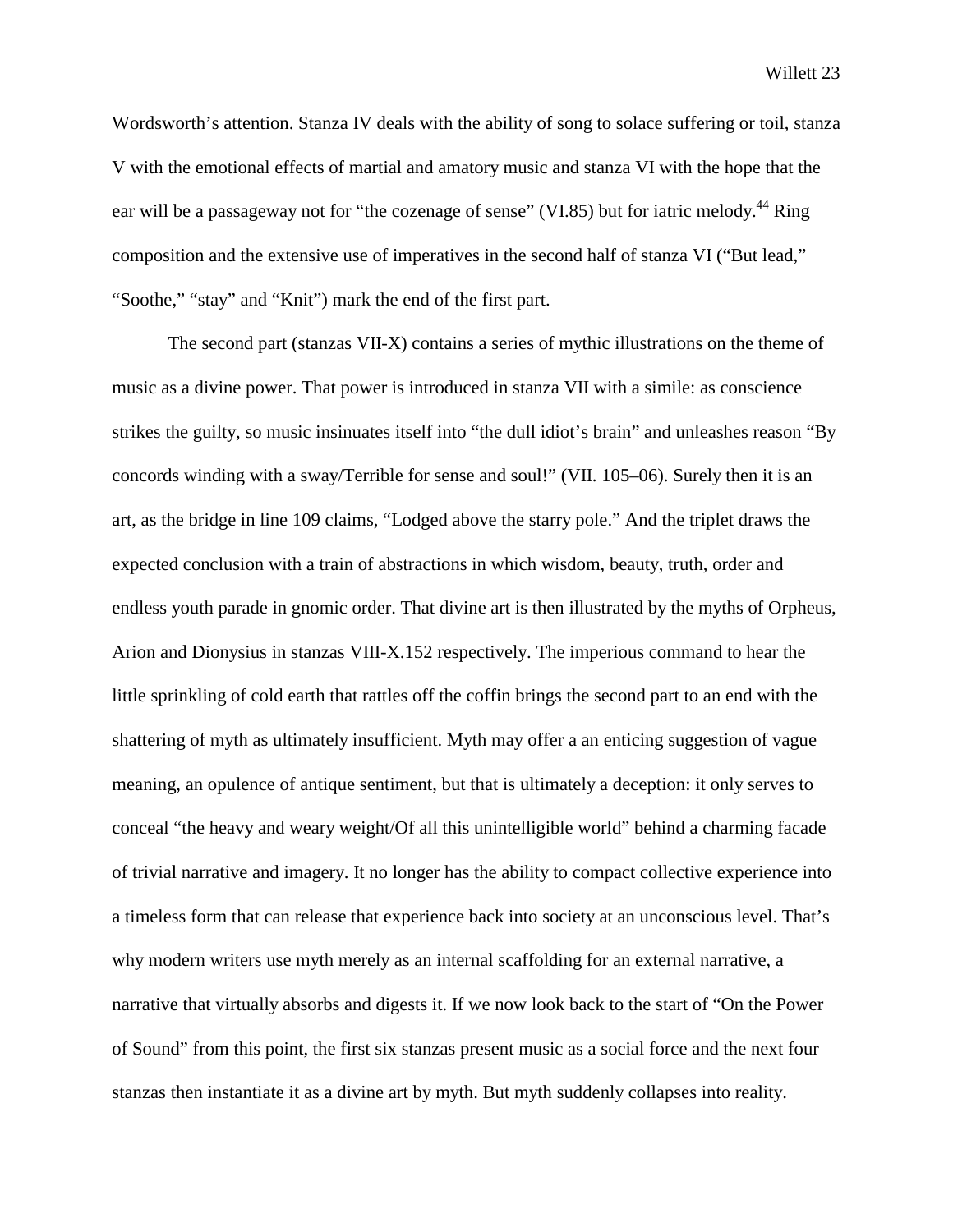The last part (stanzas XI-XIV) leaps into the domain of faith where myth would never want to tread. It treats all earthly sound and music as reflections of a pervading spirit of tones and numbers that fill the heavens "With everlasting harmony" (XII.183). That harmony itself is commanded in stanza XIII, by imperatives directed completely away from the listener, to praise God. Wordsworth then draws the poem to an end with a great apocalyptic vision of an empty universe filled only with the Word that created harmony. Ironically enough, it is only in this last part<sup>45</sup> that Wordworth gives us magnificent aural panoramas: the voice of a great city rolling far into the countryside where it blends with the nightingale's song (XI.163–66), the waves crashing against high mist-crowned headlands (XII.185–87), the universal winds that rise to a dirge in winter (XII.188–92) and the eagle's hungry barkings high in the sky (XIII.200–02). But of course there is nothing surprising in this. Only because all sound has become harmony, the everlasting harmony that fills existence, can it now become natural music.

If we step back and review the thematic shape of the three divisions of the poem, we see that the first is social, the second mythic and the third religious. The first deals with music as performance, the second with music as divine art and the third with music as world-controlling logos that is itself subsumed by the Word.

Within this broad tripartite framework, Wordsworth dovetails his stanzas in a progression of intricate and almost hidden light stimulus links. To clarify how these *ex posteriori* connections function, I have summarized the thematic structure of the first six stanzas. Their organization is perhaps the least obvious of the poem, and this paraphrase should help to highlight the thematic silhouette. The sonnet-like division of the stanza into two equal subsections will also stand out more clearly. The structural elements of the stanza are numbered 1-4: 1 and 2 for the two quatrains of the first half, 3 and 4 for the asymmetrical segments of the second half. A vertical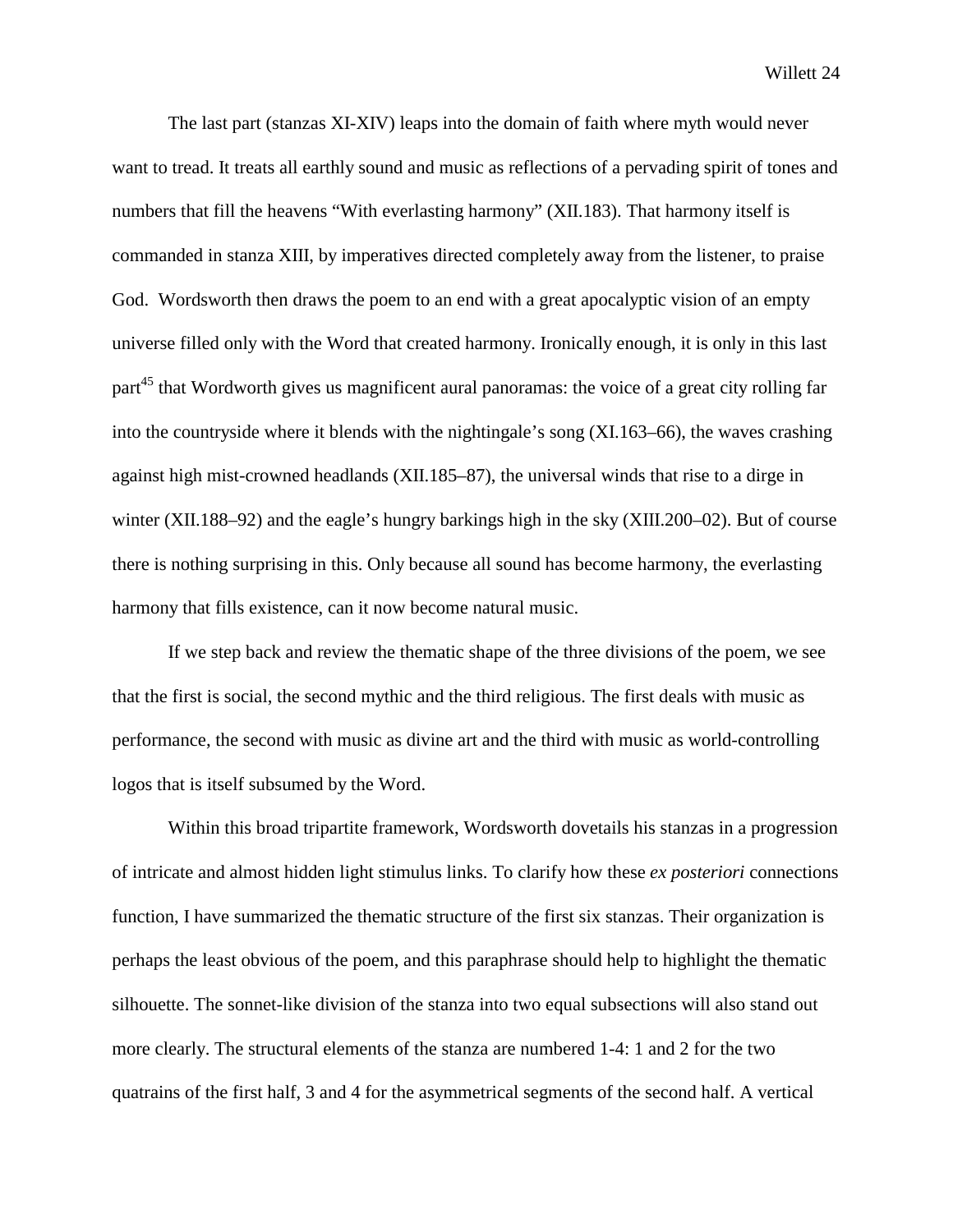line | indicates full sense pause, and a carriage return  $\perp$  indicates enjambment between (1) the two eight-line subsections or (2) the bridge-triplet segments. Phrases that mark the turn in the second half are quoted in bold face.

## **Stanza I**

- 1. The functions of the ear are ethereal
- 2. The ear is an intricate labyrinth for sighs and whispers |
- 3. **And** shrieks, healing melody or smiles enticed into the ambush of despair |
- 4. Hosannas in church and requiems at death.

## **Stanza II**

- 1. The streams and fountains serve Thee, invisible Spirit
- 2. Roar of lion and bleat of dam |
- 3. **Shout, cuckoo!** Carry spring to the frozen zone, toll to mercy ↵
- 4. Listening to nun's devotions, sailor's prayer and widow's lullaby.

### **Stanza III**

- 1. Voices and their echoes flung back to hound and horn
- 2. Church bells and bridal symphony |
- 3. **Then, or far earlier**, let us rove high over a cove of milkmaids→
- 4. Singing severally in concert.

#### **Stanza IV**

- 1. Blest be the song that lightens sorrow and toil
- *2.* Song helps the tired galley slave lift his oar *|*
- 3. **Yon pilgrims see**—their choral *Ave Marie* beguiles time and enhances hope |
- 4. Nor friendless is the prisoner of the mine, who sings his griefs to rest.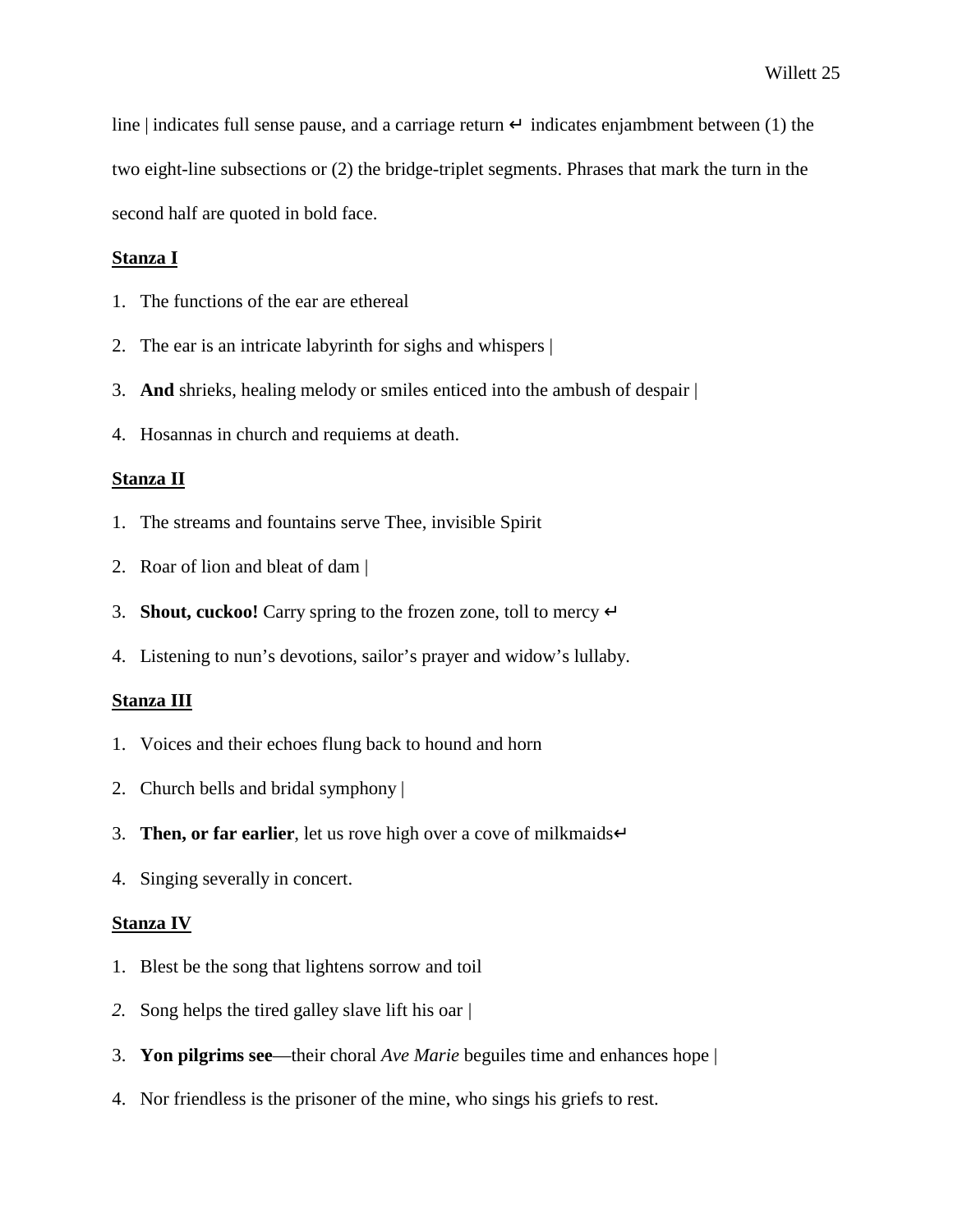#### **Stanza V**

1. Revolutionary inspiration mounts on a tune whose passage through the land

- 2. Awakens the sluggard to freedom |
- 3. **Who, from a martial pageant** incites battle? Even those Lydian airs that inspire<sup>⊥</sup>
- 4. Amatory play.

### **Stanza VI**

- 1. How often, Regent of sound, dangerous passions tread your mazes
- 2. Do not betray your votaries to the cozenage of sense |
- 3. **But lead sick Fancy** to healing melody, soothe the virtuous and stop the suicide |
- 4. Let music harmonize thought before martyrs burn or patriots bleed.

The connection between the first two stanzas looks especially tenuous. How to we get from hosannas and requiems to cheery streams and fountains? We get their via two techniques: one rhetorical and one iconic. The first is the repetition of the apostrophe that opens stanza I. I mentioned this above in the general structural analysis of the poem. The ear is directly addressed by a logical synaesthesia as an "Organ of vision" in stanza I and as an "invisible Spirit" in stanza II; it is not so addressed again until stanza VI, where it becomes the "Regent of sound" This provides a kind of rhetorical continuity. The second is the link we make retrospectively when we connect the nun's devotions, sailor's prayer and widow's lullaby in II.30–33 with the devotional music of I.14–16. The two catalogs of icons (they are too notational to be called images) establish an *ex posteriori* stimulus. The remaining connections are fairly obvious. The three individual voices at the end of stanza II are a prelude to the collective voices and echoes that open stanza III and then swell into the concert of individual songs, "A stream as if from one full heart" (III.48), that closes it. Song as emotional analgesic occupies all of stanza IV, whose triplet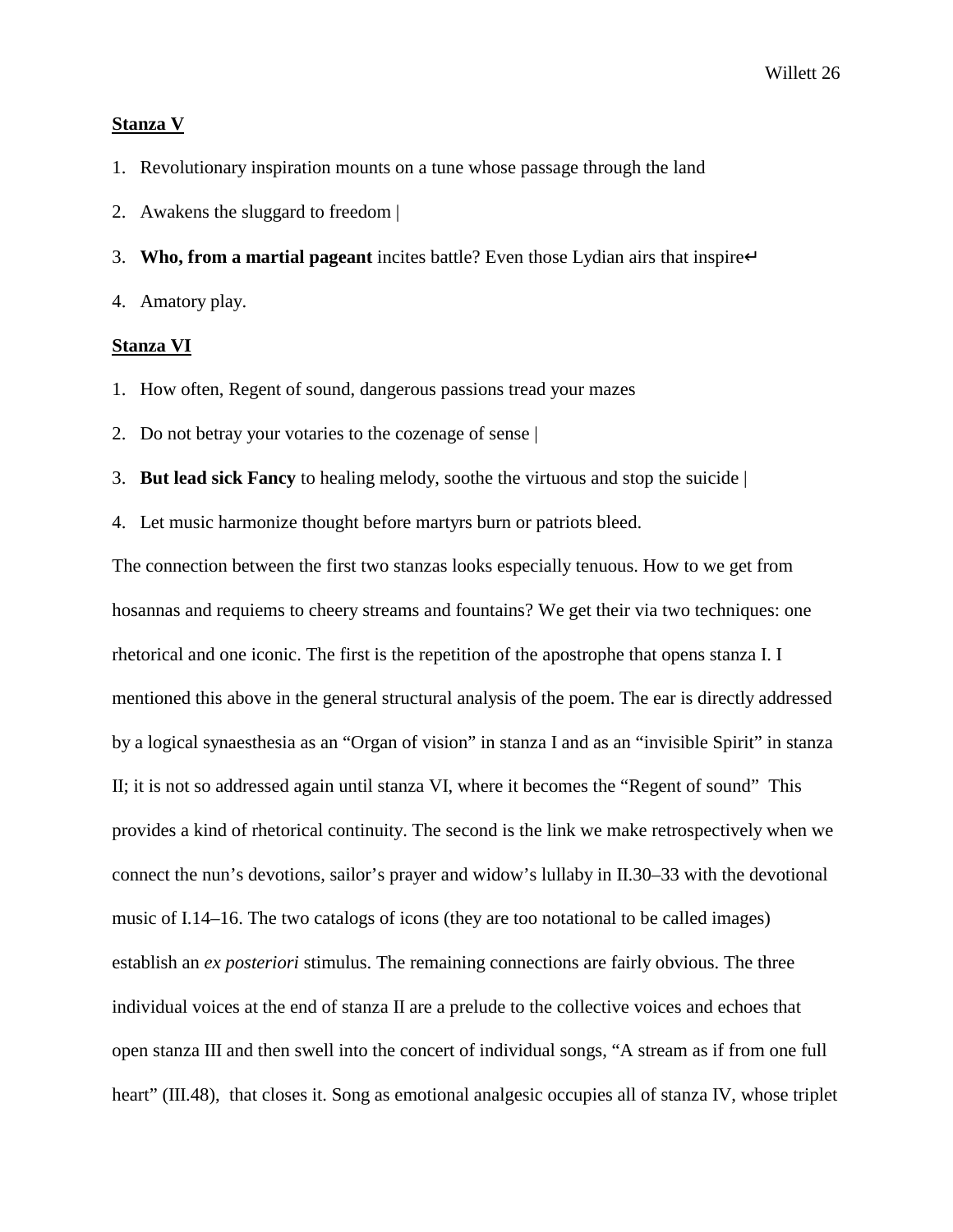depicts a "prisoner of the mine" singing himself to sleep (IV.62–64). The image of the prisoner stands in stark contrast to the spontaneous song of the milkmaids in the prior stanza. Wordsworth purposely heightened the contrast by confining the prisoner's song to three lines in the triplet an analog to his dark mine—while permitting us to gaze down from the unbounded sky on the milkmaids in one long continuous passage formed by enjambment of the bridge (III.41–48). Stanza V shifts from song to revolutionary, martial and amatory music. The first of these, the melodic "voice of Freedom," refers directly back to the injustice suffered by the prisoner who, after all, sings from "the well-spring of his own clear breast" (V.63). Stanza VI terminates the sequence with a meditation on the dangerous passions the "Regent of sound" can stimulate and a prayer for healing melody. Sound as a cozener of sense points straight to the music of battle and love in the second half of stanza V. Writing in the postNapoleonic era, Wordsworth knew perfectly well how powerful a song like the "Marseilles" could be in "thrilling the unweaponed crowd" to follow Ares, the money changer of bodies, as Aeschylus calls war in the first stasimon of the *Agamemnon*.<sup>46</sup> And as a great deal of his poetic output shows, he knew equally well how "the plausive wings of Love" could betray the heart of those "wooingly resigned/To a voluptuous influence." "Plausive" is one of the most ironic, and dangerously ambiguous, epithets ever applied to the little Anacreontic cupid who has been flitting about western amatory verse since Hellenistic times. Wordsworth discretely leaves out wine, Dionysius and Aphrodite from his list, although they bulk large in the *Anacreonta*, but does reveal a crack in the *trompe l'oeil* Rococo ceiling with his "plausive."

None of these retrospective links employs the usual techniques of light stimulus progression between stanzas: general statement and concrete example, statement and alternative, logical influence and conclusion or stanzaic contrast. Instead Wordsworth provides hints or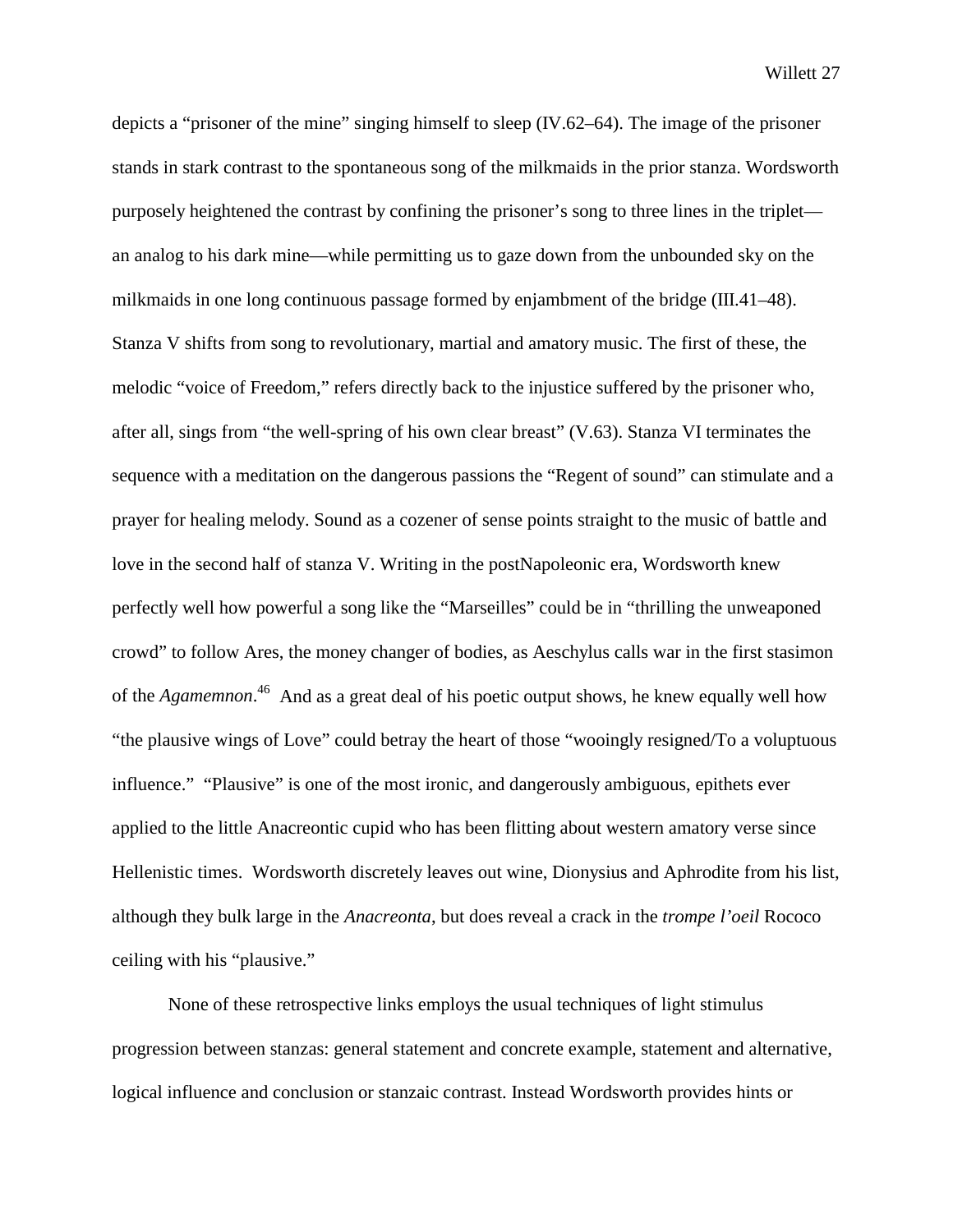implications, normally in the triplet, which generate light stimulus links. The bifurcation of the stanza into two thematically contrastive halves militates against the type of simple *whole stanza* to *whole stanza* connection that is more common with retrospective chaining. Is this also true, we might ask, of those instances where the internal contrast is eliminated? In two cases enjambment overrides the partition (VII and XIII), and in two cases the mythic narrative continues across the partition(VIII and IX). Let's consider the four exceptions within the two larger wholes of which they are elements: stanzas VII-IX occur in the second part, and stanza XIII in the last.

(1) Stanza VII begins the second part of the ode with a slight disjunction. There is no distinct stanza-wide stimulus joining it to stanza VI. All we see is a rough parallel between melody that heals or saves in VI.89–96 and music that transforms an idiot to a noetic in VII.97– 107. In both stanzas, music thus possesses a certain mental *dynamis* in addition to its aesthetic pleasure. Otherwise they are about quite different things. Stanza VIII on Orpheus *must* come next because the gnomic generalization that provides such a strong closure in VII.110–12 resonates thematically in its first half:

Oblivion may not cover

All treasures hoarded by the miser, Time. Orphean Insight! truth's undaunted lover, To the first leagues of tutored passion climb, When Music deigned within this grosser sphere Her subtle essence to enfold, And voice and shell drew forth a tear Softer than Natures's self could mould. (VIII.113–20)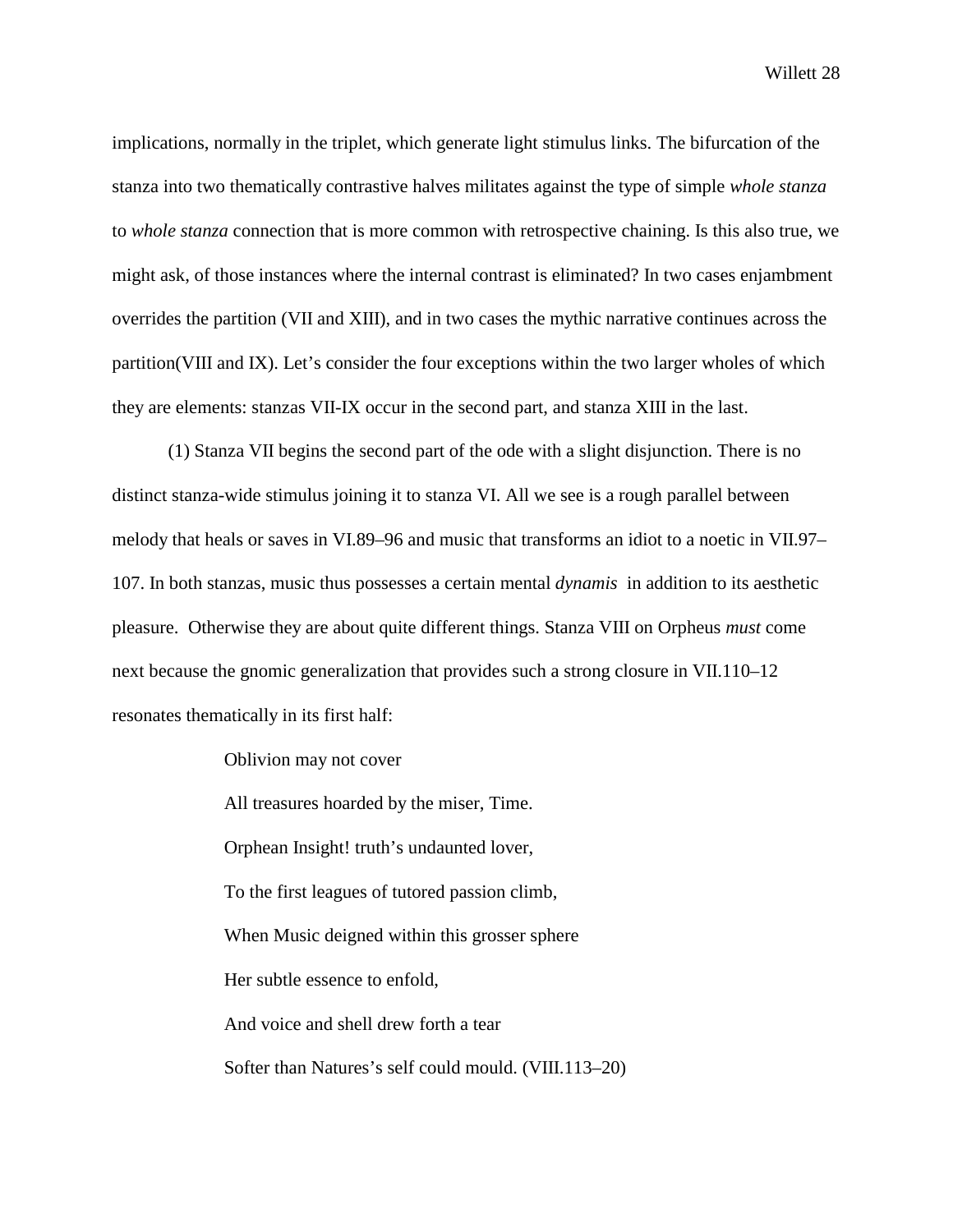Music originates above the starry pole (VII), but is practiced within this grosser sphere (VIII); Orphean insight is the undaunted lover of truth, but climbs only the first leagues of tutored passion (VIII) and not all the way to the home of Truth in divine Love (VII). Stanza IX depicting the historical kithara-singer Arion of Corinth *should* follow stanza VIII depicting the archetypal musician Orpheus, but *cannot* itself follow stanza X due to the rupture of mood in X.153–60. That is, stanzas VIII - X are not mobile; we could not reshuffle their positions with logical impunity. What connects them is myth. Framing the myths on one side is a terrifying transformation (VII) and on the other a shattering breach (X), the former justifying the myths and the latter expunging them as almost worthless in face of death. The two stanzas on Orpheus and Arion come the closest to standard light stimulus linkage. Each one contains a single coherent narrative (highly generalized in the case of Orpheus) that illustrates the mystery of an art "Lodged above the starry pole." Nevertheless, stanzas VIII and IX could detach themselves from the progression *if* the reader failed to note the retrospective link of VIII with the triplet of VII and proceeded to view Orpheus and Arion not as archetype and simulacrum but simply as equal iconographic myths. Then their two stanzas would indeed start to look mobile. The seemingmobility would be further aided by the brief three-line reference to Amphion in IX.129–31, which inclines the reader to mythologize Arion completely. Relatively little disruption would result if the two were transposed, however, since mobile stanzas often serve as exchangeable units in a catalog or series of variations, and that would be their function here should the reader take them to be mobile.

But stanzas VIII and IX do not in fact become mobile because the enjambment in stanza VII actually foregrounds the triplet, with its link-generating reference to truth, by carrying the idiot's shattering illumination through line 107 right up to the lodging where the mysteries of art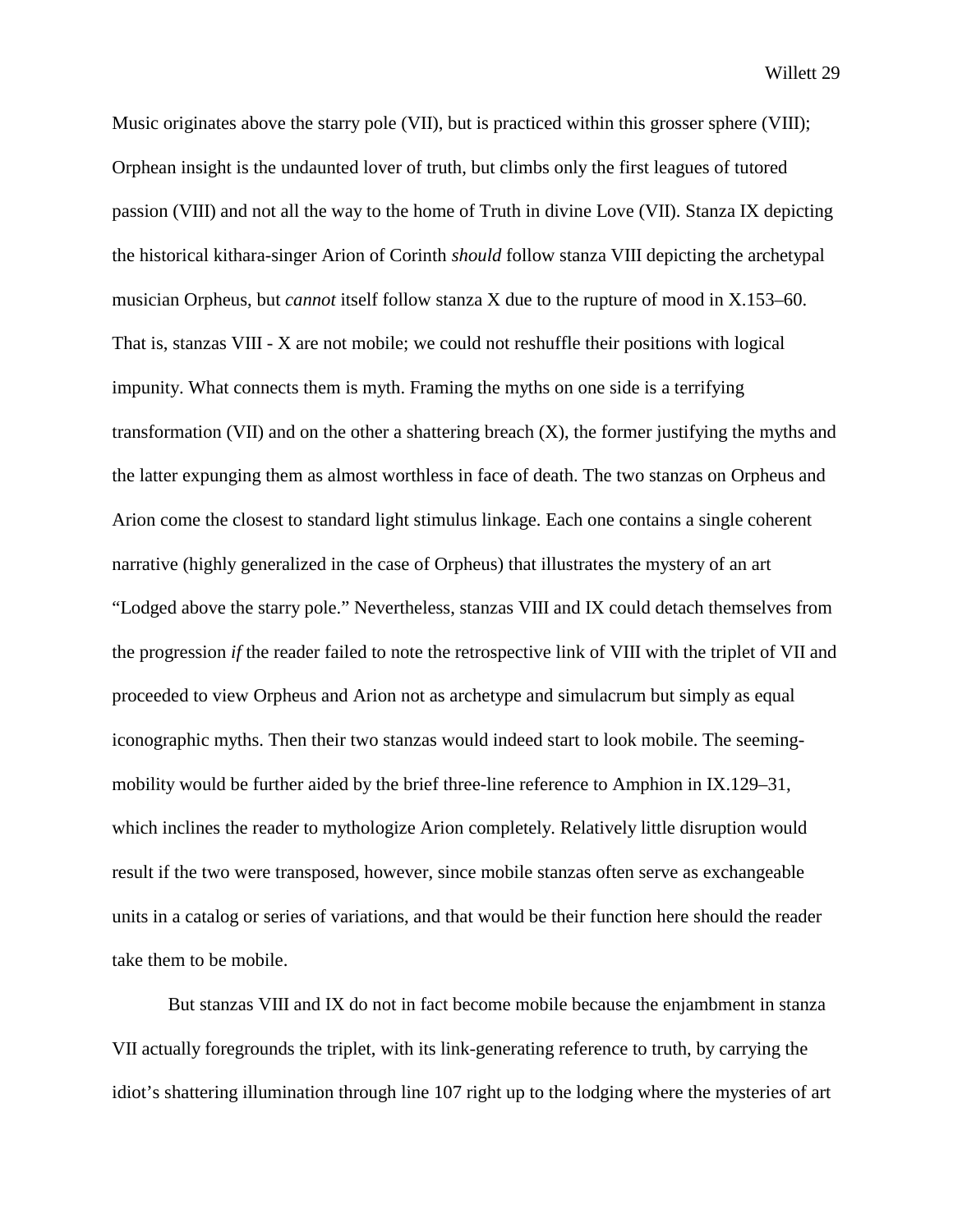dwell. Rhythm supports the rhetorical emphasis directed on the triplet. Line 106 is headless (accenting the idiot's terror), line107 contains an implied offbeat with stress initial pairing (accenting his agonized struggles) and 108 opens with an inversion (accenting the direction we should look). I shall return to these lines in more prosodic detail later. For now it is enough to see that syntax and meter force the words at the end of lines 111 and 112, "Truth" and "youth," into prominence where they will be echoed by Orphean song as "truth's undaunted lover" in "the infant Age" of the next stanza.

(2) Stanza XIII, in the third part of the ode, has enjambment on line 201 and also on line 204 preceding the bridge. Both tend to soften the internal divisions of the stanza so that*, as a whole*, it becomes a psalm of praise that builds to a climax in the triplet:

#### As Deep to Deep

Shouting through one valley calls,

All worlds, all natures, mood and measure keep

For praise and ceaseless gratulation, poured

Into the ear of God, their Lord! (XIII.204–08)

The name of God leads directly, and almost predictably, in stanza XIV to the voice of *Genesis* that created the universe. This connection is the closest thing to a strong stimulus, or *a priori* link, in the whole poem. It is close to but not quite a strong stimulus; we can only anticipate a general meditation on the divine, not the apocalypse to follow. I called this stanza a psalm of praise above, and a very close analogy with stanza XIII, including some suggestive verbal parallels, would be *Psalm* 19.1–4:

The heavens are telling the glory of God;

and the firmament proclaims his handiwork.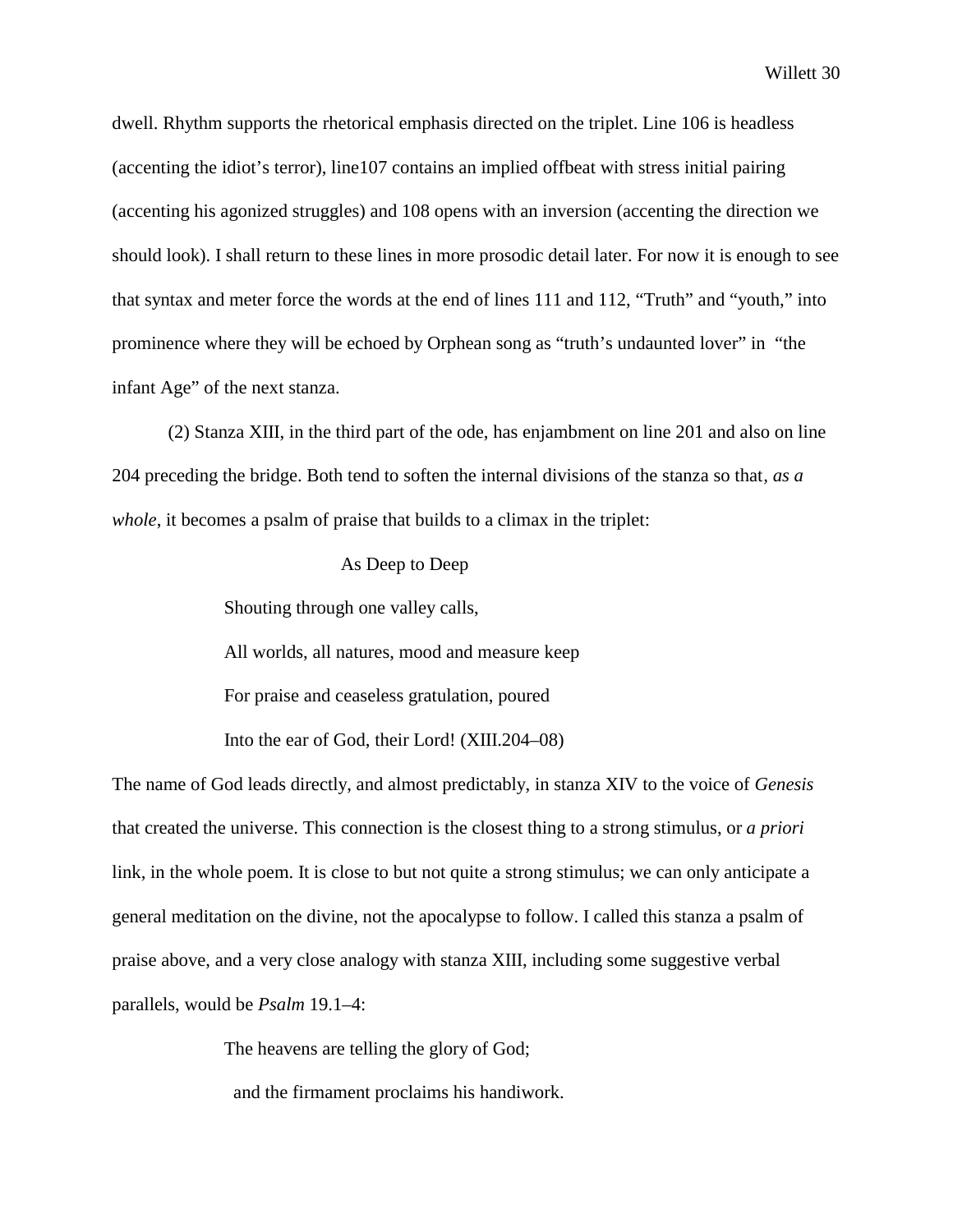Day to day pours forth speech,

and night to night declares knowledge.

There is no speech, nor are there words;

their voice is not heard;

yet their voice goes out through all the earth,

and their words to the end of the world. $47$ 

The poet has "The six-day's Work" (XIII. 203) transmit a hymn of joy to heaven, the psalmist has the firmament proclaim God's handiwork; the poet has all creation pour praise like a wave of eulogistic din rolling through some deep valley into the divine ear, the psalmist (more modestly) has the revolution of time pour forth speech not speech to the end of the world. The position of this stanza in the sequence of the last four is firmly anchored by the triplets. The steeple bell and vain distress gun in stanza X, both of which sound with the echoing coffin lid, provide an appropriate link to the "terror, joy, or pity" (XI.161) supposed to lie in the vast swell of notes represented by XI.163–68 (cry of baby, murmur of regal city and song of nightingale). Two of these are human productions, and one is natural, although the nightingale's song is perilously close to absorption by the city's rumble. As a matter of fact, however, there is nothing to evoke terror, joy or pity in these descriptions. The tag in line 161 has only one purpose: to provide a retrospective stimulus with stanza X. Having done that, Wordsworth gets on with the evocation of erratic, wandering sound. There may be a tenuous connection with the triplet of stanza X by the implied contrast between a small village steeple and a great metropolis or between the sharp reports of the distress gun and the "solemn sea-like bass" of the city. But the main purpose of XI.163–68 is to provide a foil for the strange wish, one of the strangest indeed in all of modern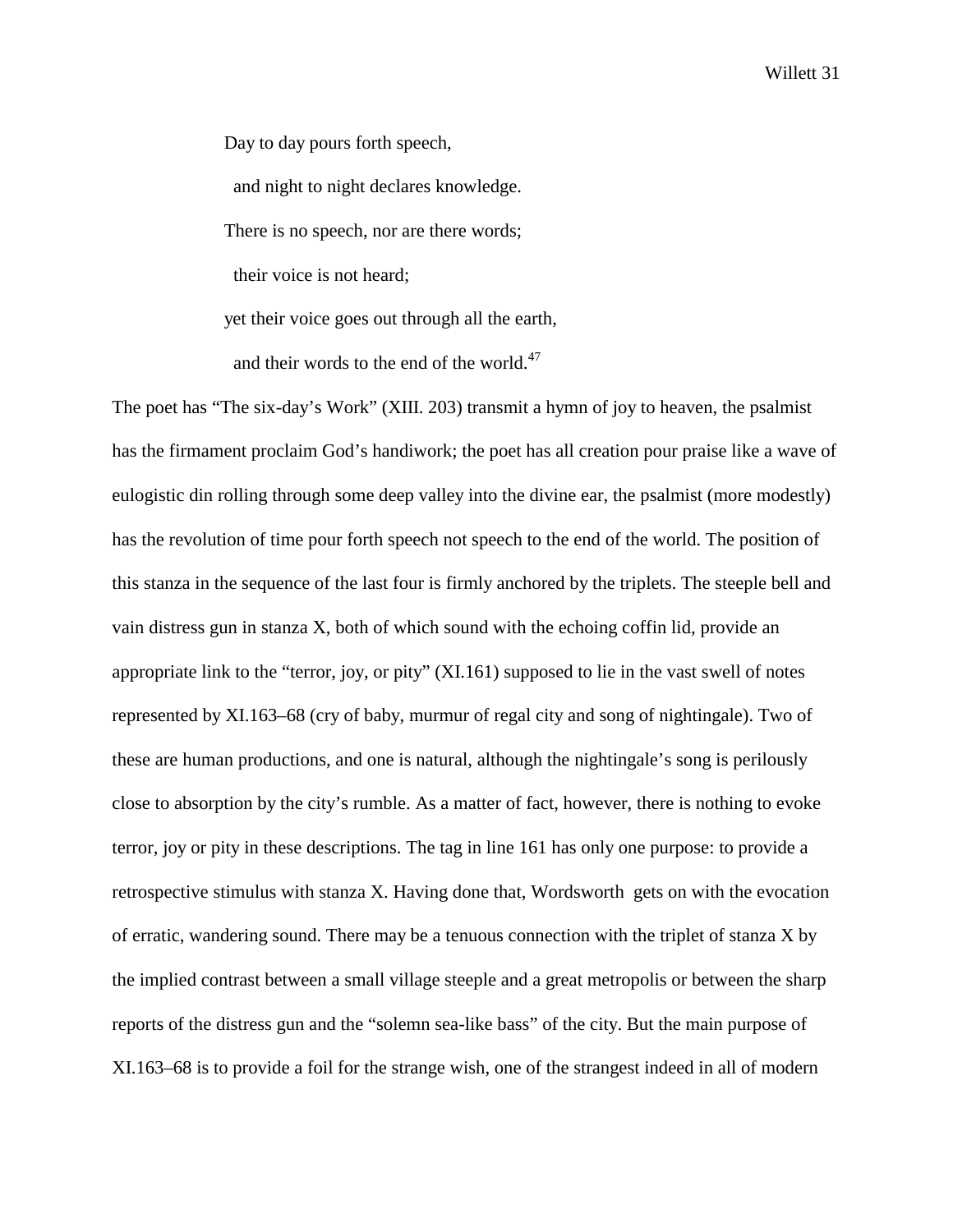poetry, that sound might be captured in a kind of musical notation and played as it were for moral improvement or intellectual contemplation of the Unsubstantial:

> Ye wandering Utterances, has earth no scheme, No scale of moral music—to unite Powers that survive but in the faintest dream Of memory?—O that ye might stoop to bear Chains, such precious chains of sight As laboured minstrelsies through ages wear! O for a balance fit the truth to tell

Of the Unsubstantial, pondered well! (XI.169–76)

The hope that sound might submit to visual symbology on the model of music is a hope that the inherently transient might permit itself to suffer enslavement by aesthetic law. And transience is the key note of the aural imagery in the first half of the stanza. The cry of the baby is one of innumerable chance voices in the regal city, whose collective voice drifts out to the woodlands where it blends with the fugitive song of the nightingale. Here is a cascade of chance waiting for the mathematical imprisonment that will render it moral. Impassioned hope arises with a slight dash-marked asyndeton after the question in line 172 and rushes through the strong enjambment at its end to the bridge. The bridge, whose falling meter twice places emphatic beats on the imprisoning "chains" and whose light enjambment carries the thematic momentum into the triplet, drives the wish home with as much passion as hopelessness. We can now record sound, something Wordsworth could not have imagined, but our recordings have "No scale of moral music" to them; they do not tell the truth of the Unsubstantial, only the truth of acoustic waves, whose "truth" vanishes into the background noise of modern industrial society where it becomes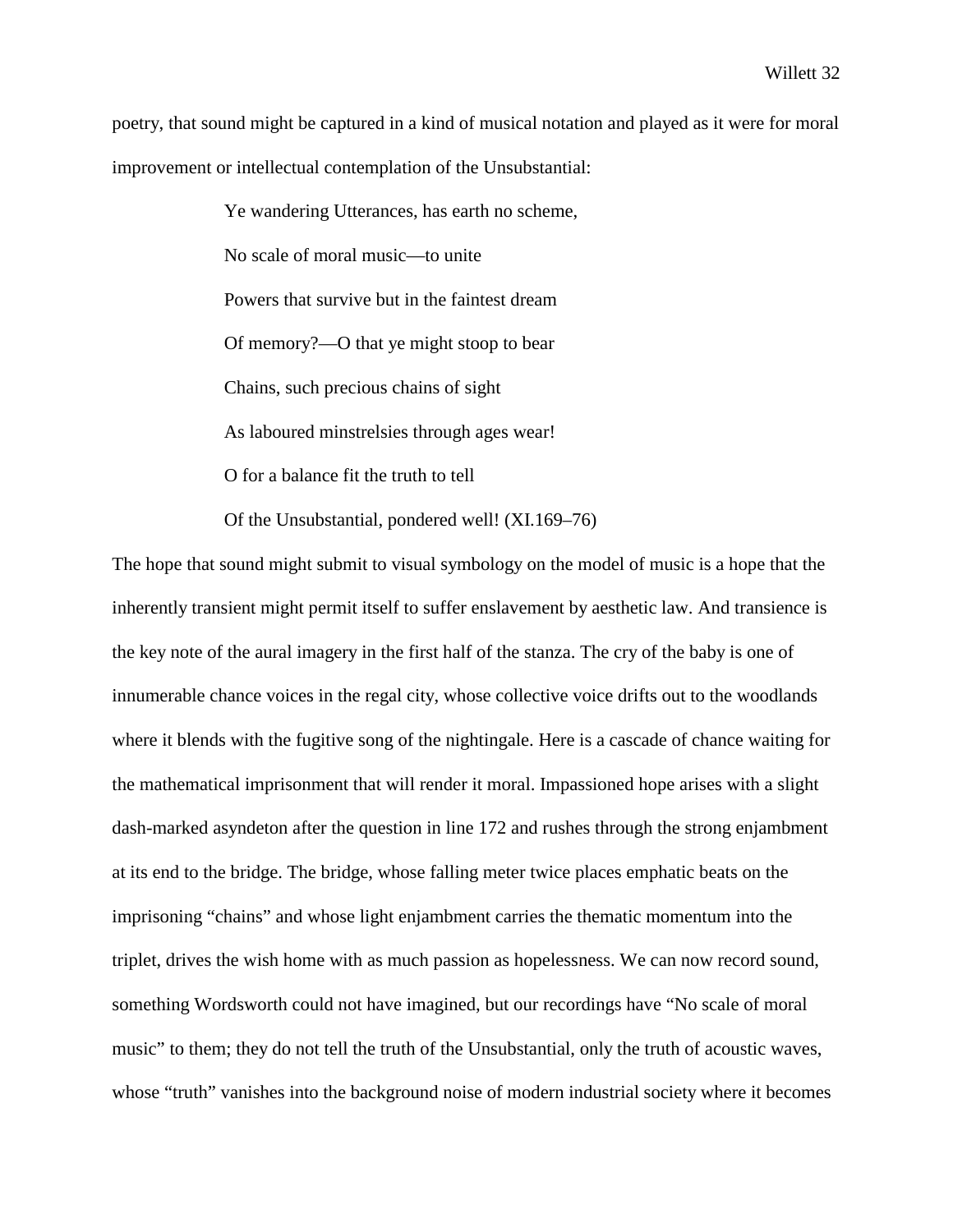literally insubstantial because psychologically unperceived. The triplet of stanza XI leaves us with an unsatisfiable desire for this aesthetic law. Stanza XII gives us law in the different form of a Pythagorian system of numbers and music. Wordsworth distances himself from the veracity of the doctrine in the first quatrain by attributing it to sages who taught when "faith was found to merit/Initiation in that mystery old" (XII.179–80). But out of this uncertain doctrine emerges sound that is anything but erratic, transient or meaningless:

> The heavens, whose aspect makes our minds as still As they themselves appear to be, Innumerable voices fill With everlasting harmony; The towering headlands, crowned with mist, Their feet among the billows, know

That ocean is a mighty harmonist. (XII.181–87)

The assertive, driving rhythm—free of all major variations<sup>48</sup> and with the two key verbs "fill" and and "know" in rhetorically emphatic terminal position—makes these lines immediately memorizable. They have the mnemonic insistence of the cuckoo's song in "The Solitary Reaper," which has always been one of my personal touchstones for rhythmic inevitability. The Pythagorian framework, however uncommitted Wordsworth may be to the notion, has one particular advantage: it cancels any need for a system of notation to capture sound. Now all sound partakes of a mathematical order implicit in the universe. That order gives all the innumerable voices of existence, despite their seeming evanescence, some role to play in the great harmony. The last voice of stanza XII was the dirge-like wind beloved of winter, a wind that is merely one among the many pinions of "universal Air." This provides the link to the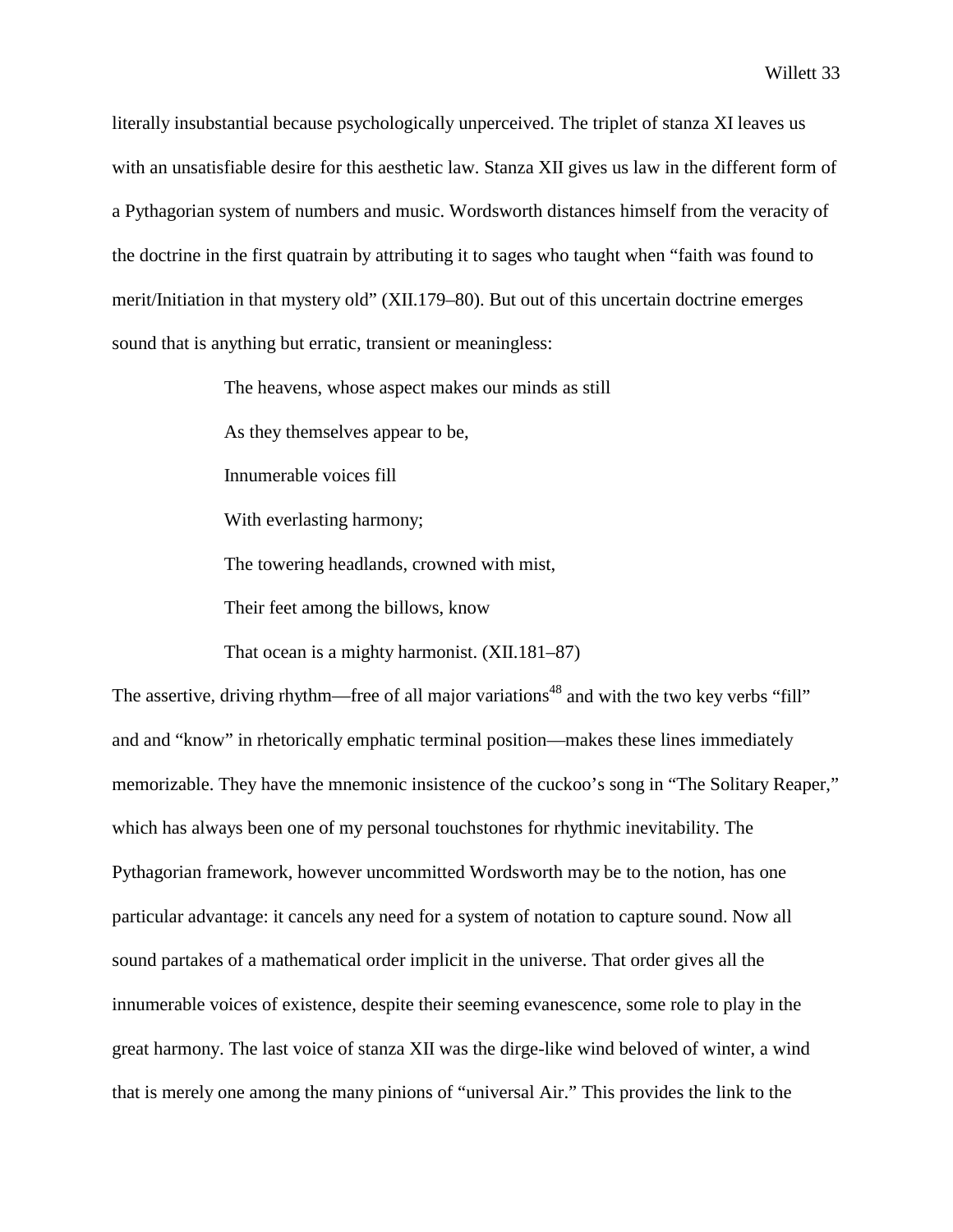"banded instruments of wind and chords" in the opening apostrophe of stanza XIII. "Wind and chords" precisely ingeminate the "universal Air" and its seasonal "delegates of harmony" in the preceding triplet. We return once again to the sustained hymn of praise that mounts through stanza XIII to culminate in the name of God.

Stanza XIII *as a whole*, we can now see, stands at a critical position in the last part of the poem. It faces two ways, toward the diverse sounds of the previous stanza, which are merely reflections of a cosmic harmony, and toward the two sounds of the following stanza, which created and will uncreate the cosmic harmony. If there is a Pythagorian order in stanza XII, it's an order that seems to speak only to itself. The winds of the air are delegates of harmony that "support the Seasons in the their round"; the stern winter loves "a dirge-like sound." Nowhere do we find a human listener. Nature is listening to herself, she is *natura naturans* in the old medieval formula. Our minds, stilled by the heavens in XII.181–83, seem filled with voices outside conscious perception. A sudden explosion of all-too mundane and unexpected noises in stanza XIII (winds, chords, words, lowing mead, forest hum and "barking" eagle) becomes a hymn of thanksgiving enforced by imperatives in line initial (193 and 195), medial (199) and final (200) positions. Then with equal suddenness the creating voice of God makes and the last trump unmakes the cosmos in stanza XIV. Between unconscious harmony and divinely conscious gesture stands a passage of Biblical and quite unRilkean praise.<sup>49</sup>

The importance of the triplet should now be evident. Wordsworth makes particular use of it (1) to unify each stanza with a full closure and (2) to maintain the forward progression of the poem by generating light stimulus links with each succeeding stanza. Even where enjambment overrides the mid-stanza division or narrative continues across the division, the triplet continues as we have seen to interlink the stanzas. The danger of too strong an intrastanzaic closure, which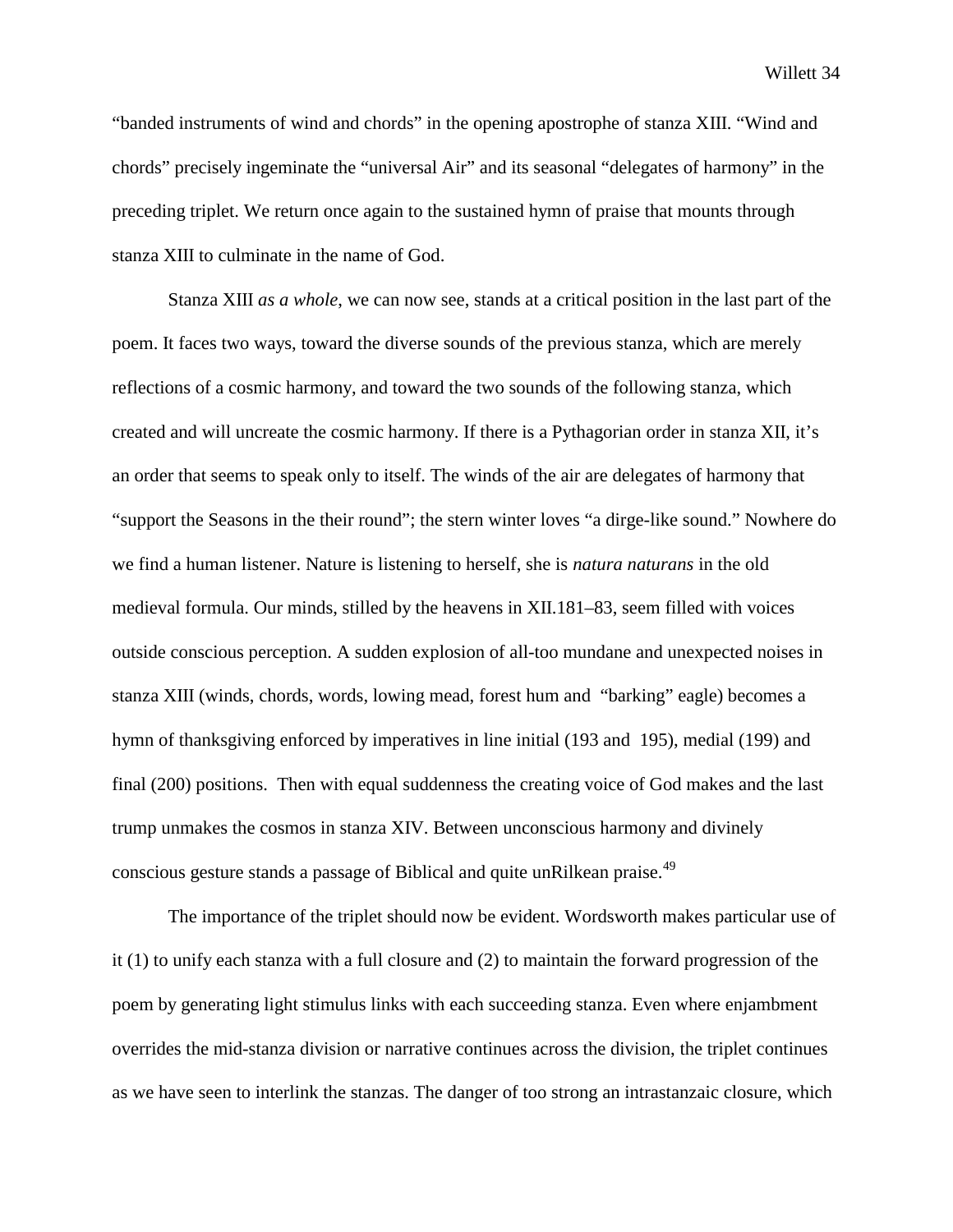might cause stanzas to disassociate or grow mobile, is countered by the retrospective connections that bind stanzas into a concatenation. The subtlety of this technique prevents us from predicting the thematic progression with any precision. To see just how difficult prediction is, you might try a brief thought experiment. Position yourself at the moment in stanza X when the narrator has smashed the mythical drop-scene and left you with the fall of earth on coffin. The raucous Bacchic procession has been swept away by a little resounding noise. The commanding voice of the poet presents you with an apparently unanswerable fact. The poem could end here. It would lack a closure, of course, but it would have your ear in the way a satisfyingly rounded closure might not. Where now, do you think, could Wordsworth possibly go? How could he resume his topic, or impart a new forward momentum to the poem?

3

On 24 September 1827, a little over a year before he completed the first draft of "On the Power of Sound," Wordsworth wrote to William Rowan Hamilton with his response to one of Hamilton's poems, expressing confidence that Hamilton would discover on his own "without conference with me or any benefit drawn from my practice in metrical composition" the main conclusions about poetry:

> You will be brought to acknowledge that the logical faculty has infinitely more to do with Poetry than the Young and the inexperienced, whether writer or critic, ever dreams of. Indeed, the materials upon which that faculty is exercised in Poetry are so subtle, so plastic, so complex, the application of it requires an adroitness which can proceed from nothing but practice, a discernment, which emotion is so far from bestowing that at first it is ever in the way of it.<sup>50</sup>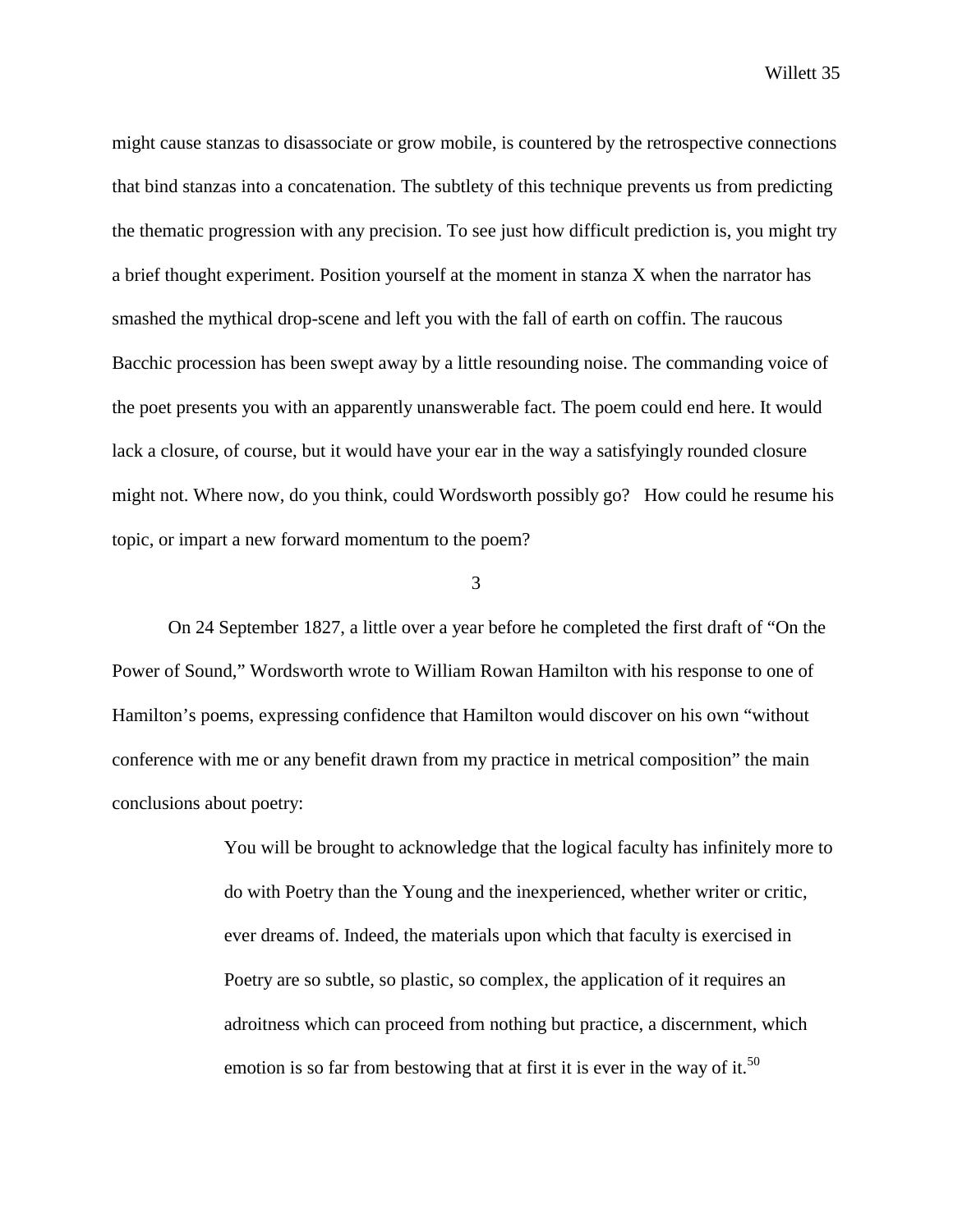The truth of these expansively unromantic sentiments is borne out, as we have seen, by the craftsmanship lavished on ode's stanza structure. This is in fact a Horatian position about poetic skill advanced in the very century that was to witness the snapping of the Horatian tradition for good. Wordsworth is in complete agreement with the extraordinary importance Horace places on technique, an emphasis that has no precedent in Aristotle's *Poetics* or *Rhetoric*. 51 Throughout the *Ars poetica*, a text of paramount importance for the Western notion of poetic craftsmanship, the topic of *studium* works itself unceasingly into the poetic discourse. Horace balances the need for artistry against other claims and always finds it to be the essential requirement of all great poetry. Wordsworth if anything outdoes Horace by stressing the sheer mental effort needed to organize such subtle, plastic and complex materials into an aesthetic unity. Only long practice can win the necessary skill to overcome the impediment of uncontained emotion.

Nowhere is Wordsworth's attention to sheer craftsmanship more evident than in his metrical practice. The notion of poetic craftsmanship has become virtually extinct in this age of free verse, so a few prefatory remarks are in order. Whatever virtues *vers libre* may have, it suffers from one serious vice: the temptation to careless craftsmanship. There is a widely-held view, especially in the United States, that poetry should discard both scientific and literary prosody as constraints on freedom of creation. Proponents of this attribute to the poet a nearly god-given creative ability to make an original prosody, even an original language, which his worshippers are supposed to master with an equally god-given sensitivity. Free verse thus springs from "the doctrine of autonomous art and its circular theory that rules for art are unnecessary because art is like nothing else and that art is like nothing else because it needs no rule."<sup>52</sup> Meter, however, is like law in its regularity and uniformity as Wordsworth stressed in the 1802 Preface to *Lyrical Ballads*: ". . . meter obeys certain laws, to which the Poet and Reader both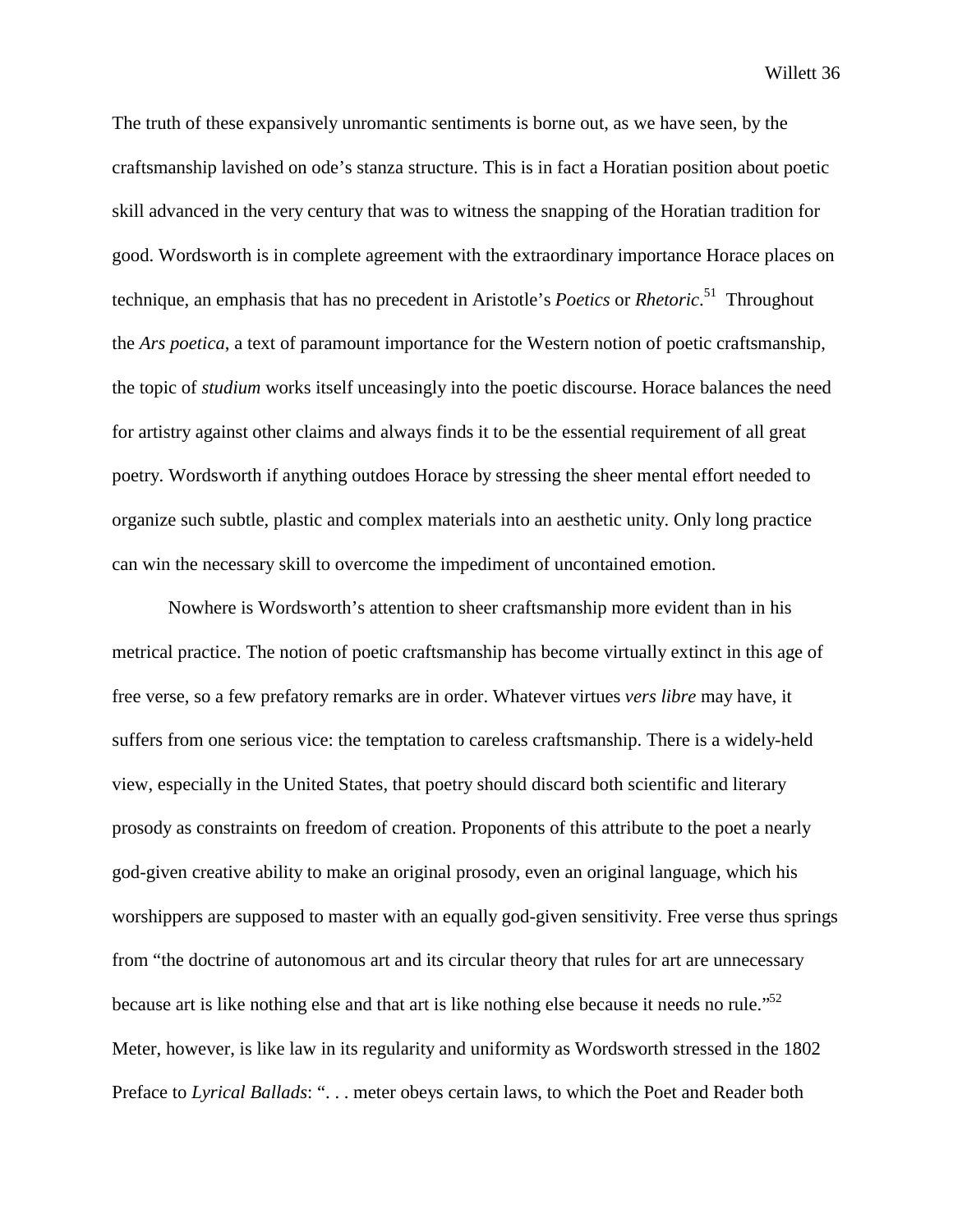willingly submit because they are certain, and because no interference is made by them with the passion but such as the concurring testimony of ages has shewn to heighten and improve the pleasure which co-exists with it."53 These laws are easily picked up, as Shakespeare picked them up, by reading and listening. They are fairly easy to apply at a low level of craftsmanship and their effects, at a high level of craftsmanship, are fairly easy to understand. No one ever thought understanding metrical art was particularly difficult or problematic before its four-hundred year tradition broke under the onslaught of free verse dogma at the end of the last century. Today it's approached as an arcane discipline whose intricacies require explication worthy of a Russian formalist. The one rule of *vers libre*, by contrast, requires the poet virtually to invent a new "prosody" for each poem. Whether the prosodies are crude anisosyllabic variations on medieval accentual verse or simple breath groupings, they cannot be judged by any formal standards and must therefore be accepted at face value as the poet's free selfexpression. This gives the poet aesthetic *carte blanche* to call anything art but leaves the reader without any tools of judgment. A judgment of failure on grounds of rhythmic incompetence can be countered by the claim that selfexpression generates its own laws which only fail when judged by a false aesthetic consciousness.

Our best approach is to start inductively without recourse to the theory of meter in the Preface to *Lyrical Ballads*. That theory, which Coleridge (for all his disagreements on matters of diction) said "is highly ingenious and touches at all points on truth,"<sup>54</sup> really consists of scattered comments on the aesthetic effects of meter and is quite irrelevant to his actual practice. As I shall point out shortly, Wordworth provided the best description of his actual practice in a letter whose import has to this day not been properly appreciated.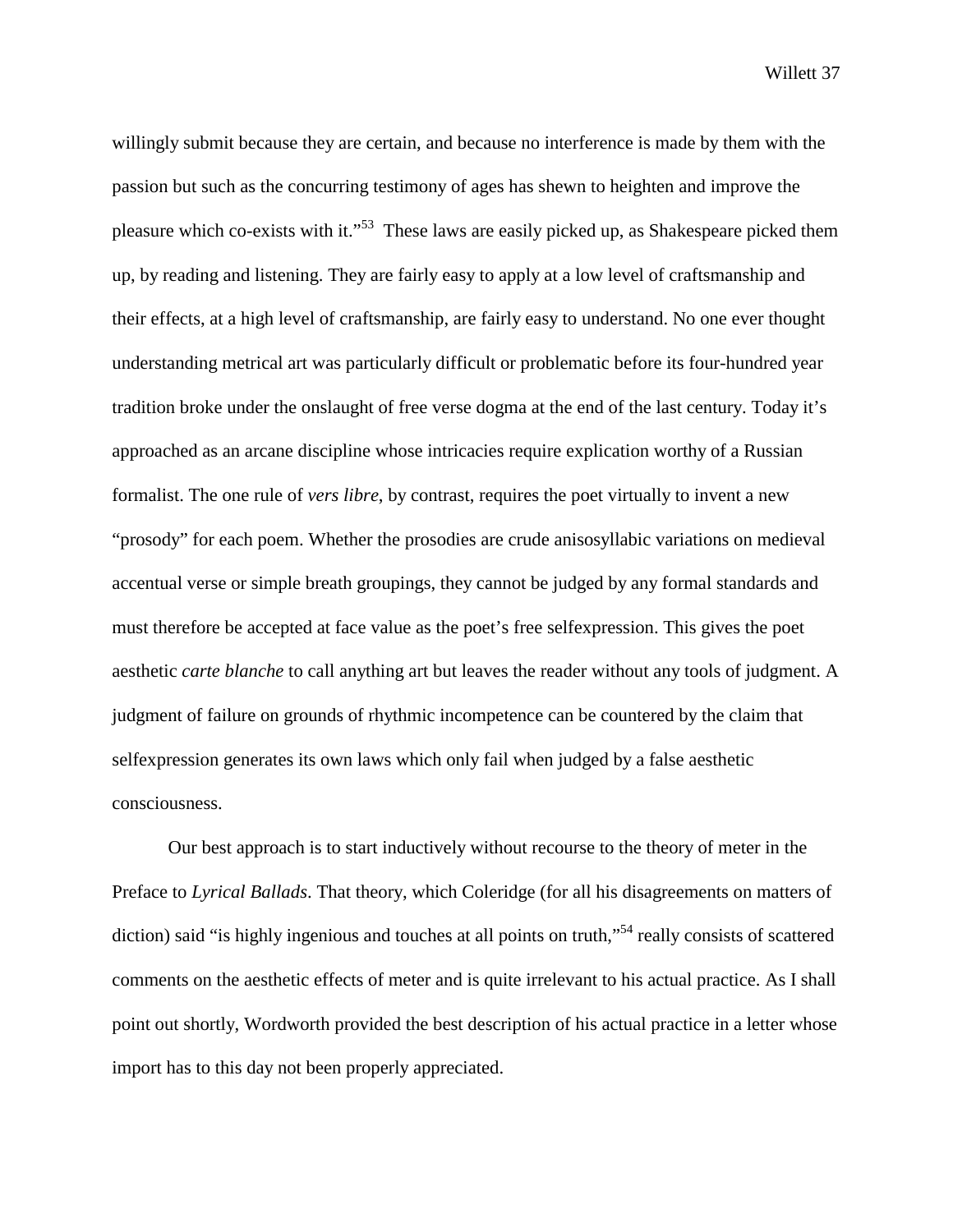The two tables of the appendix, one for each half of the stanza, summarize all metrical variations in the ode except elisions and contractions. The starting position of each variation is indicated by a superscript number; the absence of a superscript number indicates that the variation begins the line. Punctuation inside the variations and at the end of stanzaic subsections is enclosed in square brackets. Departures from the nominal meter at any position are noted in parentheses.

The first impression we take from this tabulation is one of metrical balance between the two halves of the stanza. Initial inversions occur 19 times in the first and 18 times in the second half. Initial demotions, sometimes called spondaic openings or substitutions, occur 9 times in each half, although line internal demotions are somewhat less symmetrical with a ratio of 9:14 respectively. Implied offbeats, rather surprisingly, are distributed very evenly between the two halves in a ratio of 9:10. The pairing conditions of the implied offbeats are also balanced: the ratio of stress final to stress initial pairings is 8:1 in the first and 8:2 in the second half. This distribution of implied offbeats is unexpected. They are the most disruptive of regular duple meter and we would not, *prima facie*, expect to find them so evenly disposed in the stanza but clustered at moments of intense emotion or thematic concentration.

The impression of even dispersal is, however, somewhat misleading. Wordsworth allocates his metrical resources, his variations above all, with great care and purpose to reinforce the internal organization of the stanza by rhyme, line length and punctuation . We shall consider the two halves of the stanza independently to see how he deploys *rhythm as an adjunct to stanzaic architectonics*. This is an important distinction. Poets handle meter differently in stichic and in stanzaic poetry. Classical prosodists have long recognized this, but their English counterparts have been slow to grasp its implications. All poetry is not simply stichic poetry for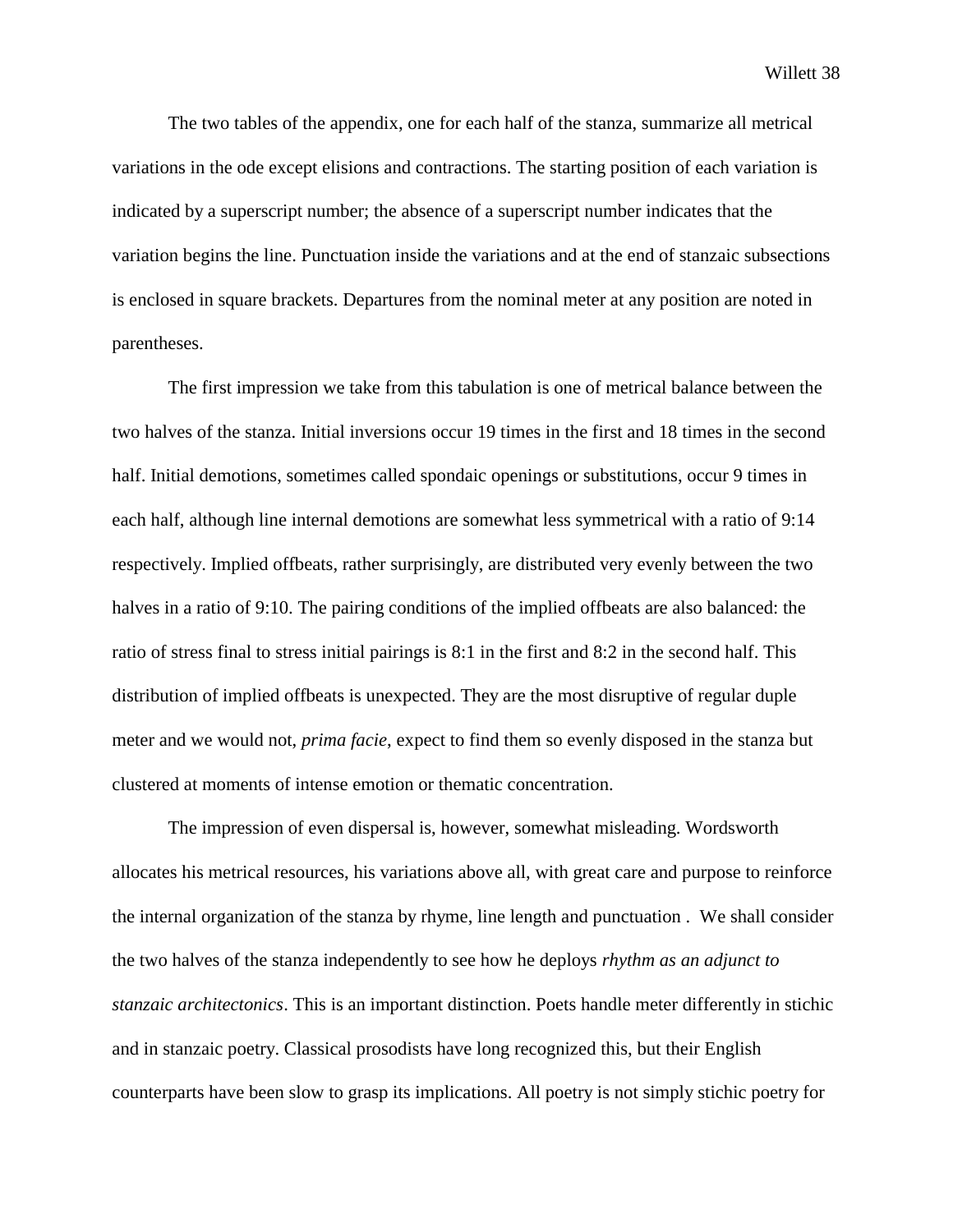the purposes of metrical analysis. Wordsworth's metrical practice varies considerably between his blank verse and his stanzaic verse, whether regular or irregular. The "Intimations Ode," for example, is an irregular Pindaric in which he uses rhythm with great subtlety to shape the emotions and structure the theme as it unfolds through stanzas of startling—and potentially destabilizing—variety. That is, he uses rhythm architectonically as a key structural element in constructing the poem and not merely as a tool to achieve localized effects within individual lines.55 Failure to grasp this fact contributes to the depreciation of his craftsmanship. Before examining the metrical architecture in detail, however,we must first be clear about his general rhythmic habits in handling the decasyllabic line.

 Wordsworth's normal rhythmic practice was to treat the first two positions of the iambic pentameter line indifferently, unless "the Passion of the sense" demanded a certain pattern of stressed and unstressed syllables, and then adhere generally to the iambic pattern. But he reserved the right to dislocate the verse without limid if he thought the emotion justified it. Writing in 1804 to John Thelwall, he sketched out his metrical system in a short, but revealing, passage:

> As to my own system of metre it is very simple,  $1<sup>st</sup>$  and  $2<sup>nd</sup>$  syllables long or short indifferently except where the Passion of the sense cries out for one in preference 3d  $5<sup>th</sup> 7<sup>th</sup> 9<sup>th</sup>$  short according to the regular laws of the Iambic. This the general rule. But I can scarcely say that I admit any limits to the dislocation of the verse, that is I know none that may not be justified by some passion or other. I speak in general terms. The most dislocated line I know in my writing is this in the Cumberland Beggar. "Impressed on the white road in the same line" which taken by itself has not the sound of a verse . . . The words to which the passion is att[ached?] are white road same line and the verse dislocates [for the] sake of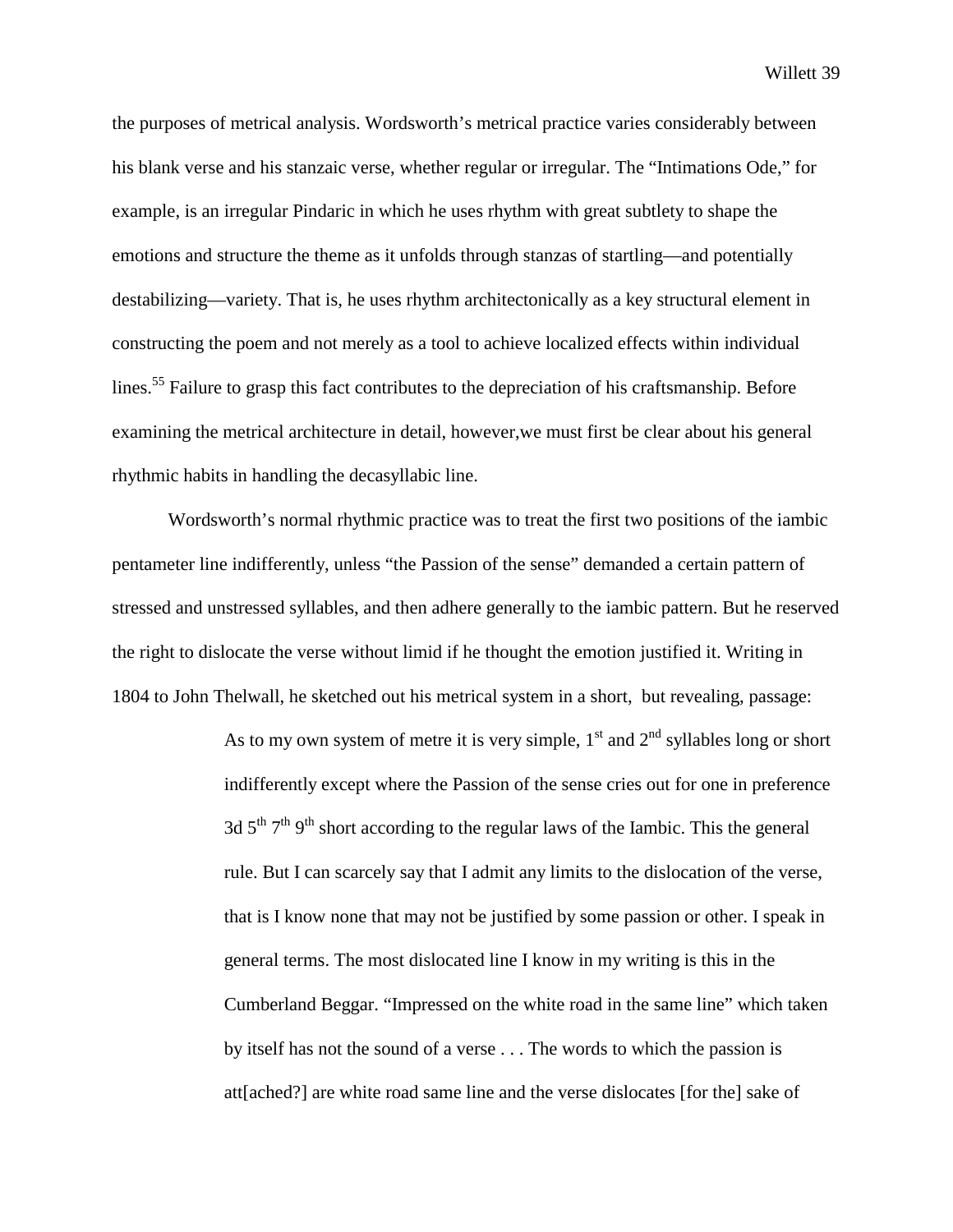these. This will please or displ[ease by th]e quantity of feeling excited by the image, to those in whom it excites [such? much?] feeling, as in one it will be musical to others not.<sup>56</sup>

He uses the words "long" and "short" above for stressed and unstressed styllables respectively. It was common in his time to misuse terms for phonological duration, which we now know is just one component of stress along with pitch and amplitude, for stress proper. This practice originated in education. The only formal prosody studied in secondary school and university was quantitative Greek and Latin prosody, where "long" and "short" referred accurately to the rules governing long and short syllables. It became habitual, therefore, for poets and critics to employ the vocabulary of quantitative metrics to describe the very different accentual-syllabic meter. This is merely a terminological confusion, and does not indicate any misunderstanding of basic versification by Wordsworth.

Out of 102 decasyllabic lines in the ode, 55 begin with initial inversions or spondees, and a majority of these fall on strong verbs or participles, with rhetorically emphatic nouns, pronouns and conjunctions trailing well behind. This tallies with the poet's statement above that "the Passion of the sense" determines the stress sequence of the first two syllables and not the metrical paradigm. Wordsworth avoids nearly all variations in the opening trimeter, however, to prevent disrupting its integrity as the rhythmic upbeat to each stanza. But once into the stanza's main body, he concentrates initial and internal variations in the pentameters that occupy the second and fourth lines of the first quatrain almost as if he were defining it by a rhythmic outline (the quatrain is perceived as a quatrain by the rhymes on its second and fourth lines). Four double offbeats in particular occur in the fourth line, two of them at the start of the line, where their dislocating power is greatest. The second quatrain begins with a pentameter which, as I said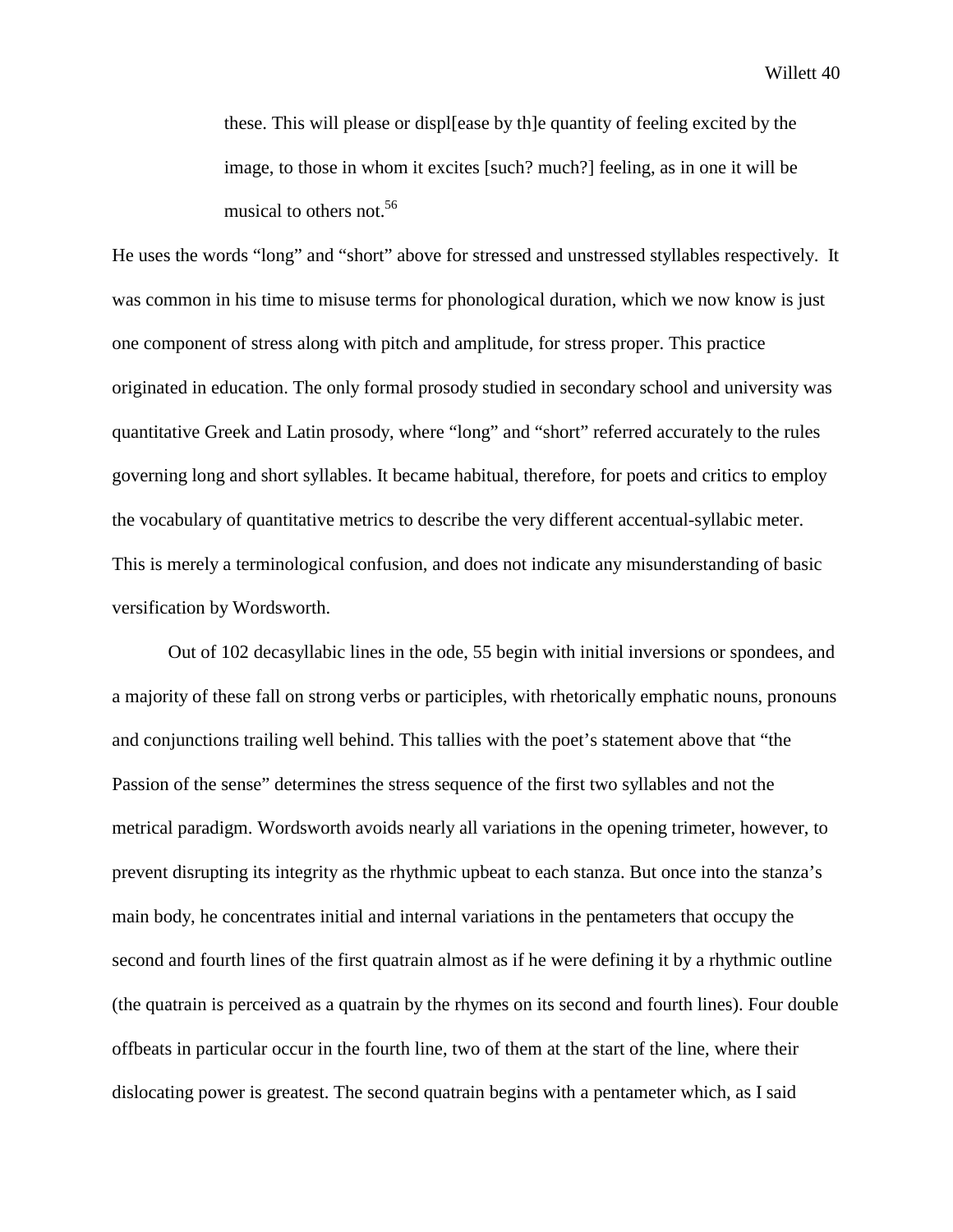earlier, provides a sense of metrical continuity with the first quatrain. This may explain the continuation of forceful initial variations in 7 of 14 stanzas. The variations then taper off sharply in the following three tetrameters. The majority of all metrical variations in the first half of the stanza are concentrated, thus, in the pentameters of the second, fourth and fifth lines. Tetrameters are admittedly somewhat less tolerant of metrical variations than pentameters,  $57$  but is there any other explanation for their relatively sudden cessation? These three tetrameters, which bring the first hemistanza to closure, contain a syntactically continuous and coherent phrase group in 10 of 14 stanzas. Strong syntactical stops occur only in I.6, II.22 and XIII.198, all on the first tetrameter, with the punctuation serving merely to introduce a different but related sound sketch in the next two lines.<sup>58</sup> Wordsworth treats the pentameter in fact as the thematic initiator for a description embodied in the following three relatively strict tetrameters. The tetrameters need to be strict because they not only close out the first half of the stanza but also provide the solid hinge for the turn—the thematic shift or rhetorical contrast—that regularly occurs in the next line (9). This line is also a tetrameter but, as Table 2 shows, it contains a high incidence of initial variations including one hypermetrical line (XI.9) that help signal the shift. A good illustration of how the second quatrain functions in concert with the turn occurs in stanza IV.53–61:

For the tired slave, Song lifts the languid oar,

 $\text{``} \quad \text{''} \quad \text{''} \quad \text{B} \quad \text{o} \text{B} \quad \text{o} \text{B}$ And bids it aptly fall, with chime o B o B o B o B That beautifies the fairest shore, o B o B o B o B And mitigates the harshest clime. o BoB o B o B Yon Pilgrims see—in lagging file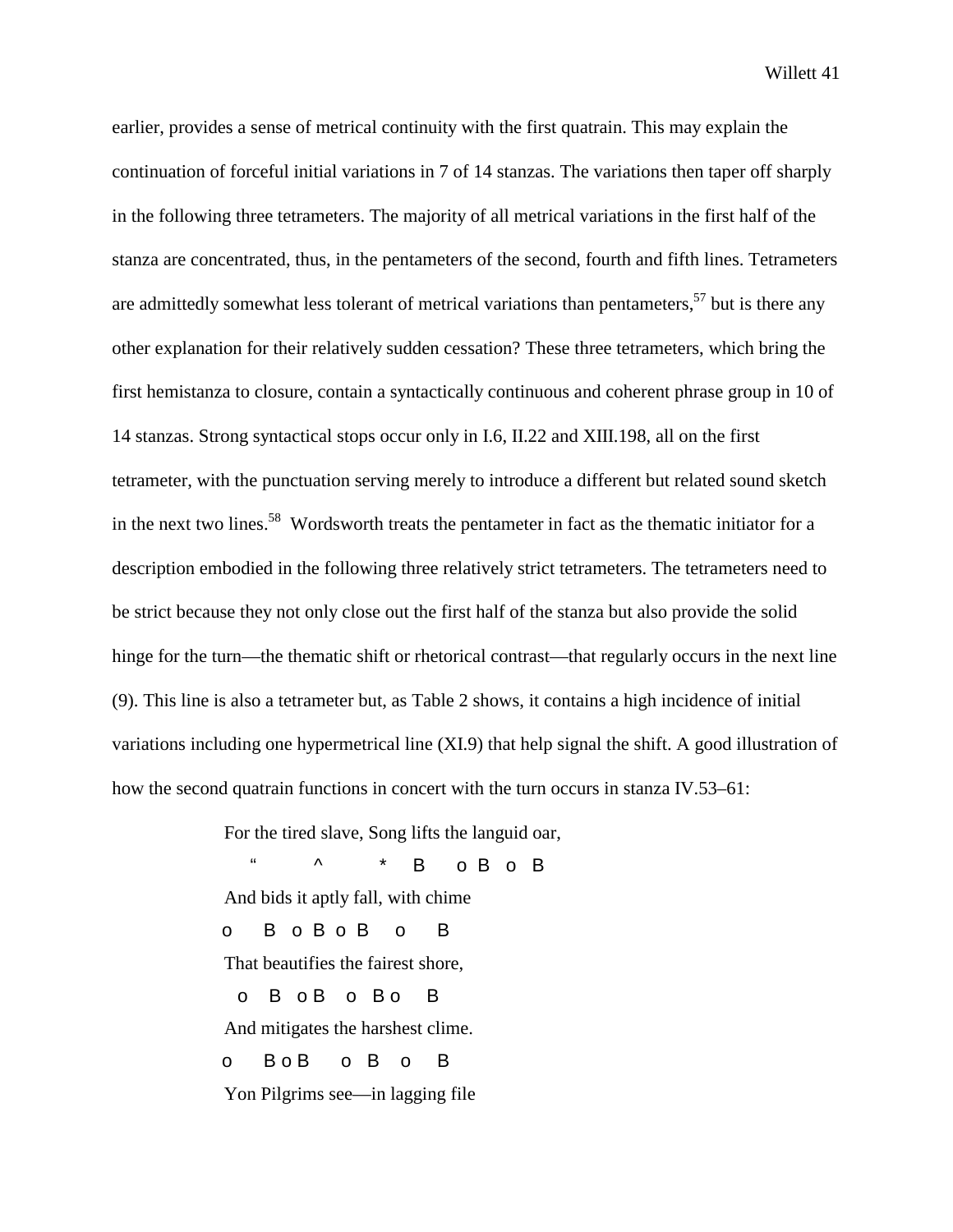\* B o B o B o B

They move. But soon the appointed way [Elison gives "th' appointed"]

 o B o B o B o B A choral *Ave Marie* shall beguile, o Bo Bo Bo Bo B And to their hope the distant shine  $O^{-1}$ B  $O$  B  $O$  B  $O$  B  $O$  B  $O$  B  $O$  B  $O$  B  $O$  B  $O$  B  $O$  B  $O$  B  $O$  B  $O$  B  $O$  B  $O$  B  $O$  B  $O$  B  $O$  B  $O$  B  $O$  B  $O$  B  $O$  B  $O$  B  $O$  B  $O$  B  $O$  B  $O$  B  $O$  B  $O$  B  $O$  B  $O$  B  $O$  B  $O$  B  $O$  B  $O$  B  $O$ Glisten with a livelier ray. Bo ~Bo Bo B

As the metrical pattern shows, the pentameter introduces the image of a personified Song lifting the galley slave's oar with an implied offbeat-demotion pair that is precisely located to throw heavy, perhaps even sentimentally heavey-handed, emphasis on the words "tired slave" and "Song." The remaining lines of the quatrain, however, are perfect tetrameters whose clean movement reflects, or is supposed to reflect, the transmuted suffering they convey. Like so much of Wordsworth's best poetry, the implications often vanish behind the facade of simple language and deceptive metrical art. The quatrain doesn't merely claim that song lightens the slave's burden; it asserts that song enhances the beauty of a shore seen from the dark prison of the galley and (chiastically) moderates the effects of climatic extremes on those penned inside. Whether or not this is literally true, the quatrain makes it seem plausible by a forceful pair of variations that uncoil their energy into the following three lines with such clarity that we hardly notice the import of the words. The sudden intrusion of the poet, speaking in his proper voice and commanding a change of scene, is marked by a demotion on "Yon" that is as unexpected, and rhetorically disconcerting, as the similar technique in stanza III.41–44, which captures "Then" in an initial inversion heightened by punctuation that isolates it from the offbeat:

Then, or far earlier, let us rove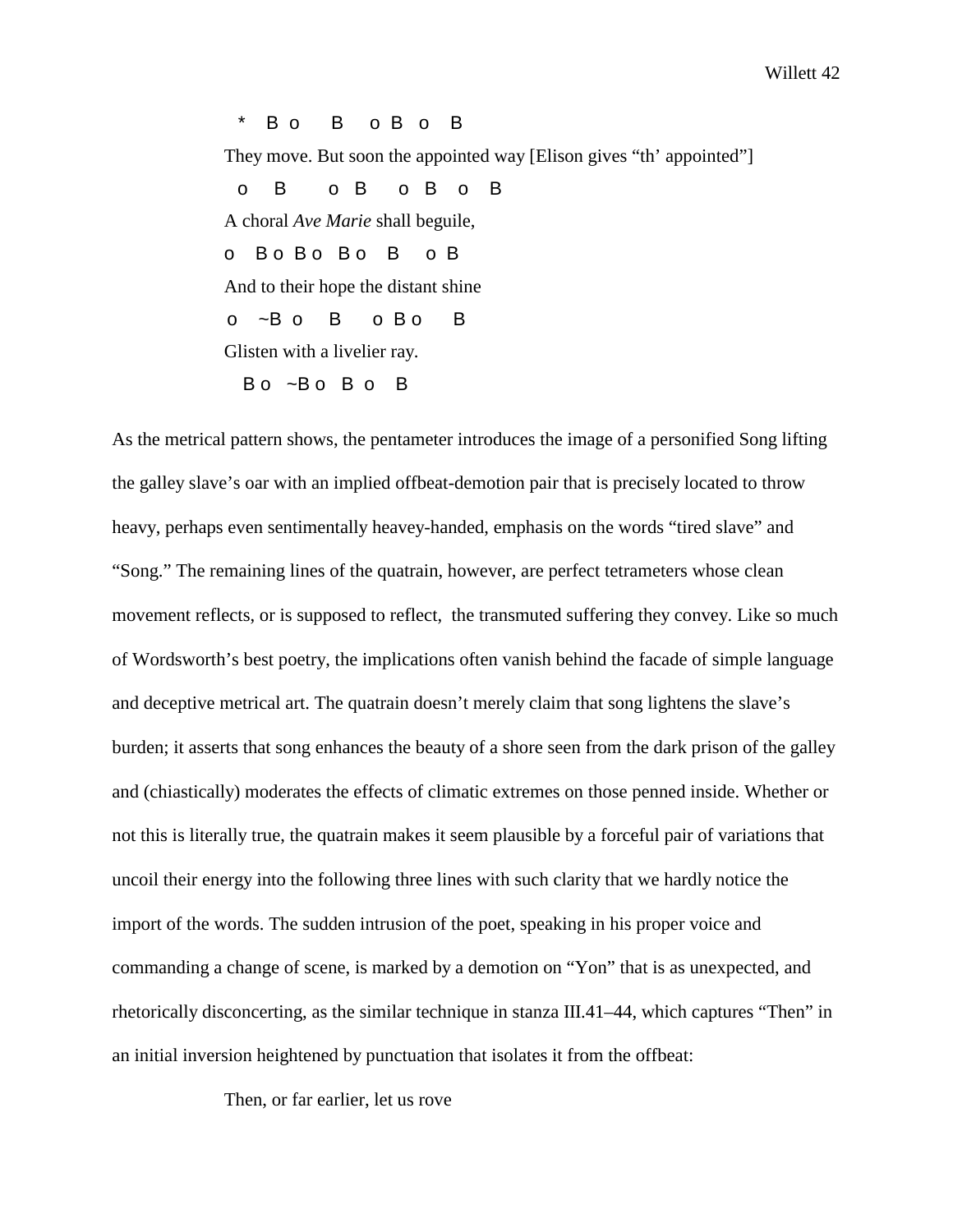## B " B

Where mists are breaking up or gone, And from aloft look down into a cove Where mists are breaking up or gone.

In both cases the rupture of mood foregrounds the current thematic scene and leaves the impact of the preceding words almost unregarded in a kind of rhetorical darkness. Although the three tetrameters of stanza IV are free of major variations, elsewhere Wordsworth introduces a total of five initial inversions, nine demotions and one implied offbeat in the same three-line. Four of the inversions fall on descriptive verbs and serve as iconic strengthens with minimal disruption of the meter. The majority of demotions are concentrated in the second tetrameter (line B) and intensify tone or imagery, with no effect on rhythmic integrity (particularly in the important final tetrameter). The one implied offbeat in XI.166 is not so benign. It is combined with a demotion on "shy" to evoke the song of the nightingale under assault by the rumbling voice of a regal city,

## that floats Far as the woodlands—with the trill to blend B " B o ~B o B o B Of that shy songstress, whose love-tale o B \* B  $\cdot$  " ^ Might tempt an angel to descend, While hovering o'er the moonlight vale. (XI.164–68)

The placement of a stress-final pairing at the end of the line, where its double stresses can provide emphatic strength to a concluding image or summary, is a fairly common technique in accentual-syllabic verse.<sup>59</sup> Here, however, we have a jarring inversion of syntax after the dash in line 165 that seems to cooperate perversely with the variations in line 166 to create a sense of disjunction between rhythm and imagery. The imagery is wonderfully, and typically, romantic: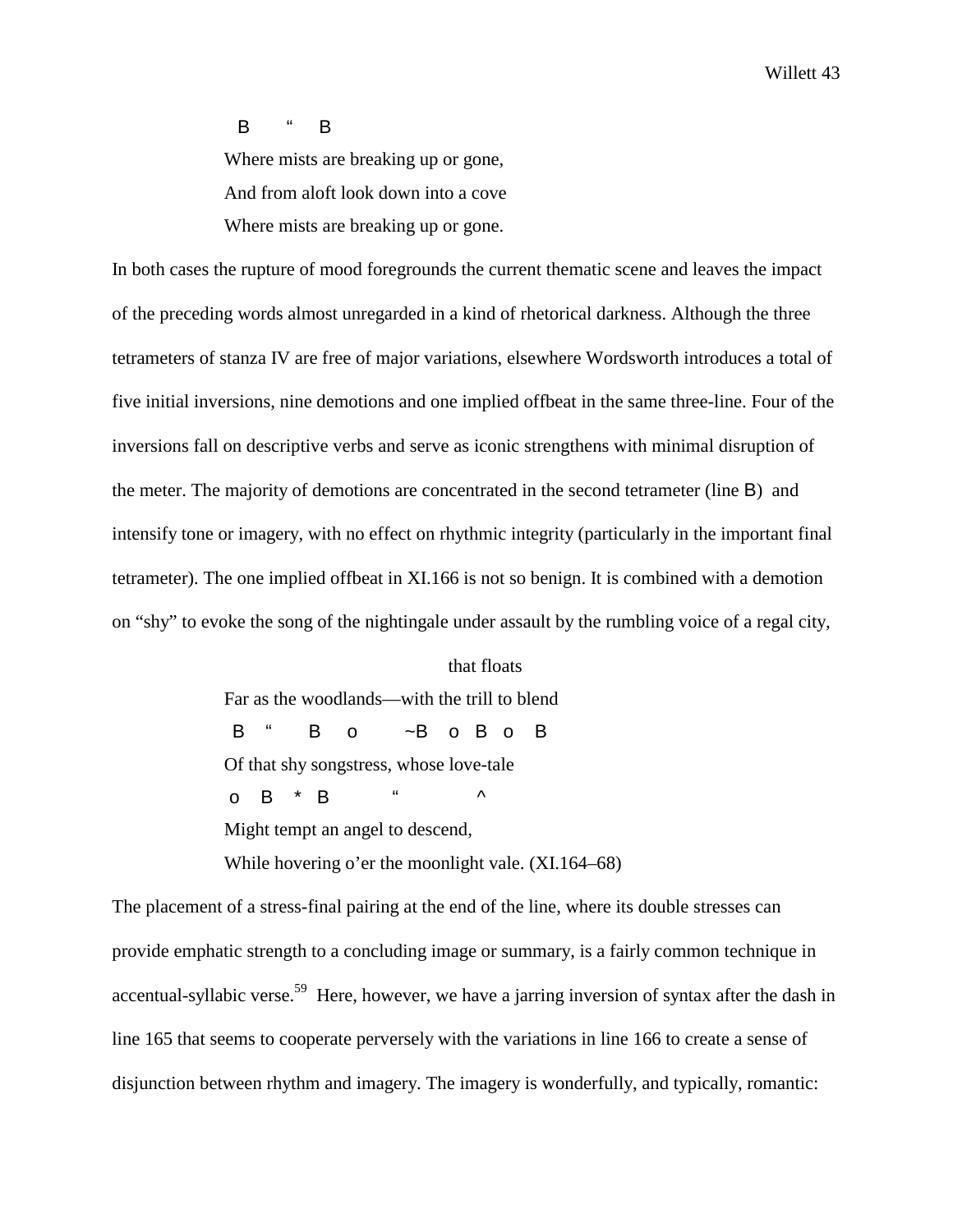the city's "solemn sea-like bass" floating far into the woodlands, the nightingale's trill of passion and the hovering angel that might be tempted by her song into a moonlight vale. But the image doesn't work its magic simply, as anyone can find out by reading the lines aloud. The twisted syntax, redoubling the force of the variations, plays against the evoked scene and subverts our expectations for a lyrical largo cantabile rhythm to carry the imagery. The confused noise of the regal city seems to contaminate the nightingale's song and with it the power that might, but does not, tempt an angel to descend quite literally into earthly noise and passion.

The second half of the stanza, whose metrical variations are summarized in Table 2, presents a somewhat different metrical picture. It consists, you will recall, of two subsections: a five-line unit ending with a strongly endstopped trochaic bridge and a three-line summative triplet. But despite its segmentation into two asymmetrical units by meter and rhyme, Wordsworth treats these eight lines as one sustained syntactical train. There are *full* syntactical stops inside this train only in stanzas VII (107), XI (172) and XIV (218 and 222). One has the feeling of a continuous thematic stream channeled by the formal structure, particularly the trochaic bridge, yet moving irresistibly forward to the strong closure in the triplet. Indeed, the shaping forces in the meter and rhyme almost seem to increase the forward drive by a kind of compression. When the thematic movement is arrested by a full syntactical stop the effect is felt very strongly.<sup>60</sup> In stanza VII, for example, the jarring effect of reason let suddenly into the idiot's mind is suggested by the rhetorical pause of the exclamation mark at the end of line 106 followed by the sudden full stop in line 107 after a short, tentative resumption of syntax:

As Conscience, to the centre

Of being, smites with irresistible pain,

So shall a solemn cadence, if it enter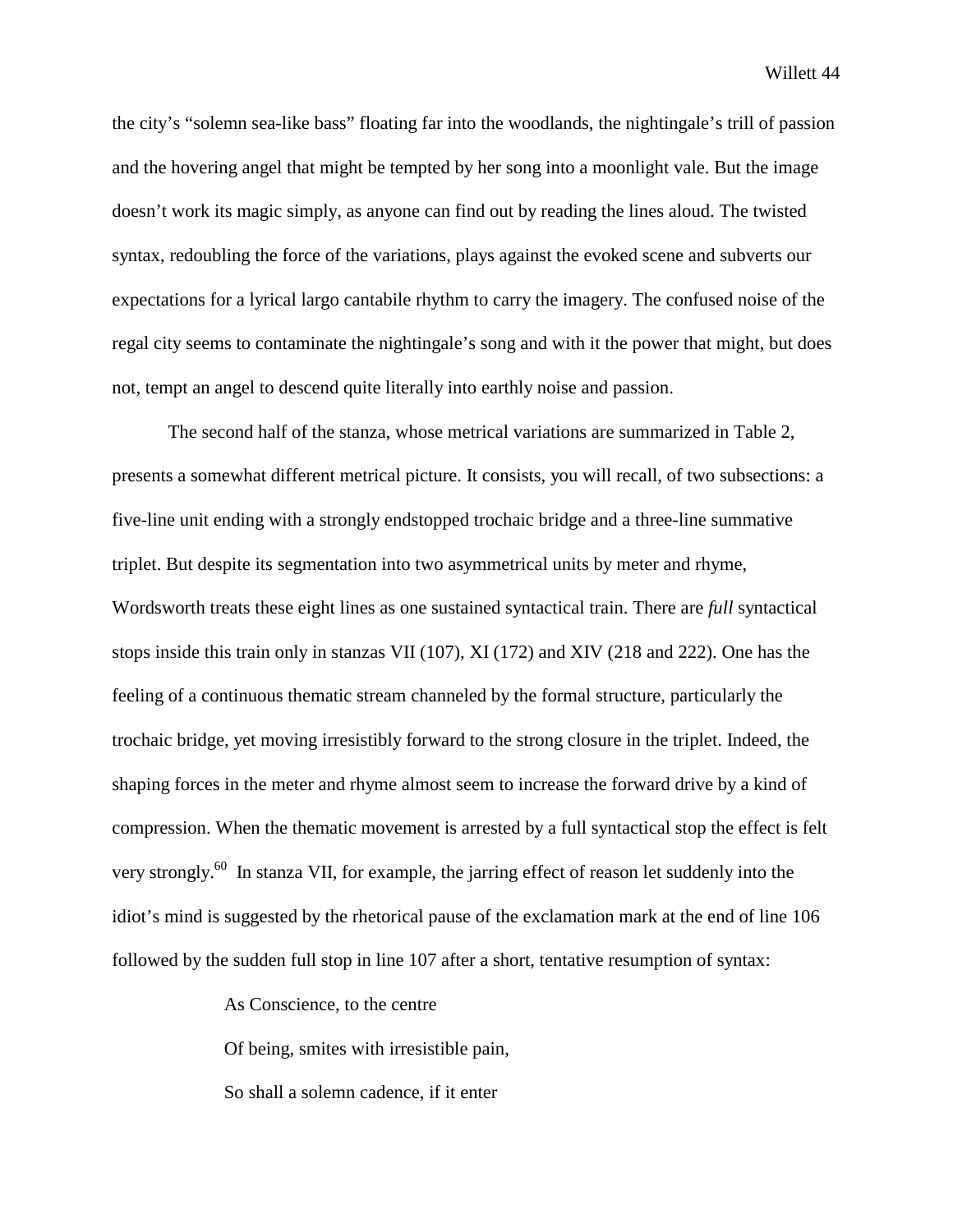the mouldy vaults of the dull idiot's brain, Transmute him to a wretch from quiet hurled— Convulsed as by a jarring din; And then aghast, as at the world Of reason partially let in By concords winding with a sway Terrible for sense and soul! B o B o B o B Or, awed he weeps struggling to quell dismay. \* B o ^ " B o B Point not these mysteries to an Art B " B Lodged above the starry pole. (VII.99–109)

The enjambment in line 104, one of two at the end of the first hemistanza (the other is at XIII.200), makes the sudden stop in the *contre-rejet* all the more prominent. The stoppage is also supported by powerful variations in line 106 (headless) and line 107 (initial demotion and implied offbeat with stress initial pairing). Rhythm and syntax perfectly model the terror of a suddenly invasive rationality. Wordsworth then extracts a conclusion, perhaps with rather too much glib abstraction, from the terror and sharpens his moral with an initial inversion in line 108. Of the three other cases of full syntactical stoppage, two are rhetorical questions (XI.172 and XIV.218) and one is a powerful interjection (XIV.222). They clearly function as rhetorical intensifiers designed to set up, in the first instance, the notion of a sound score (XI.172–76) and, in the second two, the survival of sound in the eternal logos (XIV.222–24). These four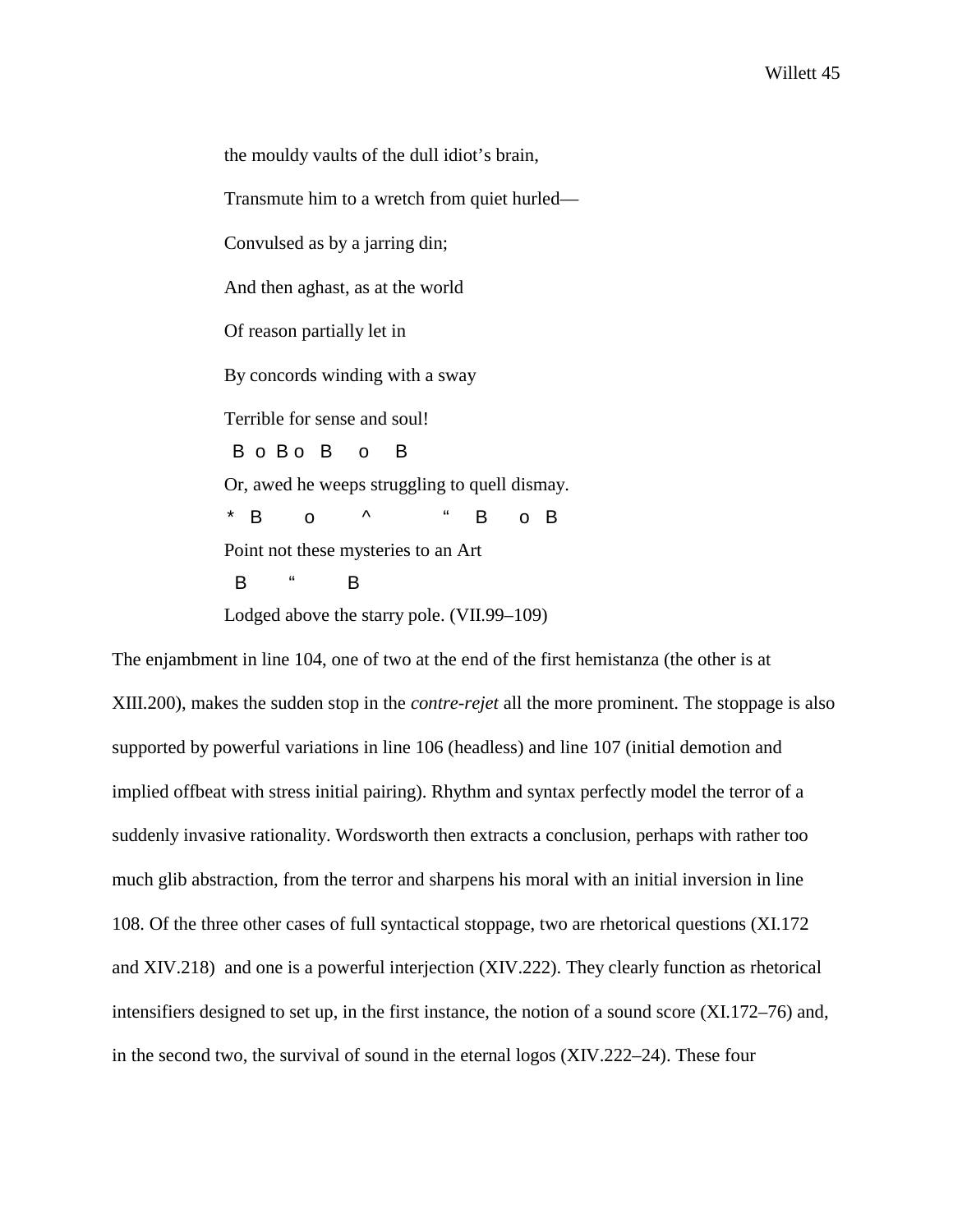exceptions aside, the second hemistanza contains a single long period that forms either a separate sentence or a continuation of a sentence from the first hemistanza (as in I, VII, XII and XIII).

Within this complex syntactical container, Wordsworth arrays his metrical forces in an almost predictable way. The five-line subsection, as the dynamic, contrastive and energetic heart of the stanza, contains a wealth of initial and internal variations. Those in the first line, for which the three tetrametes of the preceding quatrain serve as foil, we have already discussed: they mark the thematic turn. The lone pentameter, sandwiched between two pairs of four-beat lines, again holds a particularly rich load of inversions and demotions. The variations then taper off in the next line and virtually cease in the bridge, which only has three almost invisible promotions. The bridge is the rhythmic pressure point of the stanza, and Wordsworth maintains its pure trochaic movement free of metrical flux. The internal movement comes to a maximum constriction at the bridge and then, once freed, sweeps out through the triplet to a closure of such decisiveness that each one seems to signal the end of the poem. It seems in fact to masquerade as poetic closure, a masquerade that the retrospective stanza structure must always counter right up to the true end. This is probably the explanation for the pentameter in XIV.224, which serves as a reminder to the reader that the poem has, in fact, ended. After 13 incarnations of the stanza, we feel something of its ghostly paradigm even with the dissolution of the universe in the last stanza, and can easily imagine the poem continuing on stanza after stanza. The pentameter may have been intended to prevent that feeling, but it fails I think because the stanza is instinct with such formal life. It persists in memory like an obsessive shape or rhythm.

The triplet, in its capacity as a capping or summative structure, is charged with a visual imagery of exceptional clarity and precision. Virtually every line contains a strong descriptive verb, and collectively they evoke a sense of active, pictorial concentration. Several of the verbs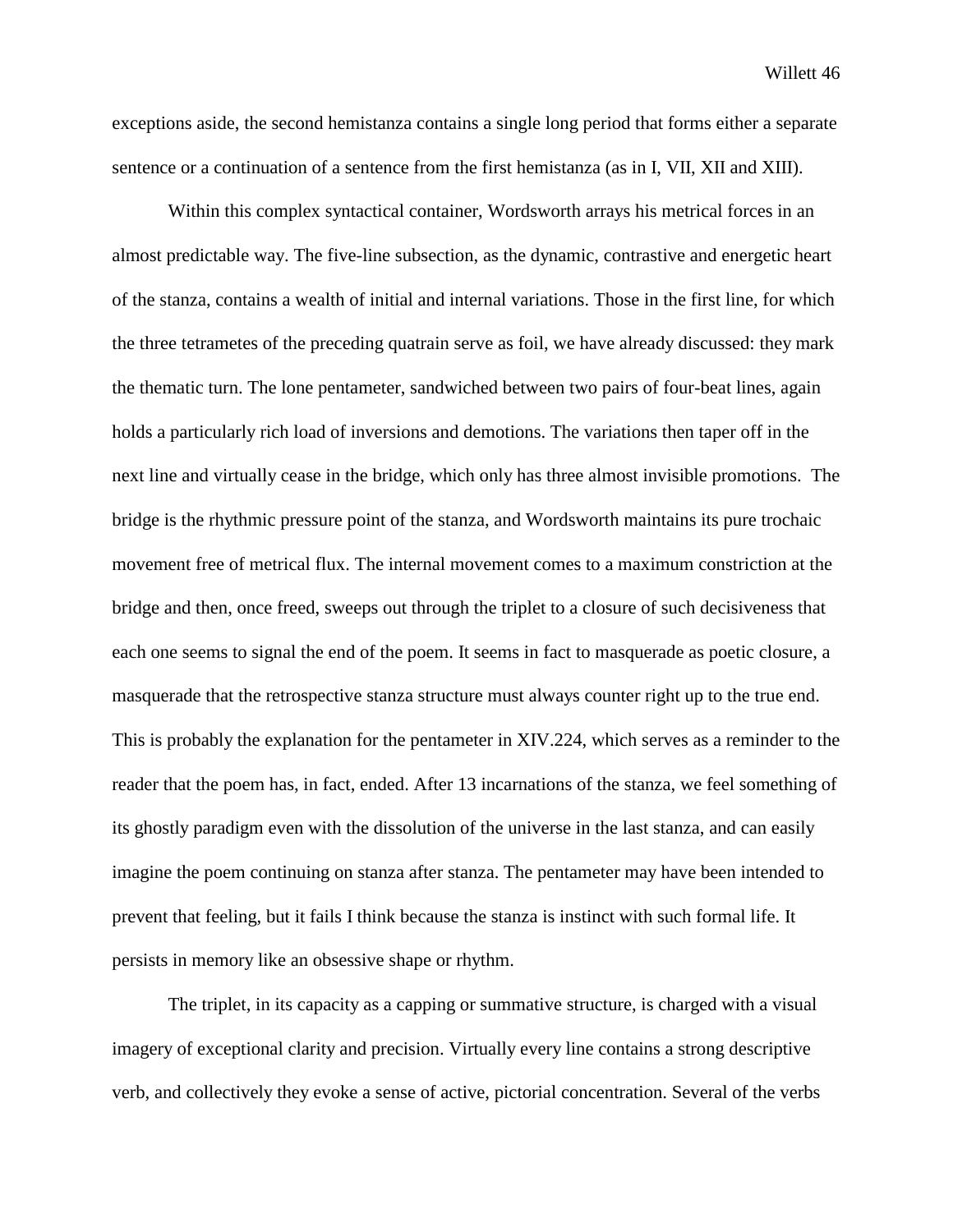are accentuated with prominent metrical variations. In some cases this is so obvious as to constitute a metrical flourish in the face of the perceptive reader. In stanzas II and III, for example, both triplets (II.30 and III.46) open with a present participle stressed by initial inversion, while in stanza V two syntactically parallel past participles (V.B9–80), again stressed by inversions, hammer home the power of amatory music with a very unerotic plosiveness:

(1) Listening to nun's faint throb of holy fear (II.30) B " B \* B o B o B Scattering a ditty each to her desire (III.46) B " Bo B o B o B

(2) Shot from the dancing Graces, as they move B " B o B o ~B o B Fanned by the plausive wings of Love. (V.79–80) B " B o B o B

The true effectiveness of the triplet does not, however, lie in the variations, rich as they are in the second pentameter (to which I shall return later), but in the subtle orchestration of syntax within the metrical frame. It is unusual in English verse to move directly from a tetrameter in falling meter (such as the bridge) to a pentameter in rising meter. The effect in a regular stanzaic poem is potentially jarring.<sup>61</sup> But most lines of the bridge end with a strong stop that moderates the sense of rhythmic shift and even increases the pent-up rhythmic energy that streams into the triplet. In the four cases where the bridge is enjambed (II.29, III.45, V.77 and XI.173), creating the potential for metrical confusion, Wordworth softens the transition either by beginning the first line of the triplet with an inversion (II.30 and III.46), which seems for a moment to continue the falling meter, or by letting it run on in unvaried rising meter (V.78 and XI.174), which gives the illusion that the falling meter continues directly across the enjambment.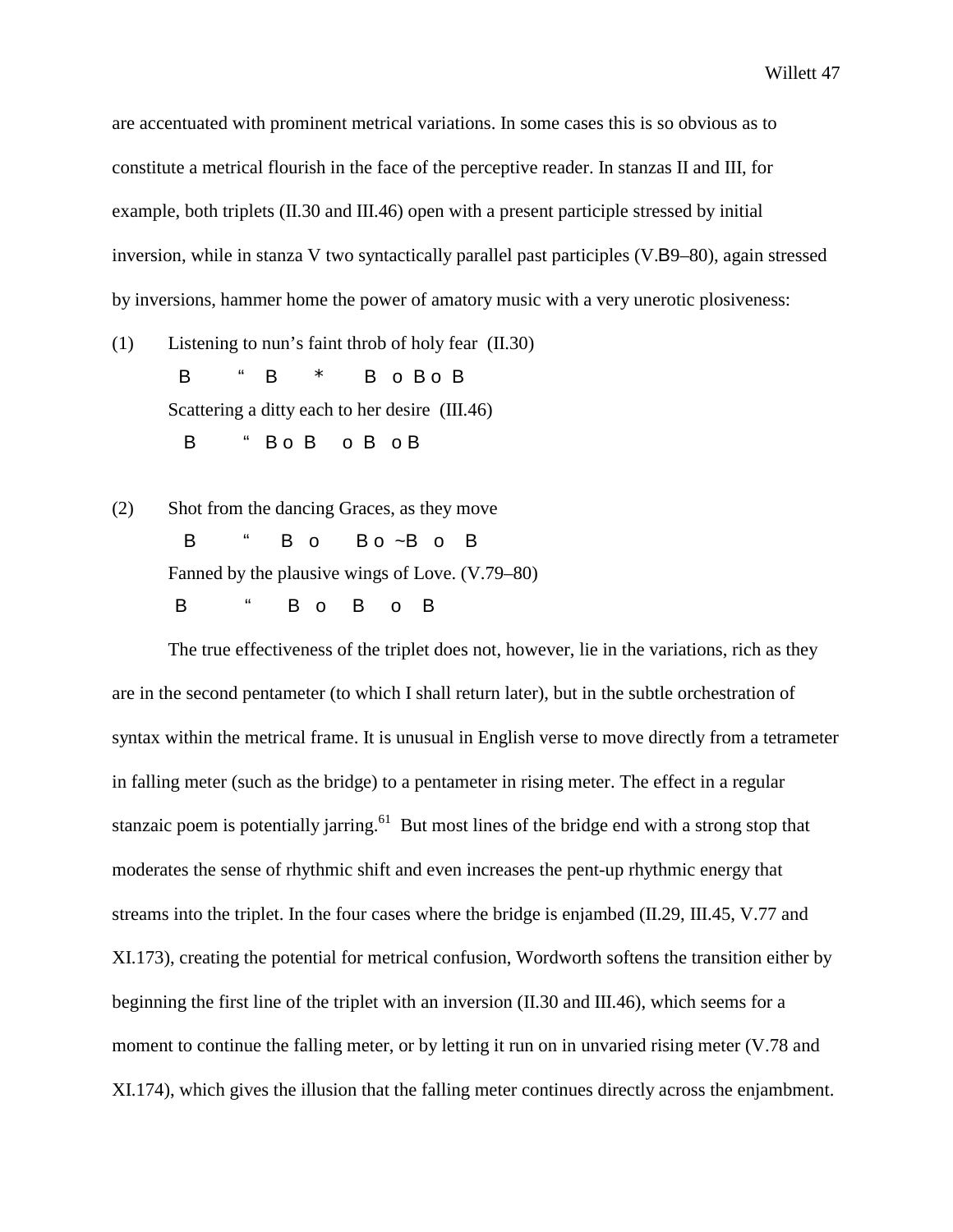If one reads the latter two passages from bridge through triplet out loud, one will instantly notice how the falling meter appears to persist into the *contre-rejet*. There is, then, a perfectly smooth metrical transition from the bridge to the triplet. Rhyme on the first line of the triplet binds it formally to the preceding subsection while the rising meter, loosed from the bridge, starts forward as if it were the beginning of a run of pentameter lines. This sense of a new beginning is quite natural: the previous lone pentameter was isolated between two tetrameters, and one must go back six lines from there to find another. This sense of a run is immediately checked, however, because the following pentameter rhymes with the tetrameter that terminates all but the last stanza. The abrupt channeling of five-beat rhythm into four-beat rhythm imparts a particularly emphatic force to the final tetrameter. It becomes the perfect envelope for a recapitulation, gnome or pictorial flourish. And Wordsworth makes sure you notice the effect by a simple trick: he binds the second pentameter all the more firmly to the tetrameter by avoiding full stops at line end (the only one is in  $XII.191$ )<sup>62</sup> and frequently enjambing it with the tetrameter. Almost any triplet would serve to illustrate the combined effect of these refinements. My own favorites are in stanza IX, with its apotheosis of Arion, and in stanza X, with its almost minimalist evocation of death. We have already considered both in some detail. But stanza XIII also provides a powerful example:

As Deep to Deep

Shouting through one valley calls, All worlds, all natures, mood and measure keep For praise and ceaseless gratulation, poured Into the ear of God, their Lord. (XIII.204–08)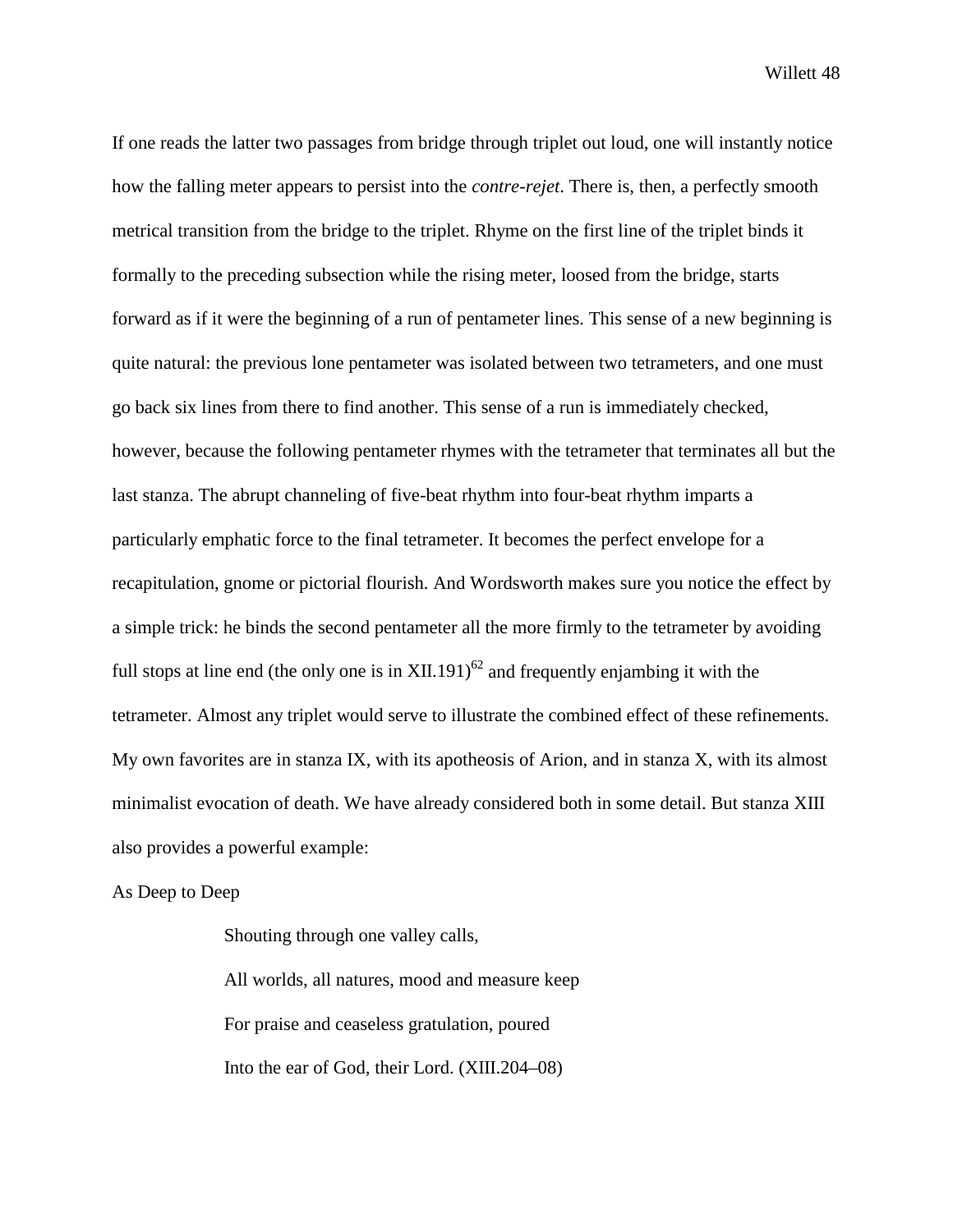Here the rhythm starts midline, comes to a tentative rest at the end of the bridge, picks up speed in line 206 (where the slight anacoluthon in "All worlds, all natures" seems to accelerate the two syntactically inverted objects of "keep"), surges over the line boundary, comes again to a brief halt after the Latinate "gratulation" and then rebounds off the pause through another enjambment into the tetrameter conclusion. This is an effect that Milton, the master at dovetailing syntax and meter, could applaud. Three successive lines end with verbs: first (205) the main verb of a subordinate clause depicting untamed natural praise, second (207) the main verb of the whole sentence depicting the rationally organized praise of the universe and third (208) the past participle depicting the stream that actively carries gratulation to God. All three verbs are monosyllables and receive strong stresses due to their line-end position, but the second and third are accorded special prominence by enjambment. There are no metrical variations in the entire passage (the preposition "Into" in line 208 is a fudge word that can be scanned as iamb or trochee at need). The almost Handelian jubilation of the passage is achieved *solely* by the articulation of syntax within its metrical frame.

In most triplets, however, we find (as Table 2 indicates) a convergence of variations in the second pentameter that is exceeded only by the lone pentameter of the preceding five-line subsection. This position contains such a large proportion because it provides the setup for the final tetrameter, whose clarity of movement is nearly untouched by variations, particularly initial variations, that might mar its almost ceremonial conclusiveness. As always in Wordsworth's stanzaic poetry, a pronounced reduction of metrical variations at a given position signals that it serves an important structural purpose. That purpose is directly aided by the contrast we experience when moving from the convolutions of the pentameter to the clear, transparent tetrameter.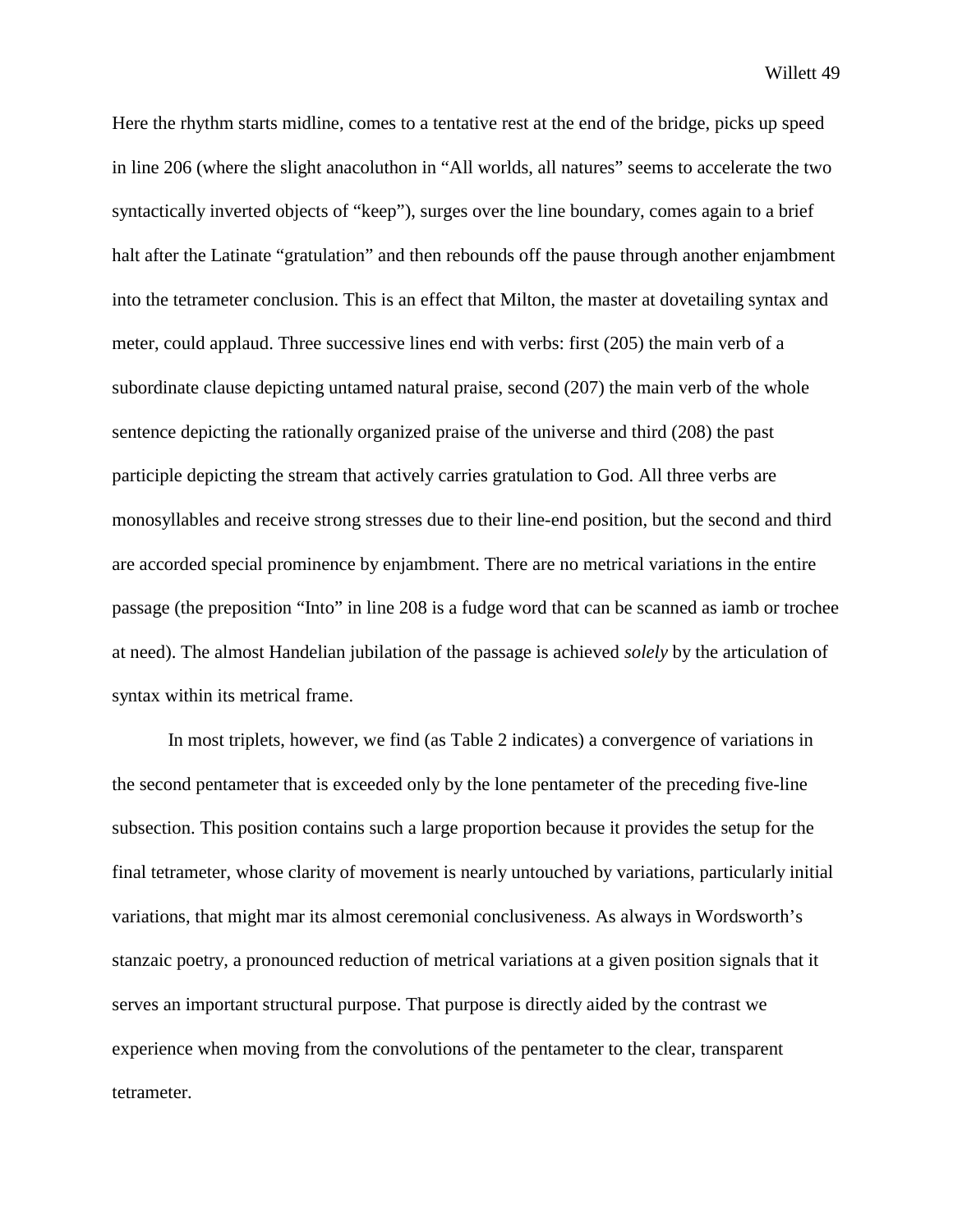I should like to conclude this discussion of meter by scanning an entire stanza to illustrate in a more general way how deftly Wordsworth integrates meter into an architectural structure defined by rhyme, line length and regular syntactical pause. The relatively fixed placement of pauses *cued* by punctuation and occasionally *overridden* by enjambment is rarely studied in stanzaic poetry. I have drawn repeated attention to the technique above because the ode cannot be understood without taking it fully into account. Stanza II provides a superb example of Wordsworthian architectonics, notably his handling of pause, but it also demonstrates how quite traditional materials, much of it recycled from other poems and poets, can be elevated almost solely by a rhythmic drive that is the poetic analogue to the energy of accent and concision of dramatic expression found in the music of Beethoven's high-Classical style:

The headlong streams and fountains

| B<br>o B<br>B<br>$\overline{O}$<br>$\mathsf{o}$<br><b>O</b> |                                |
|-------------------------------------------------------------|--------------------------------|
| Serve Thee, invisible Spirit, with untired powers           | (Contraction of "invisible")   |
| $\star$<br>"<br>Λ<br>В<br>$O$ B $O$<br>B o                  | $(Demotion + implied offbeat)$ |
| Cheering the wakeful tent on Syrian mountains,              | (Contraction of "Syrian")      |
| B<br>B<br>o B o B o<br>B o                                  | (Inversion)                    |
| They lull perchance ten thousand thousand flowers.          |                                |
| B o<br>B<br>o B<br>B<br>B o<br>$\Omega$<br>$\mathsf{o}$     |                                |
| <i>That</i> roar, the prowling lion's <i>Here I am</i> ,    |                                |
| *<br>B<br>o Bo<br>o B<br>B o B                              | (Demotion)                     |
| How fearful to the desert wide!                             |                                |
| o Bo~Bo Bo<br>- B                                           | (Promotion)                    |
| That bleat, how tender! of the dam                          |                                |
| $O$ B $O \sim B$ $O$ B<br>B<br>$\Omega$                     | (Promotion)                    |
| Calling a straggler to her side.                            |                                |
| "<br>В<br>B o ~B o B                                        | (Inversion+promotion)          |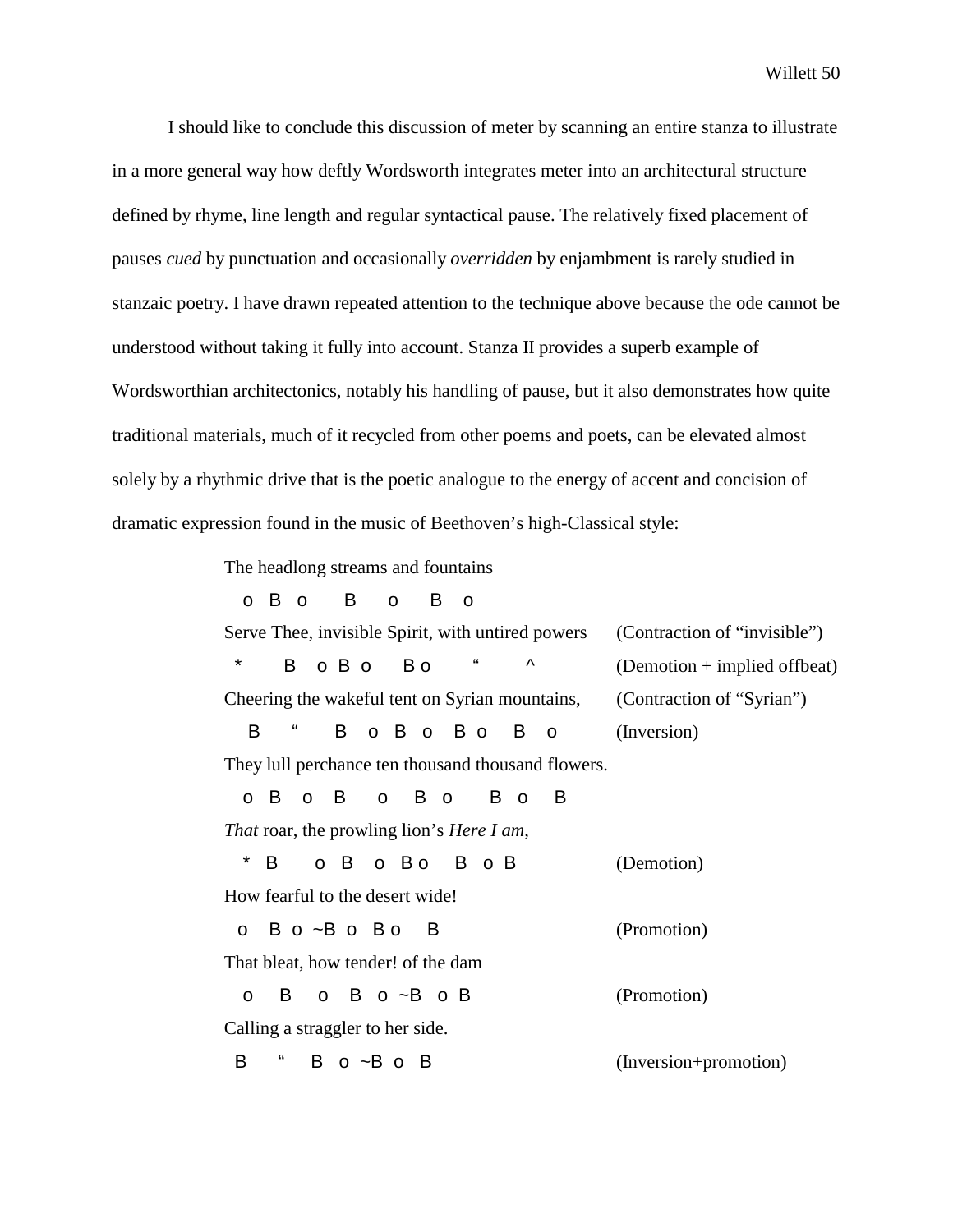Shout, cuckoo!—let the vernal soul B o B o B o B (Demotion) Go with thee to the frozen zone;  $\overline{B}$  o  $\overline{B}$  "  $\overline{B}$  o  $\overline{B}$   $\overline{B}$  (Inversion + post. comp.) Toll from thy loftiest perch, lone bell-bird, toll (Contraction of "loftiest")  $\mathsf{B}$  "  $\mathsf{B}$  o  $\mathsf{B}$  \*  $\mathsf{B}$  o  $\mathsf{B}$  (Inversion + demotion) At the still hour to Mercy dear, "  $\wedge$  o B o B (Implied offbeat) Mercy from her twilight throne B o ~B o B o B Listening to nun's faint throb of holy fear, (Contraction of "listening")  $\mathsf{B}$  "  $\mathsf{B}$  \*  $\mathsf{B}$  o  $\mathsf{B}$  o  $\mathsf{B}$  (Inversion + demotion) To sailor's prayer breathed from a darkening sea (Contraction of "darkening") o B o  $\land$  " B o B (Implied offbeat) Or widow's cottage-lullaby. o Bo Bo Bo B

I've noted the contraction of "invisible" in the second line but not that of "Spirit," whose extra syllable is best understood as a kind of grace note absorbed (as is common in accentual-syllabic verse) by the pause. The stanzaic punctuation, that is, the regular punctuation marking structural pauses in the stanza, follows the pattern I have already described. Full stops in lines 20 and 24 help contour the two quatrains of the first hemistanza. The exclamation point at the end of line 22 is strictly rhetorical and is intended to work in tandem with the internal exclamation point in line 23, both of which fall after parallel adverbial phrases ("How fearful" and "how tender!"). The placement of rhetorical punctuation at two different syntactical points produces a kind of syncopation in pause. The only strong stop in the second hemistanza occurs at line 26, where it sets off the imperative to the cuckoo. This pause releases the two imperatives that frame line 27, the first emphasized by initial inversion and the second by final stress position. The descriptive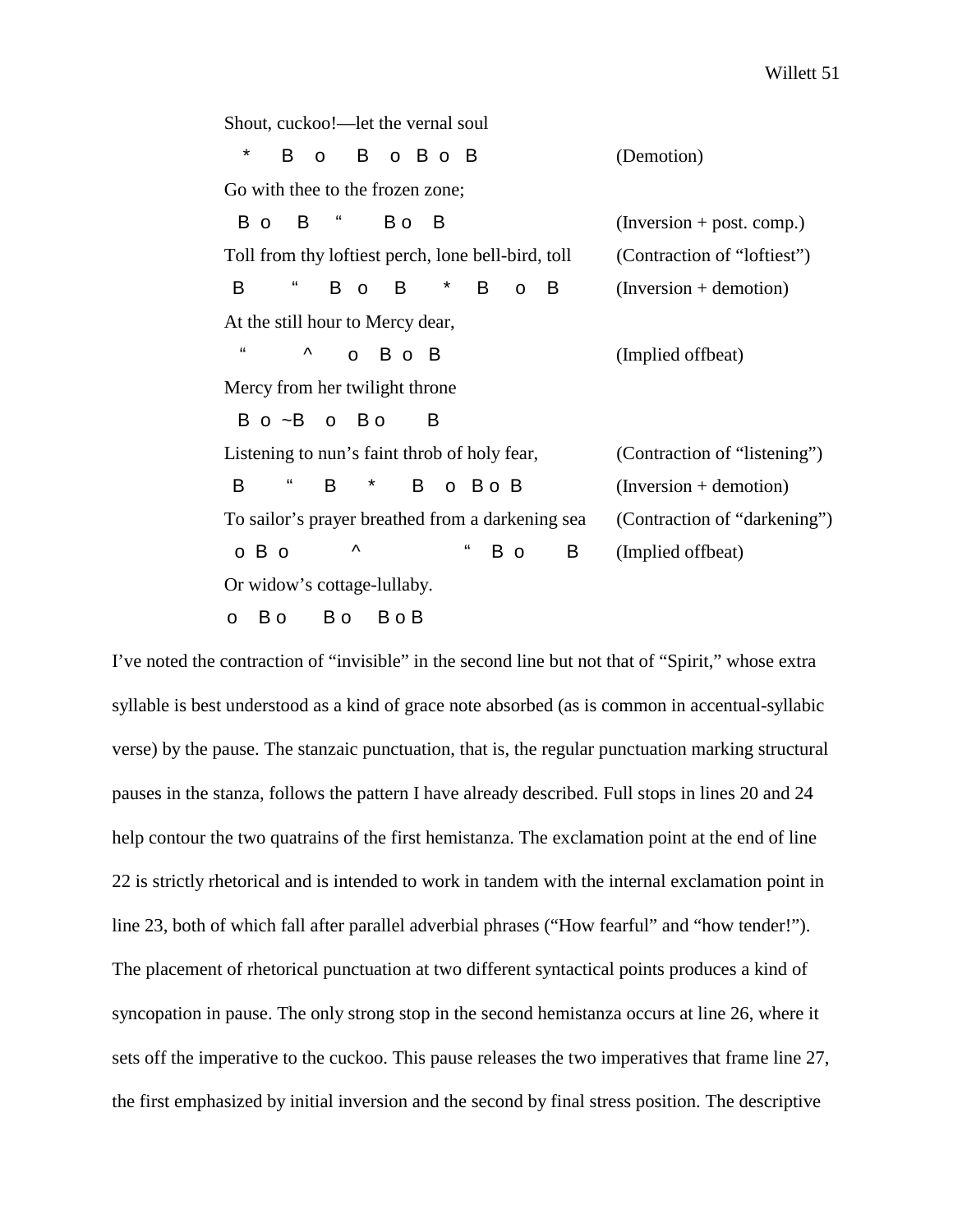drive put in motion by the imperatives is suddenly diverted, through the marvelously tranquil implied offbeat at the start of line 28, *from* the cuckoo shouting on its lofty perch *to* the incorporeal throne of mercy in the bridge. Stanza II has one of four bridges that are not endstopped. Here the enjambment furnishes a transition *from* the personification of mercy passively sitting on her throne *to* mercy actively listening, against the rocking shout of the cuckoo, to the nun's devotions, the sailor's prayer and the widow's lullaby.

This is surely one of the strangest, and most daring, images in all English poetry. With a kind of double imagistic movement the cuckoo's vernal cry, which in "The Solitary Reaper" we hear "Breaking the silence of the seas/Among the farthest Hebrides," carries spring to the frozen north and simultaneously tolls to mercy's throne at the exact moment that hazy abstraction is herself attending to the whispered devotions of the small and insignificant of the world as they face fear, impending storm and uncertain future. A stanza that opens with the sound of streams and fountains, lion and sheep, shifts unexpectedly at line 25 to the cuckoo with a powerful demotion and dash-marked pause to accent the shift. The progress of the cuckoo's song, if we can call a shout a song, surges through the inversions in lines 26 (with postponed compensation) and 27 until it blends into the prayers of the triplet as an unheard voice in the still night. Wordsworth creates an aural layering of exceptional complexity here. The raucus cry of the bird breaks the calm night hour without seeming to break its spell and then vanishes without seeming to vanish into faint human words.

In stanza XI, Wordsworth has the "voice of regal city" float out to the countryside and blend with the nightingale's trill in a moonlit vale that might tempt an angel to descend. His purpose there was simply to create a vast sonic landscape that would justify his hope for a notational system to record the full emotional range of sound. But why does he specifically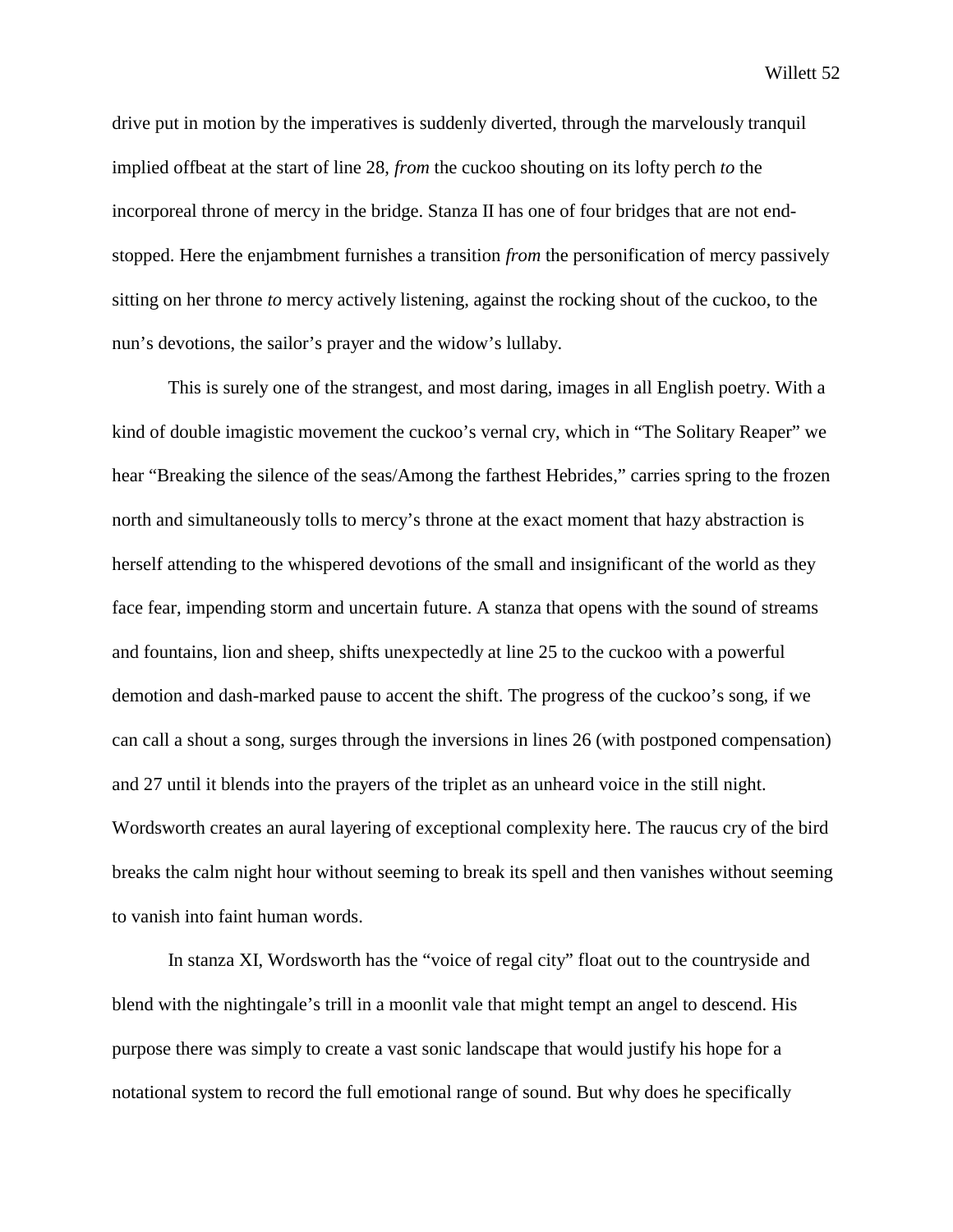command the cuckoo to toll, bell-like, *to* mercy in stanza II? It might be tempting to say that the lone bell-bird provides a contrast to the convict's death knell in X.158 by tolling to mercy before another bell tolls to strict law, but this still does not explain the explicit linkage between cuckoo and mercy in the context of human prayer. Wordsworth certainly loved the song in itself, and many years before "On the Power of Sound" depicted it with very similar imagery. In line 6 of "To the Cuckoo" (composed 1802) the poet hears its "restless shout" while lying on the grass, and in lines 2–3 of "Yes! full surely 'twas the Echo" (composed 1806) he hears the echo "Solitary, clear, profound,/Answering to Thee, shouting Cuckoo!"<sup>63</sup> In neither case does he relate the cuckoo's song to mercy.<sup>64</sup> He does, however, relate it to those visionary moments when another reality, numinous and undefinable, transforms this world. The third stanza of "To the Cuckoo," as revised for the 1827 edition of his collected poems, and thus just a year before composition of the ode,<sup>65</sup> gives us a cuckoo very different from the one in the original version. Here are lines 9–16 with the original 1802 version of stanza three printed next to the 1827 revision for comparison:

| 1827 Revision                          | 1802 Version                      |  |  |  |
|----------------------------------------|-----------------------------------|--|--|--|
| Though babbling only, to the Vale,     | To me, no Babbler with a tale     |  |  |  |
| Of sunshine and of flowers             | Of sunshine and of flowers,       |  |  |  |
| Thou bringest unto me a tale.          | Thou tellest, Cuckoo! in the vale |  |  |  |
| Of visionary hours.                    | Of visionary hours.               |  |  |  |
| Thrice welcome, Darling of the Spring! |                                   |  |  |  |
| Even yet thou art to me                |                                   |  |  |  |
|                                        |                                   |  |  |  |

No Bird: but an invisible Thing,

A voice, a mystery. (9–16)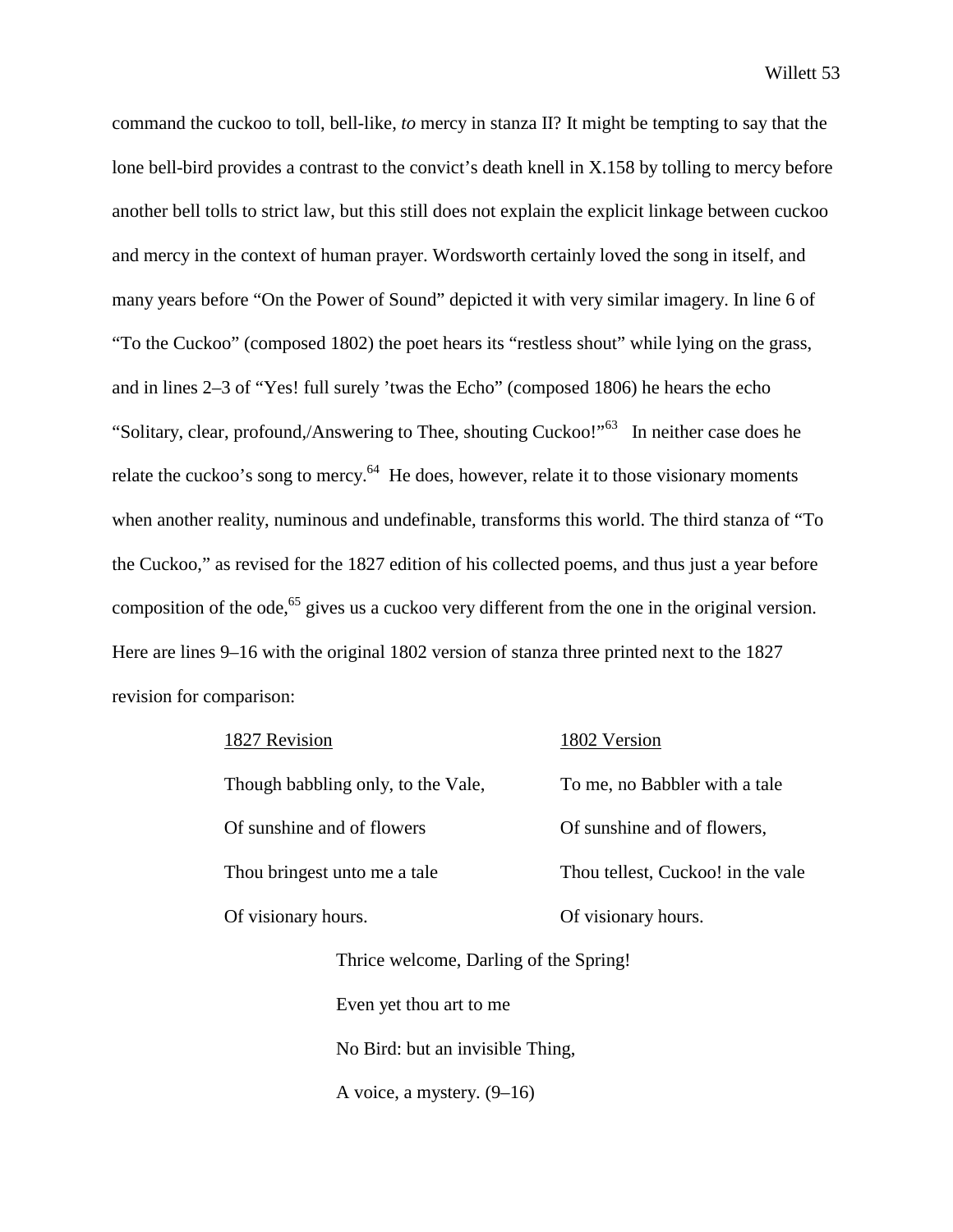The revisions of 1827 shift the tale from one of sunshine and flowers to one of visionary hours and, at the same time, point a contrast between the cuckoo's inane babble and the poet's privileged access to a deeper experience. The cuckoo that was "no Babbler" in 1802 is by 1827 (and all subsequent editions) *only* a babbler to the vale. The cuckoo that told of "visionary hours" in 1802 can by 1827 only bring or evoke them from nature as part of nature. The "invisible Thing," rarified to pure voice, helps the poet "beget/That golden time again" (lines 27–28) when, as a youth, he would rove over field and wood in pursuit of the ever elusive bird who made the ubiquitous voice, "a hope, a love;/Still long'd for, never seen" (23–24). But that voice, which he originally called a "restless shout" (line 6) and by 1827 a "twofold shout" to eliminate any false humanization of the bird, means more than the mere overcoming of time through some quasi-Proustian memory.<sup>66</sup> The "hours" of "visionary hours" is a synechdoche for time and not merely for historical boyhood hours. It is a time more like the midwinter spring in the first movement of "Little Gidding," which, Eliot says, "is in the spring time/But not in time's covenant." The visionary hours are not in time's covenant. In the last two stanzas, the emphasis is on the present experience as a fresh instance that parallels but does not simply resume the past experience. The poet can hear the song "yet" (25), he begets the golden time "again" (28), the earth appears a fairy place "again" (30). The visionary experience has not been dispossessed of the present and relocated to the past from which it can only be recovered in memory by the cuckoo. This is fully consonant with the 1806 poem, which we shall examine next, where there is no question of reproducing a fact of childhood. It is also consonant with "The Cuckoo at Laverna," a superb blank verse poem of 183B in which the sudden cry of the cuckoo has the power to summon up the true meaning of St. Francis.<sup>67</sup> The "vagrant Voice" (27) not only stimulates a train of thought on St. Francis but makes Wordsworth, and perhaps even other monks who hear it, think of the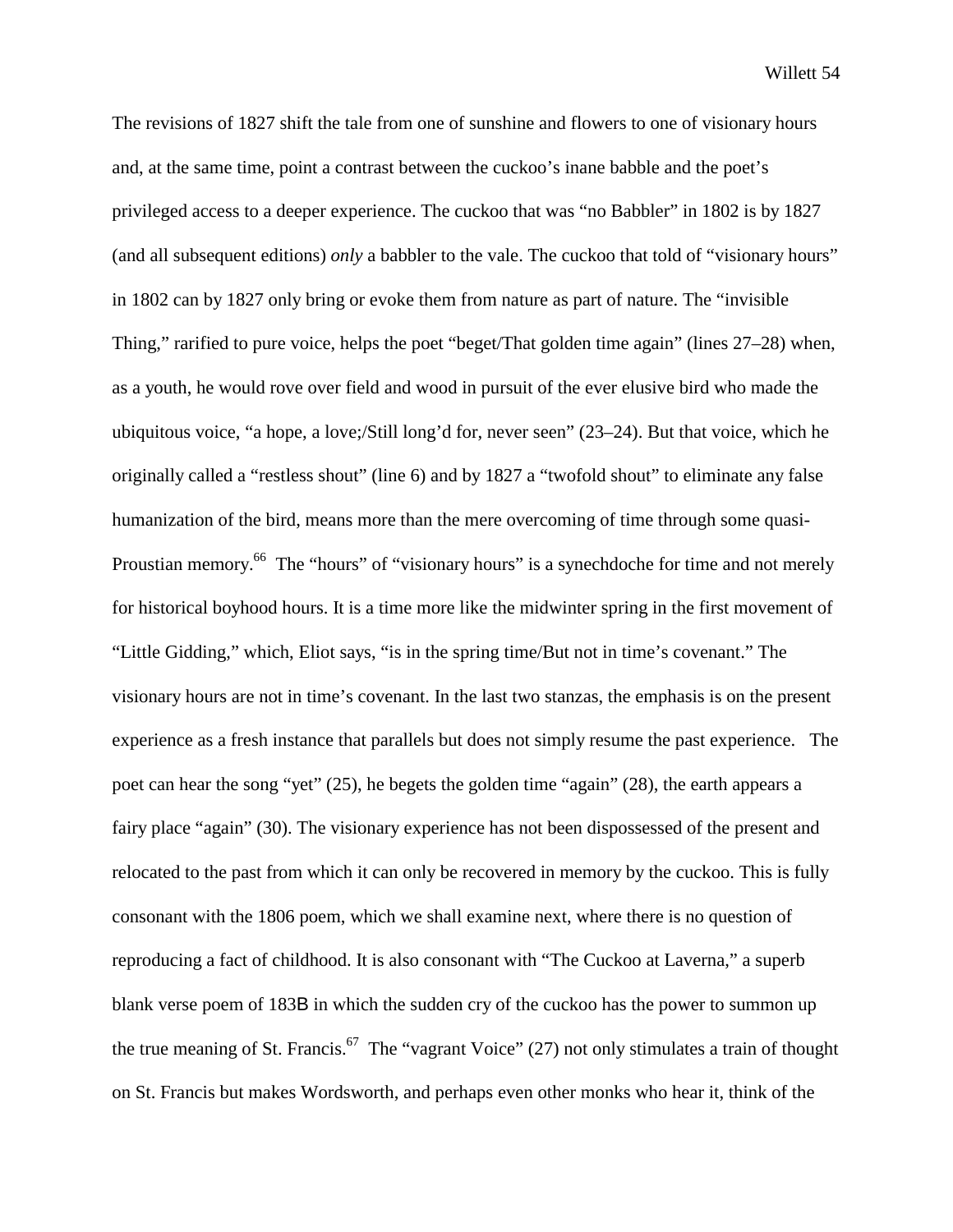prophet Isaiah—makes them even name the bird a prophet before it carries its glad spring tidings across the mountains toward the Pole  $(82-102)$ .<sup>68</sup>

The cuckoo that only babbles to the vale, indifferent nature babbling to indifferent nature, conveys a numinous vision to the poet who even now, in this present moment as once in the past, can see into the inner life of its shout. This is one part of the key to understanding why Wordsworth uses the cuckoo the way he does in the ode. The other part is in the poem of 1806.

 In that poem the shouting cuckoo hears its own echo, which is like her ordinary cry yet very different. The image immediately suggests a parallel with humanity, unthinking creatures who also hear two different voices:

> Hears not also mortal Life? Hear not we, unthinking Creatures! Slaves of Folly, Love, or Strife, Voices of two different Natures?

Have not We too?—yes, we have Answers, and we know not whence; Echoes from beyond the grave, Recognized intelligence?

Such within ourselves we hear Oft-times, ours though sent from far; Listen, ponder, hold them dear; For of God, of God they are! (13–24)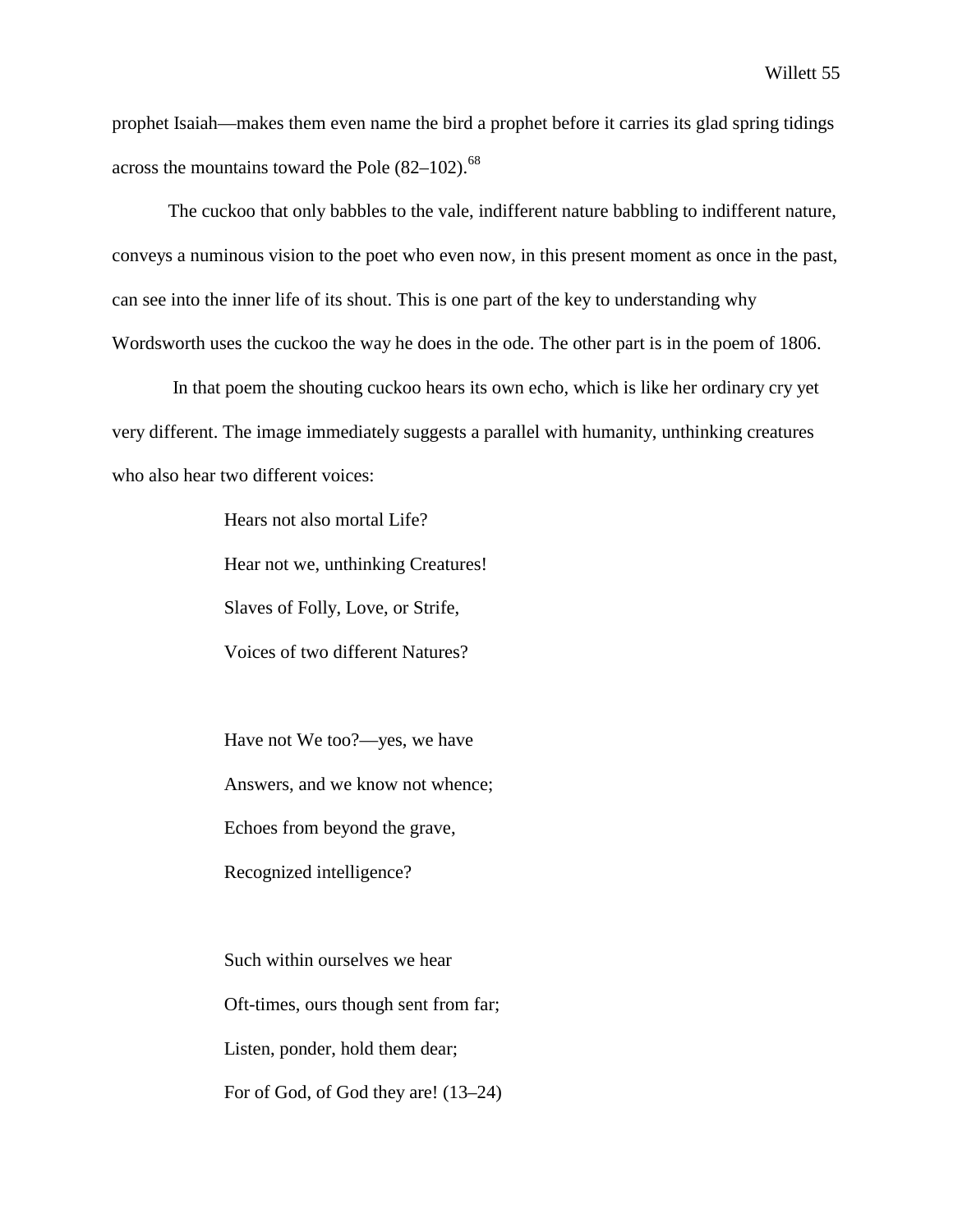Wordsworth tinkered with punctuation and capitalization in later years, most importantly changing the question mark after "intelligence" to an exclamation mark, thereby guaranteeing that the echoes from the grave are an intelligence and not an ambiguity, but only made substantial modifications to the last stanza, which by 1836 read as follows:

Such rebounds our inward ear

Catches sometimes from afar—

Listen, ponder, hold them dear;

For of God,—of God they are! $^{69}$ 

In a moment we'll see the bearing of these late changes. First, we must settle the question of what the "Voices of two different Natures" really mean. The cuckoo hears two voices: her ordinary cry *and* its subtly transformed echo. Extending the comparison to mortal life, we hear our own ordinarily corrupt voice *and* its echo, as recognized intelligence, from beyond the grave. The echo also conveys some sort of answer, though we don't know its origin until Wordsworth tells us at the end of the poem. The revisions of the last stanza force an interpretive narrowing of the image: the echo is strictly internal, to be caught rather unsurely by an inward spiritual ear and then only sometimes. The verb "Catches," which is an inspired 1827 improvement over the lame original, suggests our uncertain or even precarious hold on the echo. The mundane voice we employ for every corrupt end—summarized by folly, love and strife—is really just an imperfect reflection of a divine voice we don't grasp very often and, even when we do, not very securely. The intelligence is in that rare other voice, not the one unthinking creatures commonly use to fabricate reality.

When we combine these two images of the cuckoo from the revised 1802 and 1806 lyrics, we have the bird in stanza II. The cuckoo's shout is numinous, it opens up a vast insubstantial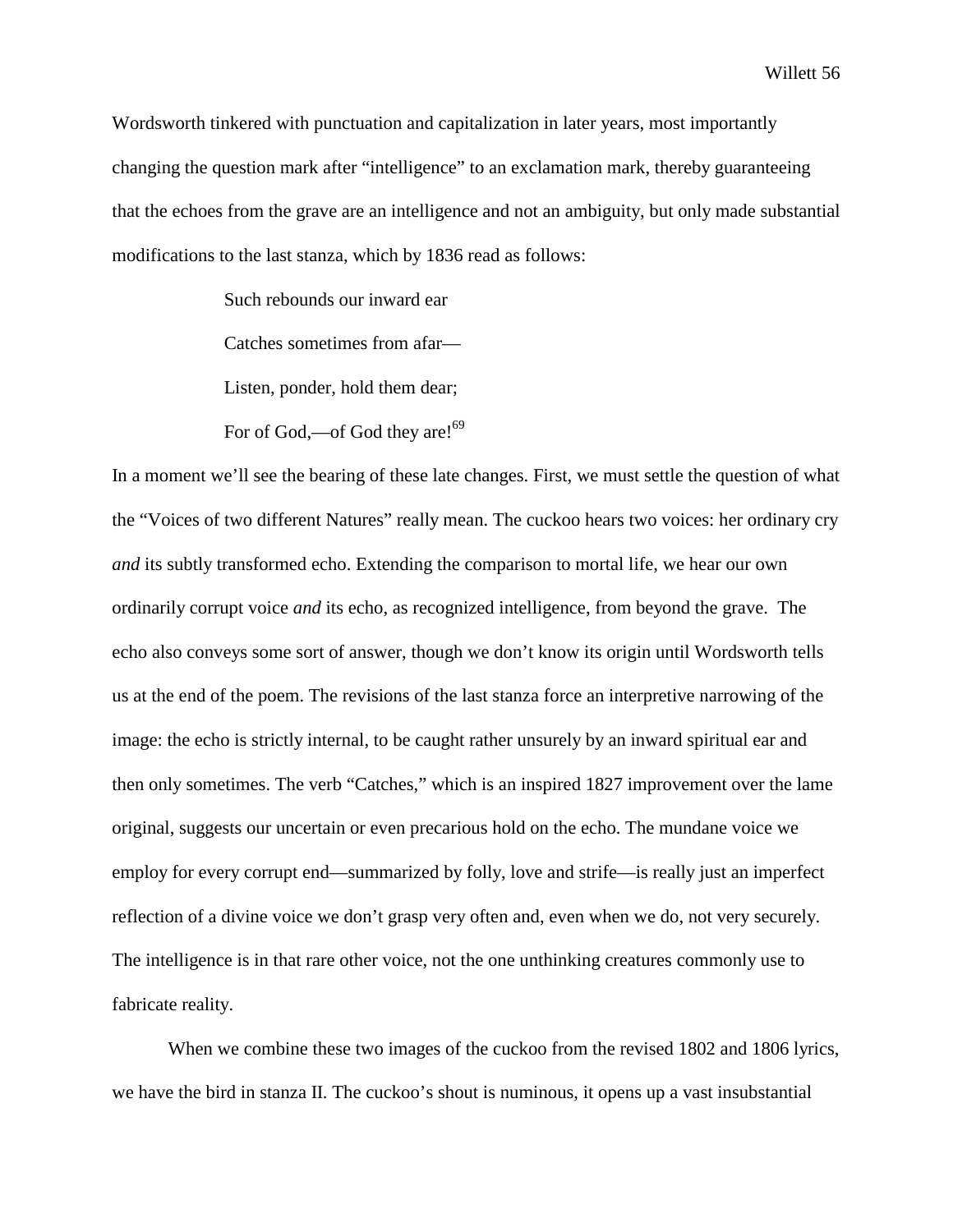perspective on another reality quite different from the one before us that looks so solid, permanent and intractable. By using the word "toll" twice in line 27, Wordsworth ritualizes the visionary moment at a specific place and time, midnight perhaps, when fear looms up gigantically in the shadows. The nun, sailor and widow all use mundane language in their search for peace. Mercy comes, as recognized intelligence, from the hand of God beyond the grave—an echo to their voices. It is, however, not clear and unequivocal. Mercy sits on a "twilight throne," which at first looks as though it were an error for "twilit throne." But it isn't a throne lit by twilight, it *is* twilight: vague, undefined and ambiguous. The half-light defeats our expectation of a simple, clearly-defined spiritual comfort. Mercy may listen, but she doesn't act. There is no promised action that will free the galley slave and the prisoner of the mine (IV), secure religious passions from the cozenage of sense (VI), release the idiot from the agony of sudden reason (VII) or avert the convict's summons and the vain distress gun (X). Oppression, injustice, intolerance, mental torment, execution and accidental death are constant; mercy is inconstant. She only seems to listen. All we can hope to do is occasionally catch in our mortal twilight the understanding that mercy, by its existence beyond this life, is also a guarantee that we live in a providential universe where Hamlet may fall but the sparrow will live, a universe where there's providence in the fall of a Halmlet. Mercy listening is God listening. Whether, or when, she will act is not an answer we are ever going to get this side of the grave.

4.

In recent years criticism has developed a strong distaste for literary evaluation. The attempt to rank works qualitatively is treated by theory as an outerance, an attempt to externalize or objectify hopelessly subjective criteria that are themselves a collection of largely unrecognized social and sexual forces. Valuation is only another phrase regime. Postmodernist-textualist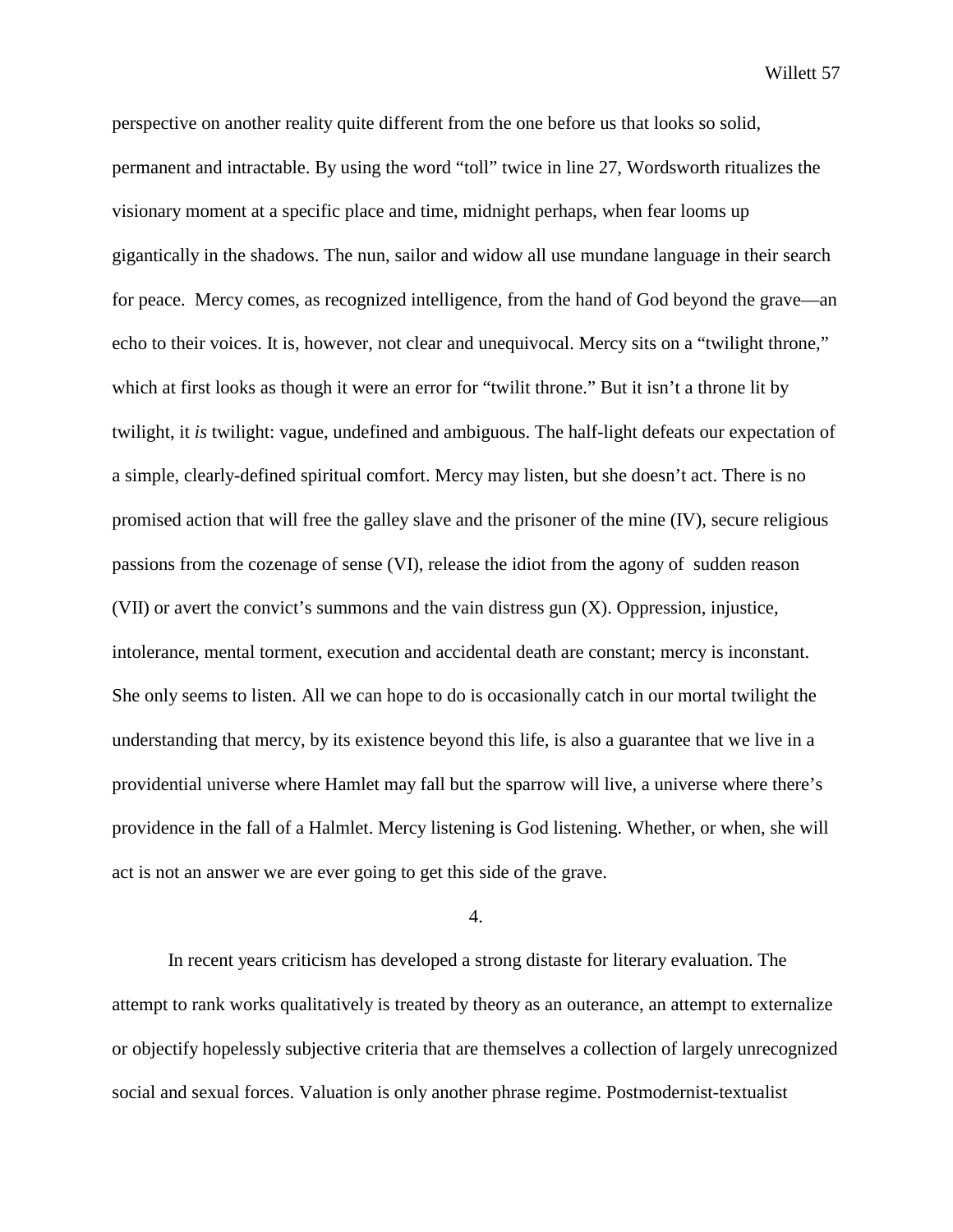metaphysics reduces all literary works, at whatever level of "seriousness," to an endless stream of text characterized at all points by the same rhetorical strategies of evasion. But in the case of "On the Power of Sound," the issue of evaluation must be faced squarely and honestly.

Here is a work which Wordsworth rated near the top of his approximately 400,000-word poetic *oeuvre*,<sup>70</sup> on an aesthetic footing with the Intimations Ode. It is a masterpiece of formal construction that perfectly meshes a wide variety of traditional materials and myths into a nearly seamless unity. Its rhythmic drive and subtlety are equal to his best stanzaic poems of the great period between 1797 and 1807. Indeed, the metrical art alone goes a long way to support Wordsworth's estimation of the ode. The language, though occasionally stiff or even formulaic in places, frequently rises to the kind of daring splendor that the Greeks called *thauma*, a "wonder," one of the strongest words of commendation in Greek. Taken as a whole, the ode achieves the consummate balance that Polykleitos of Argos emphasized in the first sentence of the Canon: "Perfection comes about little by little through many numbers."<sup>71</sup> Polykleitos' aim was to establish a new set of criteria for sculptural art based on unshakable principles of *a priori* mathematical reasoning—principles that found their application in measurement. His Doryphoros, a sculpture "whose impact on Western art is quite incalculable,"<sup>72</sup> epitomizes the aesthetic power of Measure (or *to meson*) just as Wordsworth's ode epitomizes the aesthetic power of temporal *rhythmos* and *symmetria*.

And this, of course, is precisely the problem. Romantic art is not supposed to exhibit calculation, measure, symmetry and composition. All that has been exiled to the Augustans. It is supposed to be an art of passion under the guiding hand, and only the guiding hand, of a sovereign imagination. Even among those critics who exhibit some sympathy for Wordsworth's later career, the ode is almost never listed among the handful of poems that are patronizingly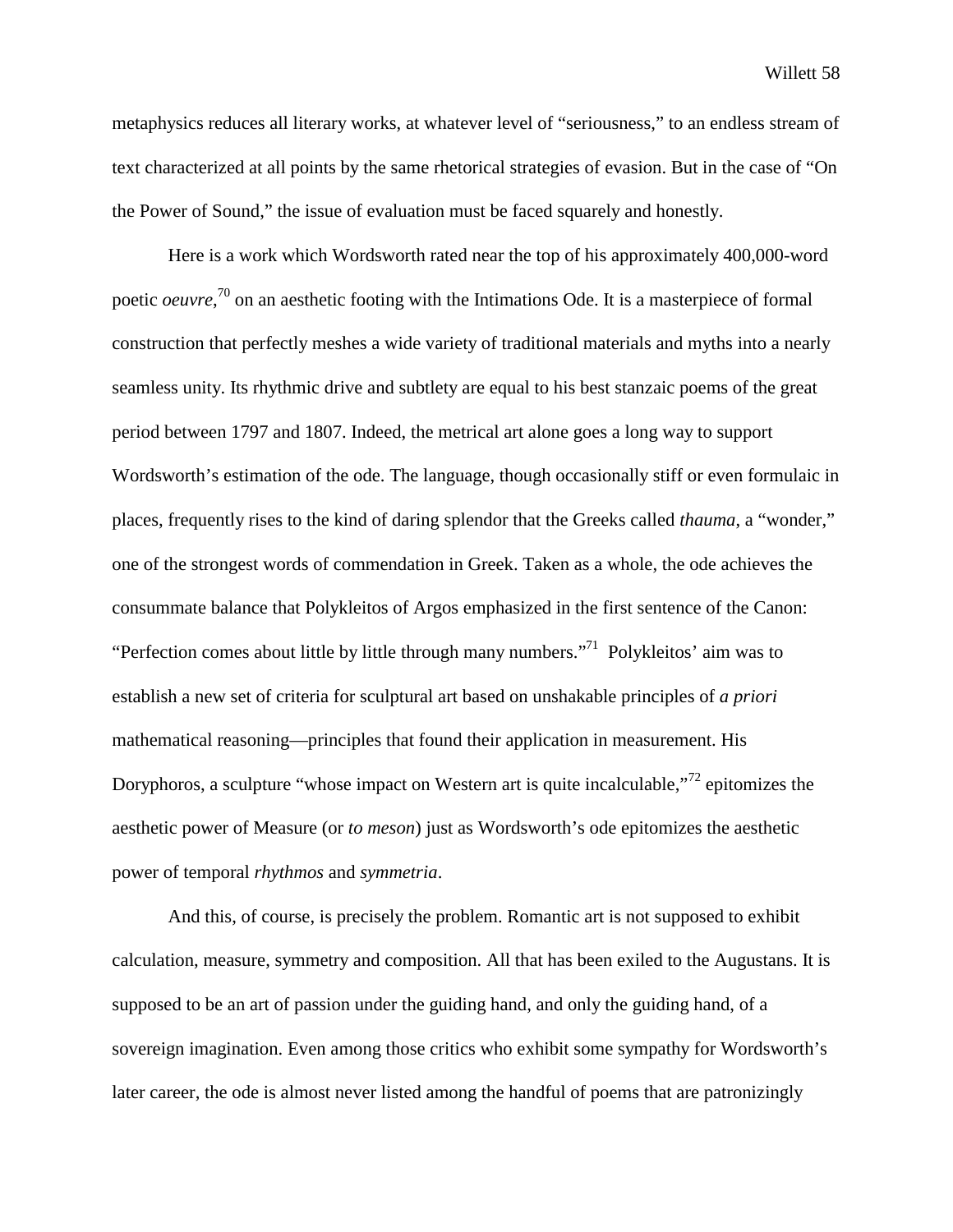recommended to readers. Typically they will commend lyrics with some vibrancy of feeling. John Purkis, for example, responds to the question "Is the late poetry so bad?" with a slight anthology that includes "Compos'd Upon an Evening of Extraordinary Splendour," "Extemporaneous Effusions upon the Death of James Hogg," *The River Duddon* (particularly sonnet xxxiv) and "Processions."<sup>73</sup> These are all fine poems, especially the Duddon sonnet cycle, but none has the emotional variety, formal perfection, metrical sophistication or breadth of conception we find in the ode. They, like all such lists of good late poetry, are always presented in an ambiguous light that suggests a certain insecure quality: not great, but the best we can find. A recent critic even went so far as to call "The unremitting voice of nightly streams," a 17-line verse paragraph that Dove Cottage Manuscript 89 shows to have a close chronological and verbal relationship with the ode, "arguably the most important and possibly the most beautiful of Wordsworth's lyrics written in the final twenty-five years of his life."<sup>74</sup> This estimation can only stand if the poem rises up from a fairly level plain of mediocrity. Perhaps the most sympathetic treatment ever given the ode came from John Jones. He identified the dominant theme of the later poetry as convention: a convention in style that tries to approach God's artistic manner through the heraldry of nature and the imitation of action determined by accustomed forms, a style that in trying to explain the How of Things tends increasingly toward ceremony.<sup>75</sup> Jones, virtually alone, finds the late convention a positive development and the ode "The finest achievement in this kind . . . , for all the materials of his late poetry are here blended with supreme felicity."<sup>76</sup> But a defense resting on convention and ceremony is very dangerous. Postromantic readers may briefly pause on ceremony and summon up the late poetry of Yeats, saturated with a unique rhetorical ceremony as no other in modern times. Convention, however, is the killing touch. For those who want intensity of feeling and judge not only Wordsworth but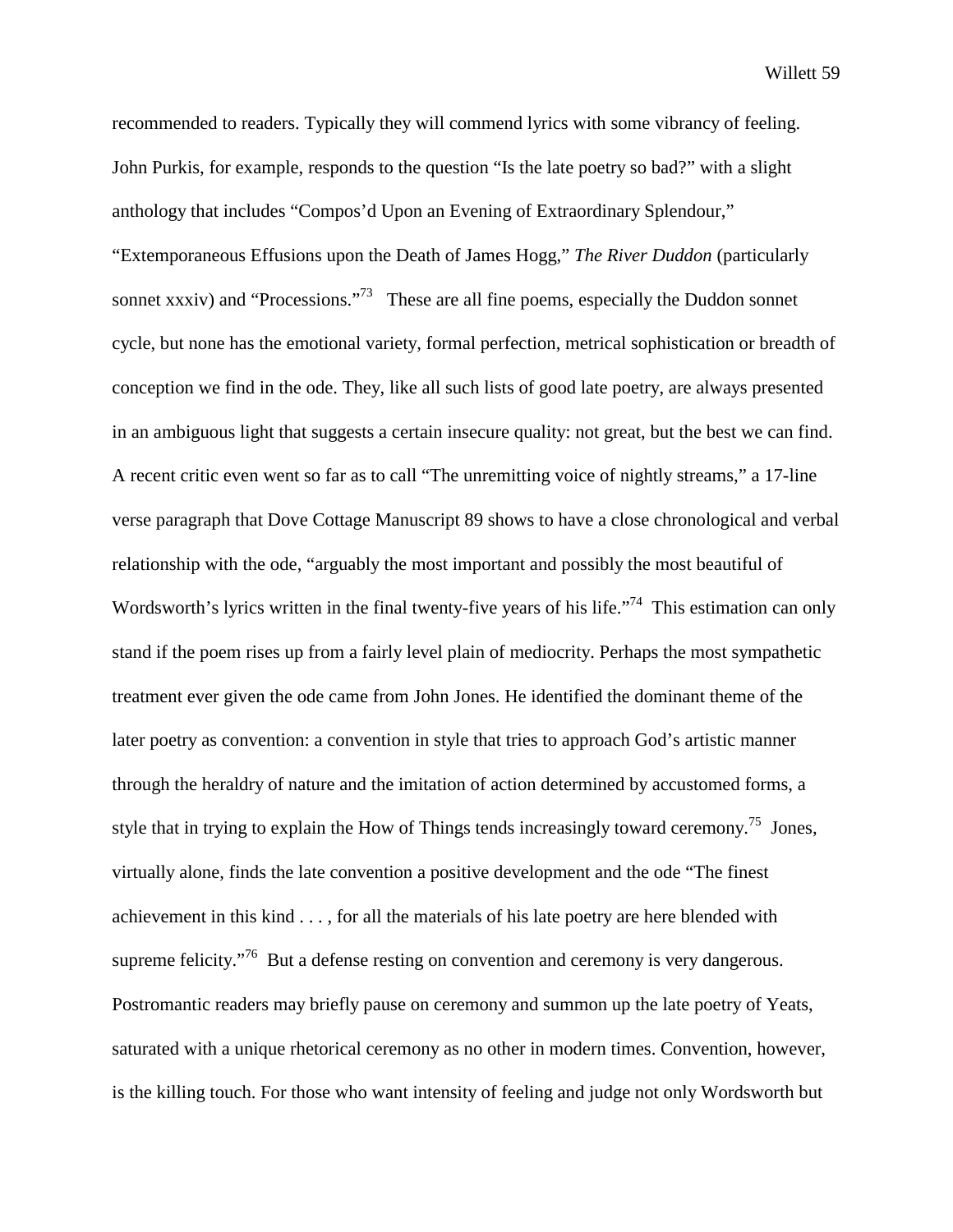lyric poetry in general by that criterion, convention—let alone formal perfection—is an aridity from which nothing can bloom. Out of that soil, they will always insist, only desiccated verse can grow.<sup>77</sup>

One would not, of course, want to claim that intense emotion is unimportant. But arguments that elevate intensity of emotion to a necessary criterion make a category mistake. Poems don't express emotions, they express formal aesthetic structures that evoke secondary responses of various kinds in poetic time. Those responses cover a wide spectrum from intense emotion to sheer, Nabokovian delight in play. Poems expand in time and only exist therefore by oral or mental recitation; their formal structures can only evolve temporally. If you try to grasp a poem without reciting it, you only grasp a summary abstraction: the ghost of an image, an apparition of feeling, a gleam of some rhythmic gesture. Nothing you abstract from the poem as a static text is the poem, though it may help the act of reading. The reading, however it may be performed—linear reading through a complete poem, repeated reading of select passage as part of a complete reading, reading in stages (for a long narrative poem), skim reading of well-known poems—is the only act that actualizes the formal structure. Sometimes critics will say, "I know that poem. It's very familiar." This means that the abstract model of the poem in memory is well stocked with textual artifacts. The critic could pull them out at need for display. The feeling of familiarity that we all have after years of reading or studying a poem is the collective memory of reading experiences, not the experiences themselves.

An excessive preoccupation with emotional intensity can blind us to a poem's formal structures, which are, after all, the only means the poet has to elicit responses from the reader. If the aesthetic forms are all stripped from a poem, we face nothing but plain text. The reverse, unfortunately, is also true. If we are ignorant of aesthetic forms and their historical development,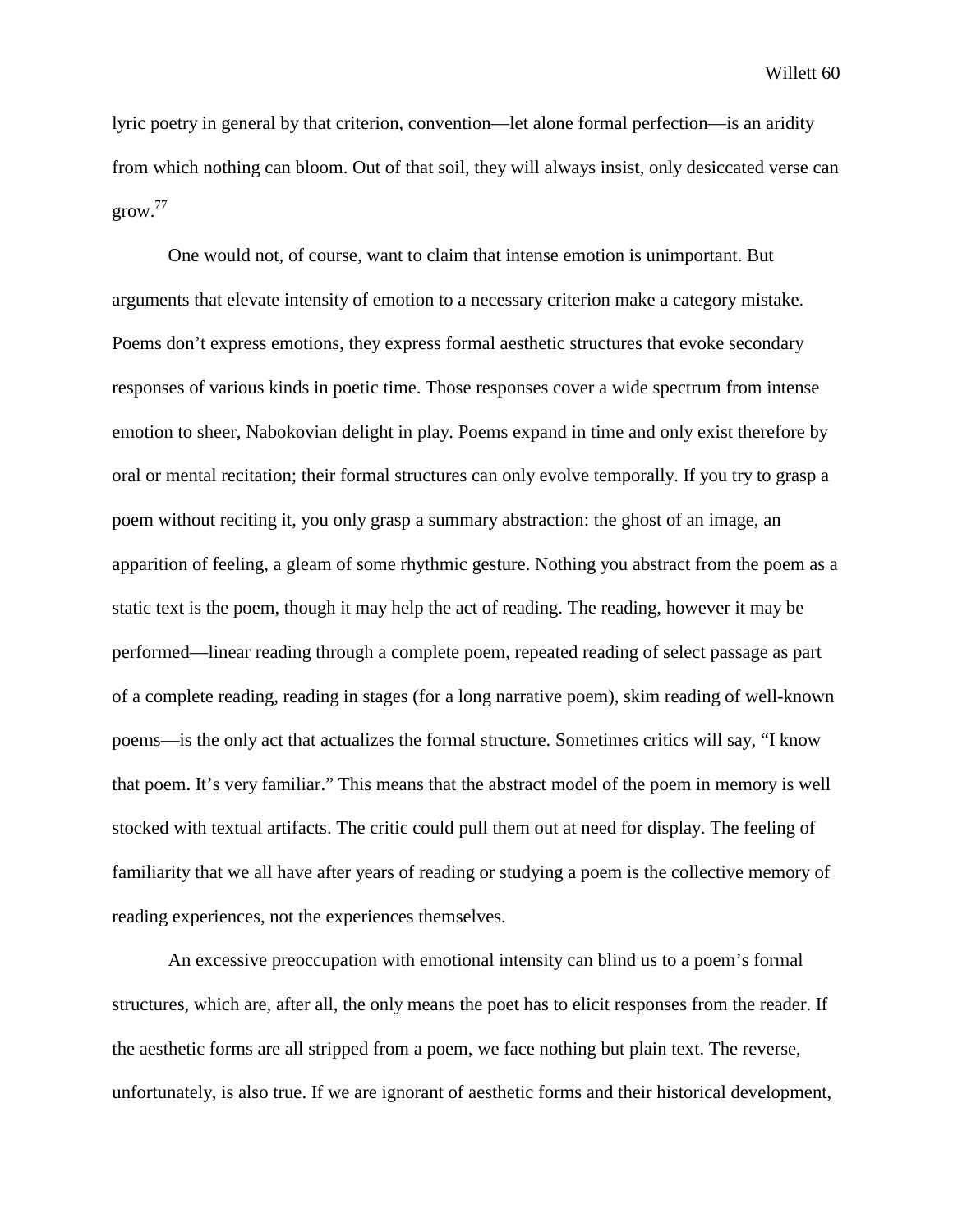we may hear a poem as little more than plain text and demand, in compensation for our unrecognized ignorance, that it somehow exhibit intense emotion. Absent that emotion, the poem is judged desiccated. This has been fatal to Wordsworth's later poetry which, despite its enormous bulk, varies in quality about as wildly as that of the great period. It has led more precisely to a devaluation of the stanzaic and metrical art in "On the Power of Sound." Not one critic in the English speaking world has correctly explained its (1) stanza structure, (2) technique of stanzaic linkage or (3) metrical art, to say nothing of its tone and imagery. Yet Wordsworth's assessment of his achievement is depreciated and the ode ignored or damned with the faint praise of "convention."78

We can answer the critics of emotional desiccation in three more general ways: one psychological, one poetical and one philosophical.

1. Poetry, as Johan Huizinga pointed out long ago in his little-read masterpiece *Homo Ludens*, is a function of play: it proceeds within the intangible playground of the mind, within a dimensionless space which the mind constructs for the *ludus*. 79 Poetry like play casts a spell over us, it enchants and captivates us with order. Play is in fact order of a very special kind rhythm and harmony. The technical means for compassing rhythm and harmony are in the broadest sense aesthetic forms. These can range widely, with no pretense to completeness, from structural forms (meter, rhyme, stanza, narrative) to linguistic forms (imagery, rhetoric, symbolism). Excessive indulgence in textual metanarratives and metaphysics destroys sensitivity to play, to appreciation of the technical means by which the enchantment is achieved. You cannot read the most technically sophisticated and arguably the most powerful of all western lyric poets, Pindar, without sensitivity to the play of forms. That, in turn, requires an engagement with the dactylo-epitrite meter he so often uses. Only when one has worked one's way through its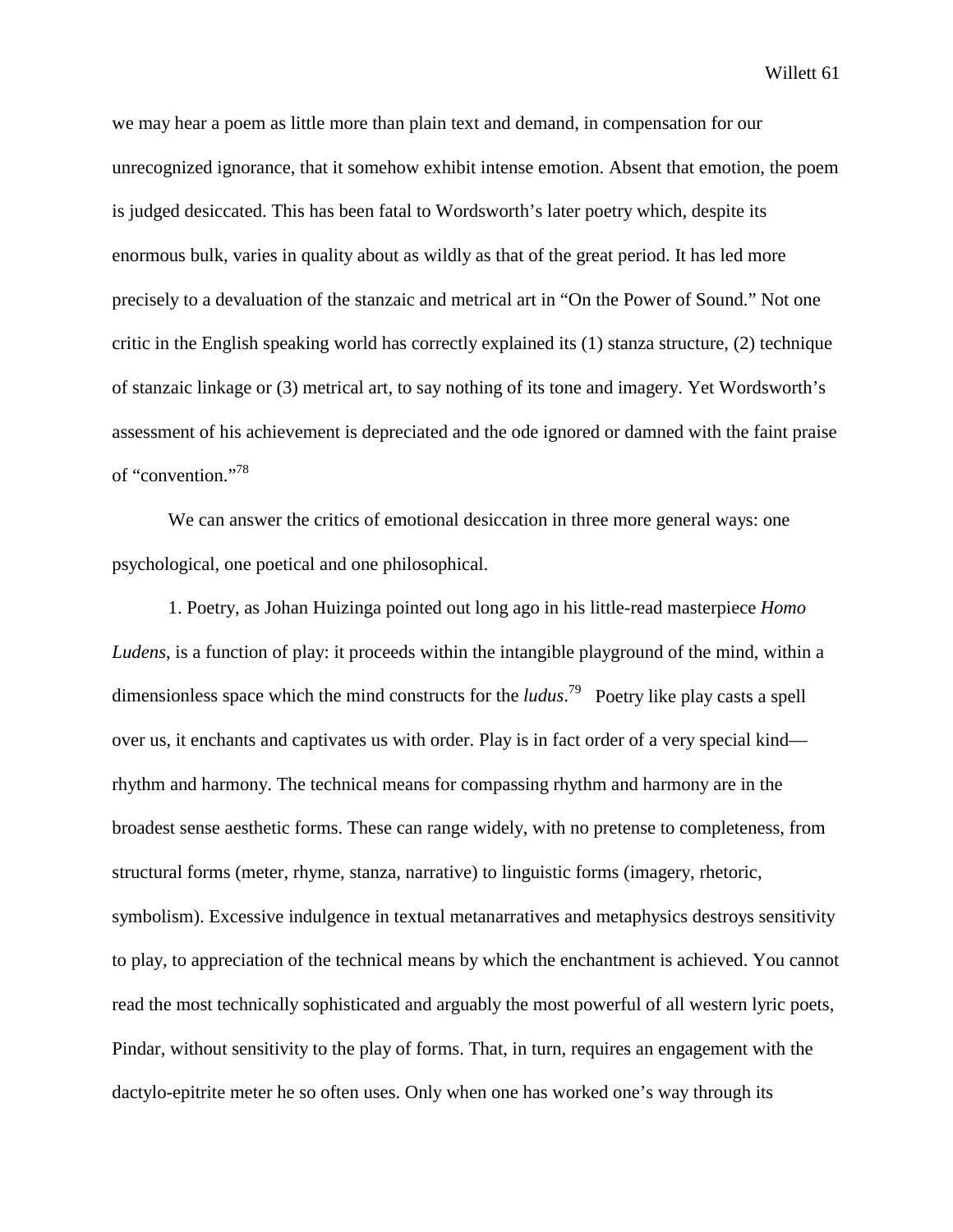intricacies is it possible, as M. L. West illustrates from the Fourth Pythian (70–77), to apprehend *with the ear* and not merely the eye "Pindar's ability to unroll long-breathed sentences over the colon- and period- boundaries to majestic effect.  $\ldots$ <sup>80</sup> Horace, who paid Pindar the greatest of all poetic compliments, $81$  is a poet almost devoid of passion. Paul Shorey said bluntly of his style, "There is no intensity of feeling."<sup>82</sup> Horace's vitality comes from his play with rhetoric, his metrical craftsmanship in modifying Greek lyric rhythms to the Latin language, his mastery of stanzaic architecture and his inevitability of phrasing. The Horatian phrases on the human situation and its pathos replace all others once we learn them; they have virtually defined us the past two thousand years. But no one, unless perhaps Robert Graves, has dared call him desiccated the past two thousand years! One could make the same case with another poet outside the English tradition: Hölderlin. Knowledge of his Alcaic and Asclepiadic stanza forms is essential for a full response to the poet whom George Steiner ranks along with Rilke and Celan as the most original creators in German verse. Wordsworth stands with these makers in the demands he places on us, especially in the late poetry, to follow the sheer delight of a *paidia* with form. The parallel with Horace is particularly apt, since Wordsworth has an equal skill in capturing experience—sometimes very strange experience like "To the Cukcoo"— with an inevitability of phrasing, an irreducible spontaneity of rhythm, that abide in memory.

2. The poet aims at experience not emotion. Rilke made this point decisively in *Die Aufzeichnungen des Malte Laurids Brigge*, where the 28-year-old Malte, meditating on his shallow accomplishments as art critic and poet, realizes how little value verses have when written young on a slim accumulation of experience:

> Ach, aber mit Versen ist so wenig getan, wehnn man sie früh schreibt. Man sollte warten damit und Sinn and Süßigkeit sammeln ein ganzes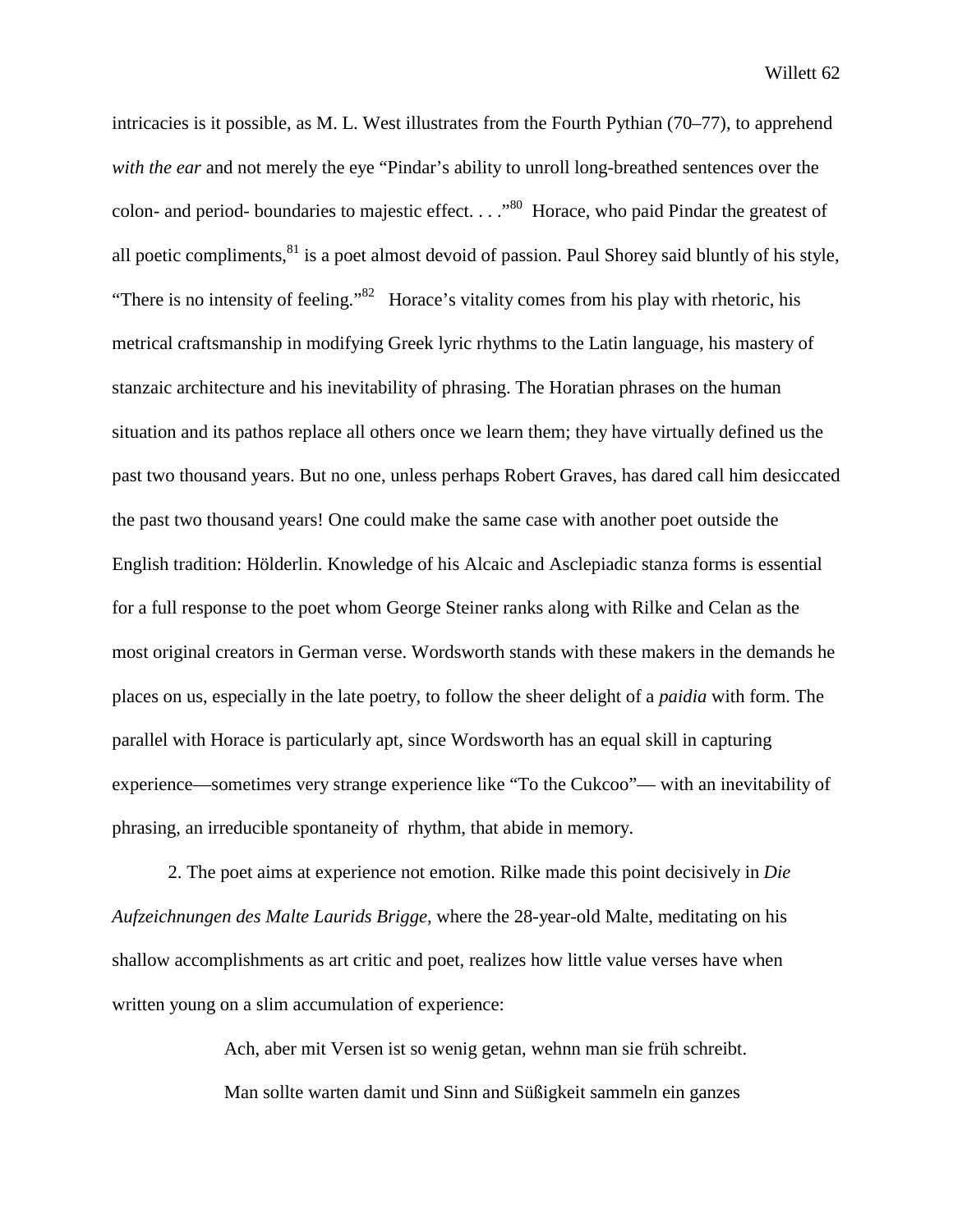Leben lang und ein langes womöglich, und dann, ganz zum Schluß, vielleicht könnte man dann zehn Zeilen schreiben, die gut sind. Denn Verse sind nicht, wie die Leute meinen, Gefühle (die hat man früh genug), — es sind Erfahrungen. $83$ 

The reason so many poets burn themselves out early in their twenties or early thirties, Coleridge being a notable example, is their failure to understand the distinction between feelings (*Gefühle*) and experiences (*Erfahrungen*). Failing to understand what Rilke early grasped, they attempt to make feeling carry each poem and quickly lose the capacity to pump it up to the requisite pitch as they age. Wordsworth is in fact one of the very few English poets who continued to explore the full range of life and consolidate his experiences into poems virtually to his death. The highly disparaged and seldom read *Ecclesiastical Sonnets*, for example, present his defense of the Anglican Church in a sonnet narrative that often sinks to mere chronicle but often rises to magnificence, as in the memorial (II.xxvi) to "saintly Fisher and unbending More"

unsoftened, undismayed

By aught that mingled with the tragic scene

Of pity or fear; and More's gay genius played

With the inoffensive sword of native wit,

Than the bare axe more luminous and keen. (PW 3.374)

A critical regime that blacks out the late poetry the way Kipling used to black out great swatches of his first drafts with a brush and India ink pot will never see beyond the supposed absence of *Gefühl* to the *Erfahrung* of Wordsworth's deeply considered generosity, which shows exceptional fairness to Nonconformits and unusual respect for Catholic theology, and will miss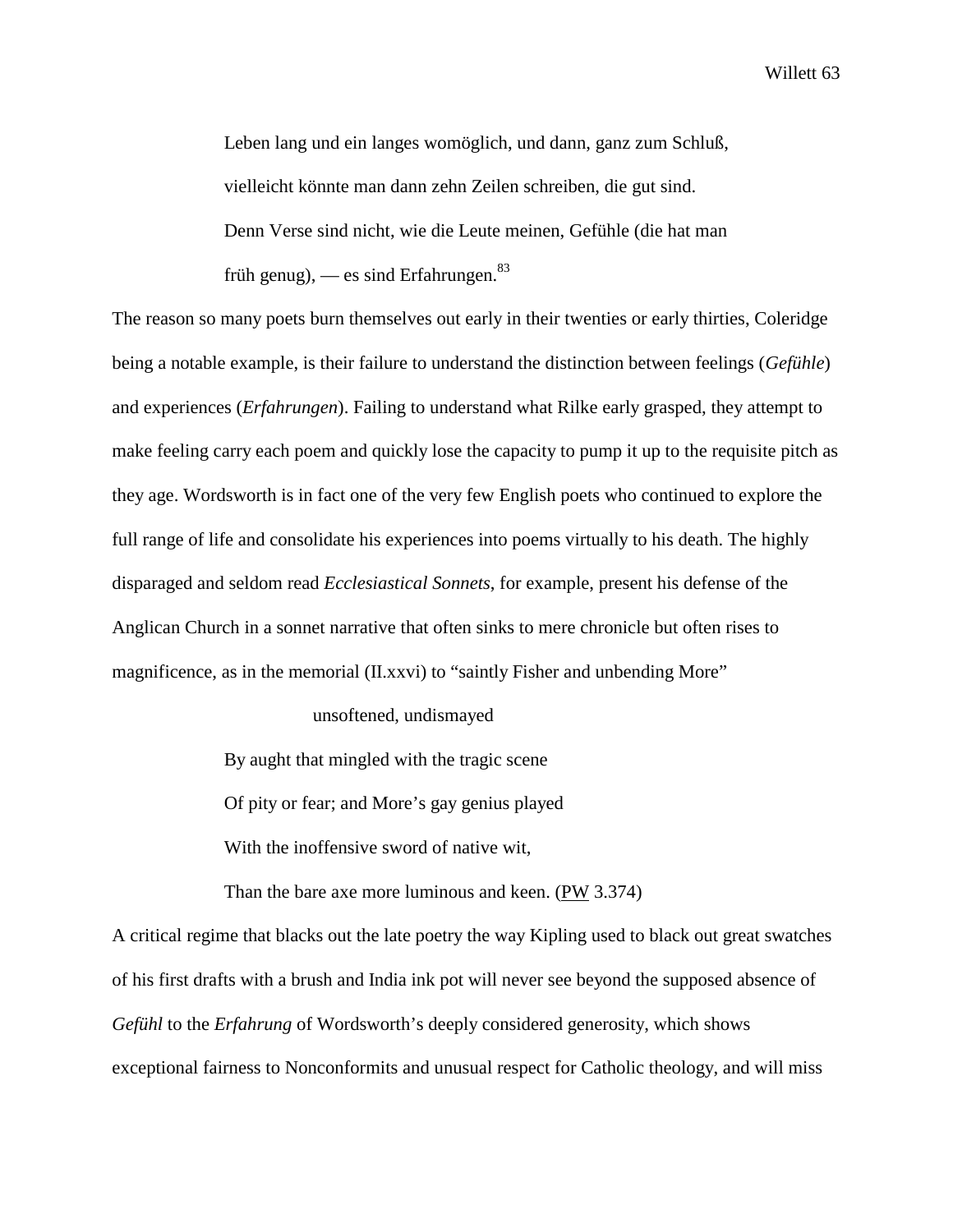in consequence such rare moments of hushed beauty as his hymn (III.xliii) to the architect of Kings College Chapel "who fashioned for the sense"

> These lofty pillars, spread that branching roof Self-poised, and scooped into ten thousand cells, Where light and shade repose, where music dwells Lingering—and wandering on as loth to die; Like thoughts who very sweetness yieldeth proof That they were born for immortality. (*PW*. 3.405)

3. How do we gain access to a work of art? We might be tempted to answer that we perceive it with ours senses as an *aistheton*, an object of sensation, that emerges from some kind of form imparted to material, whether stone, metal, wood, pigment, tones or words. Clearly we have to perceive a work to experience it. But this is precisely the temptation that Heidegger rejected in "Der Ursprung des Kunstwerkes" (1935–1936) because (a) it rests on the old Western dichotomy of matter and form, which are incapable of explaining the work of art as a thing, and, more seriously, (b) because any attempt to grasp the most immediate reality of a work in some material substructure ("dingliche Unterbau") misrepresents the relationship of work to thing and requires us to treat the work of art as an instrumental means to accomplish some artistic experience through an aesthetic superstructure: "Sobald wir es am Werk auf solches absehen, haben wir unversehens das Werk als ein Zeug genommen, dem wir außerdem noch einen Oberbau zubilligen, der das Künstlerische enthalten soll. *Aber das Werk ist kein Zeug, das außerdem noch mit einem ästhetischen Wert ausgestattet ist, der daran haftet* [emphasis added]."84 It is the inveterate failure of Western aesthetics to look not at the work of art itself but half at a simple thing and half at a tool to effect an artistic response. As a result, we fail to see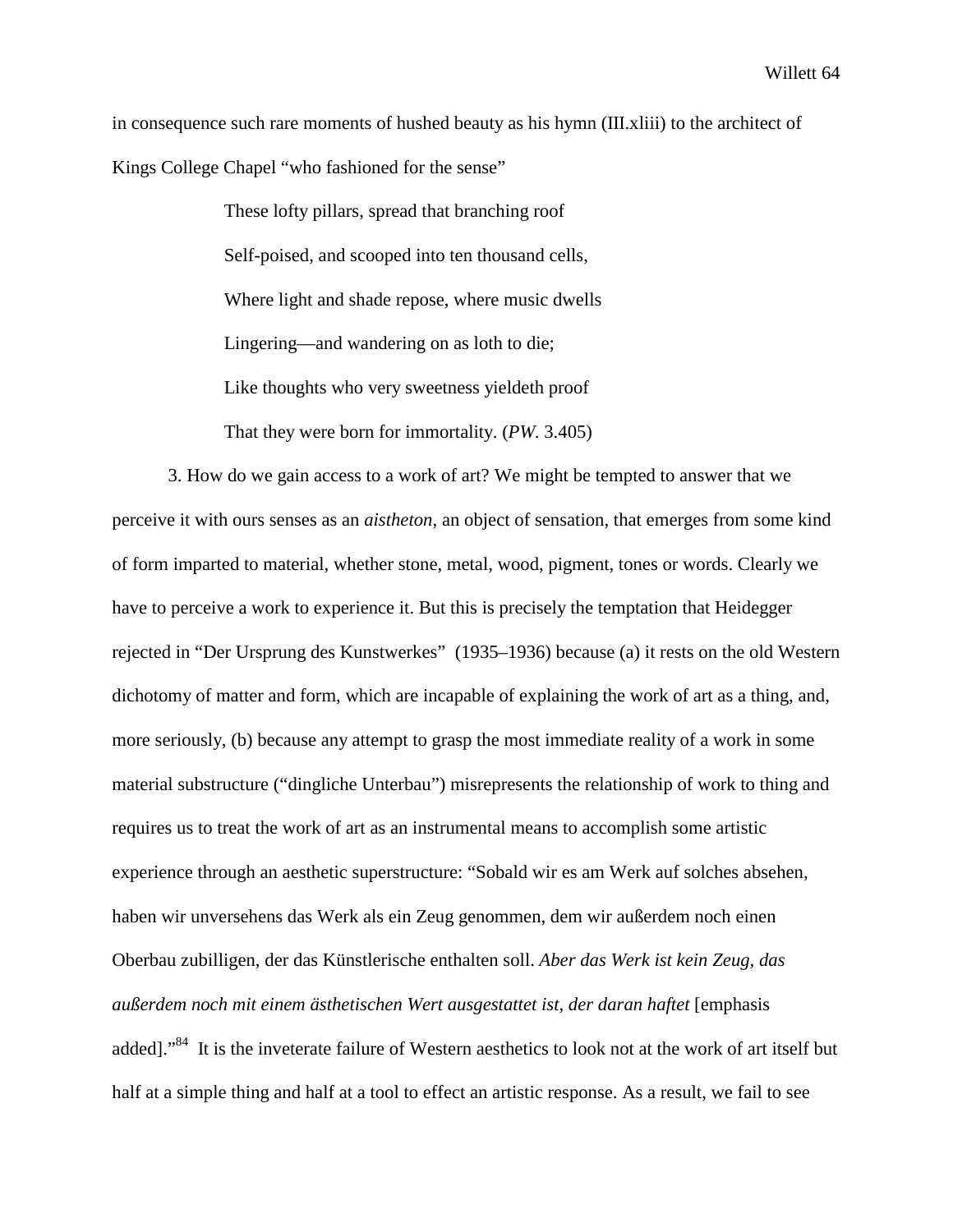those characteristics in the work of art that pertain only to the work and those that pertain only to the thing. Throughout the first part of the essay, subtitled "Das Ding und das Werk,"<sup>85</sup> Heidegger wants to correct this confusion by forcing us to recognize that, while the work of art certainly has a material component ("das Dinghaften am Werk"), this material component must be understood by way of the work's own intrinsic features ("aus dem Werkhaften gedacht sein"), not the reverse. The proper way to determine the material actuality of a work proceeds not from the thing to the work but from the work to the thing. This has a very simple aesthetic consequence: you must first let the work of art unfold itself to you, in all its singularity and truth, before you can understand any of the means by which the experience has been achieved, before you can approach its thing-based actuality and—need one add—engage in qualitative valuation. We gain access to any work of art, thus, by removing from it all relationships to anything other than itself in order to let it rest alone for and in itself. And this, Heidegger says, is the artist's most particular intention: "Das Werk soll durch ihn zu seinem reinen Insichselbststehen entlassen sein. Gerade in der großen Kunst, und vor hir allein ist hier die Rede, bleibt der Künstler gegenüber dem Werk etwas Gleichgültiges, fast wie ein im Schaffen sich selbst vernichtender Durchgang für den Hervorgang des Werkes."<sup>86</sup> It is, however, very difficult in practice to remove all extraneous relations from a work of art so it can stand alone in its own pure selfsubsistence ("seinem reinen Insichselbststehen"). Each of us brings a vast invisible superstructure of prejudices, cultural assumptions, critical blindnesses and defective knowledge to every work of art. The best we can perhaps do is treat this as a hermeneutic ideal, and approach each poem as openly and receptively as possible. In Wordsworth's case, the very notion of "a great decade" helped give birth to the myth of a forty-year poetical afterlife distinguished by robot-like rhythms and a letters-to-the-editor insipidity only occasionally lit by feeble gleams of the old genius.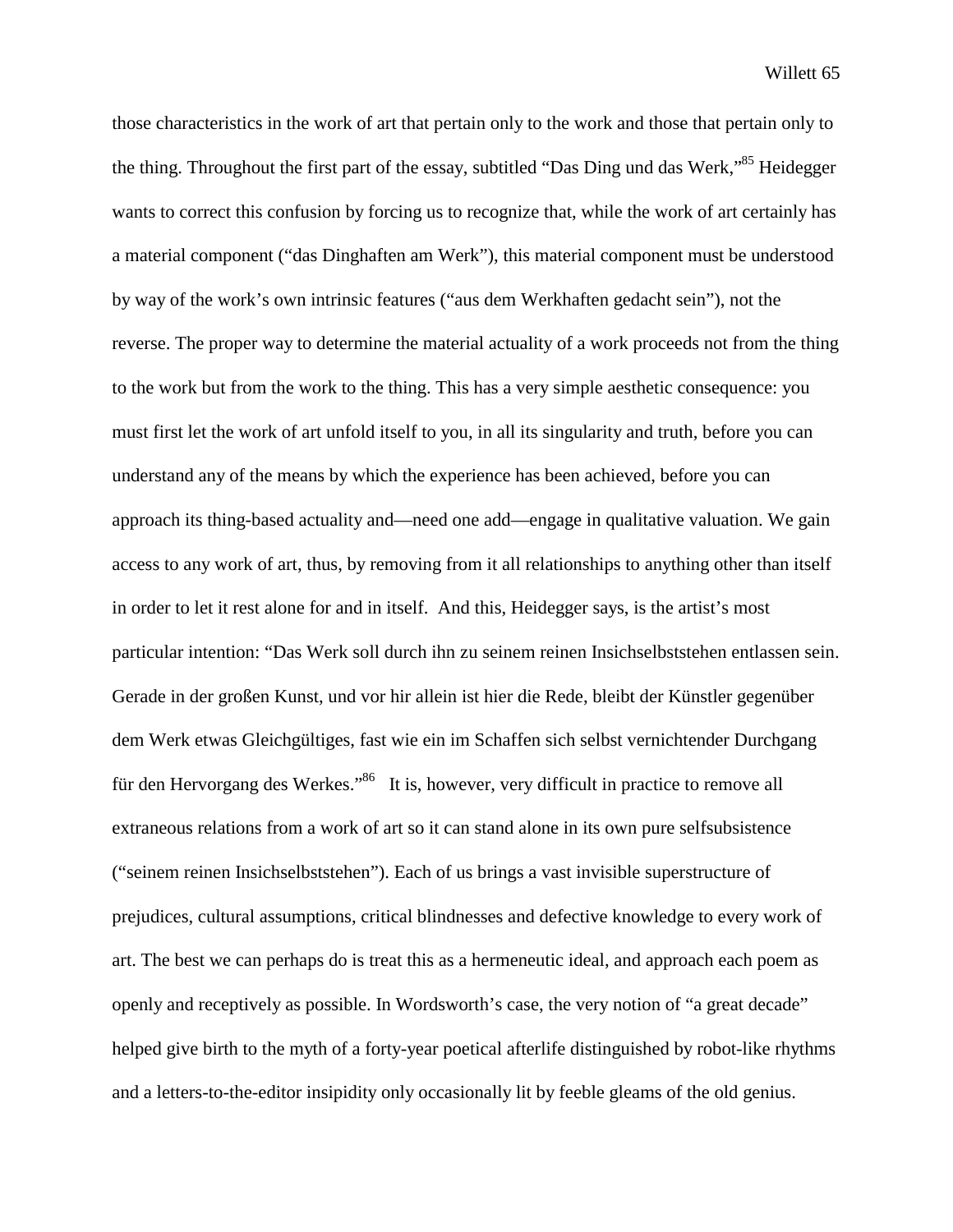Many readers, under the influence of the myth, reject the later poetry or only half read it. Half reading is a virtual denial of the poem's *Insichselbststehen*, its selfsubsistence. Our first job as readers is rather to let each poem speak to us fully on its own terms without *any* preconceptions. At the minimum, that requires knowledge of how to read a poem as a piece of verbal craftsmanship. There is no way any poem will come alive in its own selfsubsistence without some basic knowledge of poetic rhythm and structure. That knowledge is not abstruse; it's easily found in the poetic traditions of a given language. Absent the knowledge, we have only an illusion of accessing a poem. Much of what passes for literary criticism, especially since the rise of textual metaphysics, is an attempt to apply very sophisticated analytic techniques to texts that are nothing more than semantic paraphrases of poems. The paraphrase is taken to "contain" all of the essential aesthetic superstructure of the poem, while the material substructure is cast aside, consciously or unconsciously, as excrescence. Such criticism presents a strange perversion of the work conceived—wrongly according to Heidegger—as a kind of tool possessing a material substructure and an aesthetic superstructure. Textual metaphysics, along with many attempts to explain meaning or discover aporias, require such a crude division because, ironically, "Il n'y pas de hors-texte." It is impossible to extract a paraphrase from rhyme, stanza structure, rhythm or verbal music. We only perceive their most intimate actuality by moving as Heidegger recommends from the work, fully experienced without reference to anything outside itself, to the thing. The irreducibility of the aural and structural aspects of a poem make them as nonexistent, therefore, as a referential "outside text" in the unbearable lightness of deconstructionist criticism.87 The verbal artifact with centuries, sometimes millennia, of tradition behind it is abstracted to a text outside which we can grasp nothing and within which we can only play with semantic, and fluidly paradoxical, meanings. Under such treatment the poem effectively ceases to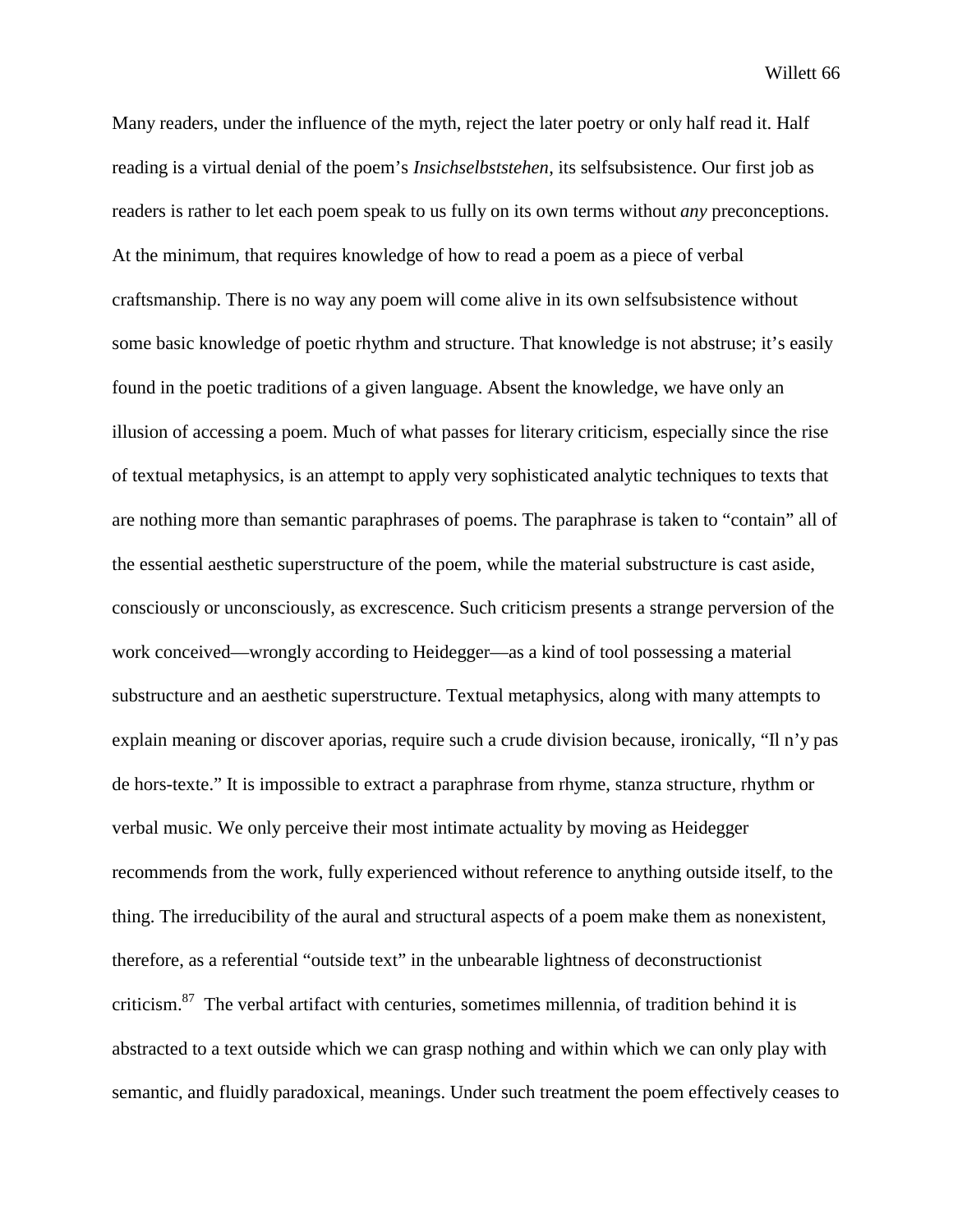exist; it serves only as a pretext for another kind of discourse. One might almost say, with a certain malicious *jouissance*, "Il n'y pas de pre-texte!" Even when passages of a poem are cited, the citations themselves usually only serve to support some aspect of the metaphrase that is the real object of scrutiny.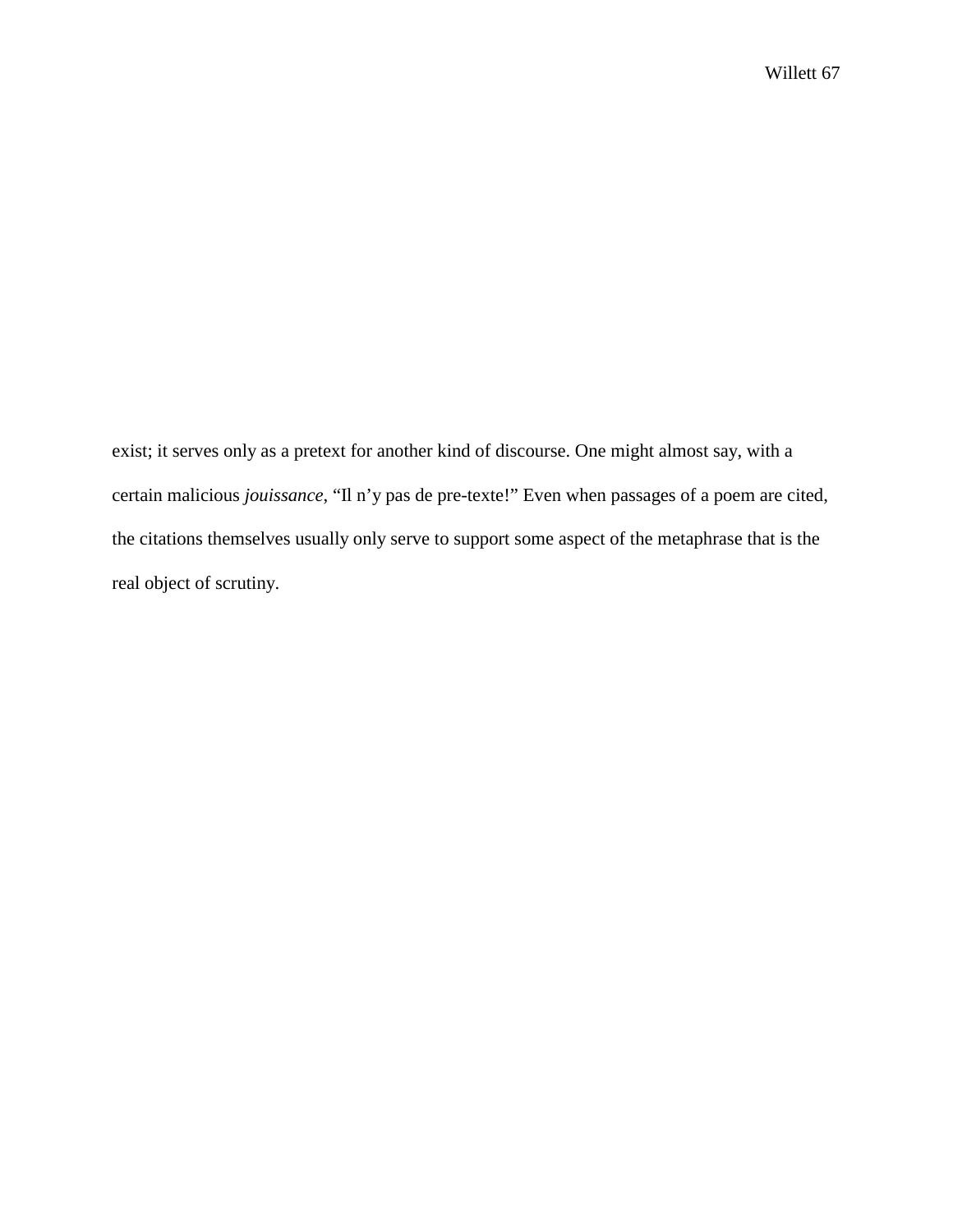## Table 1

|                         | $\mathop{\mathsf{Line}} 1$           | Line 2                            | Line 3                               | Line 4                                                                                                                                                                                                     | Line 5                               | Line 6                               | Line <b>B</b>                        | Line 8                                                                                                                                                                                                                                                                                                                                                                                                                                                                                                                                                                                                                                                                                                                                                                                                                                                                                                                              |
|-------------------------|--------------------------------------|-----------------------------------|--------------------------------------|------------------------------------------------------------------------------------------------------------------------------------------------------------------------------------------------------------|--------------------------------------|--------------------------------------|--------------------------------------|-------------------------------------------------------------------------------------------------------------------------------------------------------------------------------------------------------------------------------------------------------------------------------------------------------------------------------------------------------------------------------------------------------------------------------------------------------------------------------------------------------------------------------------------------------------------------------------------------------------------------------------------------------------------------------------------------------------------------------------------------------------------------------------------------------------------------------------------------------------------------------------------------------------------------------------|
|                         | o3Bo <sub>a</sub>                    | o5B <sub>b</sub>                  | o5Bo <sub>a</sub>                    | o5B <sub>b</sub>                                                                                                                                                                                           | o5B <sub>c</sub>                     | o4B <sub>a</sub>                     | o4B <sub>c</sub>                     | o4B <sub>d</sub>                                                                                                                                                                                                                                                                                                                                                                                                                                                                                                                                                                                                                                                                                                                                                                                                                                                                                                                    |
| $\overline{1}$          |                                      |                                   | $Boobo[!]$ <b>B</b>                  |                                                                                                                                                                                                            | $[:]$ BooB                           | $\mathsf{B}^{\scriptscriptstyle{4}}$ | 5B, B <sup>4</sup>                   | $\mathsf{B}^{\scriptscriptstyle{4}}$<br>$[$                                                                                                                                                                                                                                                                                                                                                                                                                                                                                                                                                                                                                                                                                                                                                                                                                                                                                         |
| $\overline{2}$          |                                      | $5B$ , $ooBB^B$                   | BooB                                 |                                                                                                                                                                                                            | $[.]$ 5 $B$                          | $\mathsf{B}^{\scriptscriptstyle{4}}$ | $\mathsf{B}^\mathsf{c}$              | $\text{BooBoB}$<br>$[.]$                                                                                                                                                                                                                                                                                                                                                                                                                                                                                                                                                                                                                                                                                                                                                                                                                                                                                                            |
| $\overline{3}$          | $\mathsf{B}^{\scriptscriptstyle{4}}$ |                                   |                                      | $5B, B^4, 5^B$ [-] $\Big $ BooBo[!] <b>B</b>                                                                                                                                                               |                                      |                                      | $\mathsf{B}^\circ$                   | $[.]% \centering \includegraphics[width=0.9\columnwidth]{figures/fig_10.pdf} \caption{The average number of times on the left and right. The number of times on the right, the number of times on the right, the number of times on the right, the number of times on the right, the number of times on the right, the number of times on the right, the number of times on the right, the number of times on the right, the number of times on the right, the number of times on the right, the number of times on the right, the number of times on the right, the number of times on the right, the number of times on the right, the number of times on the right, the number of times on the right, the number of times on the right, the number of times on the right, the number of times on the right, the number of times on the right, the number of times on the right, the number of times on the right, the number of$ |
| $\overline{4}$          | BooB                                 | 5 <sup>3</sup>                    |                                      | $\text{OoBB}^{\text{B}}$                                                                                                                                                                                   | $[.] $ 00BB, $5^{\circ}$             |                                      |                                      | $\left[ . \right]$                                                                                                                                                                                                                                                                                                                                                                                                                                                                                                                                                                                                                                                                                                                                                                                                                                                                                                                  |
| $\overline{5}$          |                                      | $\text{BooBo}[,]B$                | 5B                                   | BooB, $B^s$ ENJ BooB                                                                                                                                                                                       |                                      |                                      | 5B, B <sup>6</sup>                   | 5 <sup>5</sup><br>$[!!] % \begin{center} % \includegraphics[width=\linewidth]{imagesSupplemental_3.png} % \end{center} % \caption { % Our method can be used for the use of the image. % Note that the \emph{DefNet}~\cite{bib33} as a function of the \emph{DefNet}~\cite{bib33} as a function of the \emph{DefNet}~\cite{bib33} as a function of the \emph{DefNet}~\cite{bib33} as a function of the \emph{DefNet}~\cite{bib33} as a function of the \emph{DefNet}~\cite{bib33} as a function of the \emph{DefNet}~\cite{bib33} as a function of the \emph{DefNet}~\cite{bib33} as a function of the \emph{DefNet}$                                                                                                                                                                                                                                                                                                               |
| $\sqrt{6}$              |                                      | BooB                              |                                      |                                                                                                                                                                                                            | $[$ , $]$ $B$ <sup>4</sup>           |                                      | $\mathbf{B}^{\scriptscriptstyle{2}}$ | $[;] % \begin{center} % \includegraphics[width=\linewidth]{imagesSupplemental_3.png} % \end{center} % \caption { % \textit{DefNet} of \textit{DefNet} and \textit{DefNet} of \textit{DefNet} and \textit{DefNet} of \textit{DefNet} and \textit{DefNet} of \textit{DefNet} and \textit{DefNet} of \textit{DefNet} and \textit{DefNet} of \textit{DefNet} and \textit{DefNet} of \textit{DefNet} and \textit{DefNet} of \textit{DefNet} and \textit{DefNet} of \textit{DefNet} and \textit{DefNet} of \textit{DefNet} and \textit{DefNet} of \textit{DefNet} and \textit{DefNet}$                                                                                                                                                                                                                                                                                                                                                    |
| $\overline{\mathsf{B}}$ | $\mathsf{B}^{\scriptscriptstyle{4}}$ |                                   | $\mathsf{B}^{\mathrm{s}}$            | $\mathbf{OoBB}^5$<br>$[ , ]$                                                                                                                                                                               | $\mathsf{B}^{\scriptscriptstyle{4}}$ | $\mathsf{B}^{\scriptscriptstyle{4}}$ | $\mathsf{B}^\circ$                   | $\mathop{\rm ENJ}\nolimits$                                                                                                                                                                                                                                                                                                                                                                                                                                                                                                                                                                                                                                                                                                                                                                                                                                                                                                         |
| $\bf 8$                 |                                      | $\mathsf{B}^\circ$                |                                      | OoBB<br>$\left[ ,\right]$                                                                                                                                                                                  |                                      | $\mathsf{B}^\circ$                   | 5 <sup>5</sup>                       | <b>BooB</b><br>$\left[ . \right]$                                                                                                                                                                                                                                                                                                                                                                                                                                                                                                                                                                                                                                                                                                                                                                                                                                                                                                   |
| $\overline{9}$          |                                      | $\mathsf{B}^\circ$                | $\mathbf{B}^{\scriptscriptstyle{2}}$ | $B^s$                                                                                                                                                                                                      | [,] $o[.]oBB^5$                      | BooB                                 | BooB                                 | $[.]$                                                                                                                                                                                                                                                                                                                                                                                                                                                                                                                                                                                                                                                                                                                                                                                                                                                                                                                               |
| $10\,$                  |                                      | $\text{BooBo}\textbf{B}$          | $\mathbf{B}^{\rm s}$                 | $\bf{OoBB}$<br>$\left[ ,\right]$                                                                                                                                                                           | $\text{BooBo}\textbf{B}$             |                                      | $\mathsf{B}^{\scriptscriptstyle{4}}$ | 5B, 5BB<br>$\left[ . \right]$                                                                                                                                                                                                                                                                                                                                                                                                                                                                                                                                                                                                                                                                                                                                                                                                                                                                                                       |
| $11\,$                  |                                      | $\text{BooBo}\textbf{B}$          | ooB                                  | $\operatorname{Bool}$                                                                                                                                                                                      | $ENJ$ BooBoB                         | $5^{\degree}$ , o[,]oBB <sup>5</sup> | $\mathsf{B}^\circ$                   | $\mathsf{B}^{\scriptscriptstyle{4}}$<br>$[.]$                                                                                                                                                                                                                                                                                                                                                                                                                                                                                                                                                                                                                                                                                                                                                                                                                                                                                       |
| $12\,$                  |                                      | $\overline{\text{BBoo}}^\text{o}$ |                                      | $\mathbf{B}^\circ$<br>$[.]$                                                                                                                                                                                |                                      |                                      |                                      | $[ ; ]% \caption{The graph $\mathcal{N}_0$ is a function of the function $\mathcal{N}_0$. The graph $\mathcal{N}_0$ is a function of the function $\mathcal{N}_0$.} \label{eq:1}$                                                                                                                                                                                                                                                                                                                                                                                                                                                                                                                                                                                                                                                                                                                                                   |
| $13\,$                  | 5B                                   |                                   |                                      | $OoBB^{5 k 8}$                                                                                                                                                                                             | B <sup>6</sup>                       |                                      | 5B, 5 <sup>5</sup>                   | $\mathop{\rm ENJ}\nolimits$                                                                                                                                                                                                                                                                                                                                                                                                                                                                                                                                                                                                                                                                                                                                                                                                                                                                                                         |
| 14                      |                                      |                                   |                                      | ${\bf 5}^{\rm s}$<br>$[ ; ]% \caption{The graph $\mathcal{N}_0$ is a function of the function $\mathcal{N}_0$. The graph $\mathcal{N}_0$ is a function of the function $\mathcal{N}_0$.} \label{fig:main}$ |                                      | <b>BooB</b>                          |                                      | $\boxed{.}$                                                                                                                                                                                                                                                                                                                                                                                                                                                                                                                                                                                                                                                                                                                                                                                                                                                                                                                         |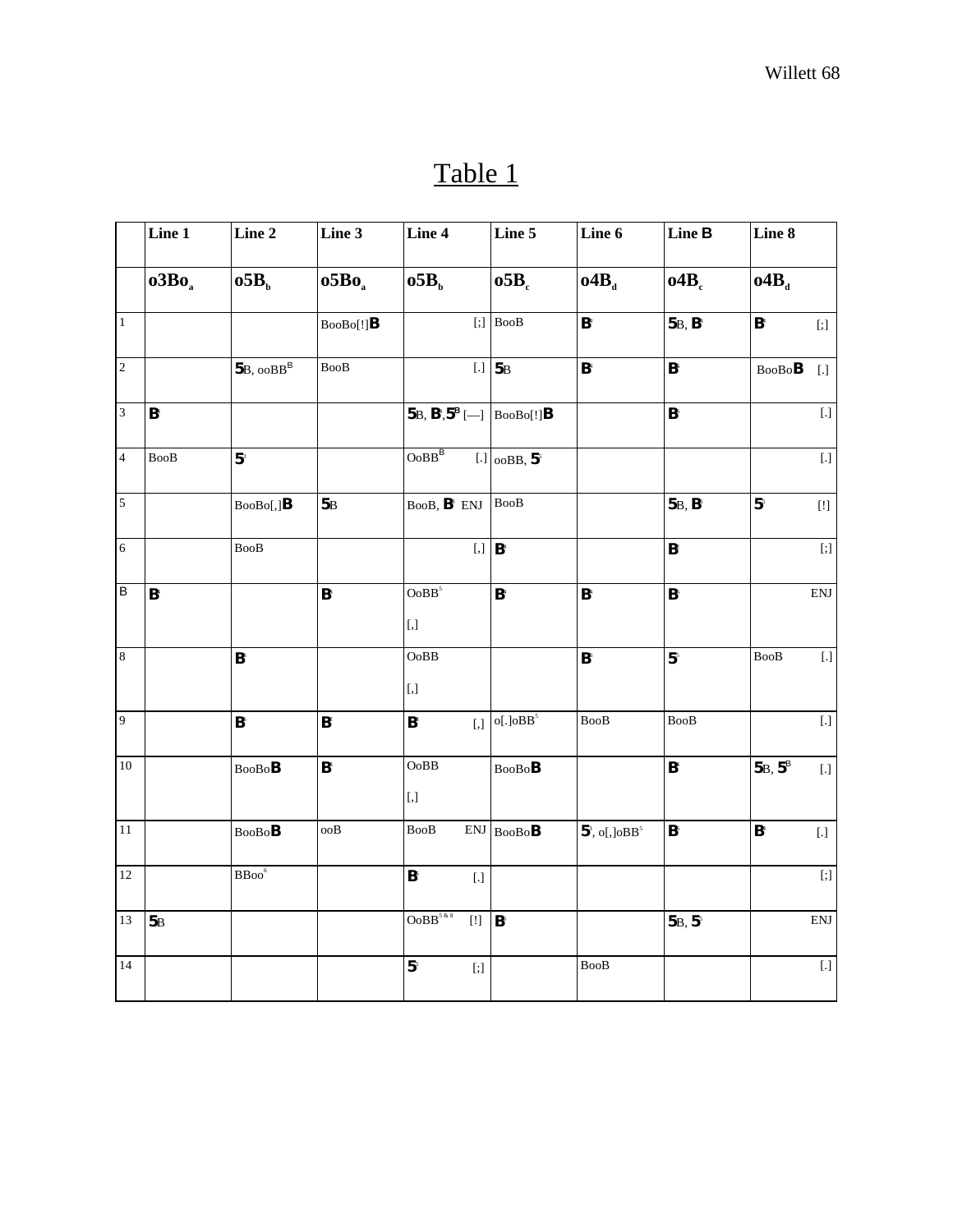## Table 2

|                             | Line 9                                 | Line 10                                                       | Line11                               | Line 12                              | Line 13                                                                                                                                                                                                                                                    | Line 14                                                           | Line 15                              | Line 16         |
|-----------------------------|----------------------------------------|---------------------------------------------------------------|--------------------------------------|--------------------------------------|------------------------------------------------------------------------------------------------------------------------------------------------------------------------------------------------------------------------------------------------------------|-------------------------------------------------------------------|--------------------------------------|-----------------|
|                             | 04B <sub>e</sub>                       | o4B <sub>r</sub>                                              | 05B <sub>e</sub>                     | $04B_{\rm g}$                        | 4B <sub>r</sub>                                                                                                                                                                                                                                            | $05B_{\rm g}$                                                     | o5B <sub>h</sub>                     | $o4B_h$         |
| $\,1$                       | $\mathsf{B}^\circ$                     |                                                               | (04B)                                | (05B) B <sup>6</sup>                 | $\mathsf{B}^\circ$<br>$[$                                                                                                                                                                                                                                  | $B^{\circ}, 5^{\circ}$                                            | $\mathsf{B}^\circ$                   | $\text{ooBB}^3$ |
| $\overline{c}$              | $5$ [,]B                               | BoBooBoB                                                      | $BooB, 5^B$                          | OoBB                                 | $\mathsf{B}^{\scriptscriptstyle 3}$<br><b>ENJ</b>                                                                                                                                                                                                          | BooB, $5^{\circ}$                                                 | $\mathbf{B}\mathbf{Boo}^5$           |                 |
| $\ensuremath{\mathfrak{Z}}$ | $B[$ , $]$ oo $B$ o $[$ , $]$ <b>B</b> | $\mathbf{B}^\circ$                                            | $B^2, 5^5$                           | $\mathsf{B}^{\scriptscriptstyle{4}}$ |                                                                                                                                                                                                                                                            | $ENJ$ BooB, $B^s$                                                 | $00BB^B$                             | $B^4, 5^B$      |
| $\overline{4}$              |                                        |                                                               |                                      | $\mathbf{B}^{\scriptscriptstyle{2}}$ |                                                                                                                                                                                                                                                            | $[$ : $]$ $B^s$                                                   | BooBoB, 5°                           |                 |
| $\sqrt{5}$                  | B[,]ooB                                | B <sup>4</sup>                                                | <b>BooB</b>                          |                                      | <b>ENJ</b>                                                                                                                                                                                                                                                 |                                                                   | $BooB, B^*$                          | <b>BooB</b>     |
| $\sqrt{6}$                  | $5^\circ$ , $B^\circ$                  |                                                               | $B[$ , JooB, $5^{\circ}$             | (4B)                                 | ENJ oBoBoBoB [;]                                                                                                                                                                                                                                           |                                                                   | 5B                                   |                 |
| $\overline{B}$              | $\mathsf{B}^\circ$                     | 4B                                                            | $5$ [,]B, BBoo <sup>4</sup>          | $\text{BooBo}\textbf{B}$             |                                                                                                                                                                                                                                                            | [;] $5B, B^s$                                                     | $\rm ooBB$                           |                 |
| $\bf 8$                     | $5[,]B, B^4$                           | $5$ [,]B,ooBB <sup>3</sup> ,5 <sup>B</sup> 5B, B <sup>4</sup> |                                      | o5Bo                                 |                                                                                                                                                                                                                                                            | [:] $\overline{\text{BooB}}$ , $\overline{\text{5}}$ <sup>5</sup> |                                      |                 |
| $\boldsymbol{9}$            | 5B, B <sup>4</sup>                     | $5^\circ$ , $B^\circ$                                         | $5^\circ$ , $B^\circ$                |                                      | $[ ; ]% \caption{The graph $\mathcal{N}_0$ is a function of the function $\mathcal{N}_0$. The graph $\mathcal{N}_0$ is a function of the function $\mathcal{N}_0$. The graph $\mathcal{N}_0$ is a function of the function $\mathcal{N}_0$.} \label{eq:1}$ |                                                                   | $5^{\circ}$ (or $o^{\circ}$ )        |                 |
| 10                          |                                        | $\text{BooBo}\textbf{B}$                                      | $\mathsf{B}^{\scriptscriptstyle{4}}$ | ooBB <sup>5</sup>                    | $[$ ;] $\vert$ <b>B</b>                                                                                                                                                                                                                                    |                                                                   | $\mathsf{B}^\circ$                   |                 |
| 11                          | (o5B)                                  | (05B)                                                         | BooBoB                               | (05B)                                | <b>ENJ</b>                                                                                                                                                                                                                                                 |                                                                   | <b>BooB</b>                          |                 |
| 12                          |                                        |                                                               | $\mathsf{B}^{\scriptscriptstyle{4}}$ |                                      | $[ , ]$                                                                                                                                                                                                                                                    |                                                                   | BooB, B <sup>s</sup>                 | 5B              |
| 13                          | B <sup>6</sup>                         | $\mathsf{B}^{\scriptscriptstyle{4}}$                          | 5 <sup>3</sup>                       |                                      | $[ , ]$                                                                                                                                                                                                                                                    |                                                                   |                                      |                 |
| 14                          | $o[!]oBB^3$                            | $\mathsf{B}^\circ$                                            | 5 <sup>5</sup>                       | OoBB                                 | $[ , ]$                                                                                                                                                                                                                                                    |                                                                   | $\mathsf{B}^{\scriptscriptstyle{4}}$ | $(05B)$ $B^2$   |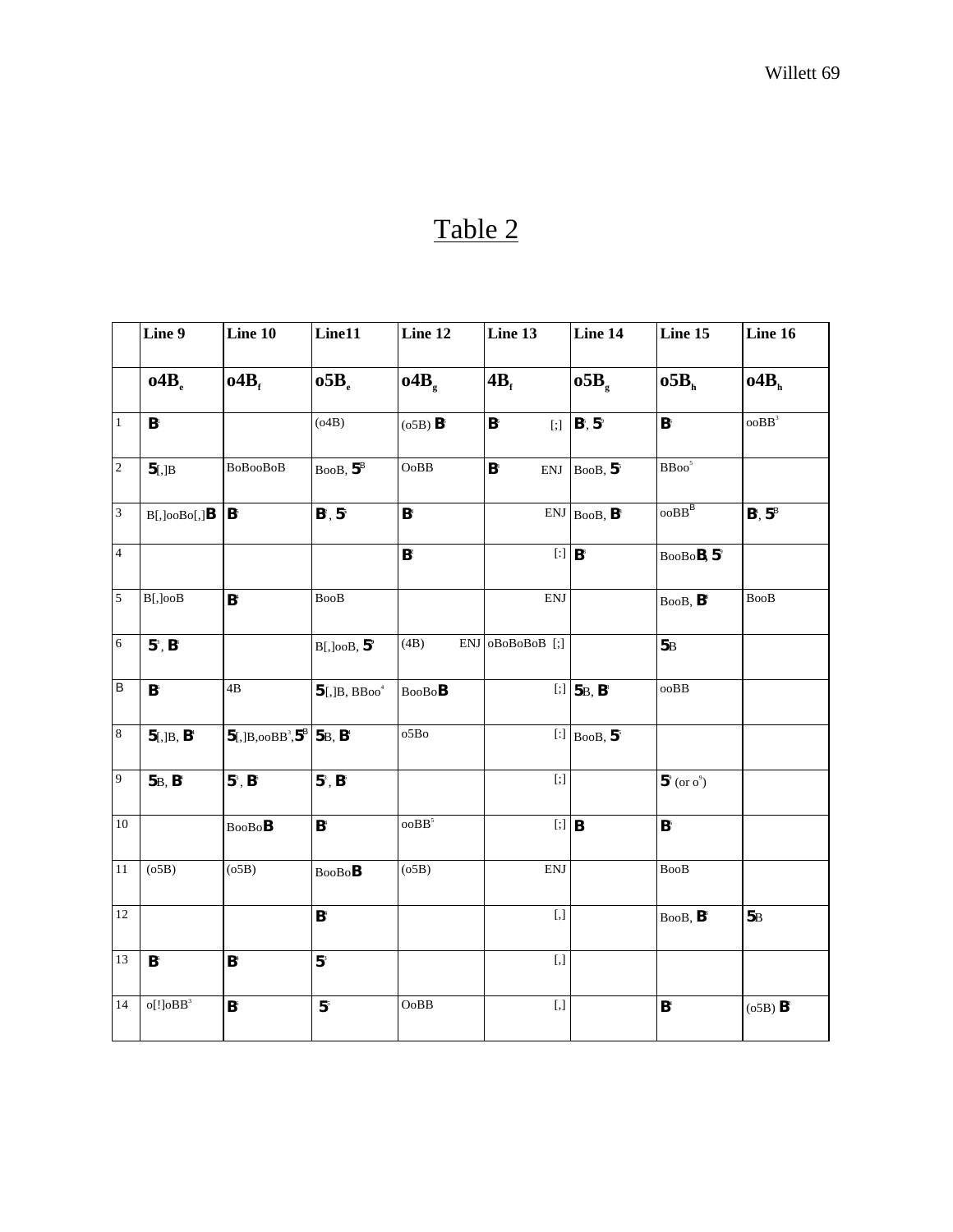<sup>1</sup>I borrowed "the Proustian" equation from Samuel Beckett, *Proust* (New York: Grove Press, 1931) 1.

2 Judith W. Page, "Wordsworth and the Psychology of Meter," *Papers on Language and Literature* 21 (1985) 275–294; Susan W. Wolfson, "Romanticism and the Measures of Meter," in Manners of Reading: Essays in Honor of Thomas R. Edwards, ed. Adam Potkay and Robert Maccubbin, *Eighteenth Century Life* 16 (1992) 221–246; David Perkins, "Wordsworth, Hunt, and Romantic Understanding of Meter," *JEGP* 93 (1994) 1–17 and Brennan O'Donnell, *The Passion of Meter: A Study of Wordsworth's Metrical Art* (Kent, Ohio: Kent State UP, 1995) 21– 47. O'Donnell's book is the first attempt at a general survey of Wordsworth's metrical art, and in many ways a good one despite certain gaps in treatment. He devotes his longest chapter (115– 78) to a study of the stanzaic verse in *Lyrical Ballads* , but provides only brief, scattered observations supported by scansions. No more than four consecutive lines from any single poem are treated in detail. Although many of his observations on the mutual accommodations of meter and diction are quite perceptive, we gain no distinct picture of *how* Wordsworth constructs poems from well-mortised stanzas. It is only in the brief conclusion (238–248) that O'Donnell attempts to mount a sustained critique of "On the Power of Sound," the only such critique in the whole book, but as I shall show later his analysis is too lapidary, incomplete and general to do anything like full justice to a poem that he calls "magisterial both in statement and design" (238). <sup>3</sup>Brennan O'Donnell, "Numerous Verse: A Guide to the Stanzas and Metrical Structures of Wordsworth's Poetry," *Studies in Philology* 86 (1989): 9.

4 Fritz Schlawe, *Neudeutsche Metrik*, Sammlung Metzler Band 112 (Stuttgart: J. B. Metzlersche Verlagsbuchlandlung, 1972) 98.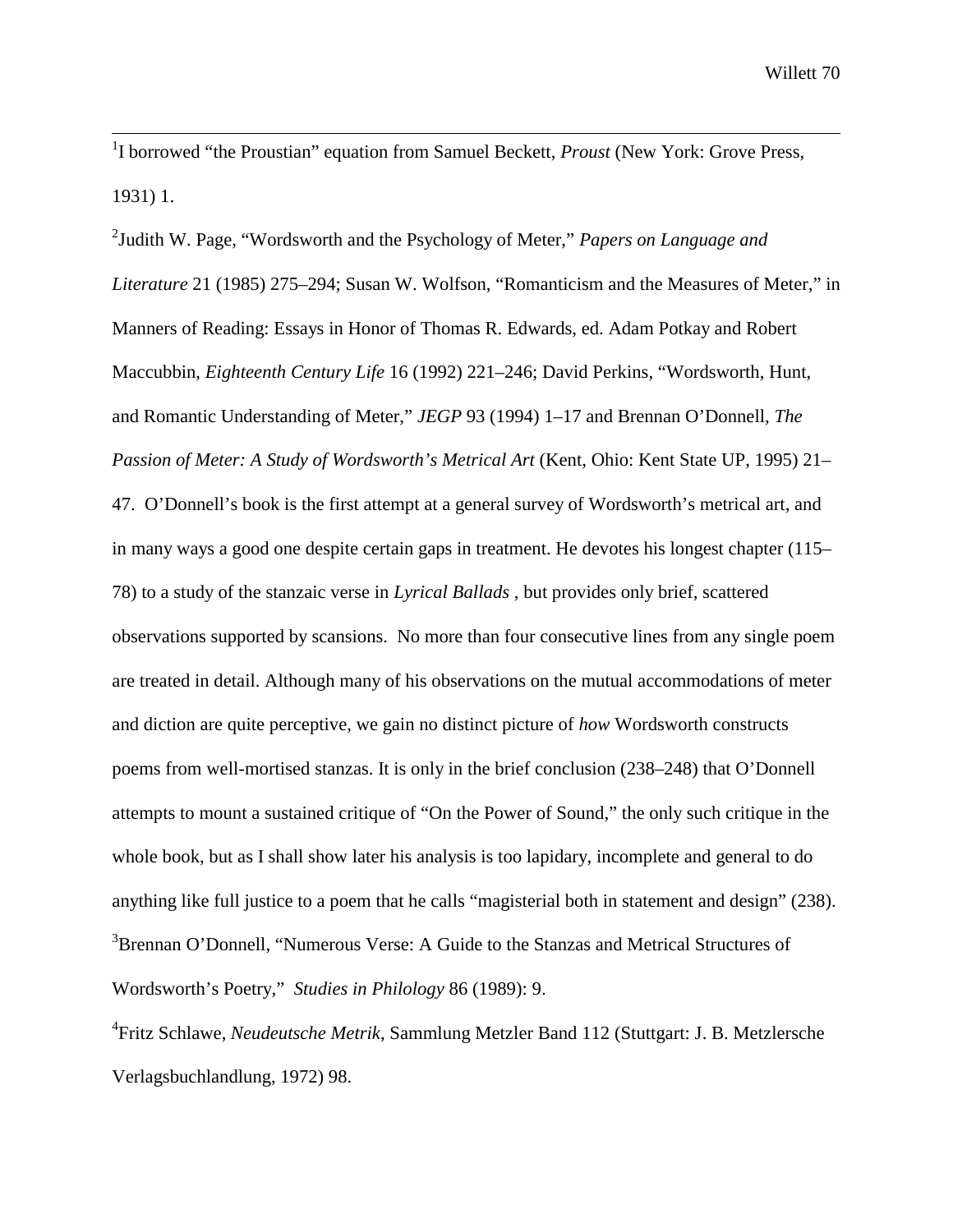<sup>5</sup>O'Donnell "Numerous Verse" 102. Not even Pindar, our most adept strophic poet and arguably our greatest lyric poet, ever attempted anything so long in the epinicia. His stanzas, whether monostrophic or triadic, are organized around complex metrical periods that possess less integrative force than rhyme. This naturally limits stanza length. In the long debate over the necessity of rhyme, a debate extending from the attempts of Sidney, Campion and Spenser to write English quantitative meters in the sixteenth century, through Milton's attack on rhyme as "no necessary Adjunct or true Ornament of Poem or good Verse" in the prefatory remarks about "The Verse" in *Paradise Lost* and down to the virtual death of rhyme this century, it has not been sufficiently appreciated by those who criticize rhyme that classical Greek quantitative meters, even when emphasized by simple musical accompaniment from flute and lyre, have less power to bind the stanza into a perceptual unity than the repeated aural markers of rhyme at line end. For a detailed and balanced discussion of Elizabethan quantitative metrics, see Derek Attridge, *Wellweighted Syllables: Elizabethan Verse in Classical Meters* (Cambridge: Cambridge UP, 1974). 6 *Epistles* II.ii. 124 - 25.

7 See *An Evening Walk, by William Wordsworth*, ed. James Averill (Ithaca: Cornell UP, 1984) 8– 18 for a history of textual revisions to the poem extending over a fifty-eight-year period from composition in 1787–1789 to final edition in 1845.

8 Ernst Häublein, *The Stanza* (London: Methuen, 1978) 116.

9 O'Donnell "Numerous Verse"12.

<sup>10</sup>*The Poetical Works of William Wordsworth*, 2nd ed., ed. Ernest de Selincourt and Helen Darbishire, 5 vols. (Oxford: Clarendon, 1952–1959) 2:526n (abbreviated *PW* with the appropriate volume number in future citations). Perhaps the most powerful evidence of his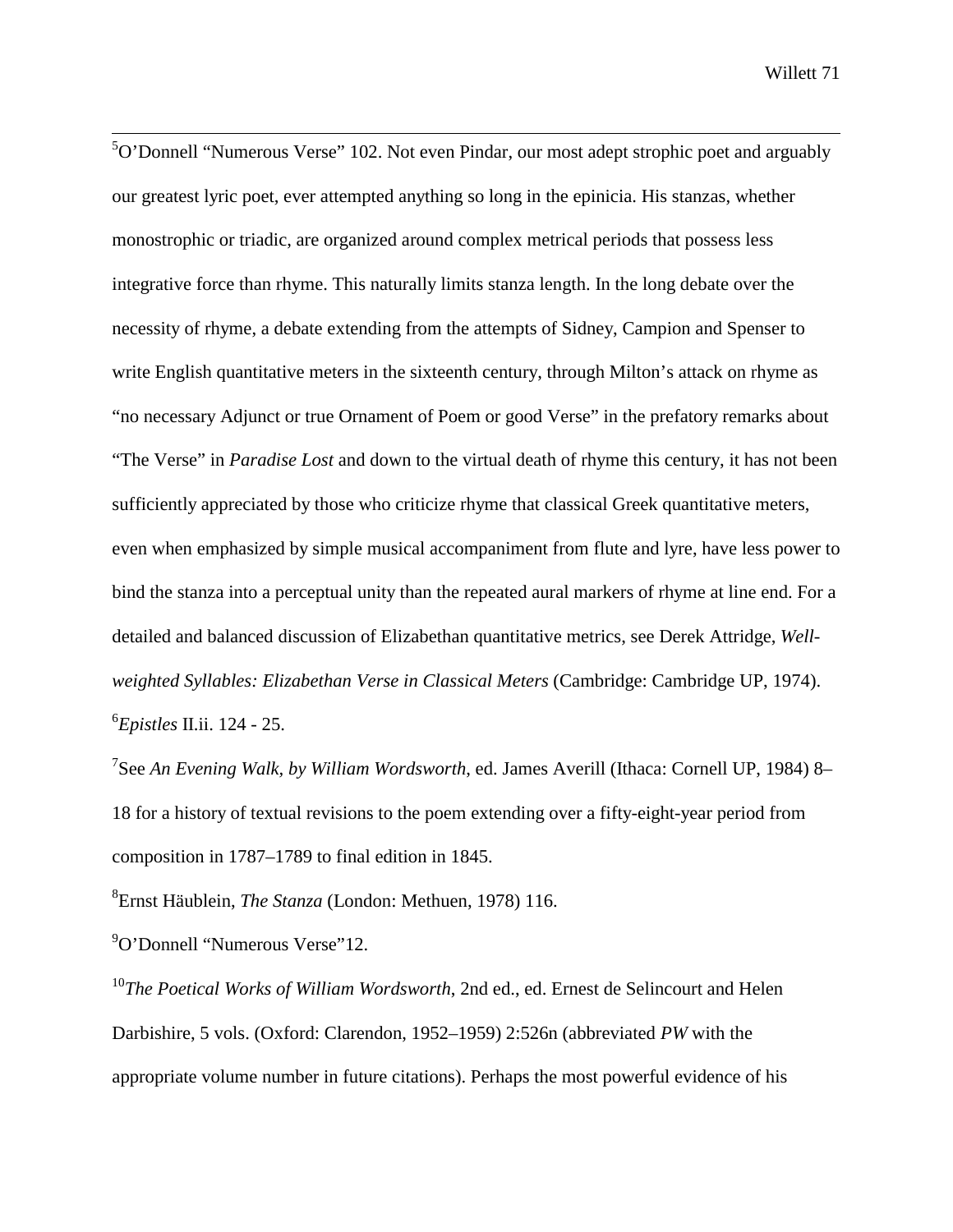estimation is the fact the he placed the epigram "Paulo majora canamus" after the title in several manuscripts. This is the same epigram he originally had printed on the verso of a separate title page to introduce the Intimations Ode on its first publication in *Poems in Two Volumes*, although he later dropped it and substituted the now framiliar quotation. For its textual history see *"Poems in Two Volumes," and Other Poems, 1800–1807, by William Wordsworth*, ed. Jared Curtis (Ithaca: Cornell UP, 1983) 27 and 269.

 $\overline{a}$ 

 $11$ There exists no major study of the ode, and the very few short notices that mention it are mostly negative. The reasons for this neglect are various, but three stand out prominently. (1) The first is the universal judgment that Wordsworth's powers declined precipitously after the great decade of 1787–1807. Some critics do extend poetic creativity to 1815, when about two-thirds of his poetry had already been written, but no farther. Little of the later work is therefore read or studied with any firm sympathy. (2) The second is the modern distaste for poetry that employs myth and traditional symbols or ideas in their traditional signification. Homeric myth can be violently displaced to Bloomday in *Ulysses*, or the *Upanishads* stitched into a pastiche of modern references in *The Waste Land*, and we foolishly accept this because we think the writer has proven himself ever so clever by innovative colocation. The myths and symbols cease to have much value except for their structural utility. To take such materials at their traditional value, however, looks aesthetically gauche. But this is precisely what Wordsworth has done in the ode. Virtually the whole poem is a tissue of commonplace citations, images, myths and symbols drawn from western cultural traditions and employed without transformation. As a result, they often seem to modern ears perilously close to clichés. (3) The third is the manifest inability of most teachers and students to read poems rhythmically. Ignorance of the principles underlying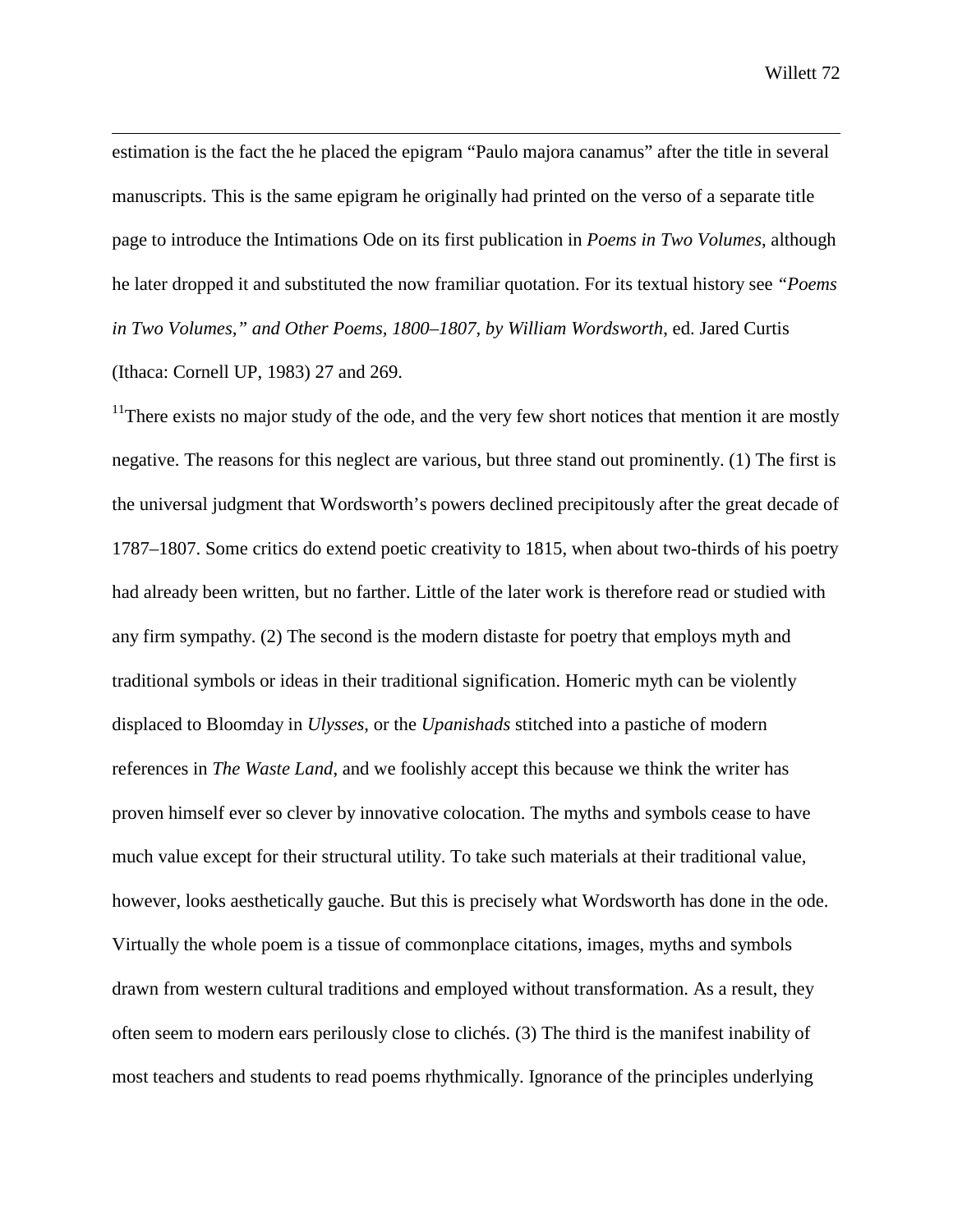the English tradition of accentual-syllabic verse is nearly as universal as the belief in Wordsworth's poetic decline. A tin ear leads to a trivial understanding of poetry, flatens form into discourse (or worse, into mere persiflage) and prevents us from even reading the poem at all. One cannot claim the experience of having read a poem unless one has read it with metrical skill. 12Stephen Gill, *William Wordsworth: A Life* (Oxford: Oxford UP, 1989) 226.

13Peter Brooks, "Aesthetics and Ideology: What Happened to Poetics?," *Critical Inquiry* 20 (1994) 522.

14O'Donnell "Numerous Verse" 99. In his more recent *The Passion of Meter*, O'Donnell has apparently misunderstood the *apparatus criticus* in the De Selincourt edition (2:294). Here is his account of the stanza's genesis: "The lines—beginning "The Heavesn, whose aspect makes our minds as still"—correspond to lines 181–92 of "On the Power of Sound," the fifth to sixteenth lines of stanza 12 in the published poem. Later, Wordsworth added another set of verses rejected from "The Triad" to the head of this group. These lines correspond to lines 177–80, or the first four lines of stanza 12..." (244). Wordsworth did not add "another set of verses rejected from "The Traid" to the head of this group," since the four lines in questions are part of the original passage canceled from the "The Triad." They continue directly from the line "Even winter loves a dirgelike sound," which ends with a semicolon, after the poet had replaced a false start ("With rapturous notes the vernal throng") with "There is a world of spirit."

<sup>15</sup>*PW* 2:525n323.

<sup>16</sup>*PW* 2:522n174–211.

<sup>17</sup>*PW* 2:294.

 $\overline{a}$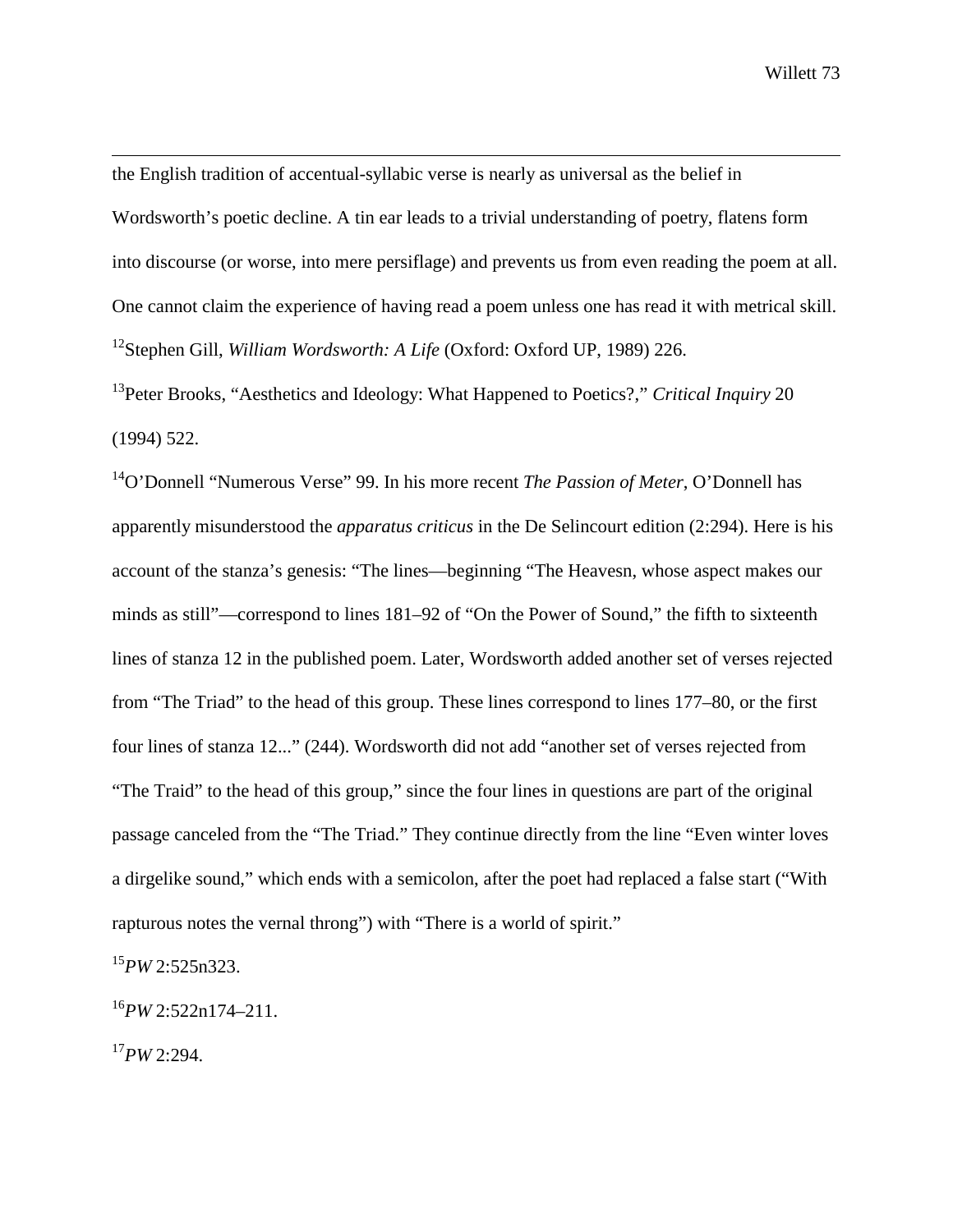<sup>18</sup>Wordsworth argued in the Preface of 1800 that a large portion of any good poem and even the most interesting parts of the best poems—his distinction is not always appreciated—"will be found to be strictly the language of prose when prose is well written" (*"Lyrical Ballads," and Other Poems, 1797–1800, by William Wordsworth*, ed. James Butler and Karen Green (Ithaca: Cornell UP, 1992) 748). He went even farther in the Preface of 1802 by asserting "that there neither is, nor can be, any essential difference between the language of prose and metrical composition" (749n249–251). He also added an appendix on poetic diction to the 1802 Preface in which he extended his argument against poetic diction by tracing its successively greater distortions of language from ancient poets down to those of his own day: "In process of time metre became a symbol or promise of this unusual language, and whoever took upon him to write in metre, according as he possessed more or less of true poetic genius, introduced less or more of this adulterated phraseology into his compositions, and the true and the false became so inseparably interwoven that the taste of men was gradually perverted; and this language was received as a natural language; and, at length, by the influence of books upon men, did to a certain degree really become so" (762).

<sup>19</sup>The system of notation used here to describe stanza forms is entirely conventional. Lower case letters represent terminal rhymes, and a subscript line following a letter indicates feminine or augmented rhyme. Subscript numbers give the number of metrical beats in the line which, unless otherwise noted, is assumed to be in duple rhythm. Thus, "a\_4" indicates a tetrameter or 4-beat line with feminine rhyme. For ease of understanding I use the standard descriptive terminology based on metrical foot analysis, but as I shall make clear in more detail later, I do not analyze meter on a foot basis.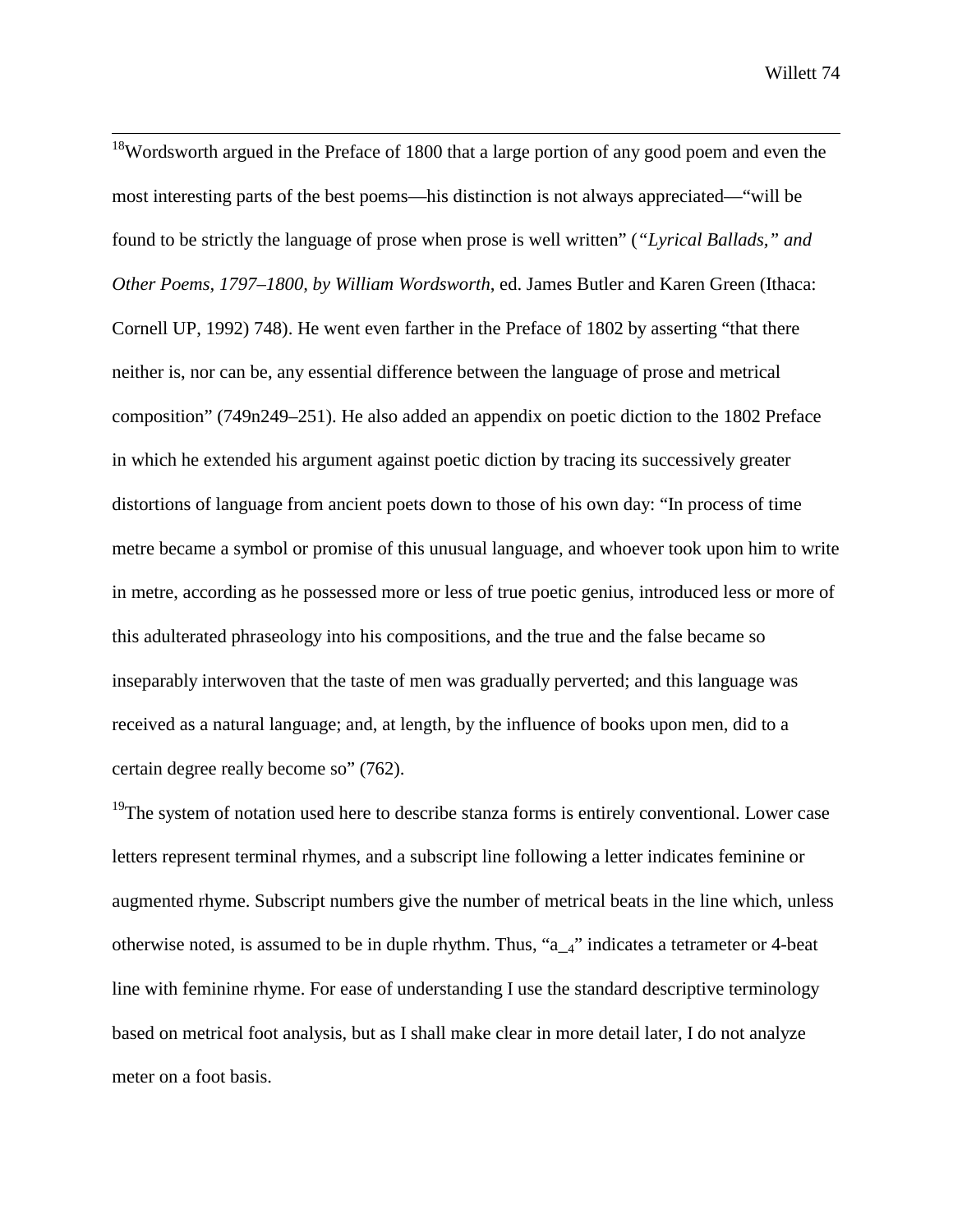<sup>20</sup>O'Donnell, *The Passion of Meter* 243 states without citation that "line 13 of each stanza with two exceptions is a catalectic tetrameter. . . ." The only two candidates for variation are I:13 and VI:93. In the first case, "Into the ambush of despair" is a normal trochaic line if we place the stress on the first syllable of "into" and contract "the ambush" to a trochee by Wordsworth's common practice of eliding "the" before a vowel. "Into" is a fudge word in much accentualsyllabic verse, since it can be either an iamb or a trochee as needed. It is clearly a trochee in VI:92, to which we will turn shortly, but must be an iamb in XIII:193. The structural importance of the trochaic line, the lack of variations found at this position and the ease of reading it as falling meter all suggest it is not a variation from the normal pattern. In the second case, O'Donnell has simply misunderstood Wordsworth's very subtle rhythmic enjambment. VI:91 occupies the position of an iambic tetrameter, but here it is missing the first offbeat. This gives the line a falling rhythm, and the abrupt enjambment carries the falling rhythm across the line boundary into the next line, forming a kind of syncopated trochaic tetrameter with the simple contraction of "the uplifted" as above:

Soothe it into patience—stay

B  $0$  B  $0$  B  $0$  B  $0$  B  $0$  B  $0$  B  $0$  B  $0$  B  $0$  B  $0$  B  $0$  B  $0$  B  $0$  B  $0$  B  $0$  B  $0$  B  $0$  B  $0$  B  $0$  B  $0$  B  $0$  B  $0$  B  $0$  B  $0$  B  $0$  B  $0$  B  $0$  B  $0$  B  $0$  B  $0$  B  $0$  B  $0$  B  $0$  B  $0$  B  $0$  B  $0$  B  $0$ 

The uplifted arm of Suicide. (VI:92–93)

o B o B o B o B

For the notation used in this scansion, see note 33 below.

 $^{21}$ Line 12 ends four times with commas and enjambs with the following line 9 times, some of them quite jarring. The high incidence of enjambment is a clear rhythmic signal that the thematic movement continues into the trochaic bridge.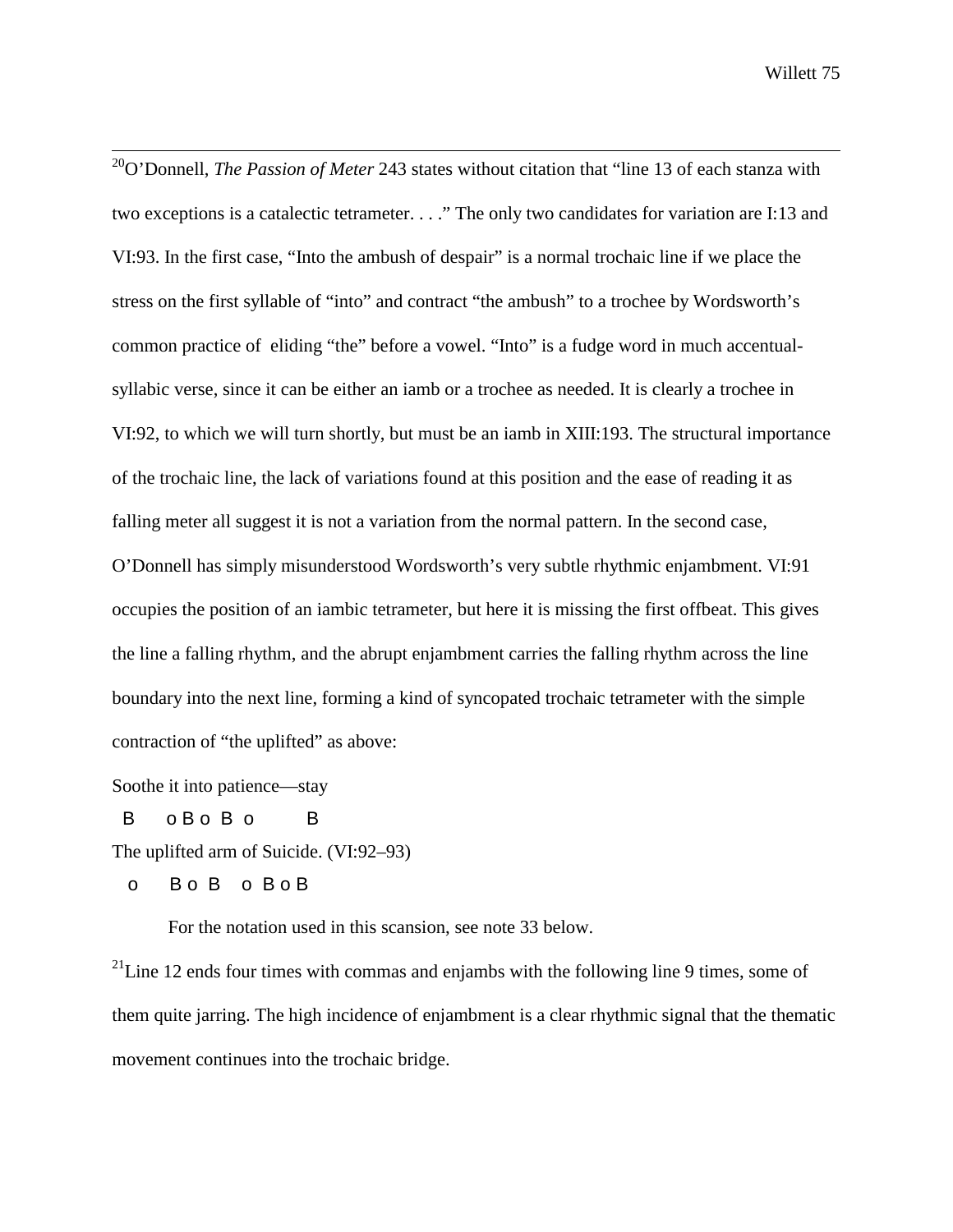$^{22}$ I shall consider the four instances where line 13 is not end-stopped (stanzas II, III, V and VIII), and the reasons why, in the second section of this paper.

23Lee M. Johnson, in *Wordsworth's Metaphysical Verse* (Toronto: U of Toronto P, 1982) 235– 36n71, was the first to notice the metrical bisymmetry of the stanza, though he was not quite correct in claiming that each eight-line section "contains precisely thirty-five metrical feet." We find (a) pentameter lines in tetrameter positions (I:12, VIII:12 and XI:9–10, 12), (b) a tetrameter in a pentameter position (I:11), (c) headless lines (VI:12 and VII:10), (d) anapestic substitutions (XI:3 and XIII:4, though a judicious use of elision and contraction can just manage to get the second back into duple verse) and (e) a plethora of initial inversions and implied offbeats. While it's true that these only alter the balance of metrical beats between the two halves in stanzas VIII and XI, the numerous strong variations undermine the utility and meaning of a foot-based analysis. Johnson also notes the striking impression made by "the irregular, presumably rhapsodic, character of line-lengths and literary style." As I shall show, he exaggerates the irregularity in line-length and is simply wrong about the literary style, which, though occasionally "rhapsodic" perhaps, can in no way be considered "irregular."

O'Donnell, *The Passion of Meter* 247 repeats Johnson's claim about the invariant number of metrical beats (although he substitutes "beats" for Johnson's "feet") in each hemistanza, but fails to realize that the eight departures from nominal meter that he lists a few pages earlier (243) refute the strict accuracy of the claim. In a footnote he lists the eight departures (275n9), but one of these  $(IX:12)$  is erroneous.

24Albert M. Hayes was the first to use the term this way in "Counterpoint in Herbert," *Studies in Philology* 35 (1938): 43–60. Häublein (36–37) has a short discussion on heterometrical stanzas,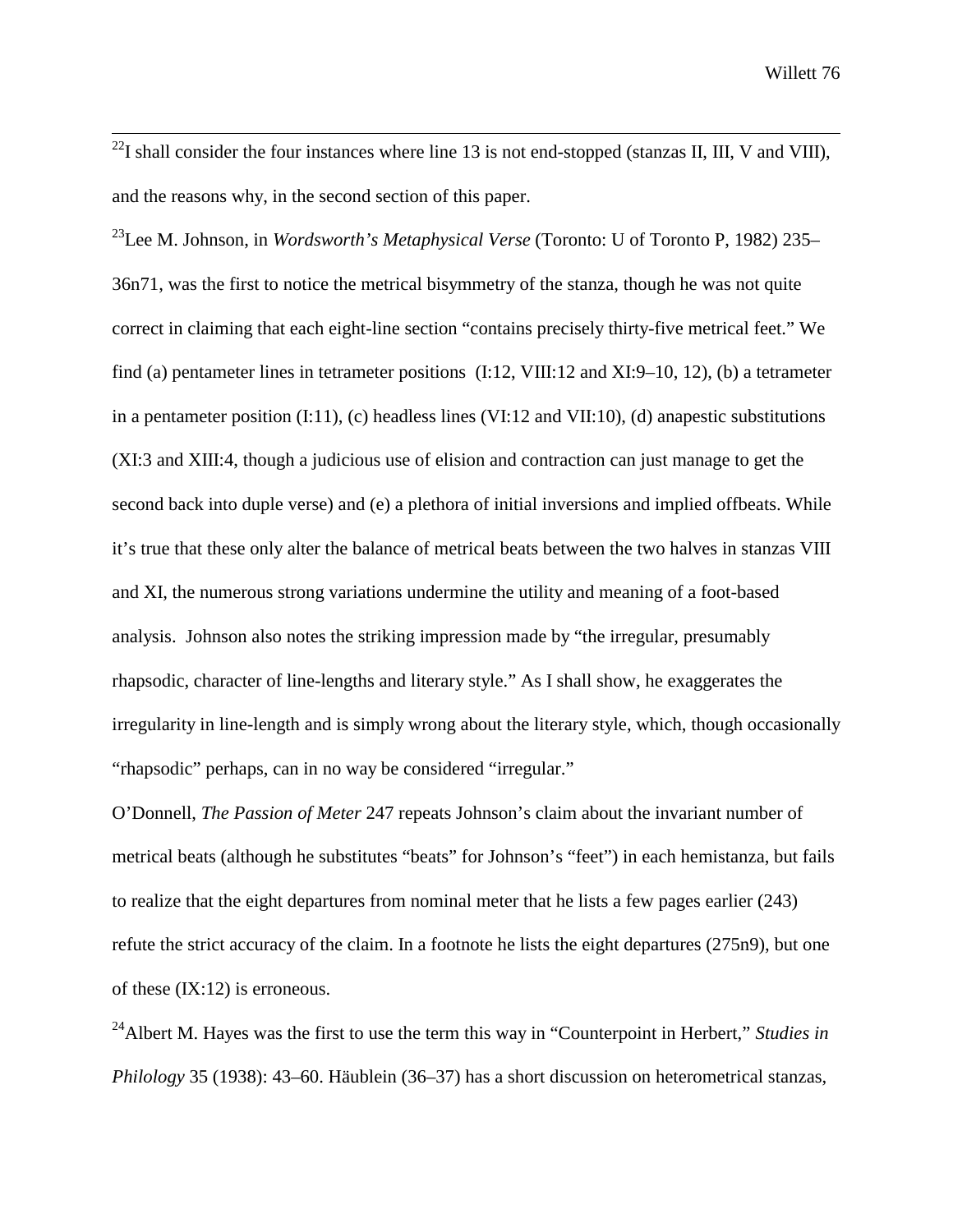where he distinguishes between formal stanzaic unity achieved by rhyme pattern and line length, but he shows no awareness of the fact that line length can also function to integrate disparate subsections grouped by rhyme.

 $\overline{a}$ 

25Lessing attempted to break the false comparison of poetry and art in *Laokoon*. Chapter XVI contains the heart of his argument that the plastic arts employ figures and colors in space, while the poetic arts employ articulate sounds in time. Simonides is the origin of this pernicious dictum. As quoted by Plutarch in *de glor. Ath*. 3, he called painting silent poetry and poetry painting that speaks. In our post-postmodernist afterlife we might update it by calling theorrhea motionless text and text a theorrhea that flows.

26O'Donnell, *The Passion of Meter* 246 drops the brief observation that the rhyme scheme "suggests, but does not quite conform to, sonnet quatrain and couplet divisions," but then fails to provide any explanation for use of the structure other than Wordsworth's preference for the sonnet—and its intense organic unity—during the years when he was drafting "On the Power of Sound" (246–47).

<sup>27</sup>Contrastive conjunctions: "Then" (III:9), "But" (VI:9) and "Yet" (VIII:9); commands: "Shout, cuckoo!" (II:9), "Yon pilgrims see" (IV:9) and "To life, to *life* give back thine ear" (X:9); and rhetorical questions (V:9–11, VII:11–16, XI:9–12, XIV:9–10 and XIV:11–14). The sustained rhetorical question in VII:11–16, filling most of the second half of the stanza, occurs after a twoline enjambment. The enjambment cancels a strictly contrastive structure, but the rhetorical question, capped with the abstractions of VII:14–16, is given even greater emphasis by coiling out unexpectedly from the sharp conclusion of the *contre-reject* in lines 9–10. The result is that we still sense a turn, but one delayed by two tension-enhancing lines. The only other imperatives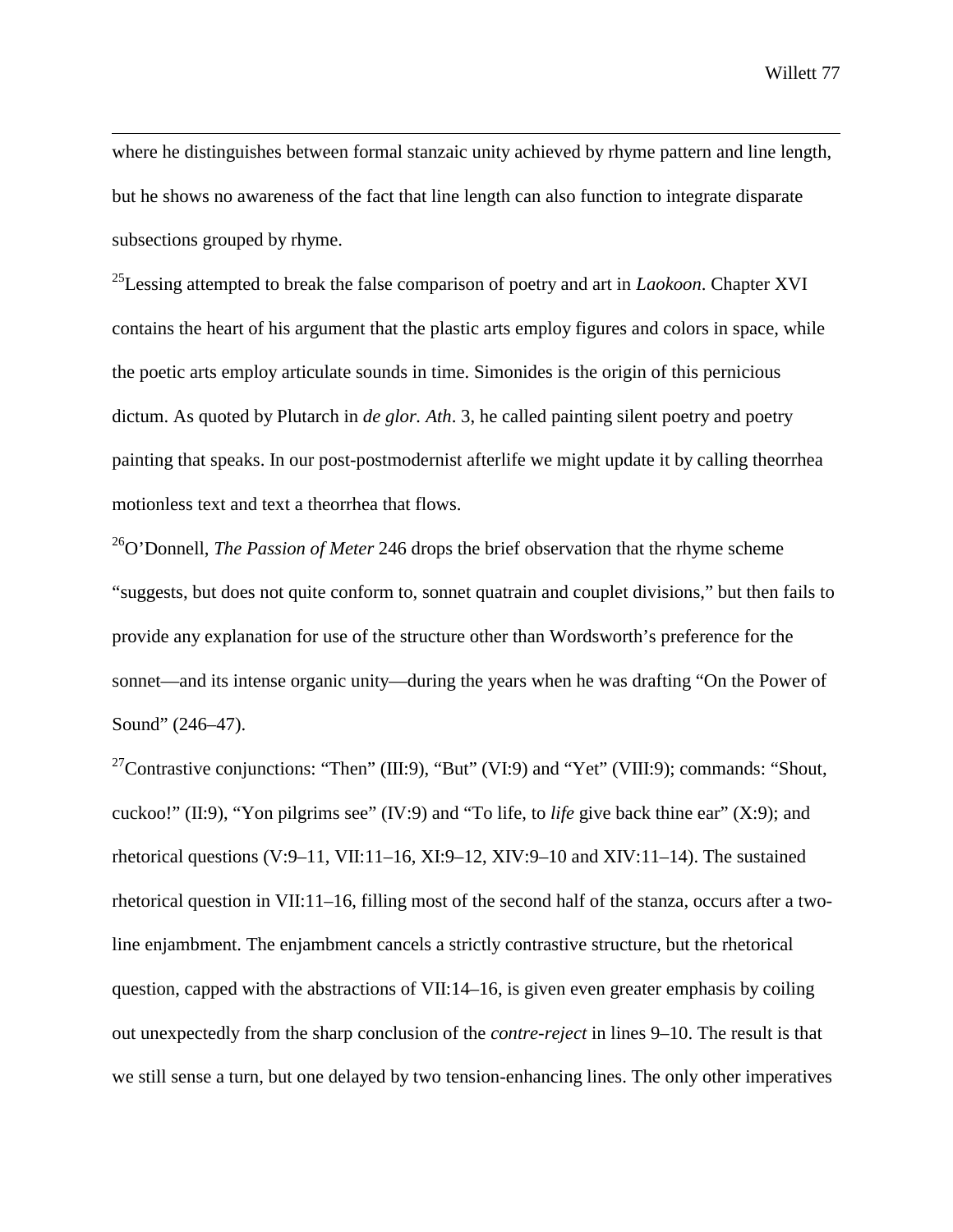in the poem occur in the first half of stanza XIII, where a long four-line enjambment across the turn yokes the two halves thematically and thus obviates the need for a contrast.

28Paul Fussell, Jr., *Poetic Meter and Poetic Form* (New York: Random, 1969) 119–20.

 $\overline{a}$ 

<sup>29</sup>Wordsworth employed this variant sestet (cdcede) over most of his creative life. Here is a short cross section of examples: sonnets I and V from "Poems Dedicated to National Independence and Liberty" Part I ( $PW3:109$  and  $111 =$  sonnets 1 and 5 from "Sonnets Dedicated to Liberty" in *"Poems in Two Volumes," and Other Poems, 1800–1807* 155 and 158); sonnets XII and XXII from "Poems Dedicated to National Independence and Liberty" Part II ( *PW* 3:130 and 134 = *Shorter Poems, 1807–1820, by William Wordsworth*, ed. Carl H. Ketchem (Ithaca: Cornell UP, 1989) 57 and 55); sonnet XX from "Memorials of a Tour in Italy, 1837" (*PW* 3:225); sonnets XII and XVII from "The River Duddon" (*PW* 3:251 and 253); and sonnets I.ii, I.iii, I.iv, I.xxix, II.xxiii, II.xxxiii and III.xxiii from "Ecclesiastical Sonnets" (*PW* 3:342–43, 355, 372, 377 and 395).

 $30$ The fatal aphoristic tendency of pentameter couplets in terminal position is further moderated by meterical counterpoint  $(h_5h_4)$  in all but the last stanza of the ode.

<sup>31</sup>John Hollander has suggested ("Wordsworth and the Music of Sound" in Geoffrey Hartman, *New Perspectives on Coleridge and Wordsworth* Selected Papers from the English Institute (New York: Columbia UP, 1972) 70–71) that Wordsworth's "surprising use of Arion" rather than Amphion derives from Christopher Smart's "Ode on St. Cecilia's Day," which contains an elaborate treatment of the Arion myth. There is nothing surprising, I would argue, in using Amphion as a foil to Arion. Throughout "On the Power of Sound," Wordsworth dwells on the psychological power of music to heal, comfort or rouse emotions—even its (hoped) potential to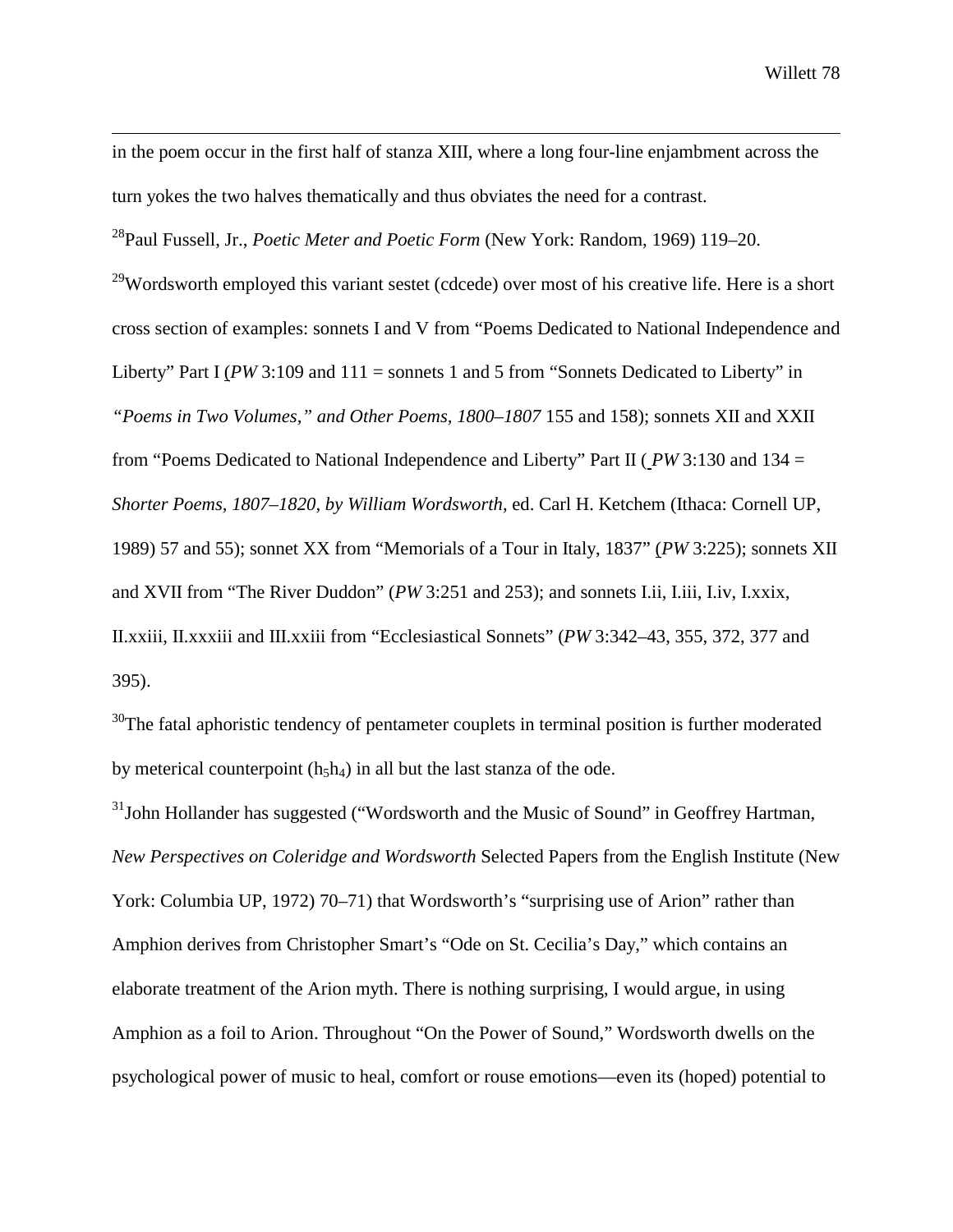knit all conflicting thoughts into concord "Ere martyr burns, or patriot bleeds!" (VI:96). Arion is the humanizer of beasts; Amphion is only the founder of a city, although this activity makes him a suitable prologue to Arion. Wordsworth would certainly have been familiar with Horace's presentation of Amphion as one of the two great mythic civilizers. In the *Ars poetica* (391–396), both Orpheus and Amphion are introduced quasi-allegorically as civilizing forces, the former for halting bloodshed and brutal living ("Silvestris homines . . . caedibus et victu foedo deterruit") and the latter for founding Thebes ("Thebanae conditor urbis"), reputed to be the oldest city in some mythological accounts. In this ode, however, Wordsworth had no need for a foundation myth. What he did need was a humanization myth that would complement the story of Orpheus as primal musician and conqueror of Hades in stanza VIII. For an account of the allegorized myth of Amphion, see C. O. Brink, *Horace on Poetry The 'Ars Poetica'* (Cambridge: Cambridge U P, 1971) 388n394.

 $\overline{a}$ 

 $32$ The punctuation after "dream" make it clear that the story of Arion is an extended and particularly potent illustration of the power of belief: the narrative is connected syntactically to the previous clause by the colon but distanced from it by the dash. The combination of a strong stop with a dash is one of Wordsworth's favorite techniques for marking a thematic juncture and then foregrounding the subsequent material. Three very effective examples in this ode are II.25, X.151 and XI.172. Sometimes the stop completely terminates the syntax, as in XI.172, and sometimes it merely indicates a pause of a certain duration, as in II.25 and X.151. The technique is used with effect in the Intimations Ode at line end (6, 49, 113 and 141 with the lineation of *"Poems in Two Volumes," and Other Poems, 1800–1807* 271–77). Among innumerable examples from his poetry, the "Elegaic Stanzas" contain some of the best in lines 22 (terminal),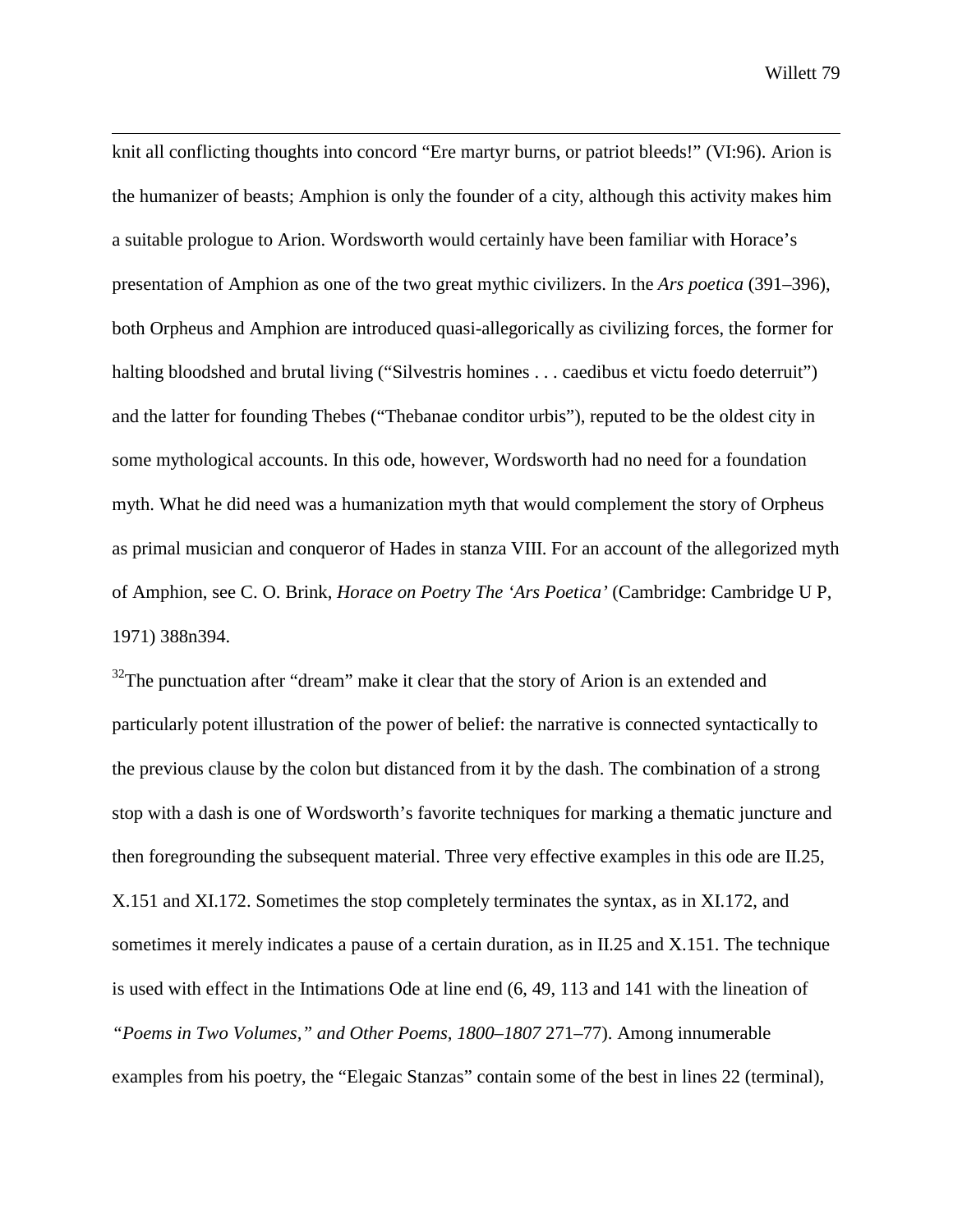34 (medial), 45 (medial) and 59 (terminal). Only in the case of line 59 does the stop preceding the dash terminate syntax. Indeed, throughout his career Wordsworth showed partiality to the dash, whether alone or in combination with other punctuation, as a device to focus rhetoric or articulate rhythm.

 $\overline{a}$ 

33For all metrical analyses, I use the terminology and notation of Derek Attridge's *The Rhythms of English Poetry*, English Language Series Title No. 14 (London: Longman, 1982). This study, despite some very technical material and a certain occasional infelicity of style, stands in the same relation to English metrical studies as M. L. West's unabridged edition of *Greek Metre* (Oxford: Clarendon,1982) stands to Greek metrical studies: if you really want to know how the prosodic system works, how to read poetry rhythmically and how "to save the metrical appearances," it is simply indispensable. Attridge clarifies the assumptions behind his book, gives a précis of his prosodic method and confronts some of his linguistic critics in "Linguishtic Theory and Literary Criticism: *The Rhythms of English Poetry* Revisited" in *Rhythm and Meter*, Phonetics and Phonology vol. 1, ed. Paul Kiparsky and Gilbert Youmans (San Diego: Academic P, 1989) 183–199. For readers unfamiliar with Attridge's system, here is the minimal information needed to follow my discussion of the ode.

The metrical pattern is represented by a sequence of "o" (metrical offbeat), "B" (metrical beat), "(o)" (optional offbeat) and "[o]/[B]" (unrealized offbeat/beat) written beneath the line. The stress contour that realizes the metrical pattern, represented by +s/-s can be written above the line for clarity, but is redundant. Thus, iambic pentameter is **o** B **o** B **o** B **o** B **o** B **o** B (**o**) or, in summary form,  $\sigma$ 5B( $\sigma$ ). Three deviation rules permit (1) an unstressed syllable to realize a beat when it occurs between two unstressed syllables or with a line boundary on one side and an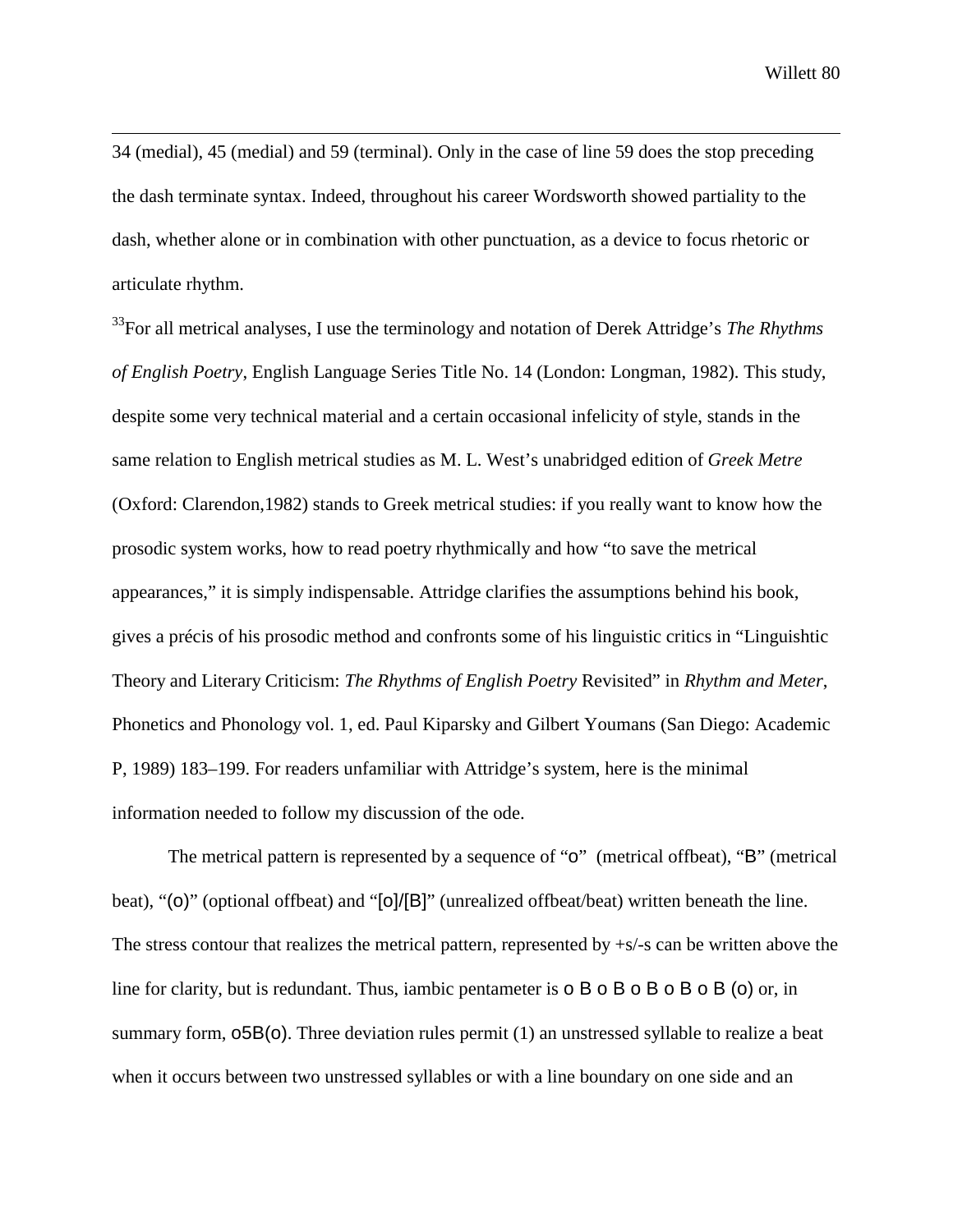unstressed syllable on the other (promotion  $= \sim B$ ), (2) a stressed syllable to realize an offbeat when it occurs between two stressed syllables or after a line boundary and before a stressed syllable (demotion  $=$   $*$ ) an (3) an offbeat to be implied between two stressed syllables due to the phenomenon of stress timing in English (implied offbeat  $= \lambda$ ). The third rules gives rise to two very important patterns: stress final pairing, when the implied offbeat occurs after a double offbeat (ooBB or "  $\land$  in Attridge's symbology), and stress initial pairing, when the implied offbeat precedings the double offeat (BBoo or  $\wedge$  "). The variations in order of their increasing disruption to the metrical pattern are (1) promotion, (2) demotion, (3) stress final pairing and (4) stress initial pairing.

<sup>34</sup>*The Poetical Works of John Milton*, ed. Helen Darbishire, vol. 1 (Oxford: Clarendon, 1952) 224.

35The most famous practitioner of the rupture of mood, or *Stimmungbruch*, was Heine He would blow a wonderfully opulescent soap bubble of rhetoric or emotion and then, at the end, explode it with reality or with some stark antithesis. Here is an example of the rupture that leaves an acidic taste in the air:

Die Jahre kommen und gehen, Geschlechter steigen ins Grab, Doch nimmer vergeht die Liebe, Die ich im Herzen hab.

 $\overline{a}$ 

Nur einmal noch möchte ich dich sehen Und sinken vor dir aufs Knie, Und sterbend zu dir sprechen: "Madame, ich liebe Sie!"

<sup>36</sup>Hollander 74 is certainly correct to say that the poem's fixed stanzaic pattern minimizes the turns and counterturns of rhetoric one would find in an irregular Pindaric, but equally wrong to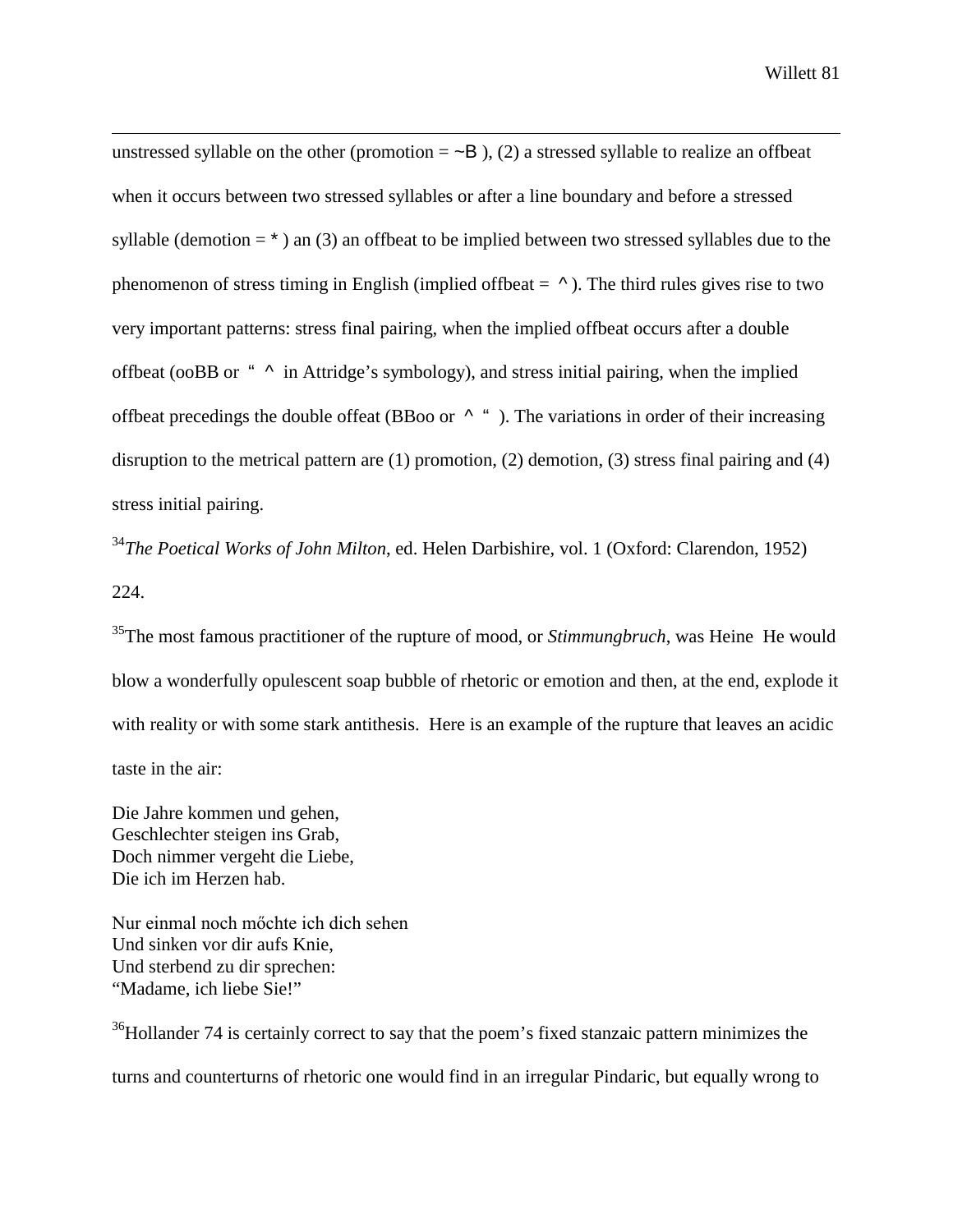claim that "the structure is both more arbitrary and, nevertheless, more expository than the suggestions of self-generated form in the irregular Pindaric or even in Wordsworthian blank verse." It should be clear by now that nothing in the structure of the stanza is arbitrary, and a better word to describe much of the poem would be "coercively evocative," not "expository."  $37$ West 5 defines the period as "the fundamental selfcontained rhythmical unit in metrical composition. It is analogous to the sentence in discourse: the sentence is a segment within which there is syntactical continuity and at the end of which syntactical connection is interrupted, the period in metre is a segment within which there is prosodic continuity and at the end of which prosodic connection is interrupted" The period can be quite large, extending over many lines, and this gives rise to a complexity of internal structure that is extremely difficult to analyze. The Greek strophe was a structure longer than a single verse made up of one or more periods and repeated, sometimes directly and sometimes with intervening forms, to create the poem. For a more recent, and in some ways more sophisticated analysis of the period, see C. M. J. Sicking's *Griechische Verslehre*. Handbuch der Altertumswissenschaft: Abt. 2, Teil 4 (München: C. H. Beck, 1993) 22ff and 52. Note: Perhaps I should extend this material with a more fully developed analogy between period of rhyme-defined stanzaic elements.

 $38$ Schlawe 25–26.

 $\overline{a}$ 

39See Yuri Lotman, *Analysis of the Poetic Text*, ed. and trans. D. Barton Johnson (Ann Arbor: Ardis, 1976) 95–102 for a short but highly suggestive discussion of the stanza as a semantic entity with its own rhythmic inertia.

 $40$ Häublein 100–116.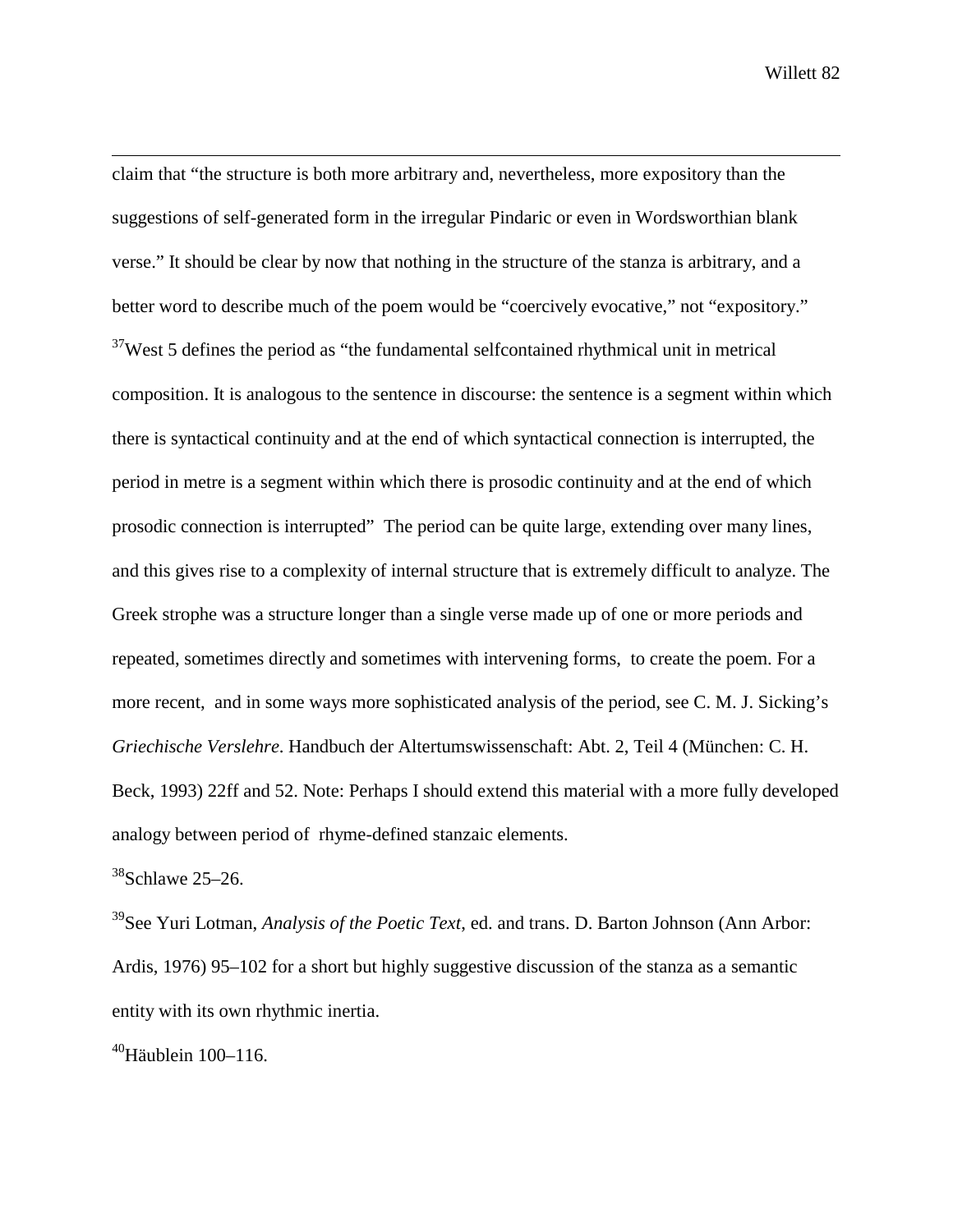$^{41}$ These include (1) use of forward-pointing demonstrative pronouns, (2) references to subsequent direct speech, (3) placement of subordinate clauses before their main clauses and—"the most radical method of *a priori* progression" (Häublein 114)—(4) separation of parts of speech by stanza, so that individual stanzaic boundaries dissociate important syntactical and logical elements. In the last method, sentences seem to flow through stanzaic containers almost arbitrarily with little regard for their formal organization. The stanza becomes a mere conveyer without its own proper logical unity or coherence.

42R. G. M. Nisbet and Margaret Hubbard, *A Commentary on Horace "Odes," Book I* (Oxford: Clarendon, 1970) xlvi.

43See Don H. Bialostosky, *Wordsworth, Dialogics and the Practice of Criticism* (Cambridge: Cambridge UP, 1992) 134–151 for an analysis of "The Solitary Reaper" in which very similar imperatives ("Behold her," "Stop here," "O listen!") are interpreted as commands directed at the reader to share the speaker's appreciation of the song and help explain its meaning. Here also, the speaker's and the listener's reactions are selfreflexive. One might almost say that without a listener, the poet could not validate his *remembered* experience. It would simply crumble away into the general detritus of the past.

 $44$ There was a tradition in the ancient world, which Wordsworth may have known, that the Spartans—lacking a talent for the Muses—would summon foreign musicians to heal sickness, madness or factional disturbances with music. Two historical if shadowy choral poets of the seventh century, Terpander and Thaletas, are both credited with stopping civil strife that had broken out in Sparta. The latter is also reported to have delivered Sparta from a plague that gripped it. For the testimonia see *Greek Lyric Poetry*, ed. D. A. Campbell, vol. 2 (Cambridge: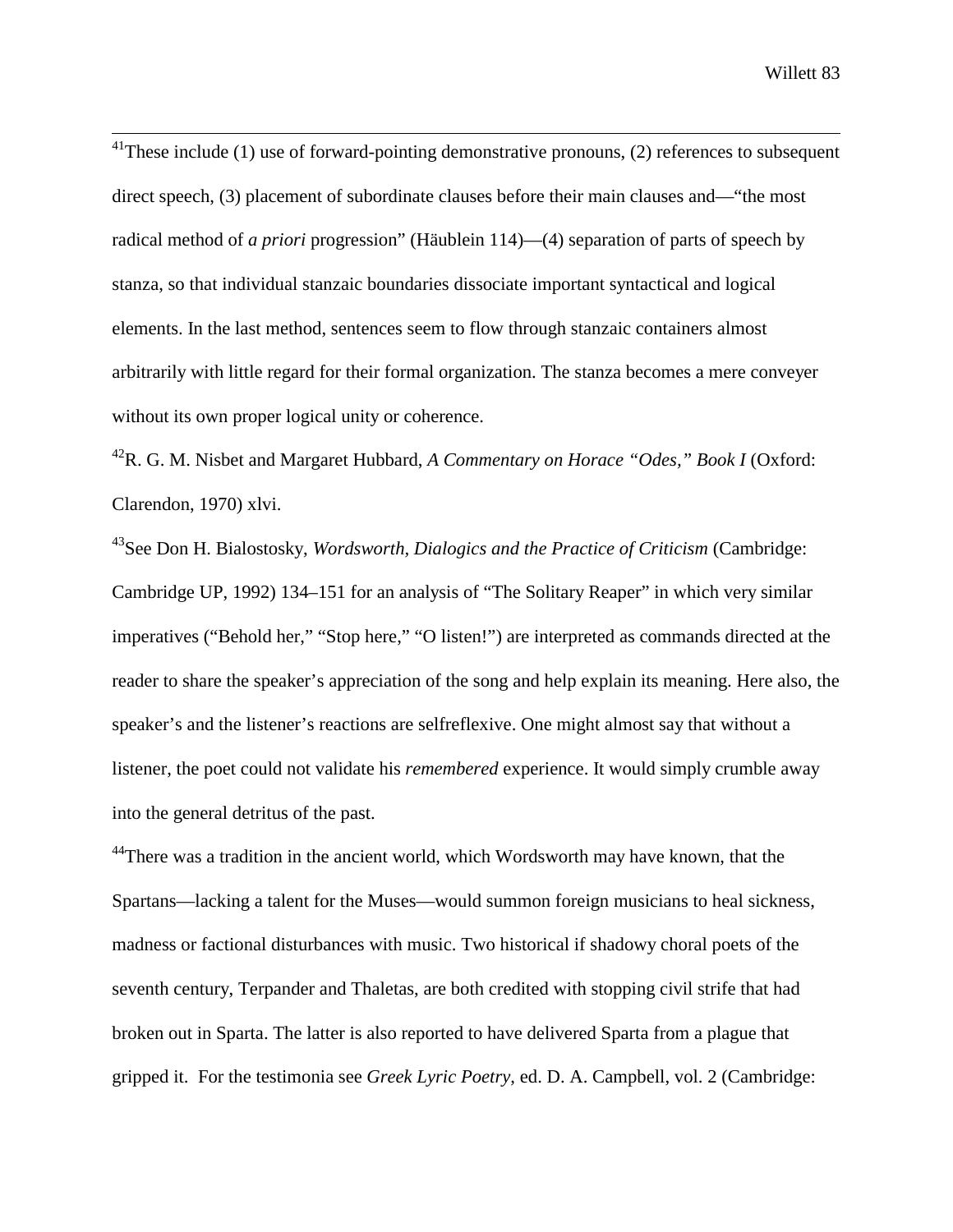Harvard UP, 1988) Terpander test. 7 (Spartan resort to iatric music), Terpander test. 9 (restoration of psychological harmony and civic peace), Thaletas test. 4 (restoration of civic peace and stopping of plague) and Thaletas test. 6 (inculcation of unity and social harmony paving the way for Lycourgean reforms).

 $\overline{a}$ 

 $^{45}$ The only other images of pure natural sound occur in stanza II in the context of an apostrophe to the "invisible Spirit" of the human ear: streams, fountains, roaring lion, bleating dam and shouting cuckoo all *serve* it "with untired powers" as if that were their only purpose *qua* sound. The roar of the lion and the bleat of the dam may have no direct human connection, but the other sounds all fulfill some emotional function.

<sup>46</sup>*Aeschylus, Agamemnon*, ed. Eduard Fraenkel , vol. 1 (Oxford: Clarendon, 1962 corr. ed.) 116– 18 (ll. 436–55).

47This translation is from the Revised Standard Version in *The Oxford Annotated Bible* (Oxford: Clarendon, 1962) 668.

 $^{48}$ The contraction of words like "heavens" and "towering" to monosyllables is a regular feature of accentual-syllabic verse, so regular in fact that it can hardly be called a variation as such. For a full list of words regularly subject to metrical contraction since the sixteen century, see Edward R. Weismiller, "Triple Threats to Duple Rhythm" in *Rhythm and Meter*, ed. Paul Kiparsky and Gilbert Youmans, Phonetics and Phonology, ed. Stephen R. Anderson and Patricia A. Keating, vol 1 (San Diego: Academic P, 1989) 288–89. Aside from contractions, Wordsworth lets a secondary stress realize a beat in "Innumerable" and promotes "is" in line 187. Only the latter is a true variation, and the least disruptive of those common in duple rhythm.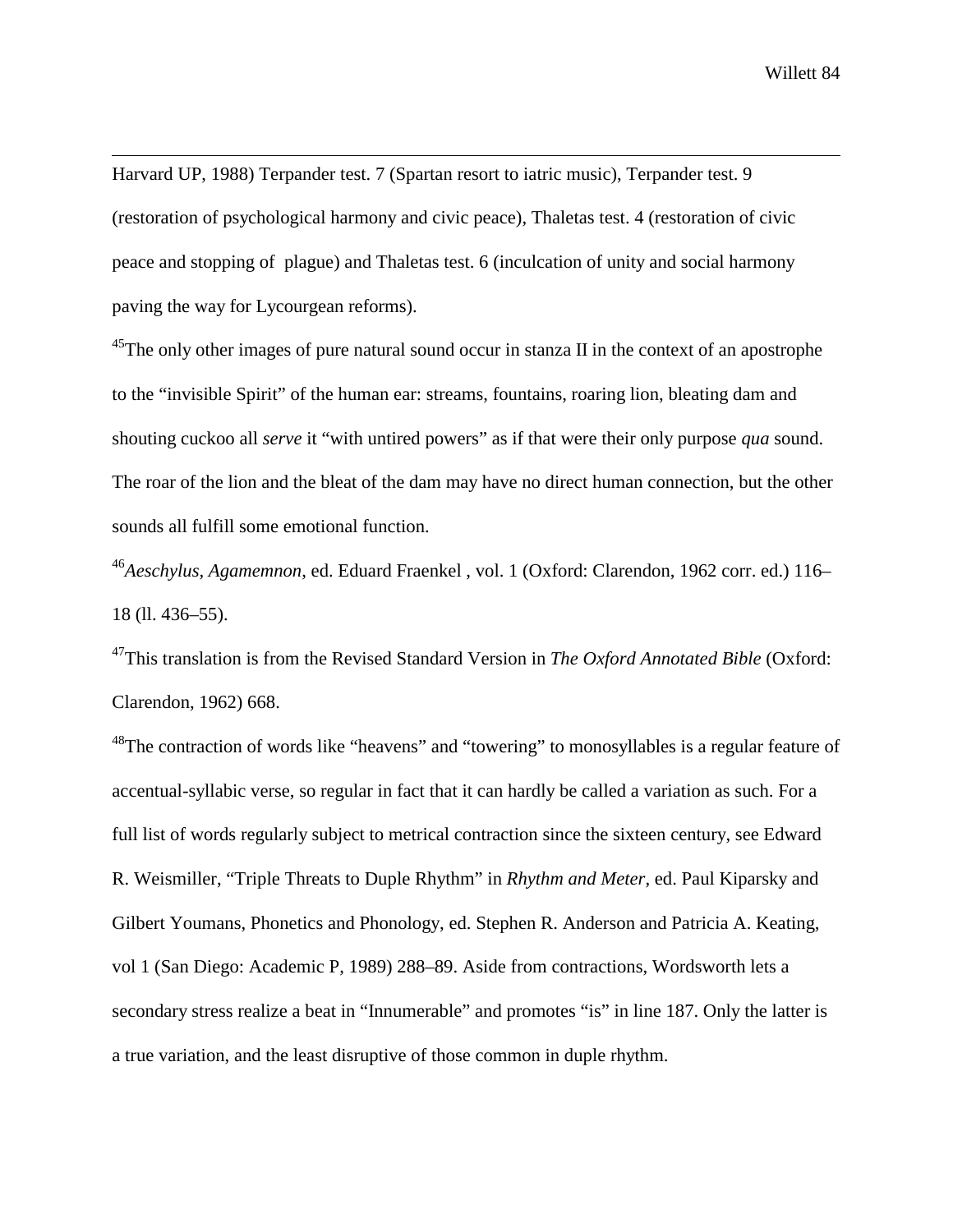49Rilke's praise, in both the *Sonnets to Orpheus* and "The Tenth Elegy" from *The Duino Elegies*, is quite unlike Biblical praise. It is directed at the spirit of poetic creation or the Angels. In "The Tenth Elegy," praise is an attempt to affirm the importance of sorry and suffering in general, to keep the door open to the other side of life: death.

<sup>50</sup>*The Letters of William and Dorothy Wordsworth, The Later Years, Part I*, 1821–1828, ed. Ernest de Selincourt, rev. Alan G. Hill (Oxford: Clarendon, 1978) 545–56.

51C. O. Brink, *Horace on Poetry*. Prolegomena to the Literary Epistles (Cambridge: Cambridge UP, 1963) 255–56.

52Timothy Steele, *Missing Measures. Modern Poetry and the Revolt against Meter* (Fayetteville and London: U of Arkansas P, 1990) 282. In his conclusion (279–194), Steele—who is one of the most accomplished poets now writing in the accentual-syllabic tradition—makes an incisive critique of the fallacious reasoning behind free verse and suggests that "an assessment may now be called for" (292) given the mannered and generally irrational diction it has adopted as an aesthetic signifier to distinguish it from prose.

*53"Lyrical Ballads" and Other Poems, 1797–1800 by William Wordsworth*, ed. James Butler and Karen Green (Ithaca: Cornell UP, 1992) Appendix III, 754.

54S. T. Coleridge, *Biographia Literaria*, ed. J. Shawcross, vol. 2 (Oxford: Oxford UP, 1962) 51. Coleridge was only unhappy about Wordsworth's failure to provide a separate and abstract theory that would clearly indicate how meter produced it effects in conjunction with the other elements of poetry.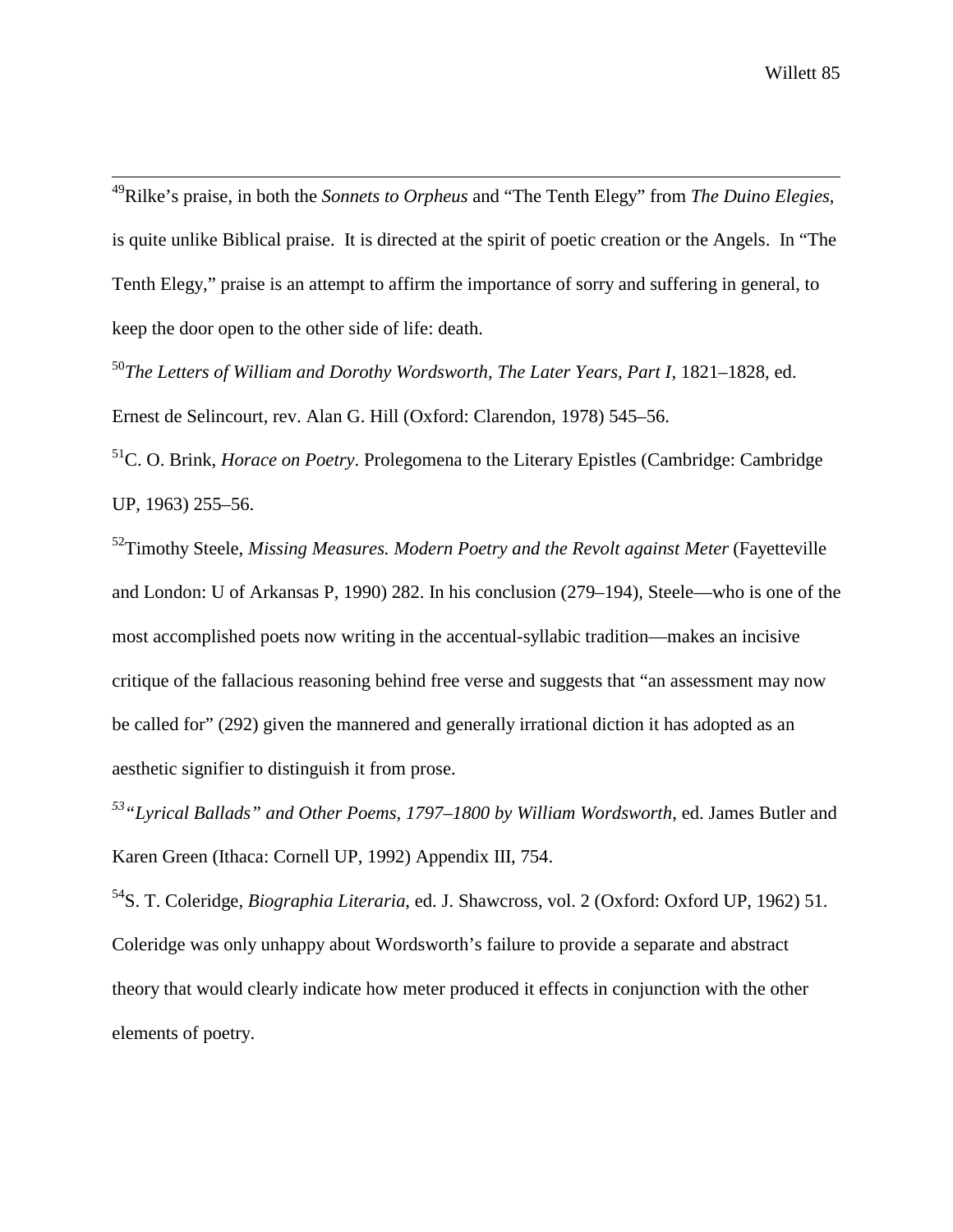55Steven J. Willett, "Wordsworth's Metrical Architectonics: A Study of the 'Intimations Ode' (Part I)," *Shizuoka Kenritsudaigaku Tankidaigakubu Kenkyuukiyou* 7 (1993) 45–57. Part II of this study will appeared in March, 1995 and Part III in March, 1996.

<sup>56</sup>*The Letters of William and Dorothy Wordsworth, The Early Years, 1787–1805*, ed. Ernest de Selincourt, rev. Chester L. Shaver (Oxford: Clarendon, 1967) 434–35. Wordsworth employs the common eighteenth century terms "long" and "short" for stressed and unstressed syllables respectively.

 $57$ The literary tetrameter observes stricter restrictions on variation than the pentameter, as Attridge (142) observes, to prevent it falling back into the insistent four-beat verse of the old native English tradition. See also Marina Tarlinskaya, *Englisyh Verse: Theory and History* (The Hague: Mouton, 1976) 144 and 151.

<sup>58</sup>The semicolons at the end of III.38 and VII.102 are more like commas. They reflect the greater use of pointing for rhetorical effect in eighteenth and nineteen century-poetry. In both cases, the conjunction "And" in the following line indicates that the syntax continues smoothly across the boundary.

 $59$ The hyphenation of "love-tale" might suggest that the second syllable is unstressed, but it rhymes with the stressed word "vale" in line 168 and this, along with the preceding double offbeat, points to an approximately equal stress on both elements.

 $60$ The use of strong stops for rhetorical emphasis is beautifully illustrated in the one completely preserved poem of Sappho (*Poetarum Lesbiorum Fragmenta*, ed. Edgar Lobel and Denys Page (Oxford: Clarendon, 1963) fr. 1). In stanza 6, the climax though not the end of the poem, two continuous stops in lines 21–22 add special force to Aphrodite's promise that she will make the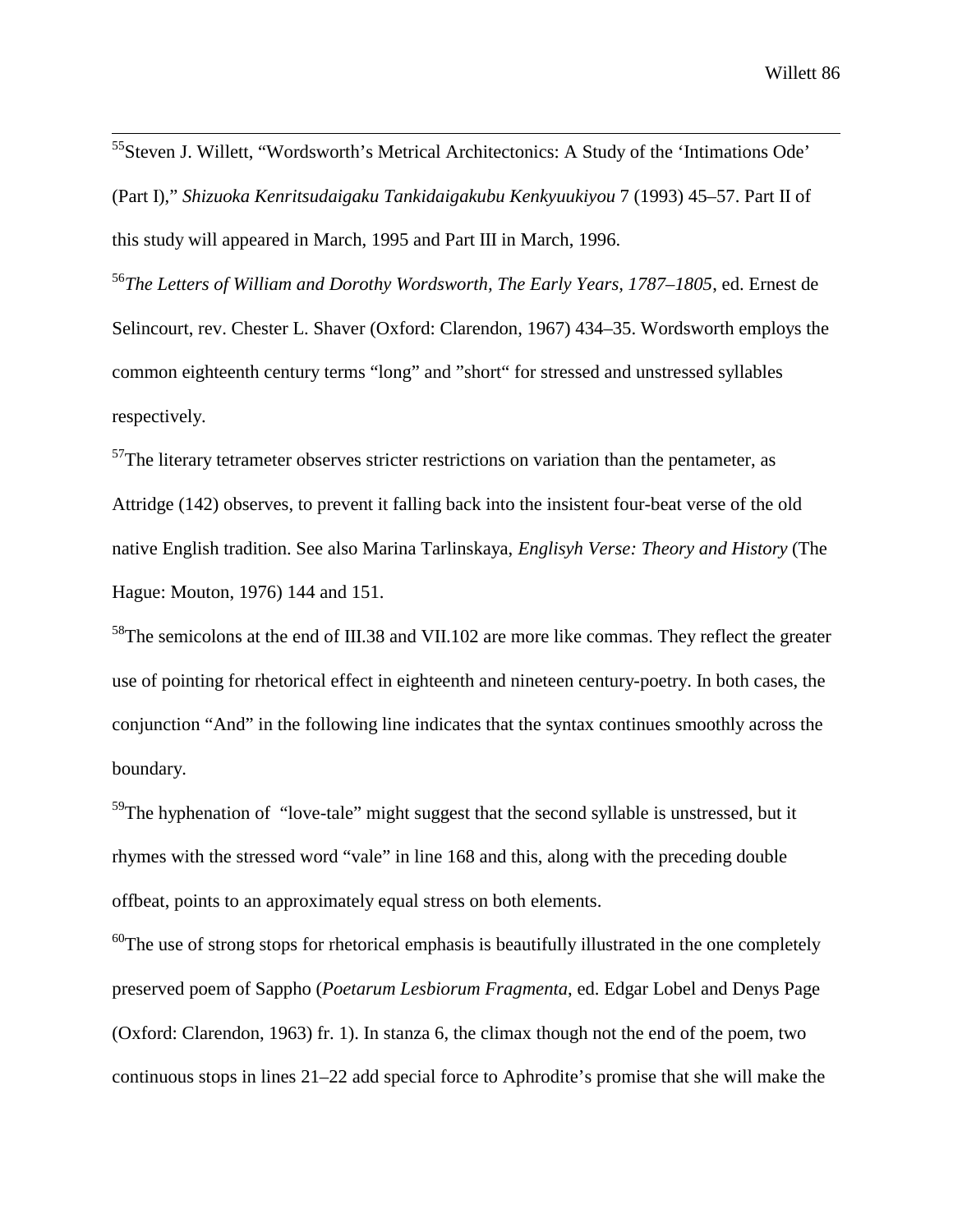$\overline{a}$ woman who now flees the poet pursue her, a force made all the stronger by the fact that this is the first syntactically contained stanza in the poem. See also *The Cambridge History of Classical Literature, Vol I, Greek Literature*, ed. P. E. Easterling and B. M. W. Knox (Cambridge:

Cambridge UP, 1985) 205.

 $61$ Milton, "Lycidas" 32–34.

 $62$ This was the original core of the ode. Some remarks on the changes in revision, particularly the strong isolation of the last line?

*63"Poems in Two Volumes," and Other Poems, 1800–1807, by William Wordsworth*, ed. Jared Curtis (Ithaca: Cornell UP, 1983) 213–15 (n419–20) and 255–56 (n423–24) respectively.  $64$ In a sonnet also entitled "To the Cuckoo" (of unknown date but published in 1827), Wordsworth celebrates the cuckoo's "twin notes inseparably paired" for their power to lighten suffering in a way very reminiscent of the ode:

The captive 'mid damp vaults unsunned, unaired,

Measuring the periods of his lonely doom,

That cry can reach; and to the sick man's room

Sends gladness, by no languid smile declared. (*PW* 3.45:5–8)

But his emphasis in the sonnet is on the cuckoo's "erratic voice" as harbiner of spring, a voice that may outlast both the eagle and the lion over the ages. He nowhere invests it with any sonic metaphysics.

*65"Poems in Two Volumes," and Other Poems, 1800–1807* 214 *app. crit*. ll. 5–12 and Nonverbal Variants 493.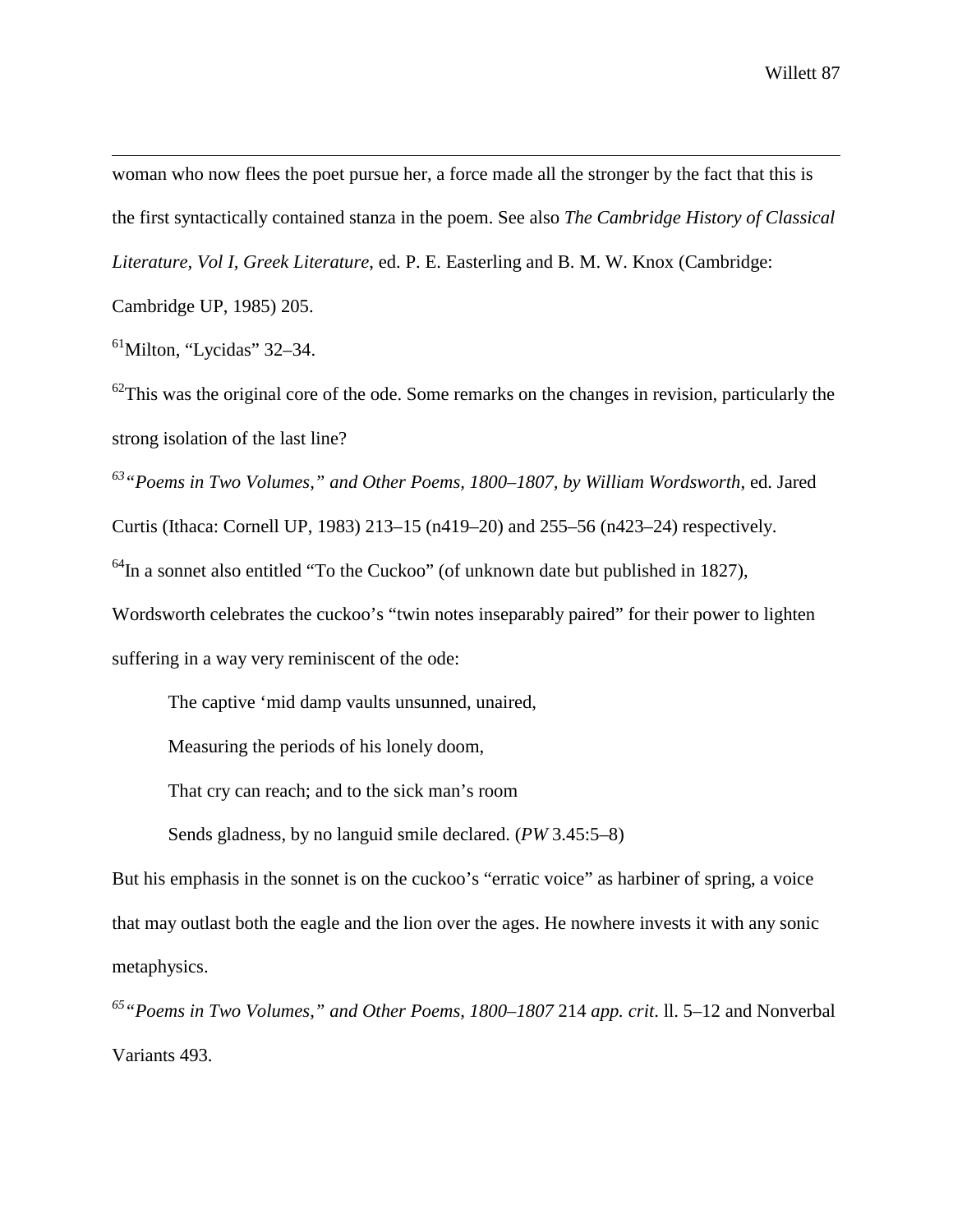<sup>66</sup>Some critics locate the "visonary hours" in childhood and interpret the poet's reaction to the cuckoo as little more than an emotional or memorial echo of the past. The classic case is Geoffrey Hartman. In *Wordsworth's Poetry 1787–1814* (New Haven: Yale UP, 1964) 270, he sees the poem as an almost formulaic "renewal of the past in the present" through the influence of an image. His brief mention of the poem occurs within a larger discussion on Wordsworth's use of the after-image which, he claims, "expresses the possibility of the renewal (or at least recurrence) of a certain experience by including that possibility in the very structure of the experience" (269). Unlike Proust, however, Hartman confuses the power to recall with an almost metaphysical recurrence that overcomes time itself since the "past event in not so totally in the past, not so determinate, that it cannot confront the poet in a new way" (269). But this is not how Wordsworth presents his experience. The past doesn't suddenly loom mobilely into the foreground of the present when he hears the cuckoo; rather, the present offers a view into the background of past experiences. Whatever the experience of hearing the "two-fold shout" may have meant to the boy, we only know what it means now—in poetic time—to the mature man. The cuckoo's voice directly recalls other cuckoos heard in youth, it does not evoke youth to release past visionary hours into the present.

David Perkins simply devalues the spiritual depth of the poet's experience. In *Wordworth and the Poetry of Sincerity* (Cambridge, Mass.: Harvard UP, 1964) 186–87, he maintains that the cuckoo's cry, while it may summon up the "golden time" of childhood with new imaginative energy, represents no spiritual presence behind common appearances: the poet hears little more than a suggestive analogy in the song, which is denied any high seriousness by "the jingling stanzas and tripping verse" (187). They indicate by their lighter tone, he thinks, that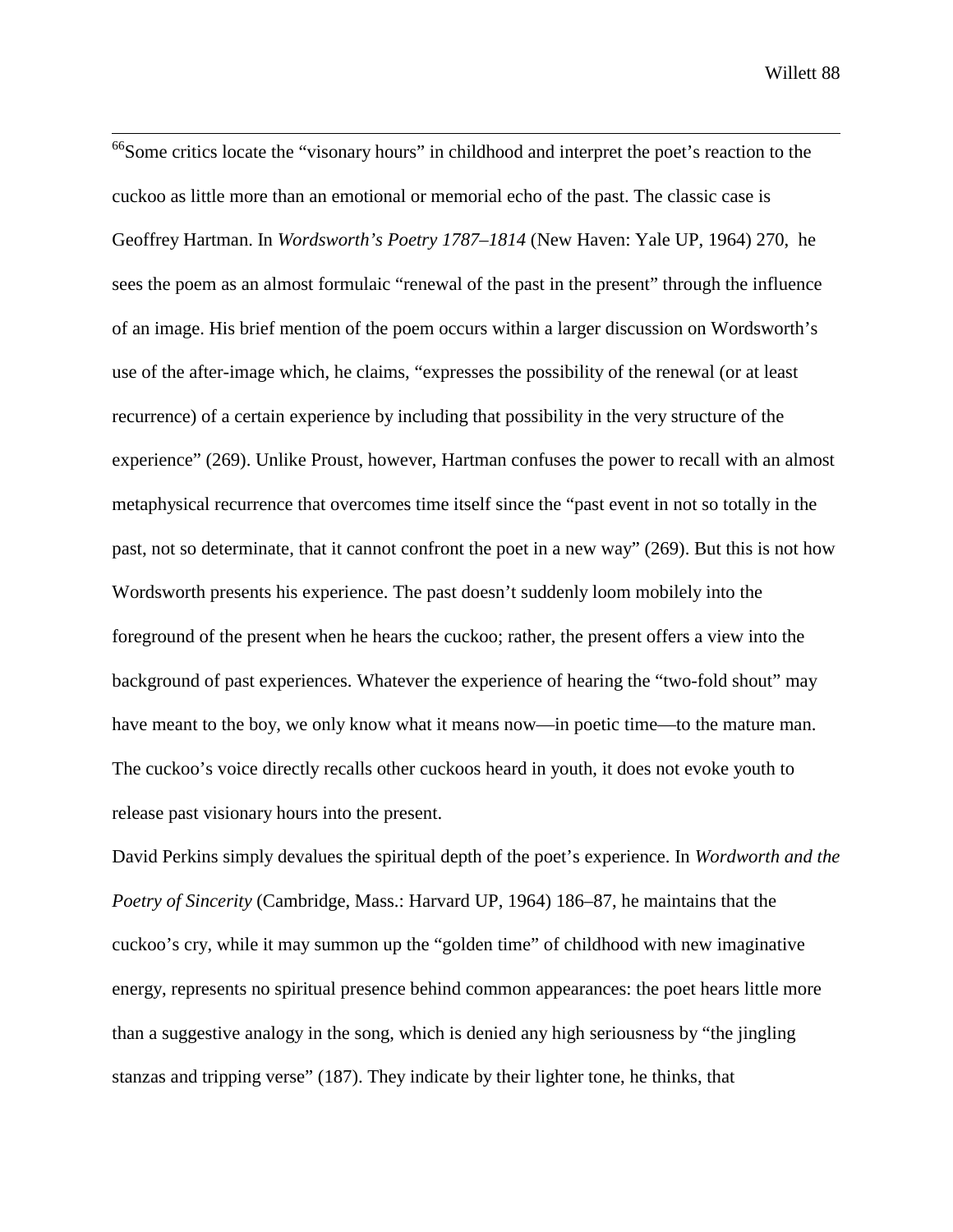Wordsworth's response is not communion with an ultimate mystery. One hardly needs to note that stanza structure by itself conveys no set tone. There is nothing inherently jingling in common meter. This is, after all, the same stanza as "A slumber did my spirit seal," the starkest and most desolate of all Wordsworth's lyrics. Perkins has misread the poem's tone (and therefore its meaning) by crudely misreading the formal design.

 $\overline{a}$ 

John Beer is more accurate in *Wordsworth and the Human Heart* (London: Macmillan, 1978) 185 when he argues that the cuckoo "reminds the poet of the 'visionary hours' of his childhood, when it was 'No Bird; but an invisible Thing,/A voice, a mystery. . . .' Listening to the bird does no t simply recall the "golden time" but begets it afresh. In his version an old experience is recreated by a new stimulus, and the former then displaces or engulfs the latter. Wordsworth, however, says nothing about an *old* visionary experience in this poem. The cuckoo, as it babbles "only to the Vale," brings to him "a tale/Of visionary hours." In the next stanza he again uses the present tense to address the bird directly as even yet "an invisible Thing,/A voice, a mystery." The "tale" that the song conveys is not a narrative about the poet's boyhood, when he experienced a certain vision. The tale is the content of the vision educed by the cuckoo's twofold song, and that content—as the original version of stanza three makes quite a bit more clear—was a transcendent experience that is *not* sharply contrasted with the bird's discourse on sunshine and flowers.

67 For the historical importance of Wordsworth's discovery, see Edith C. *Batho's The Later Wordsworth* (New York: Russell and Russell, 1933) 296–98. Batho calls him the first modern European to understand St. Francis, and that discovery is poetically triggered by the cuckoo. <sup>68</sup>*PW* 3:221.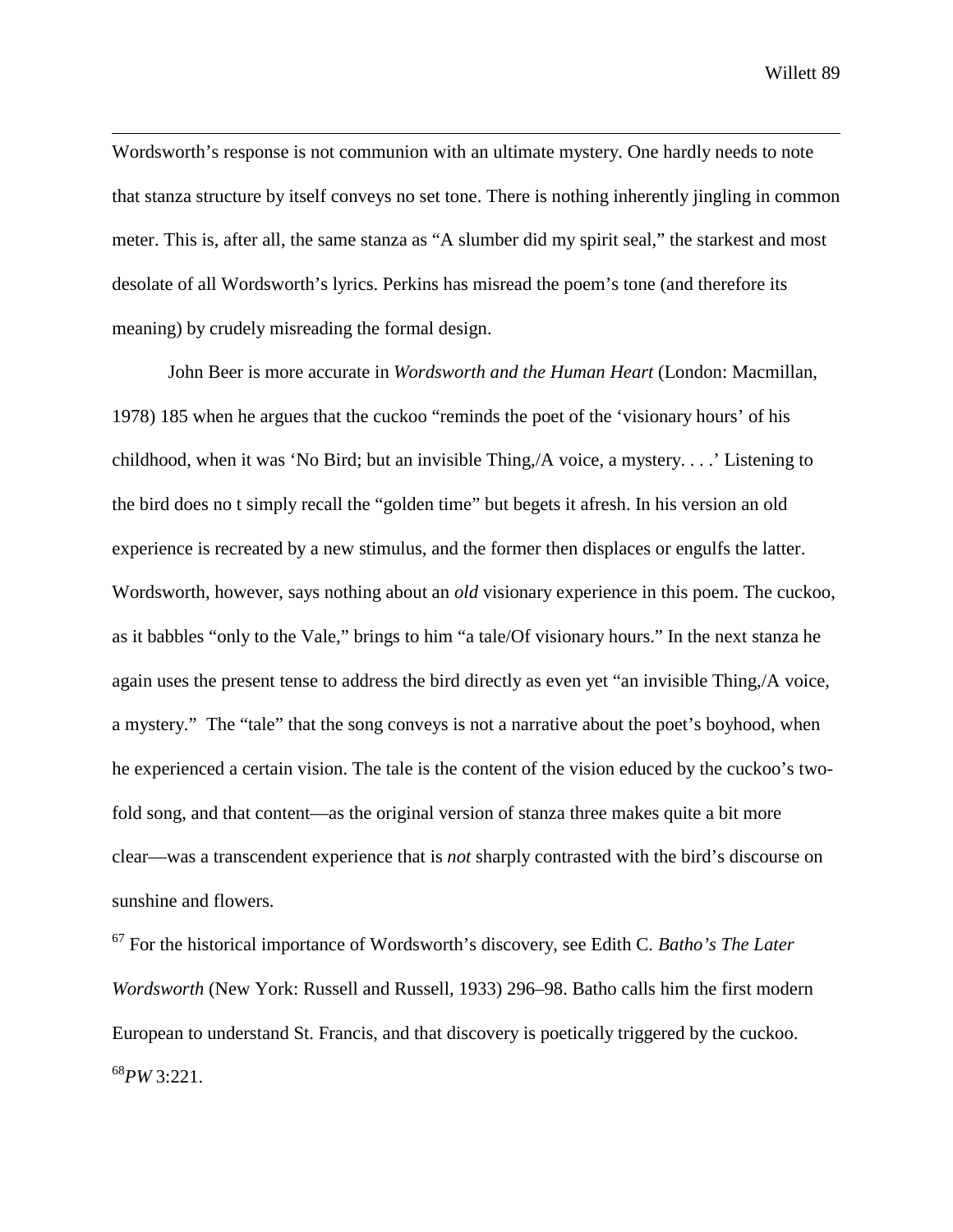*69"Poems in Two Volumes," and Other Poems, 1800–1807* 256 *app. crit*. ll. 21–23 and Nonverbal Variants 512.

70Hugh Sykes Davies, *Wordsworth and the Worth of Words*, ed. John Kerrigan and Jonathan Wordsworth (Cambridge: Cambridge UP, 1986) 53.

71Philo Mechanicus 4.1 and 49.20. See Andrew Stewart, *Greek Sculpture*, vol. 1 (New Haven: Yale UP, 1990) 160–63 and 263–66.

 $72$ Stewart 160.

73John Purkis, *A Preface to Wordsworth*, Rev. ed. (London: Longman, 1986) 157.

74Jeffry C. Robinson, "The power of Sound; 'The Unremitting Voice of Nightly Streams,'" *The Wordsworth Circle* 23 (1992): 177.

75John Jones, *The Egotistical Sublime* (London: Chatto & Windus, 1964) 186–87.

 $^{76}$ Jones 187. Jone's comments about the ode are rather vague, though he does single out stanzas IX (Arion) and X (procession of Bacchus and echoing coffin) for particular praise. He nowhere, however, provides any analysis to support his claims.

77Thomas McFarland makes one of the harshest cases for poetic decline in *William Wordsworth: Intensity and Achievement* (Oxford: Clarendon, 1992) 89–97. Holding a rather crude notion of emotional intensity as the touchstone for poetic worth, he virtually writes off the last four decades of the poet's life: "No great poet equals Wordsworth in the melancholy quantity of desiccated verse nor in the forty-year death-in-poetic-life in which most of that verse was composed" (89). His method of demonstrating desiccation is to set up a straw dog and then smash it with a sonnet. The straw dog is "The Triad" and the sonnet is "Surprized by joy, impatient as the Wind."